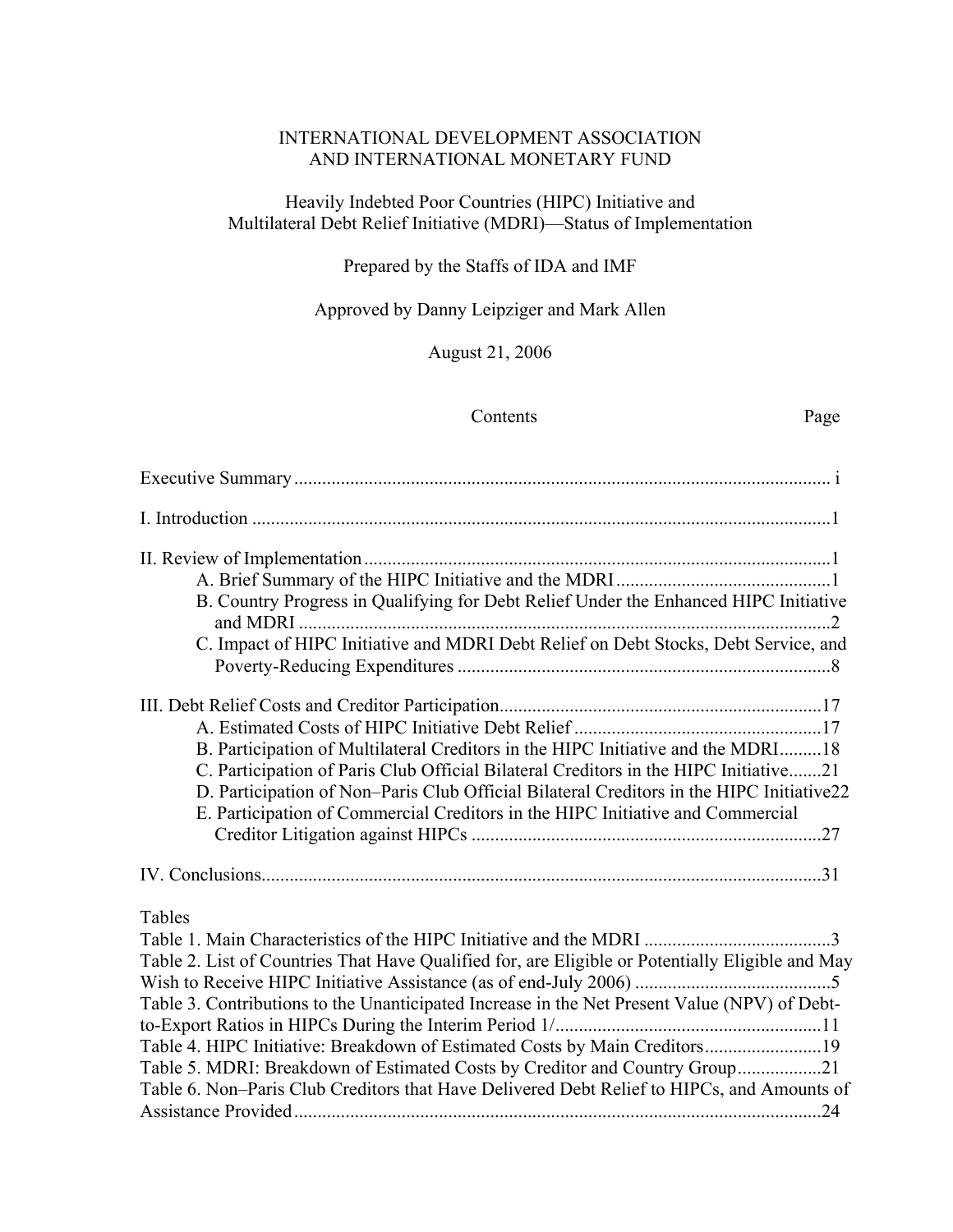|         | Table 7. Enhanced HIPC Initiative: Commercial Creditor Participation and Lawsuits by |  |
|---------|--------------------------------------------------------------------------------------|--|
| Country |                                                                                      |  |

# Figures

| Figure 3. NPV of Debt After HIPC Initiative, Additional Bilateral Debt Relief and MDRI  9 |  |
|-------------------------------------------------------------------------------------------|--|
|                                                                                           |  |
|                                                                                           |  |
| Figure 6. HIPCs: Average Debt Service and Poverty Reducing Expenditure13                  |  |
| Figure 7. Distribution of Potential Costs under the HIPC Initiative by Creditors17        |  |
|                                                                                           |  |
| Figure 9. Non-Paris Club Creditors' Debt Relief is Concentrated on Four Debtors 23        |  |
| Figure 10. Non-Paris Club Creditors' Cost is Heavily Concentrated on a Few Creditors 23   |  |

## Boxes

| Box 4. Nicaragua--Obtaining HIPC Debt Relief from Non-Paris Club Official Creditors 26 |  |
|----------------------------------------------------------------------------------------|--|
|                                                                                        |  |
|                                                                                        |  |

## Annexes

| Annex I: Country Coverage, Data Sources, and Assumptions for HIPC Initiative and MDRI       |  |
|---------------------------------------------------------------------------------------------|--|
|                                                                                             |  |
| Annex III: Enhanced HIPC Initiative: Implementation Status of HIPCs in the Interim Period41 |  |
|                                                                                             |  |
|                                                                                             |  |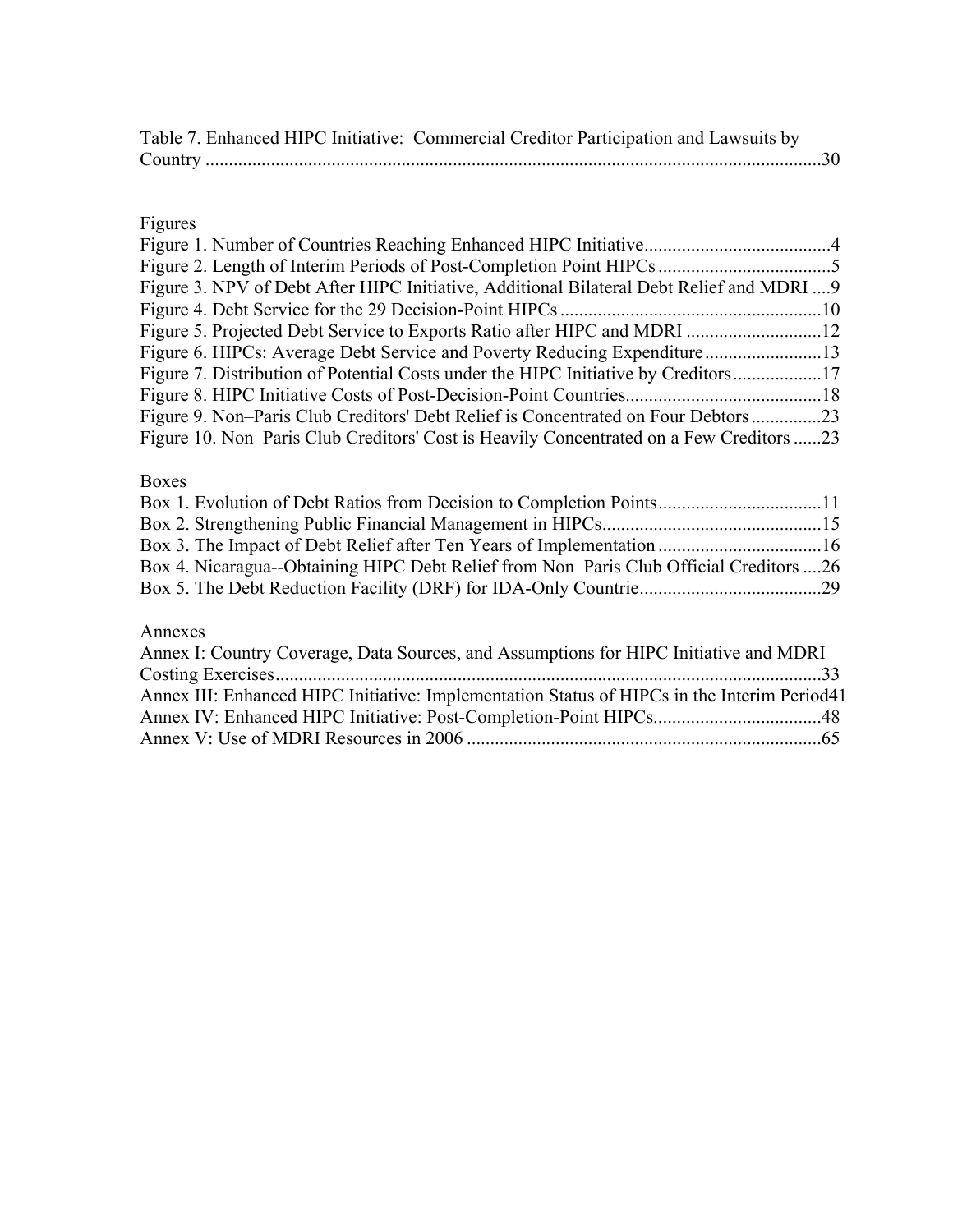Appendix Tables

| 2. Debt Service of the 29 HIPCs that have Reached the Decision Point, by Country,     |     |
|---------------------------------------------------------------------------------------|-----|
| 1998-2009.                                                                            | 66  |
| 3. Poverty-Reducing Expenditure of the 29 HIPCs that Have Reached the Decision Point, |     |
| by Country, 1999-2006                                                                 | .69 |
|                                                                                       | .71 |
| 5. HIPC Initiative: Estimates of Costs to Multilateral Creditors and Status of Their  |     |
| Commitments                                                                           | .72 |
| 6A. Status of Delivery of HIPC Initiative and MDRI Assistance by the World Bank.      | .73 |
| 6B. Estimated Delivery of HIPC Initiative and MDRI Assistance by the World Bank,      |     |
| 2000-10                                                                               | .74 |
| 7A. Implementation of the HIPC Initiative and MDRI by the IMF                         | .76 |
| 7B. IMF Debt Service after HIPC Initiative and MDRI Debt Relief, 1999-2010            | .77 |
| 8A. Status of Delivery of HIPC Initiative and MDRI Assistance by the African          |     |
| Development Bank (AfDB)                                                               | 79. |
| 8B. Estimated Delivery of HIPC Initiative and MDRI Debt Relief by the African         |     |
| Development Bank Group, 2000-10                                                       | .80 |
|                                                                                       | .82 |
| 10. Debt Relief Committed and Delivered by the Paris Club to the 29 HIPCs.            | .83 |
| 11. Paris Club Creditors' Delivery of Debt Relief Under Bilateral Initiatives Beyond  |     |
| the HIPC Initiative                                                                   | .84 |
| 12. Costs and Delivery of HIPC Initiative Debt Relief by Non-Paris Club Creditors     | .85 |
| 13. Commercial Creditors Lawsuits Against HIPCs.                                      | .86 |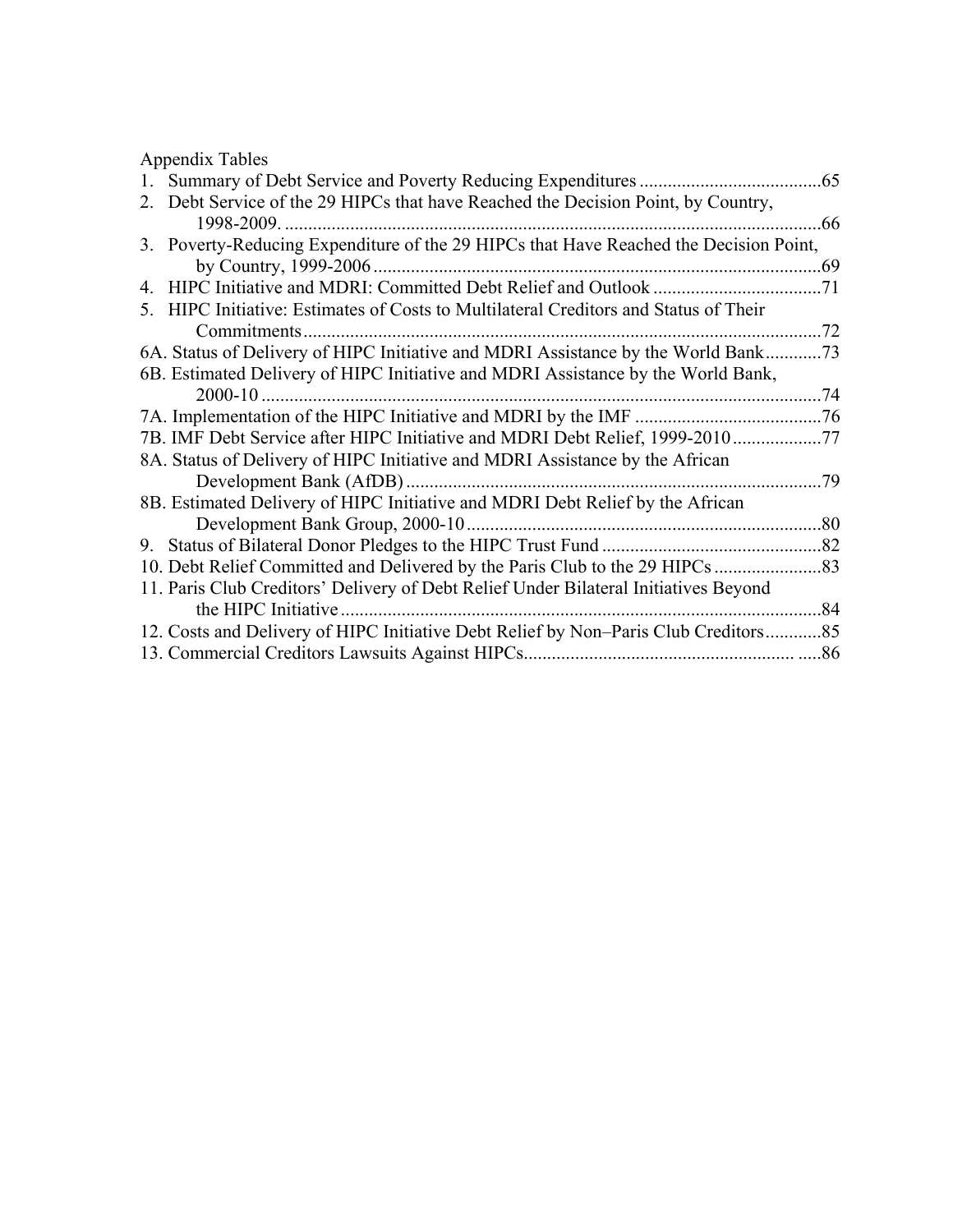## **ABBREVIATIONS AND ACRONYMS**

| AfDB            | African Development Bank                                                |
|-----------------|-------------------------------------------------------------------------|
| AfDF            | African Development Fund                                                |
| <b>AFESD</b>    | Arab Fund for Social and Economic Development                           |
| AMF             | Arab Monetary Fund                                                      |
|                 |                                                                         |
| AsDB            | Asian Development Bank                                                  |
| <b>BADEA</b>    | Arab Bank for Economic Development in Africa                            |
| <b>BCEAO</b>    | Central Bank of West African States                                     |
| <b>BDEAC</b>    | Banque de Développement des États de l'Afrique Centrale                 |
|                 | (Central African States Development Bank)                               |
| <b>BDEGL</b>    | Banque de Développement des Etats des Grand Lacs                        |
|                 | (Development Bank of Great Lake States)                                 |
| <b>BEAC</b>     | Banque des Etats de l'Afrique Centrale (Bank of Central African States) |
| <b>BOAD</b>     | West African Development Bank                                           |
| <b>CABEI</b>    | Central American Bank for Economic Integration                          |
| CAF             | Corporación Andina de Fomento                                           |
| CAS             | <b>County Assistance Strategy</b>                                       |
| <b>CDB</b>      | Caribbean Development Bank                                              |
| <b>CIRR</b>     | Commercial Interest Reference Rate                                      |
| <b>CMCF</b>     | Caricom Multilateral Clearing Facility                                  |
| <b>DRC</b>      | Democratic Republic of the Congo                                        |
| <b>DSA</b>      | Debt Sustainability Analysis                                            |
| EADB            | East African Development Bank                                           |
| <b>ECOWAS</b>   | Economic Community of West African States                               |
| EIB             | European Investment Bank                                                |
| EU              | European Union                                                          |
|                 | Euro                                                                    |
| <b>EUR</b>      |                                                                         |
| <b>FEGECE</b>   | Fonds d'entraide et de garantie des emprunts du Conseil de l'Entente    |
| <b>FOCEM</b>    | Fondo Centroamericano de Estabilización Monetaria                       |
| <b>FONPLATA</b> | Fund for the Financial Development of the River Plate Basin             |
| <b>FSID</b>     | Fund for Solidarity and Economic Development                            |
| GDF             | Global Development Finance                                              |
| <b>GDP</b>      | <b>Gross Domestic Product</b>                                           |
| <b>HIPC</b>     | Heavily Indebted Poor Country                                           |
| <b>IDB</b>      | Inter-American Development Bank                                         |
| <b>IBRD</b>     | International Bank for Reconstruction and Development                   |
| <b>IDA</b>      | <b>International Development Association</b>                            |
| <b>IDB</b>      | Interamerican Development Bank                                          |
| <b>IFAD</b>     | International Fund for Agricultural Development                         |
| IMF             | <b>International Monetary Fund</b>                                      |
| <b>I-PRSP</b>   | Interim Poverty Reduction Strategy Paper                                |
| <b>IsDB</b>     | <b>Islamic Development Bank</b>                                         |
| <b>MDB</b>      | Multilateral Development Bank                                           |
| <b>MDRI</b>     | Multilateral Debt Relief Initiative                                     |
| <b>NPV</b>      | Net Present Value                                                       |
| OPEC            | OPEC Fund for International Development                                 |
| <b>PTA</b>      | Eastern and Southern African Trade and Development Bank                 |
| PFM             | <b>Public Financial Management</b>                                      |
| PER             | Public Expenditure Review                                               |
| PRGF            | Poverty Reduction and Growth Facility                                   |
| PRSP            | Poverty Reduction Strategy Paper                                        |
| <b>SDR</b>      | <b>Special Drawing Rights</b>                                           |
|                 |                                                                         |
| <b>SMP</b>      | <b>Staff Monitored Program</b>                                          |
| U.A.E.          | United Arab Emirates                                                    |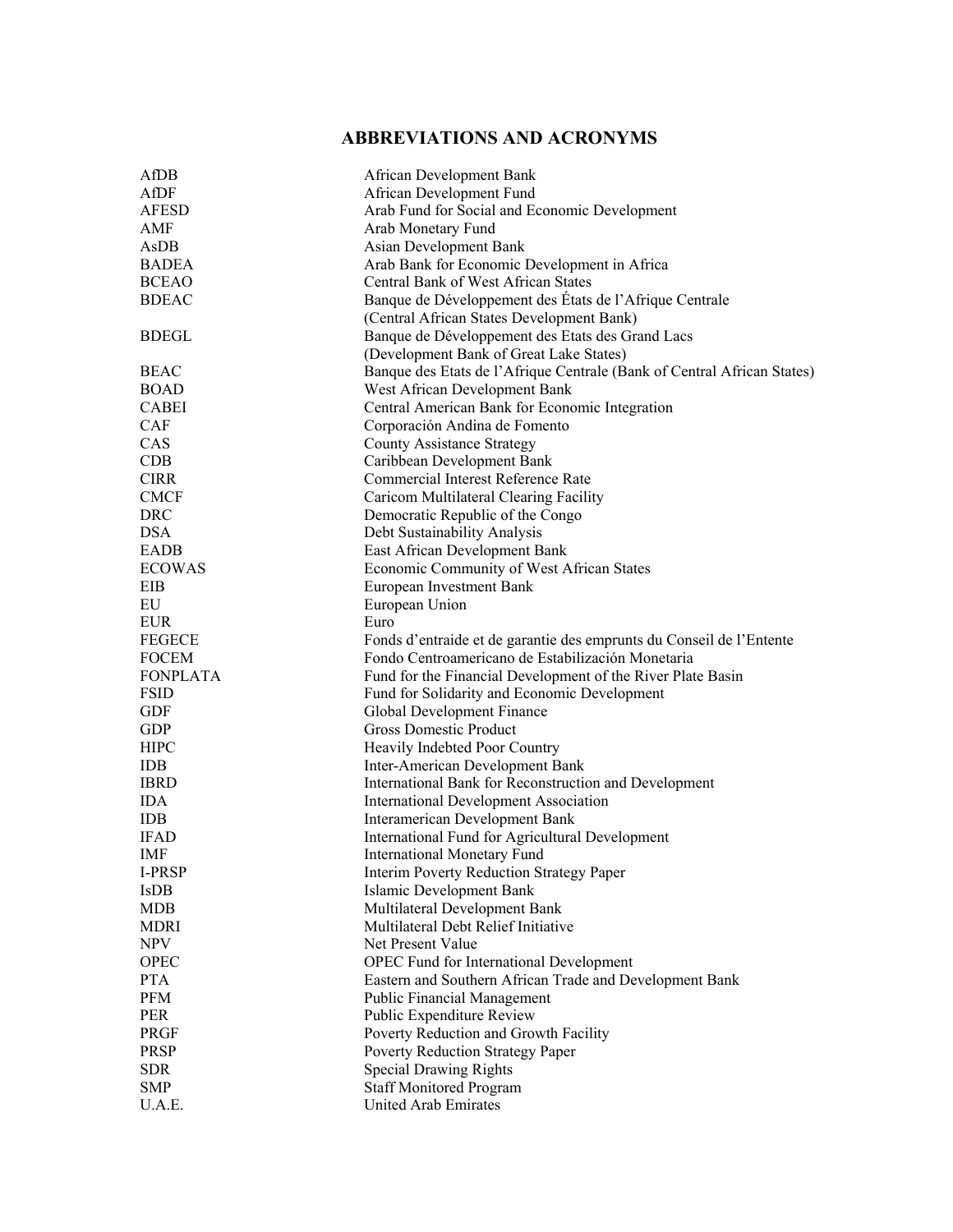#### **EXECUTIVE SUMMARY**

**Overview**. This report reviews progress and issues in implementing the enhanced Heavily Indebted Poor Countries (HIPC) Initiative and reports on the implementation of the Multilateral Debt Relief Initiative (MDRI) by IDA, the IMF, and AfDF. It concludes that the volume of debt relief has increased significantly since the inception of the HIPC Initiative in 1996, thereby reducing HIPCs' debt service burdens and allowing them to finance increased poverty reduction efforts. It also provides updated information on the costs of debt relief under the HIPC Initiative and the MDRI. Finally, it reviews the status of creditor participation and delivery of debt relief under the two initiatives, highlighting the challenges to increase the participation by non–Paris Club official bilateral and commercial creditors in the HIPC **Initiative** 

**Progress in the implementation of the HIPC Initiative**. Forty countries have either already qualified or are currently considered eligible or potentially eligible for debt relief under the HIPC Initiative. Of these, 29 have reached the decision point and are receiving debt relief under the HIPC Initiative. Nineteen HIPCs have also reached the completion point. Of the 10 HIPCs in the interim period, the period between decision and completion point, five are advancing with the implementation of their IMF-supported programs, and six have completed a full PRSP. Barring unforeseen circumstances, three are expected to reach their completion points by end-2006. There are currently 11 pre-decision-point HIPCs that have been assessed to meet the Initiative's income and indebtedness criteria at end-2004 and might wish to be considered for debt relief. Three of these countries are making progress toward reaching their decision points.

**Progress in the implementation of the MDRI**. The MDRI was launched in 2005. To date, all 19 post-completion-point HIPCs have qualified for MDRI debt relief from IDA, the IMF, and the AfDB. They have already benefited from MDRI debt relief from IDA and the IMF and are expected to receive MDRI assistance from the AfDB shortly. The other 21 HIPCs would qualify for debt relief under the MDRI once they reach their completion points under the HIPC Initiative.

**Impact of HIPC Initiative and MDRI debt relief**. Debt relief under the two initiatives is expected to reduce the debt stocks of the 29 HIPCs that have reached the decision point by almost 90 percent. Debt service paid by these countries has already declined by about 2 percent of GDP between 1999 and 2005, and is expected to decline further in the medium term, as a result of MDRI debt relief. Poverty-reducing expenditures have increased by almost 3 percent of GDP between 1999 and 2005. Debt relief has also encouraged reforms in public financial management, with progress being most advanced in post-completion-point countries.

**Challenges for the HIPC Initiative and MDRI.** Helping the other interim and pre-decisionpoint countries move through the HIPC Initiative process has become increasingly challenging. Moreover, access to debt relief under the Initiative by some pre-decision-point HIPCs could be curtailed if the Initiative's sunset clause is to take effect at end-2006, as currently scheduled. The Executive Boards are expected to take a decision on this issue before the Annual Meetings. Major challenges remain in ensuring that debt burdens do not become unsustainable again. Strengthened management of debt and public finances will be needed to prevent debt burdens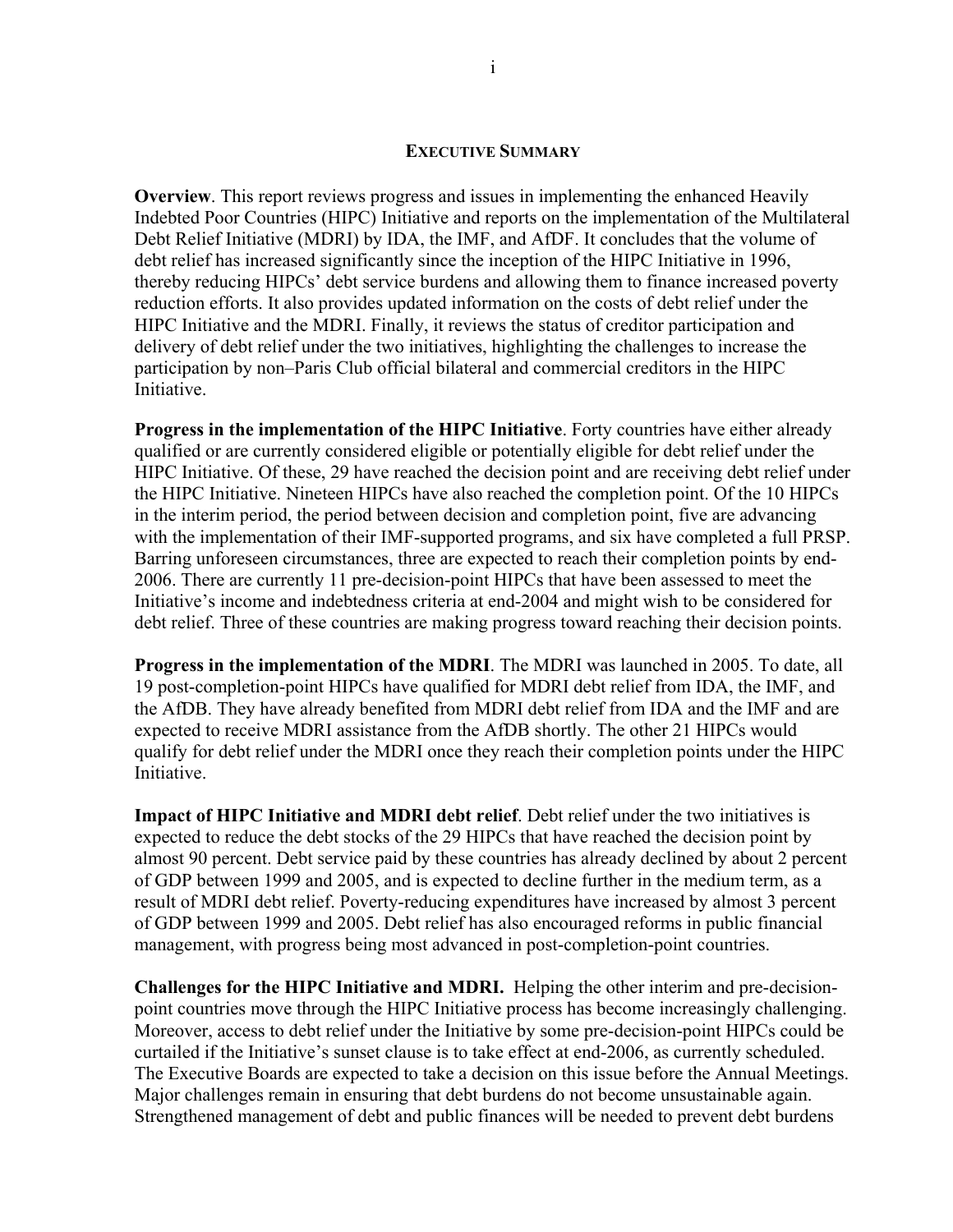from increasing again in the long run. "Free-riding" concerns could arise if creditors increase lending to post-MDRI HIPCs, taking advantage of the fiscal and balance-of-payments space created by debt relief.

**Cost of debt relief under the HIPC Initiative and the MDRI**. The total cost of the HIPC Initiative for the 40 HIPCs identified above is estimated at US\$63.2 billion in end-2005 NPV terms, US\$4.1 billion higher than the estimate presented in August 2005 (see Table 4). Of this, US\$41.3 billion represents the cost of HIPC Initiative debt relief committed to the 29 countries that have reached their decision points. HIPC Initiative debt relief that has been or is being delivered irrevocably to the 19 countries that have reached the completion point amounts to US\$28.8 billion. Of the total committed assistance, about half of the cost is borne by multilateral creditors – 23 percent by IDA and 8 percent by the IMF. In addition, the cost of MDRI debt relief to the 40 HIPCs is estimated at US\$24.9 billion in end-2005 NPV terms (equivalent to US\$48.9 billion in nominal terms), of which almost 70 percent is borne by IDA and 16 percent by the IMF (see Table 5). Of this, US\$12.8 billion and US\$3.0 billion, respectively, have already been delivered by IDA and the IMF to the 19 post-completion-point countries.

**Creditor Participation**. Most multilateral creditors participate in the HIPC Initiative. In addition, IDA, the IMF, and AfDF also provide debt relief to HIPCs under the MDRI. Paris Club creditors have continued to grant not only HIPC Initiative debt relief, but also, on a voluntary basis, additional debt relief beyond the HIPC Initiative. Delivery of relief by non– Paris Club official bilateral and commercial creditors, however, has been limited. Staffs have continued their efforts to improve participation of these creditors in the HIPC Initiative. Most commercial creditors have not provided their share of debt relief to HIPCs, and creditor litigation has been on the rise. Stronger efforts will be called for to discourage further litigation and encourage commercial creditor participation in the Initiative.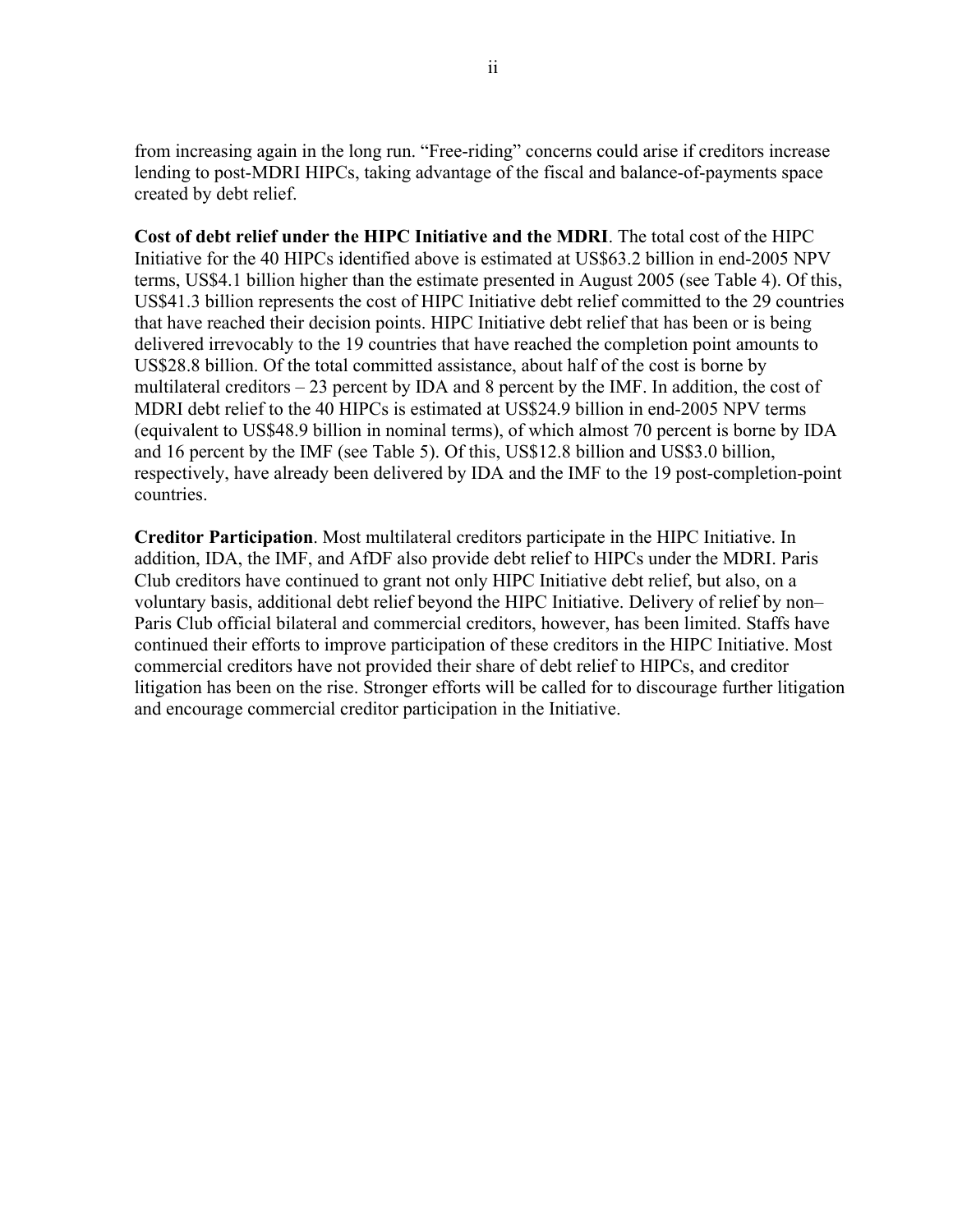## **I. INTRODUCTION**

1. This report reviews the implementation of the enhanced Heavily Indebted Poor Countries (HIPC) Initiative since the August 2005 Status of Implementation report and presents information on the implementation of the Multilateral Debt Relief Initiative (MDRI) by the International Development Association (IDA), the International Monetary Fund (IMF), and the African Development Fund  $(AfDF)$ .<sup>1</sup> Section II provides an overview of their implementation during the past decade, including a brief summary of the two initiatives, an overview of the progress of countries in qualifying for debt relief, and an analysis of the impact of the HIPC Initiative and the MDRI on HIPCs' debt stocks, debt service, and poverty-reducing expenditures. Section III updates the information on estimated costs and delivery of HIPC Initiative and MDRI debt relief and reports on the status of creditor participation, with an emphasis on participation by non–Paris Club official bilateral and commercial creditors.

## **II. REVIEW OF IMPLEMENTATION**

## **A. Brief Summary of the HIPC Initiative and the MDRI**

2. **September 2006 marks the tenth anniversary of the HIPC Initiative**. The Initiative was established in 1996, after almost two decades of repeated debt rescheduling provided to low-income countries by members of the international community. Unlike traditional debtreduction mechanisms, the Initiative involved, for the first time, debt relief from multilateral financial institutions. Its objective was to reduce eligible countries' debt burdens to the thresholds established under the Initiative, subject to satisfactory policy performance. The countries targeted under the Initiative were the poorest, most heavily indebted members of IDA and the IMF that pursued or adopted programs of adjustment and reform supported by the two institutions. These countries could benefit from the Initiative upon showing, through a track record, an ability to put to good use the resources freed by debt relief. To date, the HIPC Initiative remains the only internationally agreed framework for providing comprehensive debt relief to low-income countries, although creditor participation continues to be voluntary.

3. **The HIPC Initiative was enhanced in September 1999 to provide broader, deeper, and faster debt relief**. The enhancement was the result of a comprehensive review of the Initiative by IDA and the IMF and of public consultations, which emphasized the need to deepen and accelerate the implementation of the Initiative. In this context, the Initiative's debtburden thresholds were adjusted downward, thus enabling a larger group of countries to qualify for more debt relief. A number of creditors, including multilateral institutions, also started to provide early assistance to qualifying countries in the form of interim relief. Moreover, "floating completion points" were introduced, which were contingent on an outcome-based assessment of country performance rather than a fixed track record. These aimed to provide

<sup>&</sup>lt;sup>1</sup> See IDA and IMF, "Heavily Indebted Poor Countries (HIPC) Initiative—Status of Implementation," August 22, 2005. A six-monthly statistical update was also issued in March, 2006, see IDA and IMF ""Heavily Indebted Poor Countries (HIPC) Initiative—Statistical Update," March 21, 2006. These documents could also be found at: http://www.imf.org/external/np/hipc/doc.htm and http://www.worldbank.org/hipc.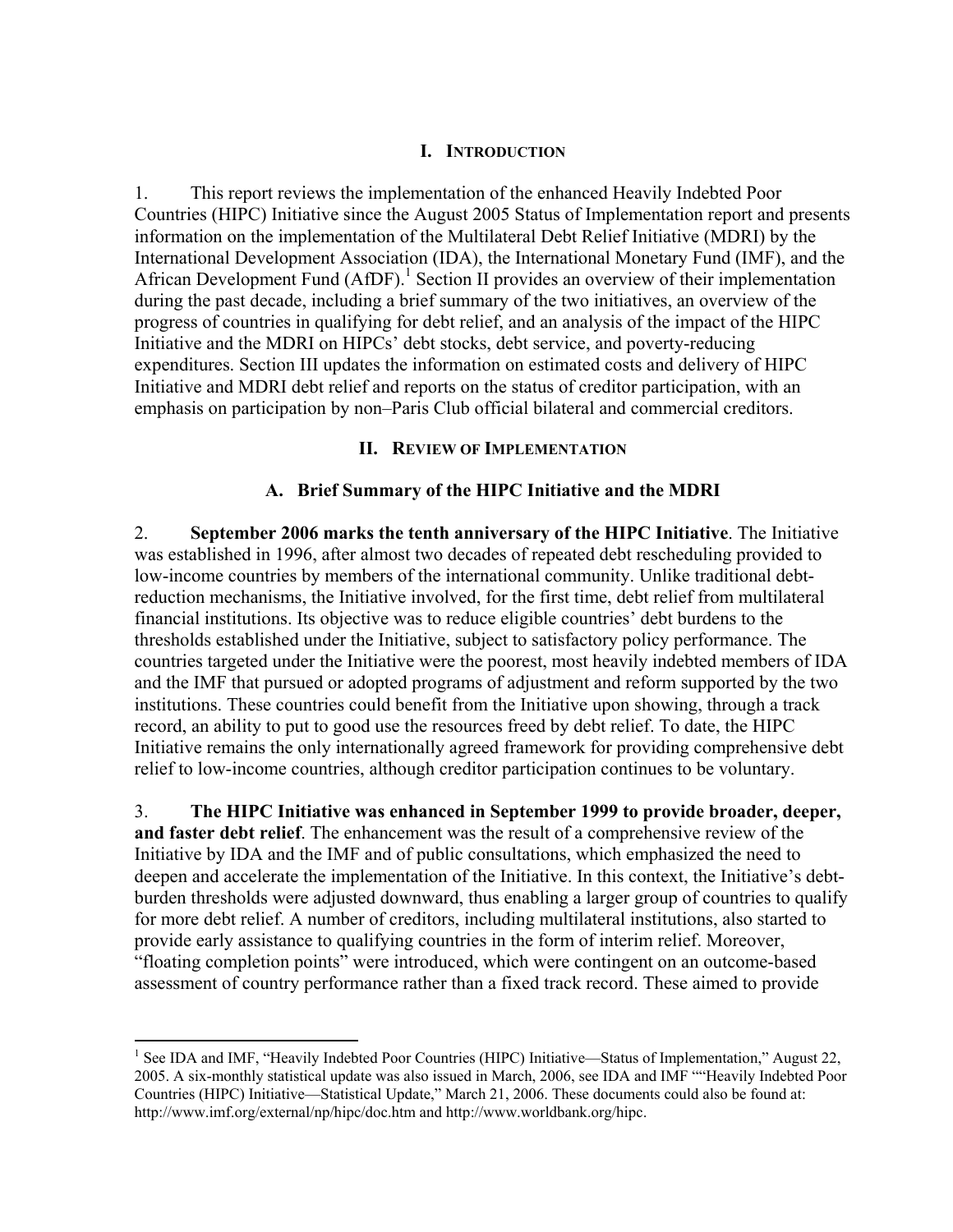incentives to implement reforms quickly, speed up the delivery of debt relief, and develop country ownership of reforms.

4. **The links between debt relief and poverty-reduction efforts were strengthened at the same time**. The international community agreed that debt relief needed to be part of a comprehensive poverty reduction strategy focused on strengthened institutional capacity, higher growth, and better targeted social programs. Debt relief was henceforth linked to progress in preparing and implementing Poverty Reduction Strategies (PRSs), which were designed to be country driven and developed with the broad participation of civil society.

5. **The MDRI was launched in 2005 to reduce further the debts of HIPCs and provide additional resources to help them meet the Millennium Development Goals**. Proposed by the G8 countries, the MDRI is separate from the HIPC Initiative but linked to it operationally. Under the MDRI, three multilateral institutions—the IDA, IMF and AfDF—provide 100 percent debt relief on eligible debts to countries having completed the HIPC Initiative process.<sup>2</sup> While the MDRI is an initiative common to three institutions, their implementation modalities vary (Table 1). Debt relief under the MDRI is to be provided by the three institutions once a country reaches the HIPC completion point. A key aspect of the MDRI is its compensatory financing for IDA and the AfDF. Moreover, annual allocations from IDA and AfDF to countries receiving MDRI debt relief will be reduced by the amount of MDRI debt service relief in that year. Unlike the HIPC Initiative, the MDRI is not comprehensive in its creditor coverage and does not involve participation by official bilateral or commercial creditors, or of multilateral institutions other than the above-mentioned three.

## **B. Country Progress in Qualifying for Debt Relief Under the Enhanced HIPC Initiative and MDRI**

6. **The past decade has witnessed significant progress in the implementation of the HIPC Initiative**. Progress under the original HIPC Initiative was relatively slow, with only six countries reaching the decision point and four the completion point between 1996 and end-1999. After the enhancement of the Initiative, however, 22 countries reached their decision points in 2000, and all but five of those have already reached their completion points.<sup>3</sup> Since 2000, one to two countries per year have reached their decision points, and three countries per year have, on average, reached their completion points (Figure 1).

 $2$  The IMF also provides MDRI debt relief to non-HIPCs whose income per capita is below US\$380 in order to ensure uniformity of treatment in the use of IMF resources. Consequently, Cambodia and Tajikistan have also received MDRI debt relief from the IMF. These two countries, which are not eligible for MDRI relief from IDA and the AfDF, are not covered by the analysis presented in the remainder of this paper.

<sup>&</sup>lt;sup>3</sup> Of the 22 countries to reach their decision points in 2000 under the enhanced HIPC Initiative, six had also reached their completion points under the original HIPC Initiative.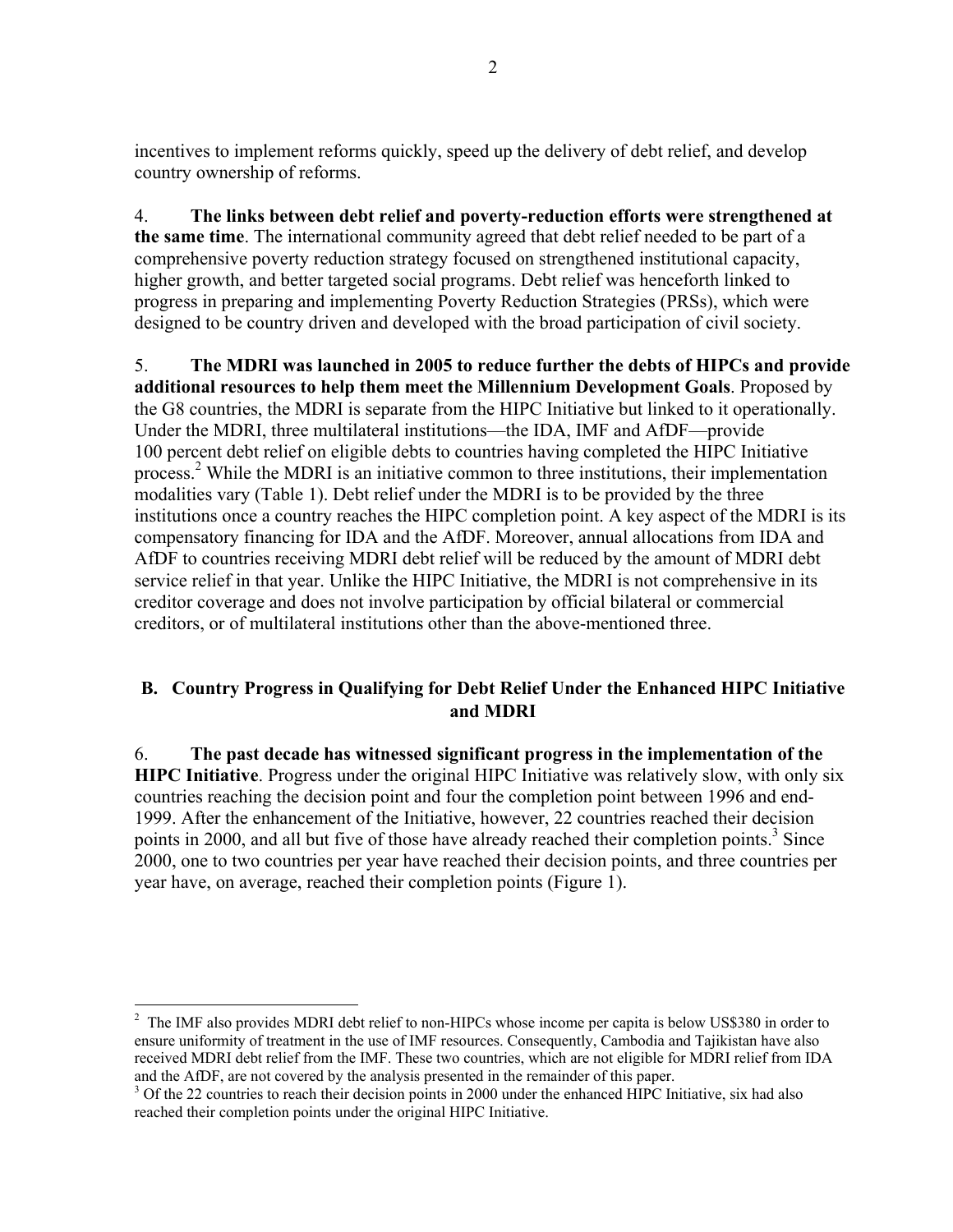|                                                   | <b>HIPC</b> Initiative                                                                                                                                                              | <b>MDRI</b>                                                                                                                                                                                                                       |
|---------------------------------------------------|-------------------------------------------------------------------------------------------------------------------------------------------------------------------------------------|-----------------------------------------------------------------------------------------------------------------------------------------------------------------------------------------------------------------------------------|
| <b>Country coverage</b>                           | IDA-only, PRFG-eligible<br>countries with debt indicators<br>above the HIPC Initiative<br>thresholds, which have been<br>engaged in qualifying IMF-<br>and IDA- supported programs. | HIPC countries having reached<br>completion point.                                                                                                                                                                                |
| Participating<br><b>Creditors</b>                 | All multilateral, official<br>bilateral and commercial<br>creditors of external public and<br>publicly guaranteed debt to<br><b>HIPCs</b>                                           | IDA, IMF and AfDF only.                                                                                                                                                                                                           |
| Debt relief provided                              | External public and publicly<br>guaranteed debt is reduced to<br>the HIPC Initiative thresholds,<br>as calculated at the time of the<br>$decision$ point. <sup>2</sup>              | Debt disbursed before end-<br>December 2004 (IMF and AfDF)<br>and end-December 2003 (IDA) and<br>still outstanding at the time of<br>qualification (after the provision of<br>HIPC Initiative debt relief) is<br>reduced to zero. |
| <b>Modality of delivery</b>                       | Different modalities. Most<br>multilateral and Paris Club<br>creditors also provide interim<br>debt relief.                                                                         | Stock-of-debt operation at or<br>shortly after the completion point.                                                                                                                                                              |
| <b>Total costs of</b><br>committed debt<br>relief | US\$41.3 billion in end-2005<br>NPV terms (Appendix Table 4)                                                                                                                        | US\$18.3 billion in end-2005 NPV<br>terms (Appendix Table 4)                                                                                                                                                                      |

Table 1. Main Characteristics of the HIPC Initiative and the MDRI

<sup>1</sup> In addition, non-HIPCs with per capita income below US\$380 also qualify for MDRI debt relief from the IMF.

<sup>2</sup> In exceptional cases, a country may also receive additional HIPC Initiative debt relief at the completion point (topping up).

7. **To date, HIPCs have spent 2.9 years on average between decision and completion points under the enhanced HIPC Initiative** (Figure 2).<sup>4</sup> Interim periods have been lengthening over time from 0.2 years in early 2000 (Uganda) to 5.5 years in 2006 (Cameroon).<sup>5</sup> Interim periods may increase further, with countries such as Malawi, São Tomé and Príncipe, Guinea, Guinea-Bissau, and the Gambia expected to take even longer to reach their completion points. This is partly due to the fact that better-performing countries were the first to qualify.

<sup>&</sup>lt;sup>4</sup> The average interim period under the original HIPC Initiative was 1.6 years.

<sup>&</sup>lt;sup>5</sup> Uganda had already qualified for HIPC Initiative debt relief under the original HIPC Initiative.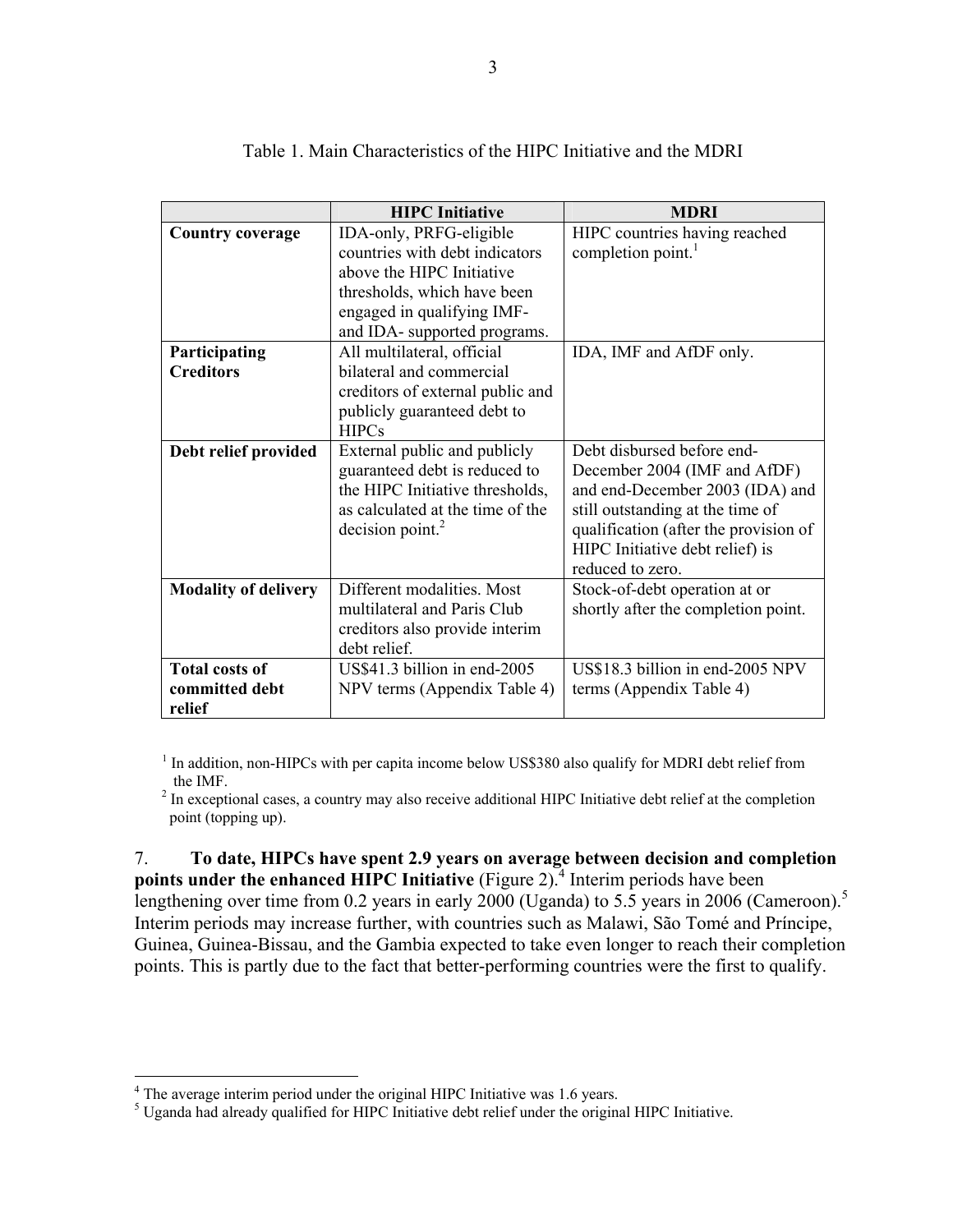

Figure 1. Number of Countries Reaching Enhanced HIPC Initiative Decision or Completion Point by Year

Source: HIPC Completion Point Documents.

Note : 2000 data for enhanced decision point countries not to scale.

8. **Helping countries move through the HIPC Initiative process has become increasingly challenging for a number of reasons**. Some HIPCs experienced extended interruptions to PRGF-supported program implementation, mainly due to fiscal policy slippages (most commonly primary expenditure overruns). Weak budget execution and poor policy implementation have often slowed the achievement of agreed triggers. Preparing fully participatory PRSPs has taken longer than expected, given that many countries lack the institutional and human resource capacity needed to prepare such documents. Finally, progress in several pre-decision-point countries has been hindered by internal conflict, governance issues, or protracted arrears.

9. **As of mid-August 2006, 19 countries, representing almost half of the 40 identified HIPCs, reached their completion points under the HIPC Initiative** (Table 2 and Annex IV).<sup>6</sup> Most recently, Cameroon reached its completion point in April 2006. All 19 countries have received or are receiving irrevocably the HIPC Initiative debt relief committed at the decision point. They have also received debt-stock reductions under the MDRI from IDA and the IMF and are expected to receive MDRI debt relief from the AfDF soon $<sup>7</sup>$ </sup>

 $\overline{a}$  $6$  For ease of reference, the term "HIPC" is used to refer to all of the 40 countries identified above, including the pre-decision-point countries.<br> $7\degree$  To qualify for dans religion

To qualify for debt relief under the MDRI, HIPCs that had already reached their completion points when the MDRI became effective had to show that performance had not deteriorated substantially in the following areas: (i) macro-economic performance; (ii) implementation of a poverty reduction strategy (PRS) or similar framework;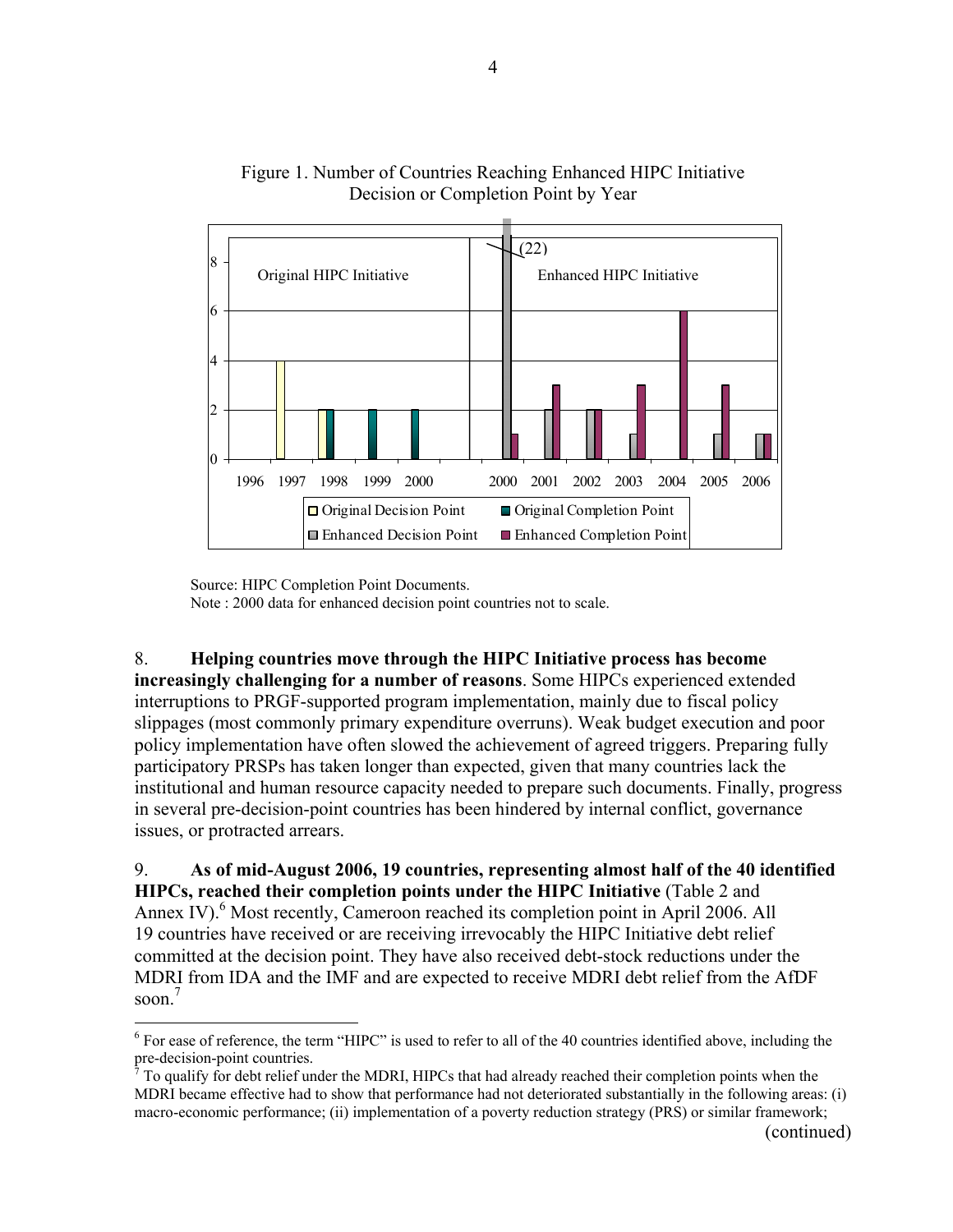

Figure 2. Length of Interim Periods of Post-Completion-Point HIPCs

Source: HIPC Completion Point Documents

Note: The average length of the interim period for a given year is calculated as the average interim period of countries reaching the HIPC completion point in that year.

Table 2. List of Countries That Have Qualified for, are Eligible or Potentially Eligible and May Wish to Receive HIPC Initiative Assistance (as of end-July 2006)

| <b>Post-Completion-Point Countries (19)</b> |                                                                       |                     |  |  |  |
|---------------------------------------------|-----------------------------------------------------------------------|---------------------|--|--|--|
| Benin                                       | Honduras                                                              | Rwanda              |  |  |  |
| <b>Bolivia</b>                              | Madagascar                                                            | Senegal             |  |  |  |
| Burkina Faso                                | Mali                                                                  | Tanzania            |  |  |  |
| Cameroon                                    | Mauritania                                                            | Uganda              |  |  |  |
| Ethiopia                                    | Mozambique                                                            | Zambia              |  |  |  |
| Ghana                                       | Nicaragua                                                             |                     |  |  |  |
| Guyana                                      | Niger                                                                 |                     |  |  |  |
|                                             | <b>Interim Countries (Between Decision and Completion Point) (10)</b> |                     |  |  |  |
| Burundi                                     | The Gambia                                                            | São Tomé & Príncipe |  |  |  |
| Chad                                        | Guinea                                                                | Sierra Leone        |  |  |  |
| Republic of Congo                           | Guinea-Bissau                                                         |                     |  |  |  |
| Democratic Republic of the Congo            | Malawi                                                                |                     |  |  |  |
|                                             |                                                                       |                     |  |  |  |
|                                             | <b>Pre-Decision-Point Countries (11)</b>                              |                     |  |  |  |
| Central African Republic                    | Haiti                                                                 | Somalia             |  |  |  |
| Comoros                                     | Kyrgyz Republic<br>Sudan                                              |                     |  |  |  |
| Côte d'Ivoire                               | Liberia                                                               | Togo                |  |  |  |
| Eritrea                                     | Nepal                                                                 |                     |  |  |  |

## 10. **Five out of the 10 countries between the decision and completion point (interim HIPCs) are advancing with the implementation of their macroeconomic programs** (Annex III). Three countries (Malawi, São Tomé and Príncipe, and Sierra Leone) have been

 and (iii) the state of its Public Financial Management (PFM) system. The other HIPCs will qualify for MDRI assistance upon reaching the completion point under the HIPC Initiative. AfDF would implement MDRI debt relief to post-completion-point countries with eligible debt outstanding retroactively for January 1, 2006.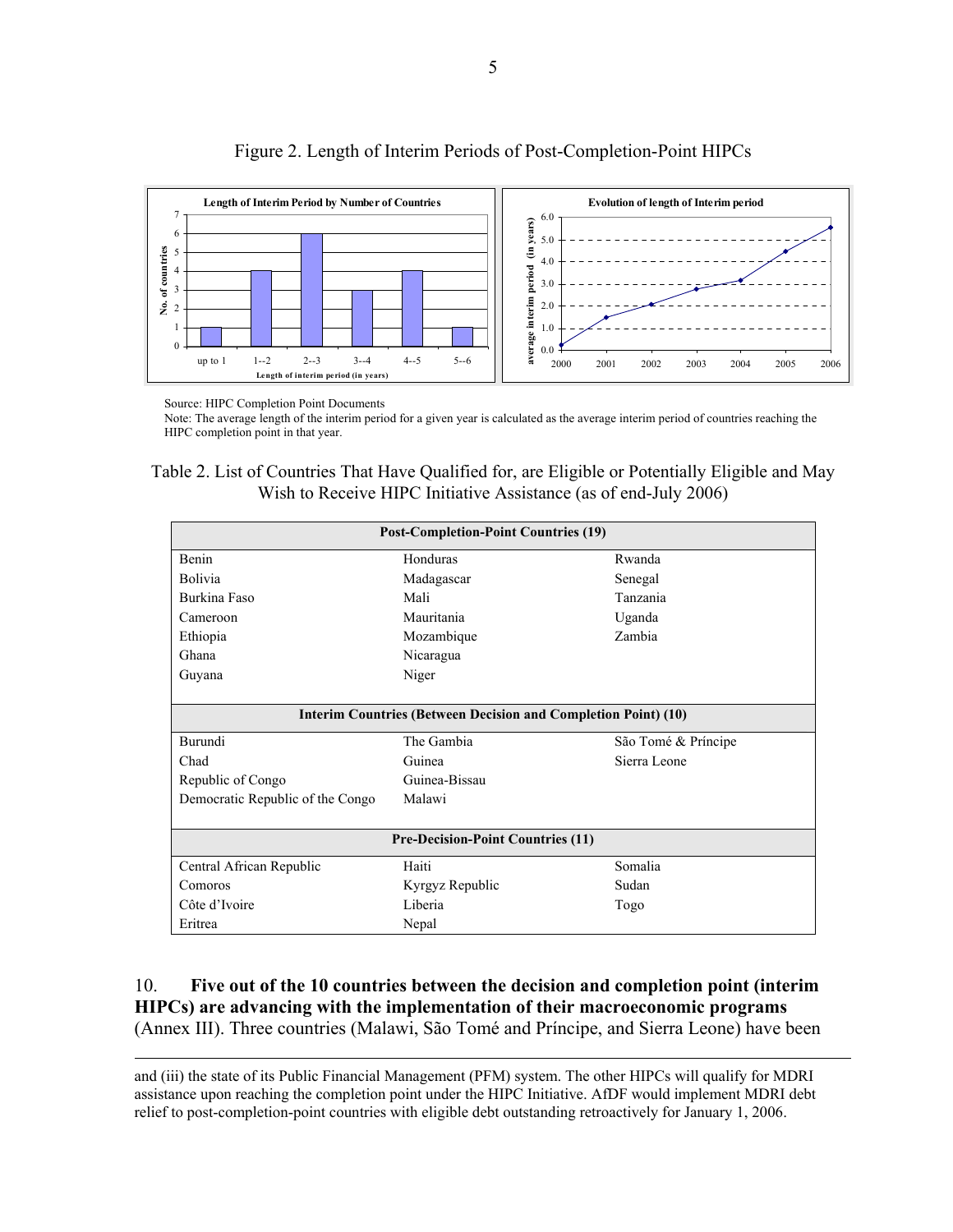satisfactorily implementing their macroeconomic policy programs, finalized their PRSPs, and made substantial progress in fulfilling the completion point triggers. They could reach their completion points by end-2006. Two countries, Burundi and the Republic of Congo, reached their decision points only recently.

11. **The other five interim HIPCs have been experiencing difficulties in the implementation of their macroeconomic programs**. Staffs have continued to assist Chad, the Democratic Republic of the Congo, the Gambia, Guinea, and Guinea-Bissau in addressing obstacles in macroeconomic and structural reforms, particularly in public resource management. During the first quarter of 2006, IDA suspended project disbursements to Chad due to the dispute over changes to the framework for the management of revenues from the Chad-Cameroon pipeline. During this period, IDA did not suspend the disbursement of interim debt relief to Chad. IDA has now resumed full disbursement of project assistance to Chad after a comprehensive agreement was reached in July on a new framework for pipeline revenues. A supplementary budget for 2006 has recently been agreed with the IMF and IDA, which could pave the way for the restoration of macroeconomic stability. The Democratic Republic of the Congo is pursuing corrective measures in the area of fiscal policy that could lead to a new IMFsupported program. The Gambia, Guinea, and Guinea-Bissau experienced interruptions in the implementation of their macroeconomic programs and have resorted to staff-monitored programs with the IMF. They expect to resume their engagement in IMF-supported programs, although risks remain, in particular with respect to rising political tensions in the first two, and internal and external imbalances in the latter.

12. **With regard to the completion of a full Poverty Reduction Strategy Paper (PRSP), six interim countries have already done so, and the other four are expected to follow suit by end-2006**. In addition to Malawi, São Tomé and Príncipe, and Sierra Leone, three other countries (Chad, the Gambia, and Guinea) have adopted a full poverty reduction strategy (PRS) and begun its implementation, although more progress is needed to establish a one-year satisfactory track record and Chad's PRSP is being updated. The Democratic Republic of the Congo has recently completed a full PRSP. The other countries (Burundi, Guinea-Bissau, and the Republic of Congo) are expected to complete their full PRSPs by end-2006. The Republic of Congo has recently reached its decision point and is proceeding with the preparation of its PRSP at a satisfactory pace. However, the preparation of the PRSP in Burundi was delayed by security tensions and political instability and capacity constraints in Guinea-Bissau have hindered the preparation of the full PRSP.

13. **Eleven countries, which have been assessed to meet the HIPC Initiative's income and indebtedness criteria based on end-2004 data and might wish to avail themselves of the Initiative, have not yet reached their decision points**. 8 In April 2006, the Boards endorsed and closed the list of countries which meet the Initiative's income and indebtedness criteria based on end-2004 data, but recognized that the list could be amended to include

<sup>8</sup> See IDA and IMF "Heavily Indebted Poor Countries (HIPC Initiative) – List of Ring-Fenced Countries that Meet the Income and Indebtedness Criteria at end-2004," April 12, 2006,

http://siteresources.worldbank.org/INTDEBTDEPT/PolicyPapers/20893084/041106.pdf and http://www.imf.org/external/np/pp/eng/2006/041106.pdf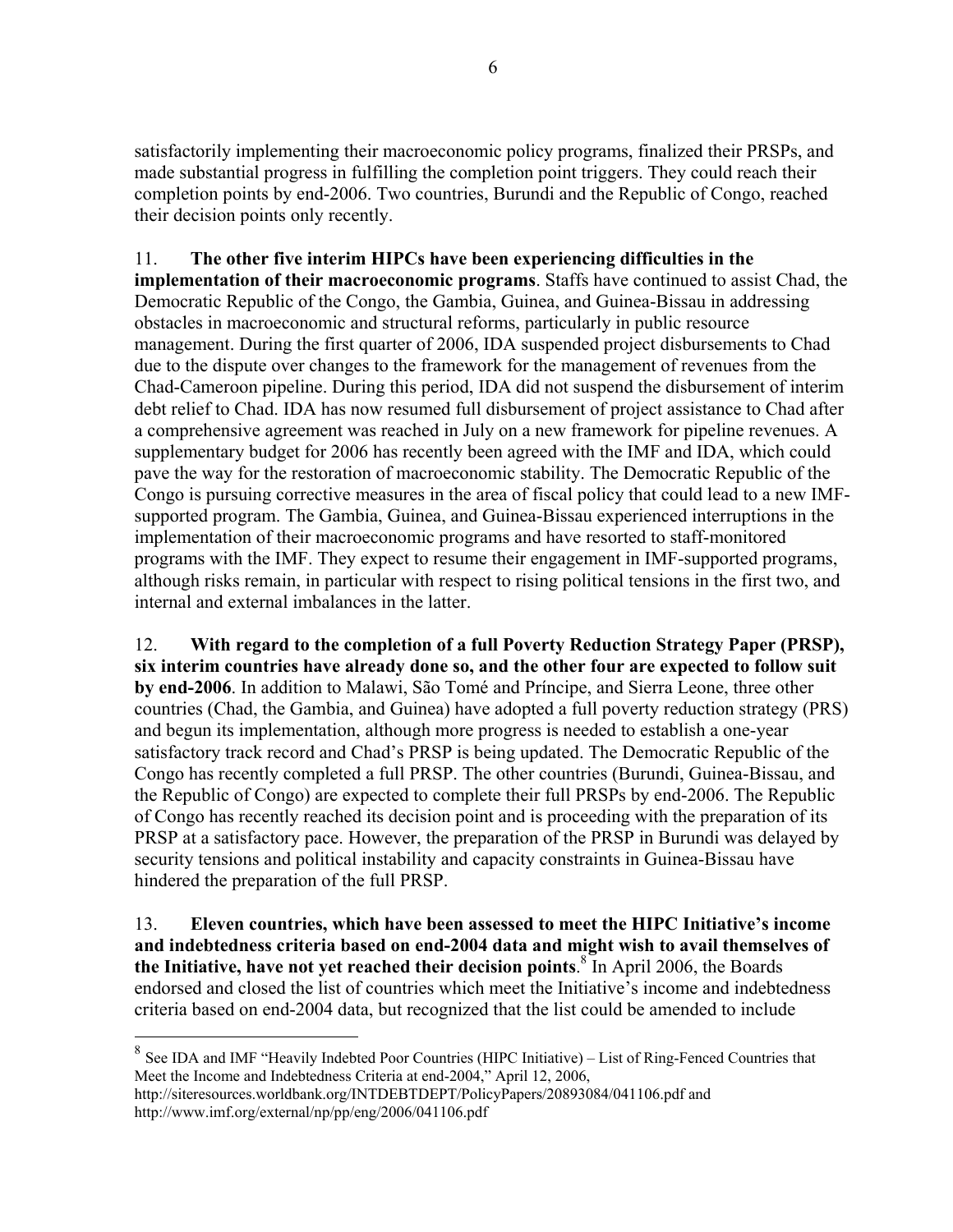countries whose data are later verified to meet the two criteria. This list includes seven countries that had been identified as HIPCs in previous HIPC Initiative reports (Central African Republic, Comoros, Côte d'Ívoire, Liberia, Somalia, Sudan, and Togo), four new countries (Eritrea, Haiti, the Kyrgyz Republic, and Nepal), and three additional countries which met the two criteria but indicated that they did not wish to avail themselves of the HIPC Initiative (and therefore will not be covered in this report). $9$  The 11 countries which might wish to avail themselves of the HIPC Initiative will be henceforth referred to in this report as pre-decision point HIPCs.

14. **Three of the 11 pre-decision-point HIPCs currently satisfy all eligibility criteria under the Initiative and are making progress toward reaching their decision points**  (Annex II). Haiti's continued performance supported by IMF Emergency-Post-Conflict Assistance (EPCA) since October 2005 is expected to lead to an IMF-supported program in the coming months. A first draft of the Interim-PRSP (I-PRSP) has also been completed. The Kyrgyz Republic is making progress with the implementation of its IMF-supported program and has completed a full PRSP. Both countries are expected to reach the HIPC Initiative decision point by end-2006. Satisfactory performance under the current EPCA-supported program together with external arrears clearance, is expected eventually to pave the way for an IMF-supported program in the Central African Republic, which has also resumed the preparation of its PRSP.

15. **Three other countries currently satisfy all eligibility criteria under the Initiative, but need to step up efforts to reach the decision point**. <sup>10</sup> Nepal has been engaged in an IMFsupported program, but policy implementation has weakened recently. It has also completed a full PRSP. The authorities are still considering whether to avail themselves of the HIPC Initiative. Côte d'Ívoire reached its decision point under the original HIPC Initiative in 1998, but the security and political situation deteriorated soon afterward. Significant progress toward peace was made in 2006, which, together with performance under an EPCA-supported program in 2006, could help pave the way for an IMF-supported program in 2007. Togo has not had an IMF-supported arrangement since 1998, but the authorities intend to take the necessary steps that could lead to a possible IMF-supported program. Both Côte d'Ivoire and Togo have yet to complete their full PRSPs.

16. **The remaining five countries are not yet eligible for the HIPC Initiative**. Comoros, Eritrea, Liberia, Somalia, and Sudan have not started an IDA- and IMF-supported program of economic reform after October 1996 and thus do not meet the policy eligibility criterion under the Initiative. Of these, Comoros, Liberia, Somalia, and Sudan have protracted arrears to

 $9$  The Nepalese authorities indicated that they have not yet reached a decision on their participation in the HIPC Initiative. Three additional countries, which met the two criteria, were not included in the list, given their indications that they did not wish to avail themselves of the HIPC Initiative.Afghanistan may be added to the list upon further analysis of its debt indicators.

<sup>&</sup>lt;sup>10</sup> The eligibility criteria are: (a) being IDA-only and PRGF-eligible; (b) having end-December 2004 debt burden indicators above the enhanced HIPC Initiative thresholds after the full application of traditional debt relief mechanisms; and (c) having begun a reform program supported by IDA and the IMF between October 1, 1996 and December 31, 2006, when the sunset clause of the Initiative is currently set to take effect.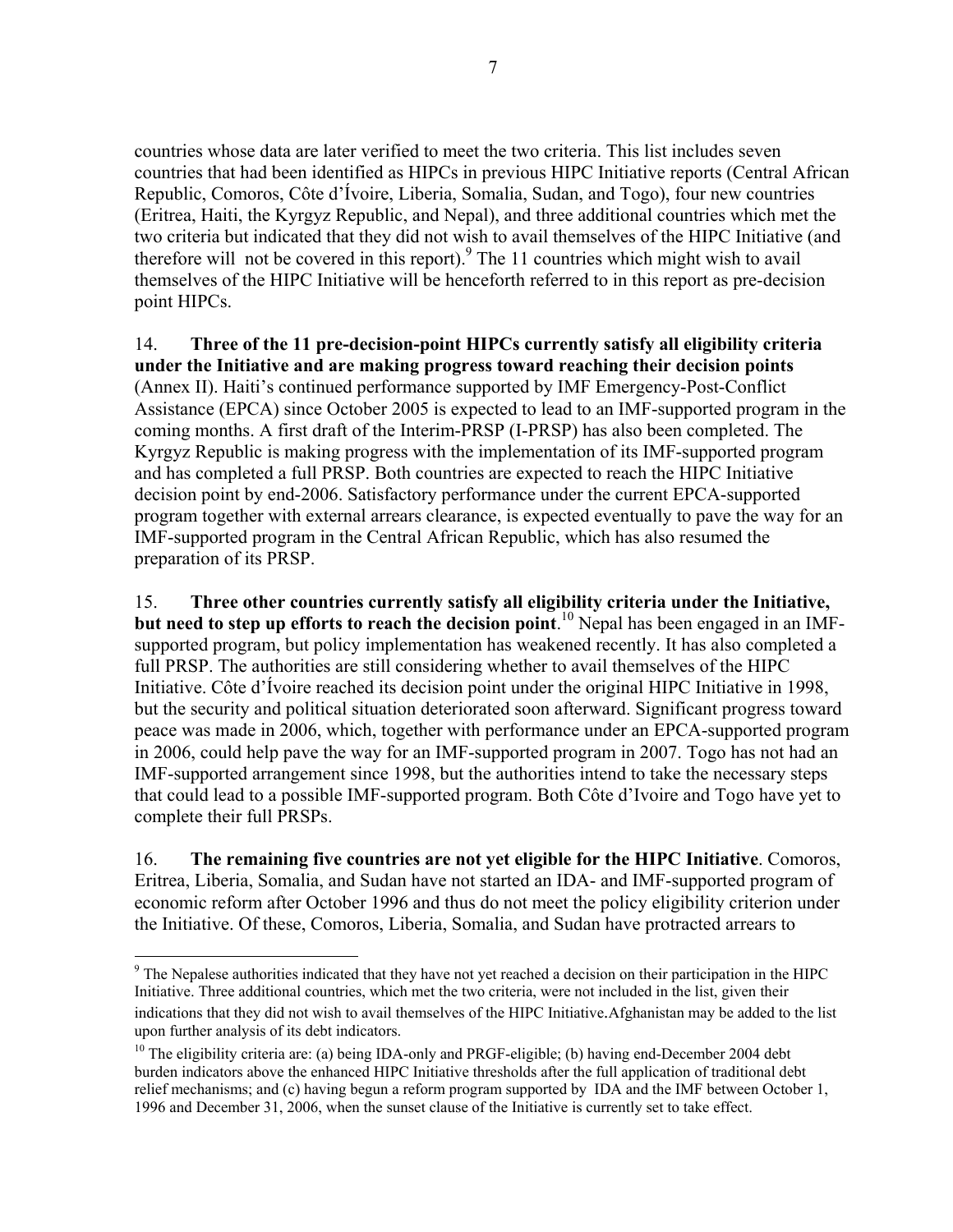various creditors, and a concerted international effort will be required for arrears clearance. Some progress in this area has been made in the cases of Comoros, Liberia and Sudan, which could eventually pave the way for IDA- and IMF- supported programs. The Eritrean authorities have also expressed interest in taking the necessary steps that would lead to an IMF-supported program. An I-PRSP has been completed by Comoros, while Liberia, Sudan, and Eritrea are in the process of finalizing their I-PRSPs. The situation in Somalia remains fragile, and engagement in IDA- and IMF- supported programs, as well as preparation of the PRSP, are unlikely in the near future.

17. **The sunset clause of the HIPC Initiative is set to take effect at end-2006, which could leave the countries that have not yet fulfilled all eligibility criteria with debt burdens above the Initiative's thresholds**. Under the current extension of the HIPC Initiative's sunset clause, countries need to start to implement a qualifying IMF- and IDAsupported program of adjustment and reform by end-2006 to become eligible for HIPC Initiative debt relief. If they do not start such a program by this date, the five (and possibly more) countries may not be able to benefit from debt relief under the HIPC Initiative and eventually the MDRI.<sup>11</sup> The IDA and IMF Boards are expected to discuss in September 2006 options to deal with the countries that are not likely to meet the policy eligibility criterion by the time the sunset clause takes effect at end-2006.<sup>12</sup>

## **C. Impact of HIPC Initiative and MDRI Debt Relief on Debt Stocks, Debt Service, and Poverty-Reducing Expenditures**

18. **Debt relief under the HIPC Initiative and the MDRI is expected to reduce the debt stocks of the 29 post-decision-point HIPCs by about 90 percent** (Figure 3). Traditional debt relief and HIPC Initiative assistance are projected to reduce the total pre-decision-point debt stock of these countries to US\$37 billion from about US\$88 billion, in end-2005 NPV terms. Voluntary additional bilateral debt relief and assistance under the MDRI are expected to further lower debt stocks to US\$10 billion. Debt stocks in the 19 post-completion-point countries are expected to decline by an average of 55 percent, from a total of US\$69 billion to US\$31 billion (in end-2005 NPV terms), due to traditional and HIPC Initiative debt relief. After additional bilateral and MDRI debt relief, their debt stock is expected to decline to US\$8 billion.<sup>13</sup>

## 19. **The debt service of the 29 post-decision-point HIPCs has been reduced significantly as a result of HIPC Initiative debt relief** (Figure 4 and Appendix Tables 1 and 2). Debt-service-to-exports ratios of the 29 HIPCs that have reached their decision points have declined from about 14 percent one year prior to the decision point to about 6 percent five years after the decision point. In cumulative terms, these countries' total debt service has been reduced by about US\$600 million over six years, as a result of interim and debt relief after the

<sup>&</sup>lt;sup>11</sup> The five countries are Comoros, Eritrea, Liberia, Somalia and Sudan.

 $12$  See IDA and IMF (2006), "Heavily Indebted Poor Countries (HIPC) Initiative–Issues Related to the Sunset Clause," August 17, 2006, http://www.imf.org/external/np/hipc/doc.htm and http://www.worldbank.org/hipc

<sup>&</sup>lt;sup>13</sup> Debt stocks referred to here are the debt stocks in the year prior to the decision point. They do not include new borrowing after the decision point.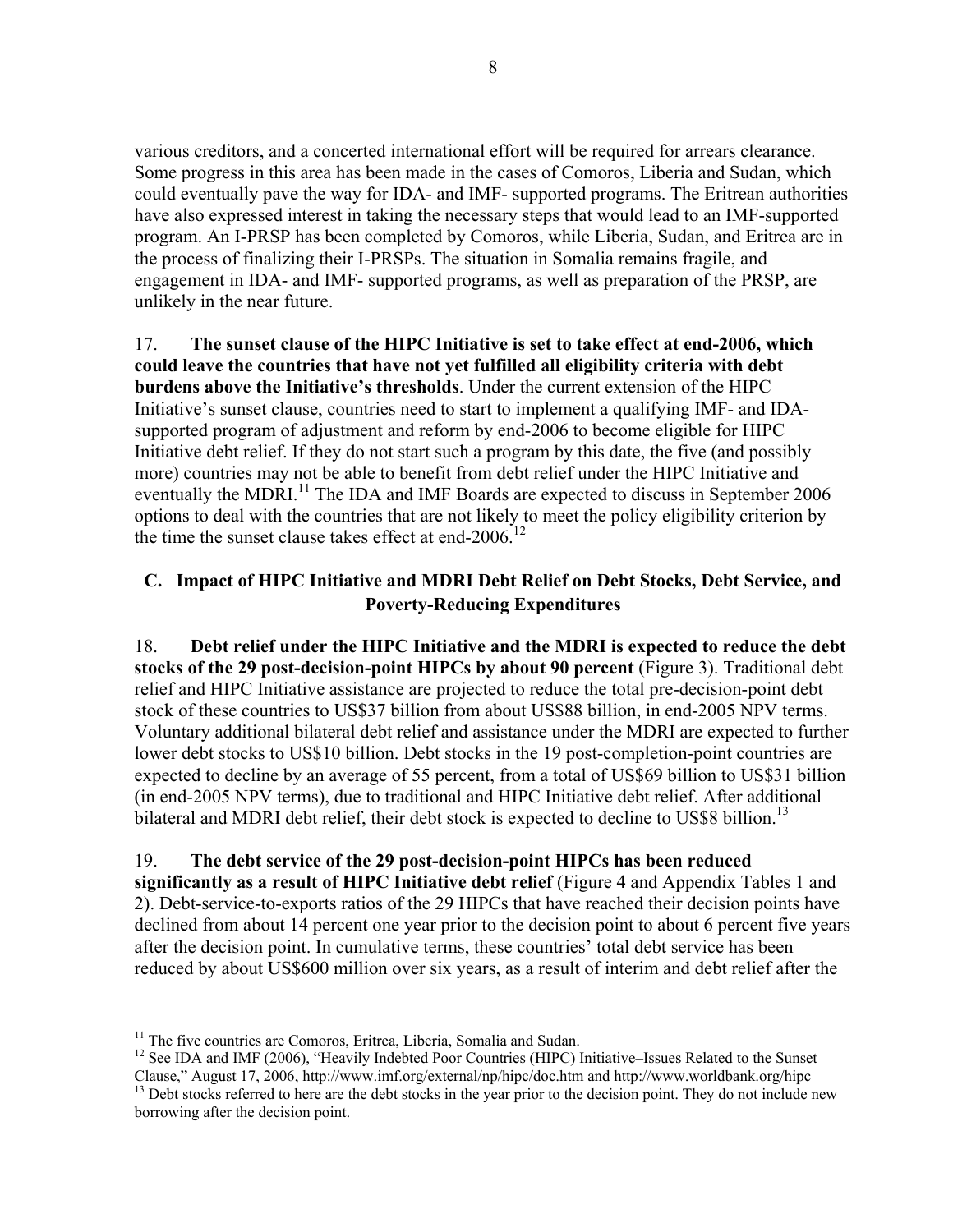completion point.<sup>14</sup> However, analysis based on nine post-completion-point countries suggests that the NPV of debt-to-exports ratios at completion point was on average almost 40 percentage points higher than projected at decision point, mainly on account of exogenous changes in discount and exchange rates rather than new borrowing (see Box 1).





Source: HIPC Initiative country documents; and IDA and IMF staff estimates.

 $\overline{a}$ 

20. **The implementation of the MDRI is expected to lower further the debt-service ratios of HIPCs in the medium term, but ratios are projected to increase in the long run, mainly on account of new borrowing**. Between 2005 and 2011, when most HIPCs are expected to reach their completion points, the average debt-service-to-exports ratio of the 29 post-decision-point HIPCs is projected to decline by more than half. The reduction is even larger for African HIPCs, which will not only benefit from MDRI relief from IDA and the IMF, but also from AfDF (Figure 5). However, after 2011, post-MDRI debt service-to-exports ratios are projected to increase again, although they are projected to remain significantly below the pre-MDRI ratios after HIPC Initiative debt relief (namely 1.5 percentage points lower by 2025). Given that MDRI debt relief affects mostly the NPV of existing debt, long-term debt dynamics will be increasingly dominated by new borrowing. Thus, long-run projections should be interpreted with caution, as they are sensitive to assumptions on new borrowing and growth.

 $14$  The increase in the outer years is due, in part, to new borrowing, and also, in some cases, to shifts from debt service paid to debt service due (debt service paid is used for data up to end-2005, and debt service due for projections after 2005). In HIPCs accumulating arrears, for example, actual pre-decision-point debt service paid is only a fraction of debt service due. Also see Section IIB of IDA and IMF, "Heavily Indebted Poor Countries (HIPC) Initiative—Status of Implementation," August 22, 2005.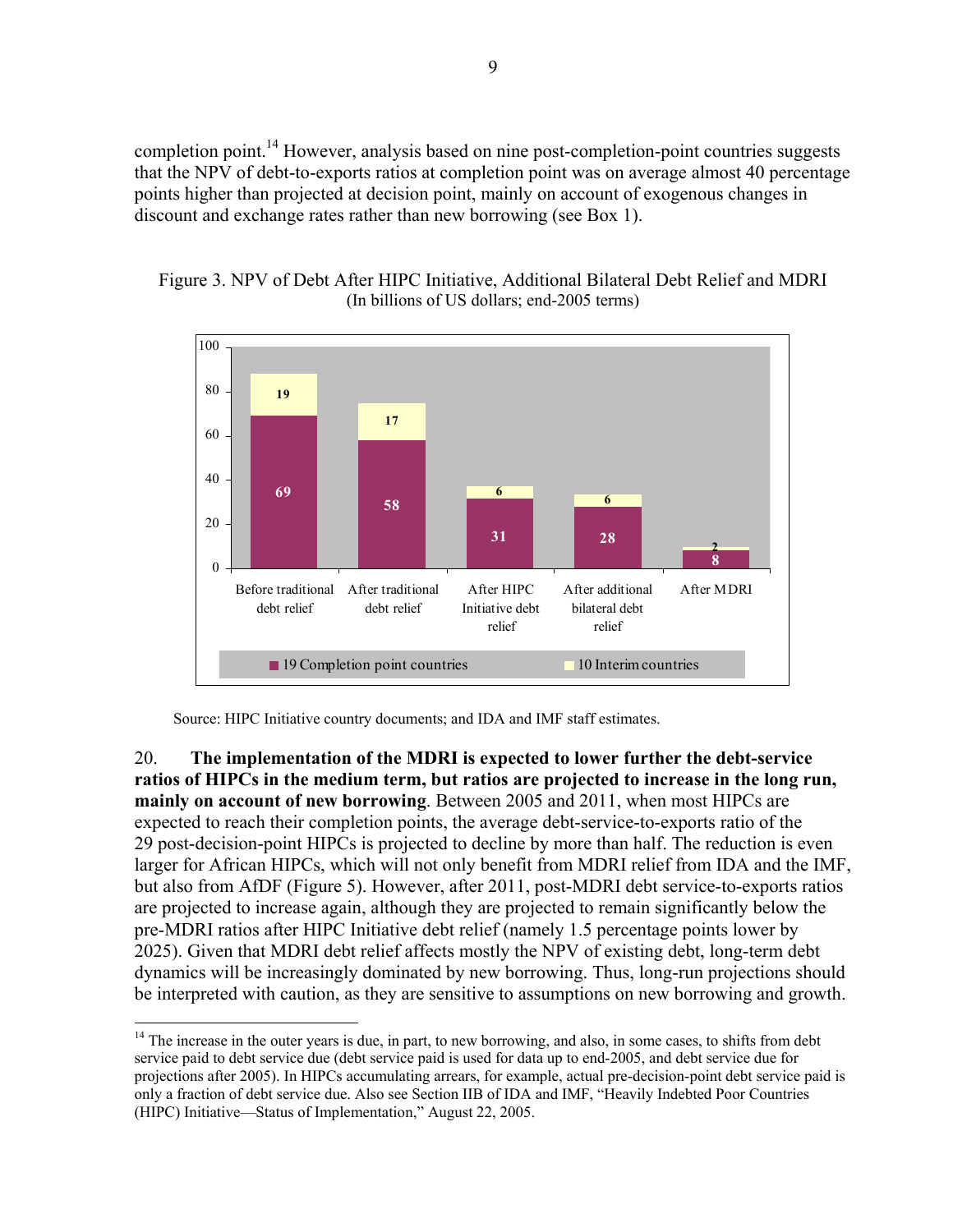21. **Strengthened management of both external and domestic debt will be necessary to prevent debt burdens from becoming unsustainable again**. Capacity constraints in HIPCs' debt-management offices are often severe (Annexes II-IV). However, a number of HIPCs (such as Rwanda, Zambia, and Mali) are making progress in strengthening their debt management, often with support from IDA and the IMF. Some countries have implemented new debt management software – for example, the Democratic Republic of the Congo, with support from UNCTAD. However, progress lags in many countries. Ethiopia, for example, has yet to establish a comprehensive legal framework for debt management, and there is no formal publication of debt data; and Burundi has made slow progress in meeting its debt management completion point trigger.

> 0 500 1,000 1,500 2,000 2,500 3,000 3,500 4,000 Year -1 Decision point 1/ Year 1 Year 2 Year 3 Year 4 Year 5 0.0 2.0 4.0 6.0 8.0 10.0 12.0 14.0 16.0 Debt-service-to-exports ratio (in percent, right scale) Debt service (in US\$ millions, left scale)

Figure 4. Debt Service for the 29 Post-Decision-Point HIPCs (In millions of U.S. dollars (left scale) and percent of exports (right scale))

Sources: HIPC documents; and Fund staff estimates.

Note: For countries that reached decision point after 2000, current projections of debt service due is used for latest years.

1/ Corresponds to years 2001 for Ethiopia and Chad; 2002 for Ghana and Sierra Leone; 2003 for Democratic Republic of the Congo; 2005 for Burundi; 2006 for Republic of Congo; and 2000 for rest of HIPCs.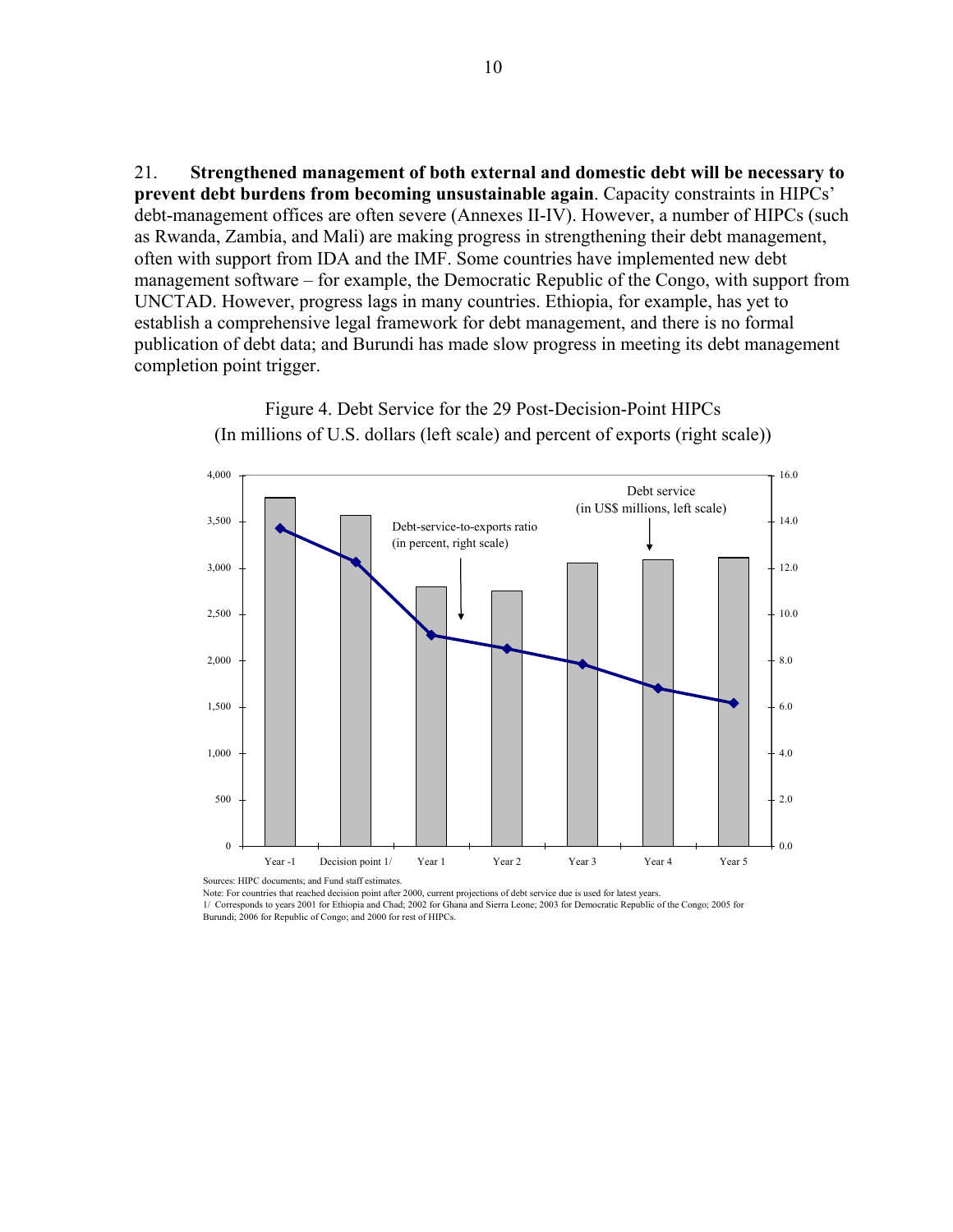### **Box 1. Evolution of Debt Ratios from Decision to Completion Points**

**At completion point, HIPCs' NPV of debt-to-exports ratios were, on average, 38.9 percentage points higher than expected at decision point, mainly on account of exogenous changes in discount and exchange rates rather than new borrowing.** On average, unexpected changes in the discount rate accounted for 25.3 percentage points of the increase, while exchange rate changes added an additional 6.8 percentage points. Lower than expected exports increased debt burden indicators further by 4.7 percentage points. New borrowing was, on average, lower than projected at decision point, decreasing debt ratios by 7 percentage points, on average, but this was offset by lower than expected grant elements of disbursements, which raised the debt ratios by 6.3 percentage points. The latter factor does not necessarily imply that HIPCs contracted loans on non-concessional terms, but that new borrowing was not as concessional as projected at decision point. Other factors (such as revisions in data or completion point dates) reduced the debt ratios by 8.5 percentage points, on average.

Table 3. Contributions to the Unanticipated Increase in the Net Present Value (NPV) of Debt-to-Export Ratios in HIPCs During the Interim Period 1/

|                           | <b>Total unanticipated</b><br>changes in ratios 2/ | parameters                              | Total changes due to changes in the        | III total percentage points)<br>Total changes due to unanticipated<br>new borrowing |                                                 | Total changes due to<br>changes in exports | Total changes due to<br>other factors |
|---------------------------|----------------------------------------------------|-----------------------------------------|--------------------------------------------|-------------------------------------------------------------------------------------|-------------------------------------------------|--------------------------------------------|---------------------------------------|
|                           |                                                    | $\mathbf{I}$                            |                                            | (II)                                                                                |                                                 | (III)                                      | (IV)                                  |
|                           |                                                    | Due to changes in<br>the discount rates | Due to changes in<br>the exchange<br>rates | Due to higher than<br>expected<br>disbursements                                     | Due to lower<br>concessionality<br>of the loans |                                            |                                       |
| Average                   | 38.9                                               | 25.3                                    | 6.8                                        | $-7.0$                                                                              | 6.3                                             | 4.7                                        | $-8.5$                                |
| Median                    | 33.3                                               | 20.0                                    | 7.1                                        | $-7.3$                                                                              | 1.9                                             | 2.4                                        | $-4.6$                                |
| Minimum                   | $-47.9$                                            | 3.3                                     | $-11.0$                                    | $-23.6$                                                                             | $-11.5$                                         | $-29.0$                                    | $-31.3$                               |
| Maximum                   | 126.7                                              | 59.1                                    | 21.6                                       | 6.0                                                                                 | 38.6                                            | 35.1                                       | 20.0                                  |
| <b>Standard Deviation</b> | 46.0                                               | 17.5                                    | 10.3                                       | 8.3                                                                                 | 15.7                                            | 21.5                                       | 19.4                                  |

 $(I_n, t_{n+1}, I_n, t_{n+2}, t_{n+3}, t_{n+4})$ 

Source: Completion Point documents and Staff estimates.

 $\overline{a}$ 

1/ Completion Point countries considered in this analysis were Cameroon, Ethiopia, Honduras, Madagascar, Nicaragua, Niger, Rwanda, Senegal, and Zambia. 2/ Total unanticipated changes in the NPV debt ratios indicate the differences between the projected NPV of debt to exports (revenues) as of Completion Point (calculated at Decision Point) and actual figures at Completion Point.

22. **Efforts are also needed to prevent so-called "free-riding" in post-MDRI countries**.

"Free-riding" concerns could arise if creditors increase lending to post-MDRI HIPCs, thereby "free riding" on the fiscal and balance-of-payments space created by debt relief. IDA's Board has recently approved a two-pronged package of measures addressing "free riding" on future borrowing by IDA grant-recipient countries as well as post-MDRI countries.<sup>15</sup> On the creditor side, the package proposes enhancing creditor coordination around a mechanism to be developed and agreed – possibly based on the debt-sustainability framework for low-income

<sup>&</sup>lt;sup>15</sup> International Development Association, "IDA Countries and non-concessional Debt: Dealing with the Free-Rider Problem in IDA14 Grant-recipient and post-MDRI countries," June 2006. See http://siteresources.worldbank.org/IDA/Resources/Seminar%20PDFs/73449- 1155322341160/Freeriderboardpaper.pdf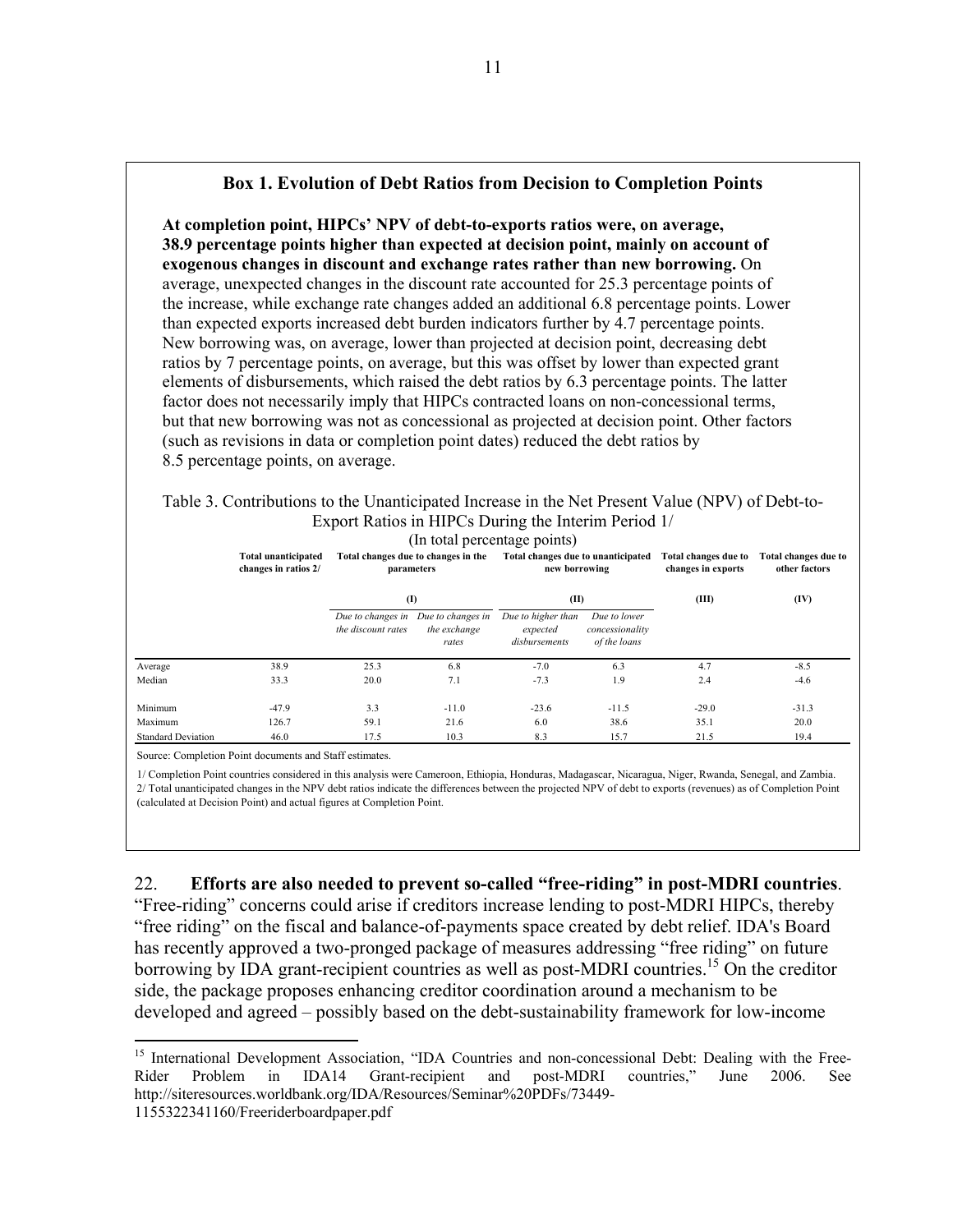countries (LIC DSF). On the borrower side, it provides disincentives on unwarranted new nonconcessional borrowing by reducing volumes and/or hardening the terms of assistance, on a case-by-case basis. The IMF is expected to continue to monitor and raise awareness about the consequences of non-concessional borrowing through the use of the LIC DSF in both surveillance and program contexts, including under the Policy Support Instrument and the exogenous shock facility.

23. **Poverty-reducing expenditures of HIPCs have continued to increase since 1999,**  while debt-service payments have been declining (Figure 6 and Appendix Tables 1 and 3).<sup>16</sup> Debt service paid by the 29 post-decision point HIPCs has declined from about 4 percent of GDP in 1999 to about 2 percent in 2005. During the same time, poverty-reducing expenditures have increased from about 7 percent of GDP in 1999 to over 9 percent in 2005.<sup>17</sup> In absolute terms, poverty-reducing expenditures amounted to US\$14.8 billion at end-2005, more than five times as high as debt-service payments after expected HIPC Initiative debt relief.



Figure 5. Projected Debt Service to Exports Ratio after HIPC Initiative and MDRI Debt Relief (In percent)

Source: LIC DSAs and staff estimates.

 $\overline{a}$ 

1/ Includes 11 Completion Point HIPCs for which data are available.

<sup>&</sup>lt;sup>16</sup> The increase may be overstated, to the extent that definitions of poverty-reducing expenditures may become more comprehensive over time and vary across countries. In most HIPCs, they include primary education and basic health, as well as expenditures for rural development (country-specific definitions are included in Appendix Table 3). IDA's IEG Report documents an increase in education expenditures over time, and slightly increasing health expenditures in a small sample of HIPCs. This suggests a genuine increase in poverty-reducing expenditures in HIPCs, and not simply a statistical artifact. (See, The World Bank's Independent Evaluation Group, "Debt Relief for the Poorest: An Evaluation Update of the HIPC Initiative," March 2006, Report No.

<sup>35608,</sup> http://www.worldbank.org/ieg/hipc/. 17Econometric evidence on the existence of a negative and statistically significant relationship between the debt service payments and social spending has been documented by Clements, Bhattacharya, and Nguyen (IMF Working Paper 03/249, December 2003) and Thomas (IMF Working Paper WB/06/180, July 2006), among others.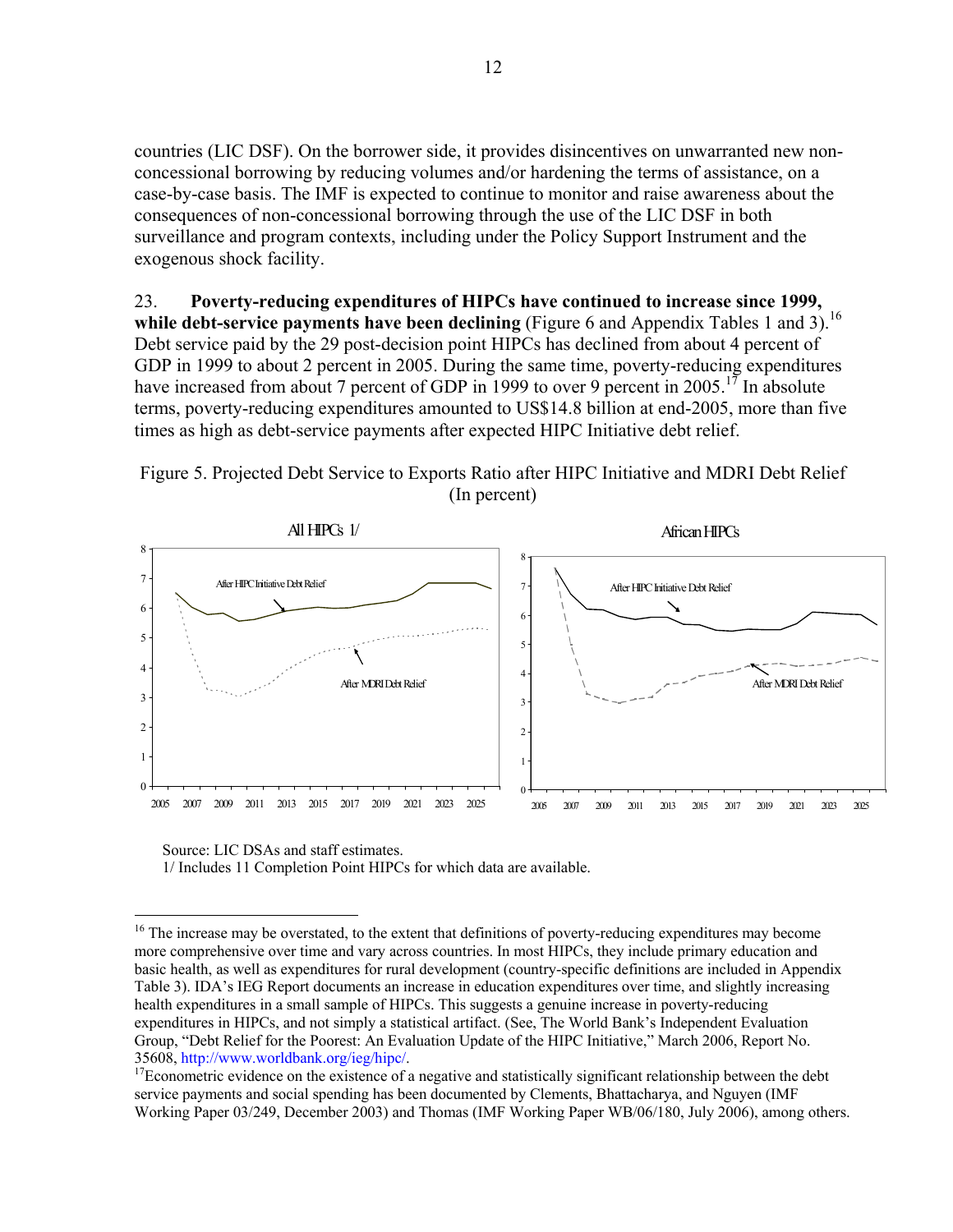24. **Poverty-reducing expenditures are expected to increase further in 2006 as a result of debt relief under the MDRI**. The authorities of most post-MDRI countries have indicated that they plan to expand poverty-reducing expenditures by about the equivalent of MDRI debtservice savings in 2006, which amounts to around half a percentage point of GDP, on average (Annex V). In these countries, the resources made available by debt relief are intended to support pro-poor growth, mainly in the social, infrastructure and agricultural sectors, and are often consistent with the priority areas highlighted in their PRSPs.<sup>18</sup> The authorities have stated that supplementary budgets will be issued in most countries to reflect the additional spending. Arrangements have already been reached in all countries between central banks and governments regarding the transfer to the budget of HIPC/MDRI resources provided by IMF debt relief.19





1/ Excluding Republic of Congo due to insufficient data.

<sup>&</sup>lt;sup>18</sup> In two cases, however, MDRI resources in 2006 will be used either to restock food in the event of a shortage and finance a methane gas project (Rwanda) or to address urgent energy needs in light of acute electricity shortage (Uganda).

<sup>&</sup>lt;sup>19</sup> These arrangements vary from the total resources being placed in special accounts at the central banks (Madagascar, Mozambique, Rwanda, Tanzania) to agreed ad-hoc transfers (Ghana) and transfers being effected by the central banks in line with previous scheduled debt service (Guyana, Honduras, Uganda and Zambia). Furthermore, countries have adopted different timeframes for use of the resources, such as three years for Ghana, four years for Mozambique, and 10 years for Madagascar.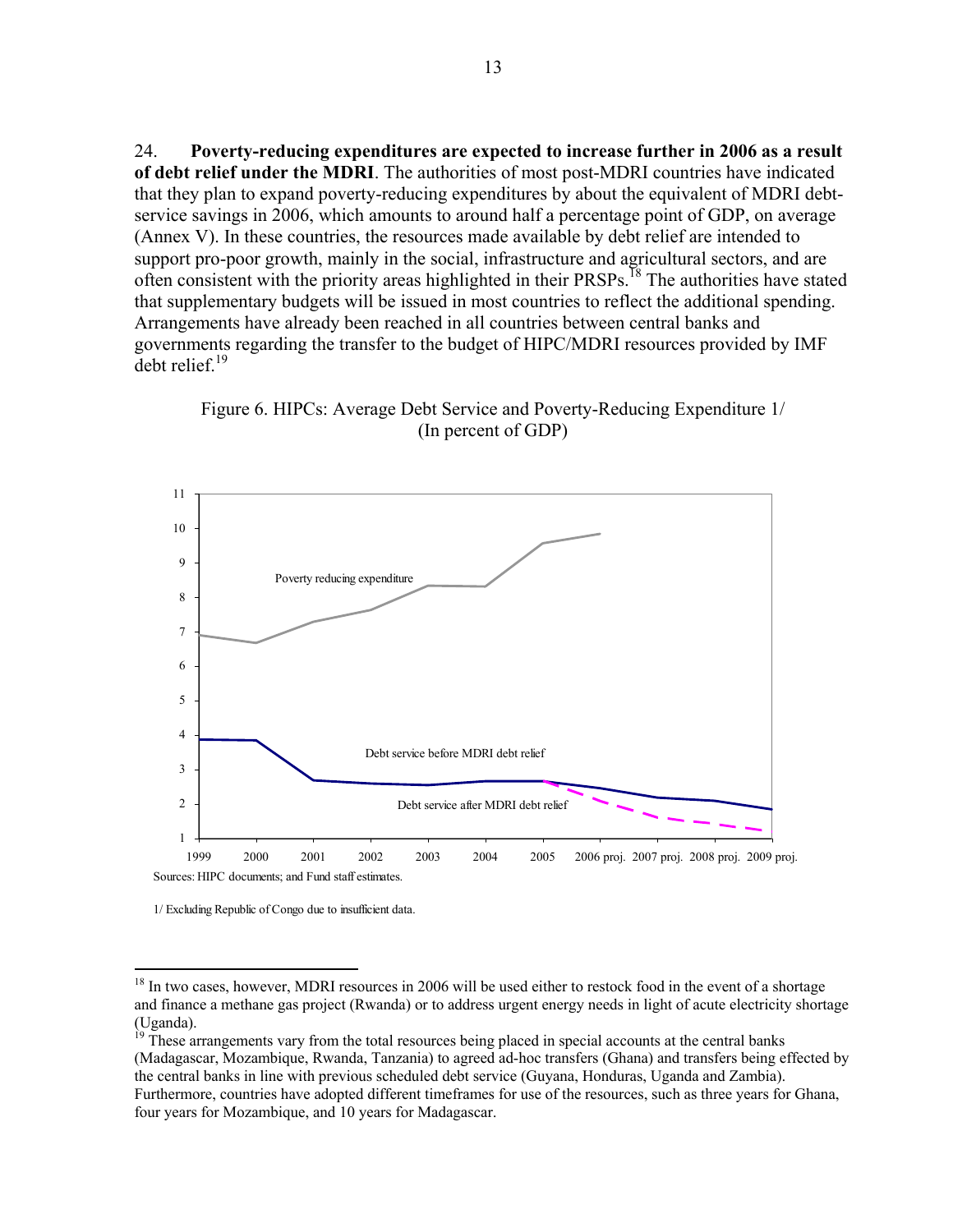25. **Resources freed by debt relief under the HIPC Initiative and the MDRI will need to be managed effectively**. Improvements in public financial management (PFM) systems are necessary to ensure that debt-service savings are targeted toward poverty-reducing activities and used efficiently. While post-completion-point countries typically have improved their PFM systems, pre-completion point HIPCs need to speed up their efforts in strengthening their systems (see Box 2).

## 26. **This brief review suggests that significant progress has been made in the**

**implementation of the HIPC Initiative and the MDRI**. The volume of debt relief has increased significantly, because of both the recent implementation of the MDRI and the progress made by eligible countries toward reaching the milestones of the HIPC Initiative process. Moreover, debt relief has substantially reduced the debt stocks and debt service of the beneficiary countries and appears to have been additional to other resource transfers to HIPCs (Box 2). Finally, the provision of debt relief has been accompanied by increased povertyreducing efforts and, through conditionality attached to it, has encouraged some reforms in debt management and public financial management. However, challenges remain, especially with respect to helping the remaining pre-decision-point countries get through the HIPC Initiative process and increasing creditor participation in the Initiative, to which we turn next.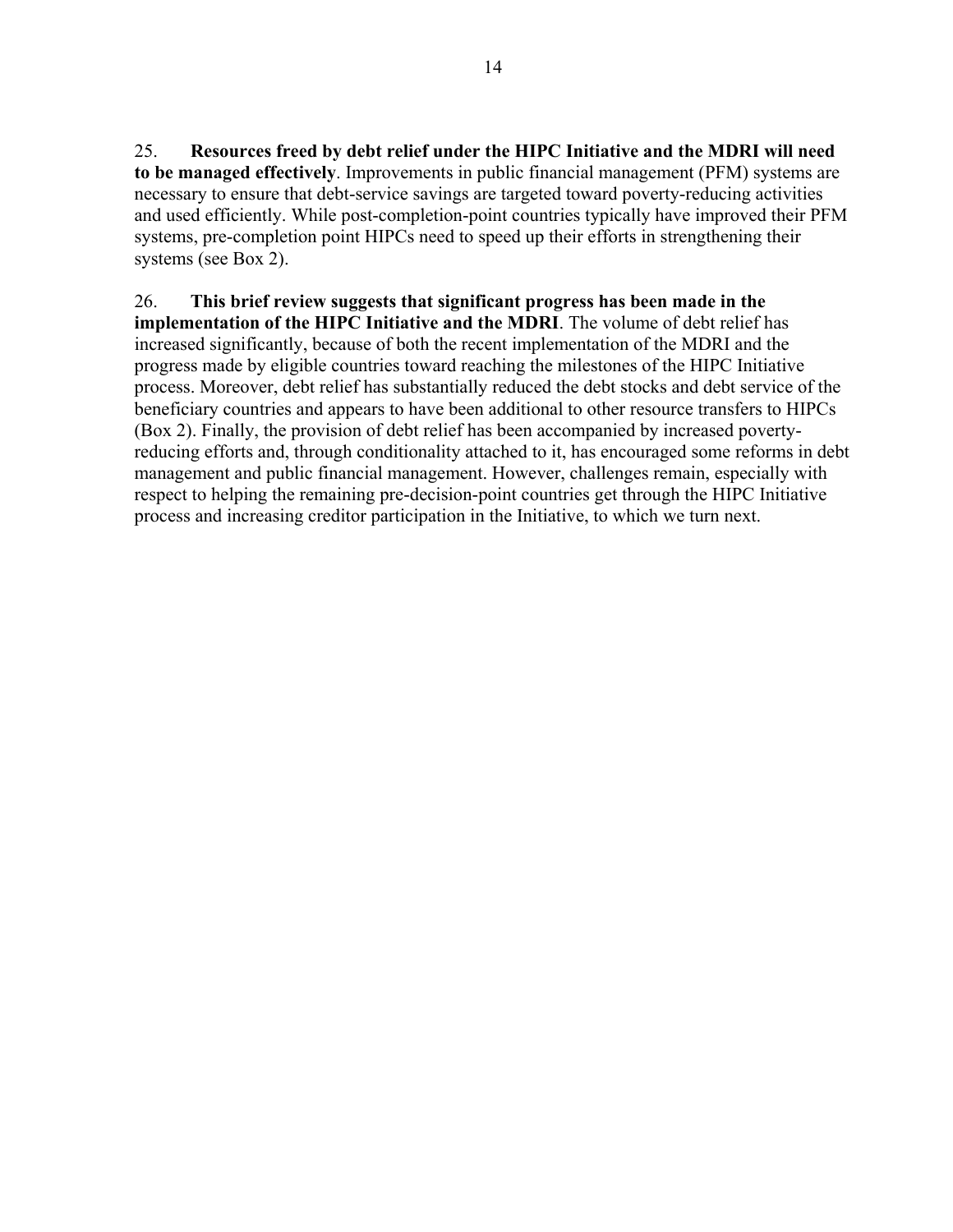#### **Box 2. Strengthening Public Financial Management in HIPCs**

**To ensure that PRSs are well implemented and adequate funds are allocated to priority spending, HIPCs need to increase their efforts to improve Public Financial Management (PFM)**. A key goal of both the HIPC Initiative and MDRI is to free up resources to allow countries to increase their povertyreducing expenditures and to ensure that these resources are well managed so as to progress toward achieving the MDGs. However, existing capacity and institutions for PFM vary widely across HIPCs. For this reason, reaching the completion point has usually been conditional on progress in strengthening PFM systems. Post-MDRI countries have, therefore, made progress in this area—building on program conditionality (Rwanda), technical assistance from the IDA and IMF (Madagascar), and support from other IFIs (Niger).

**Many of the post-MDRI countries have taken steps to improve their PFM systems in the past few years**. Stronger legislative frameworks were put in place in Ghana (including new laws on overall financial management, audit, and procurement), Guyana and Rwanda (organic budget laws), and Nicaragua (a fiscal administrative law). Budgetary processes have been strengthened with the computerization and networking of expenditure databases in Mali, improvement of cash management in Ethiopia, and the introduction of new financial management information systems in Guyana and Honduras. Donor-financed projects are starting to be integrated gradually into the financial management system in Mozambique, and reporting on budget execution has improved in Zambia. Information systems for public procurement have either become operational, or soon will be, in Ethiopia, Guyana, Honduras, and Mozambique, while procedures have become more transparent in Ghana and Mali. Reforms to improve internal control and audit have been implemented in Ethiopia and Ghana. PFM strengthening efforts have also become more coherent, better monitored, and more effectively planned by the authorities and coordinated across donors.

**But improvements remain unevenly distributed across HIPCs and various aspects of PFM**. A survey of HIPCs' PFM was conducted in 2002 and again in 2004 using a standard set of PFM indicators, each with an agreed "benchmark" standard defined (the joint IDA/IMF PFM Assessment and Action Plans (AAPs)). The 2004 assessments found that the total number of indicators reaching agreed benchmarks increased by about 10 percent across the 24 post-completion point and interim HIPCs tracked. The average number of benchmarks met in post-completion-point HIPCs using this database was about seven out of 16, with some countries performing significantly better than average (e.g. Tanzania and Mali, which both met 11 benchmarks, and Guyana which met 10 benchmarks). On average, improvements were heavily concentrated in the area of budget reporting, while performance in the areas of budget formulation and execution was mixed.

**Pre-completion-point countries are expected to make further progress in improving their PFM systems**. Chad and Sierra Leone already met seven benchmarks out of 16. However, other pre-completion point countries met, on average, only three to four benchmarks. Continued PFM strengthening efforts and ongoing monitoring of their impact, are therefore required for these countries as they move toward their completion points.

**To monitor and assess PFM systems, a group of donors have launched the Public Expenditure and Financial Accountability (PEFA) Program**. Established in 2001, and including both the IDA and IMF, the PEFA program involves a group of donors who have agreed to coordinate the monitoring of PFM strengthening around a common performance measurement framework based on 28 indicators. To date, PEFA assessments have been conducted in eight HIPCs – Republic of Congo, Ghana, Malawi, Mozambique, Tanzania, Uganda, Zambia, and the Kyrgyz Republic. However, PEFA baseline assessments have yet to be conducted in the remainder of HIPCs. Once baselines are established, it will be important to monitor progress closely using these new harmonized standards, with periodic assessments of progress.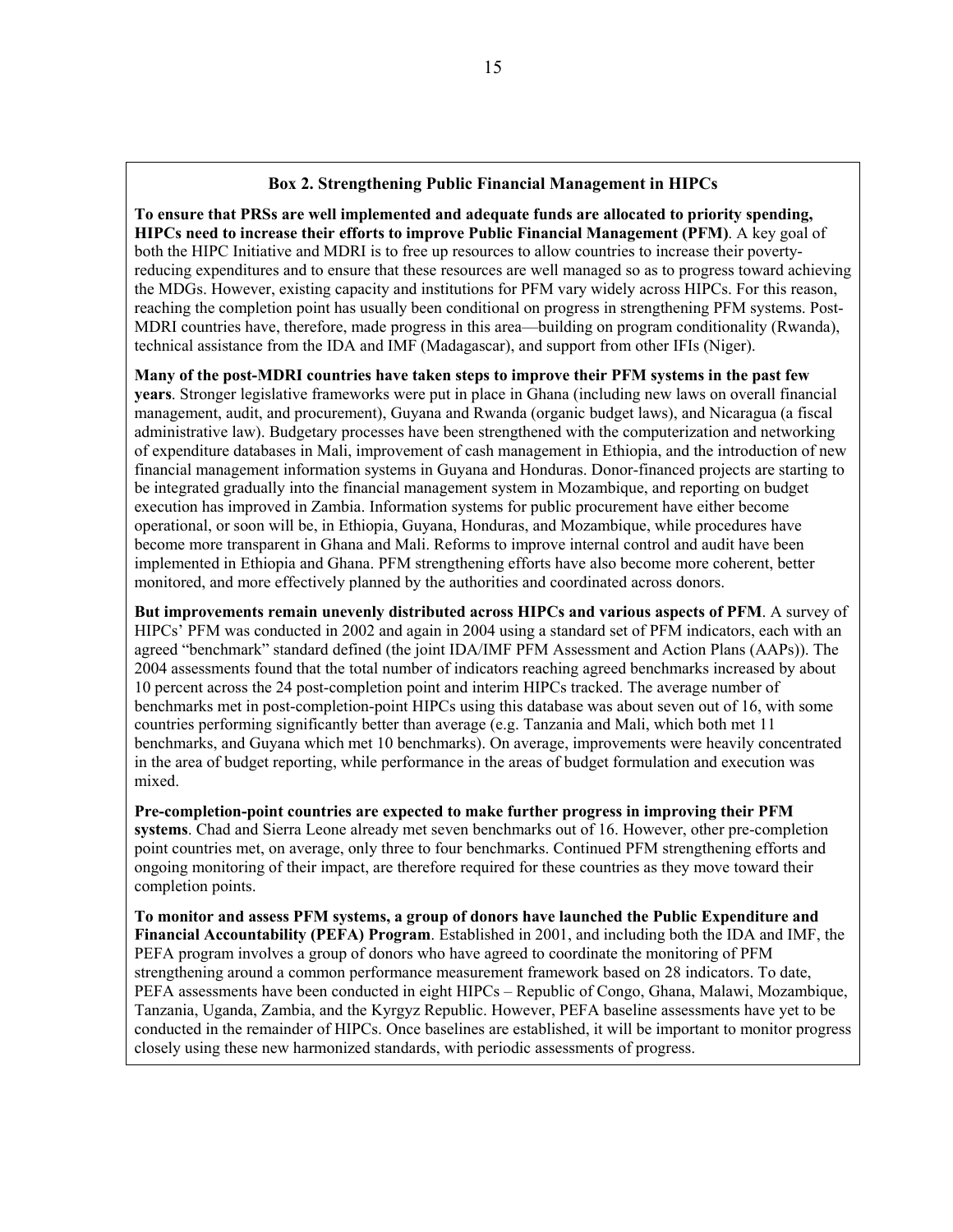#### **Box 3. The Impact of Debt Relief after Ten Years of Implementation**

After ten years, the HIPC Initiative has become a significant vehicle for delivering debt relief to poor countries. A recent study by The World Bank's Independent Evaluation Group, "*Debt Relief for the Poorest: An Evaluation Update of the HIPC Initiative"* assesses the impact of the Initiative along several dimensions:

**Additionality of resources**. To free up resources for increased poverty-reducing expenditure, HIPC Initiative debt relief needs to be additional to other resource transfers. This appears to be the case, as net resource transfers to HIPCs doubled from US\$8.8 billion in 1999 to US\$17.5 billion in 2004, while transfers to other developing countries grew by only one-third. This result needs to be interpreted with caution, however, as measuring additionality is not straightforward. Creditors use a variety of methods to account for debt relief, and some data are not very reliable. More fundamentally, assessing whether debt relief is additional requires an assumption about the resources that would have been transferred in the absence of debt relief.

**Debt sustainability**. The Enhanced HIPC Initiative has contributed to reducing the debt stocks of the 19 post-completion-point HIPCs, but this alone has not been sufficient to ensure long-run debt sustainability in these countries (as indicated in Box 1, exogenous factors beyond the authorities control have mainly contributed to the increase in debt ratios between decision and completion points). Long-term sustainability also hinges on further efforts from both HIPCs and creditors to improve export diversification, fiscal and public debt management, and to obtain new financing on more concessional terms.

**Improvement of policies, institutions and governance**. The HIPCs that performed better in the areas of improving policies, institutions and governance appear to have gone through the HIPC Initiative process faster. Post-completion-point countries have had higher scores on key policy and institutional ratings compared to other low-income countries, and they continue to score higher. Countries not yet at completion point have, on average, the lowest ratings of all low-income countries, with pre-decision point HIPCs having the worst governance indicators.

**Poverty reduction**. Debt relief under the enhanced HIPC Initiative has been closely linked to Poverty Reduction Strategies (PRSs). To the extent that PRSs have tended to emphasize social sector spending rather than more balanced approaches to growth and poverty reduction, the Initiative's approach to poverty reduction has also leaned toward channeling additional resources to social expenditures. Although data is limited, debt relief appears to have helped post-completion-point HIPCs advance toward achieving the MDGs. HIPCs have made progress in improving gender equality and reducing child mortality, and have taken some steps in encouraging primary education and ensuring environmental sustainability. However, no measurable changes have been achieved in combating poverty and infectious diseases and in improving maternal health (where data is very limited).

**Strengthening of public financial management**. As part of the HIPC Initiative, efforts were also made to upgrade Public Financial Management (PFM) systems and capacity in HIPCs and to monitor progress against explicit indicators and benchmarks. These efforts have resulted in some improvements in this area, although much remains to be done (see also Box 2).

**Creditor participation**. The HIPC Initiative was innovative in attempting to seek a comprehensive sharing of the debt reduction burden between all creditors. But the Initiative remains voluntary in nature, and full creditor participation has therefore been difficult to achieve. Multilateral and Paris Club creditors have generally honored their commitments, but participation of non–Paris Club and commercial creditors has been limited.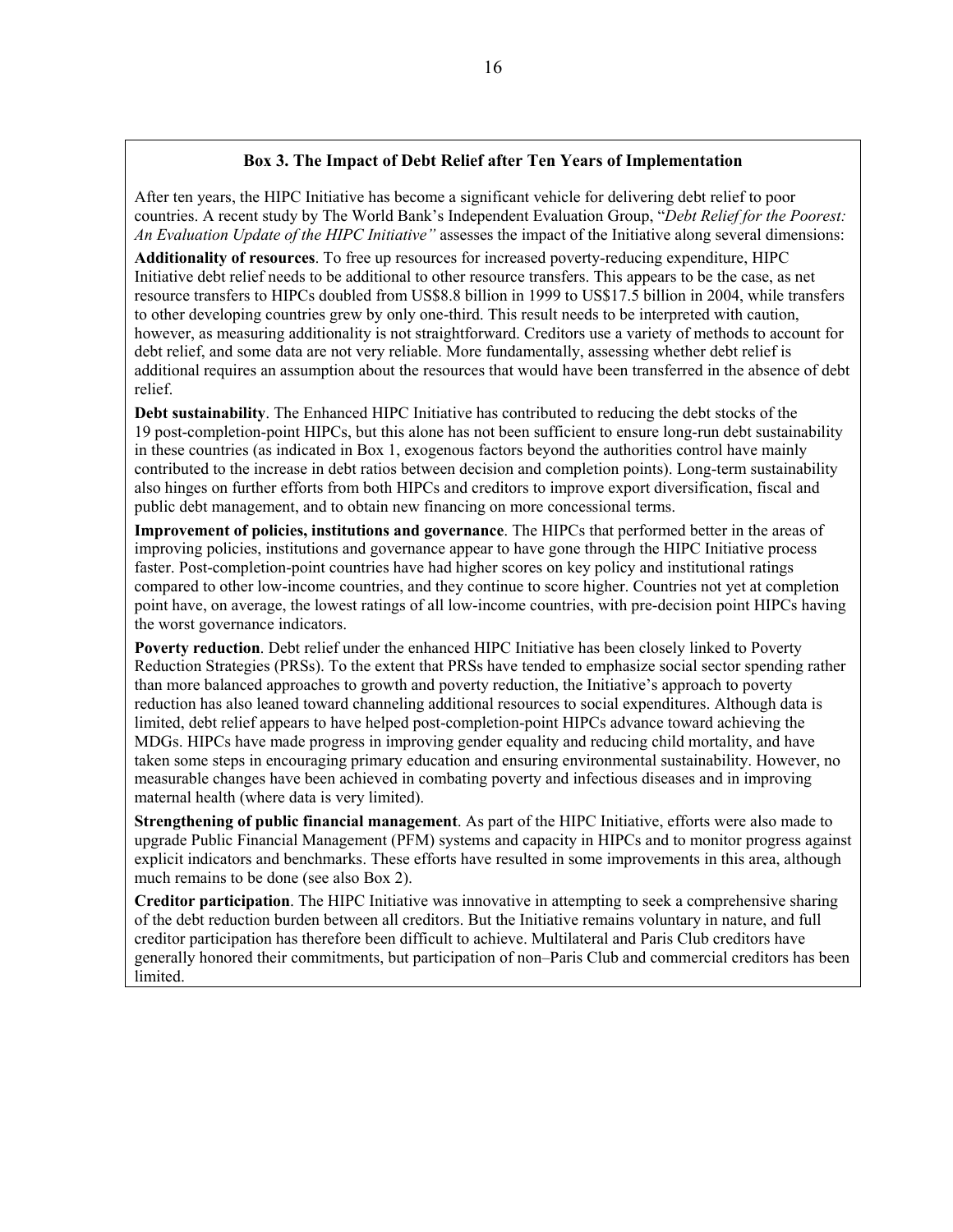### **III. DEBT RELIEF COSTS AND CREDITOR PARTICIPATION**

#### **A. Estimated Costs of HIPC Initiative Debt Relief**

27. **The total cost of HIPC Initiative debt relief for the 40 identified HIPCs is estimated at US\$63.2 billion in end-2005 NPV terms** (Table 4 and Appendix Table 4). Almost half of this total cost, or US\$28.8 billion, represents debt relief that has been or is being delivered irrevocably to the 19 countries that have reached the completion point (almost half of the 40 countries potentially eligible for the HIPC Initiative). The cost of HIPC Initiative debt relief committed to the 10 interim countries amounts to US\$12.5 billion. The estimated cost of HIPC Initiative debt relief to the remaining 11 pre-decision-point countries is about US\$21.9 billion, of which US\$15.3 billion correspond to the three protracted arrears cases (Liberia, Somalia, and Sudan). About 46 percent of the total cost to the 40 identified HIPCs accrues to multilateral creditors, of which 20 percent corresponds to IDA, and 9 percent to the IMF (Figure 7). Paris Club, non–Paris Club, and commercial creditors account for 36, 13, and 5 percent of the total cost, respectively.

Figure 7. Distribution of Potential Costs under the HIPC Initiative by Creditors



Sources: IDA and IMF staff estimates.

28. **The total cost of HIPC Initiative debt relief increased by US\$4.1 billion, or almost 7 percent, relative to last year**. Just under half of this increase is due to data revisions at the decision point (Republic of Congo and Burundi) and at the completion point (Cameroon), while updating costs from end-2004 to end-2005 NPV terms led to an increase of almost 4 percent. The increase in the total estimated cost for post-decision point countries over the last six years is largely due to new countries reaching the decision point, as well as to compounding of costs over a longer time-period. 20 The current cost of debt relief for the 29 HIPCs that have reached

<sup>&</sup>lt;sup>20</sup> The new countries added after 1999 are: Ethiopia, Ghana, Burundi, Chad, the Democratic Republic of the Congo, the Republic of Congo, and Sierra Leone (see Appendix Table 4).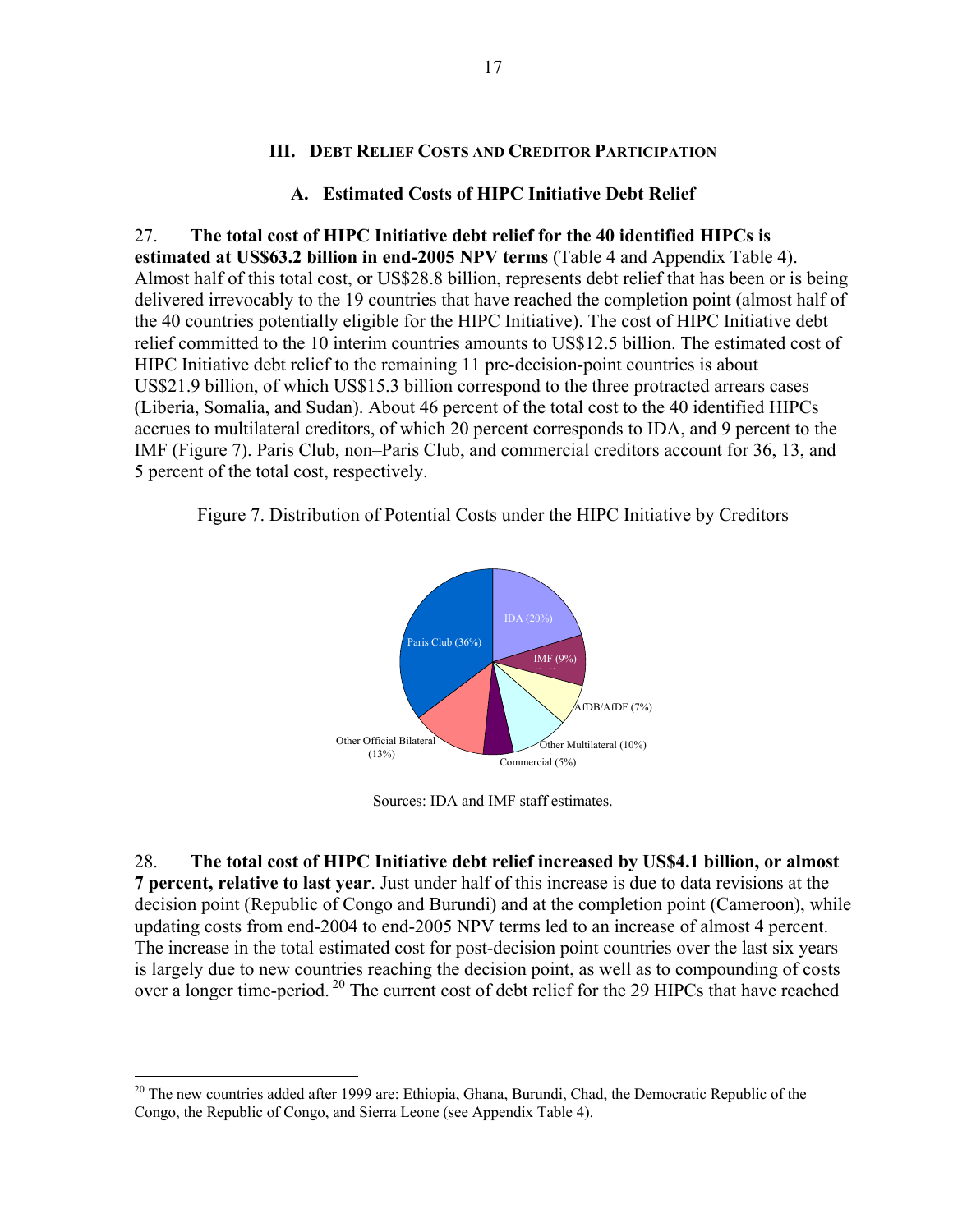their decision points is about 63 percent higher than the initial projection of total HIPC Initiative cost in 2000 (Figure 8). $^{21}$ 



Figure 8. HIPC Initiative Costs of Post-Decision-Point Countries 1/ (In billions of U.S. dollars)

## **B. Participation of Multilateral Creditors in the HIPC Initiative and the MDRI**

29. **Twenty-three out of 31 multilateral creditors have indicated their intention to participate in the HIPC Initiative** (Appendix Table 5). The number of participating multilateral creditors has remained the same since August 2005. These creditors account for over 99 percent of the multilateral debt relief committed to the 29 HIPCs that have reached their decision points. Large multilateral creditors, including IDA, the IMF, the AfDB Group, and the IDB have also provided interim debt relief to these countries. Eight small multilateral creditors have not indicated their willingness to participate in the Initiative due primarily to financial constraints  $^{22}$ 

30. **The total cost of HIPC Initiative assistance to be provided by IDA amounts to US\$12.5 billion in end-2005 NPV terms** (Table 4 and Appendix Tables 6A and 6B). Of this, US\$9.4 billion is the cost of HIPC Initiative assistance committed to the 29 post-decision point HIPCs. Costs have increased since September 2005 due to topping-up assistance approved for Rwanda and to HIPC Initiative debt relief committed to the Republic of Congo at its decision

Sources: IDA and IMF staff estimates<br>1/ The figure in each bar indicates the number of post-decision-point countries in each year. Sources: IDA and IMF staff estimates

<sup>&</sup>lt;sup>21</sup> Although discount rates used to calculate costs have declined from 5.5 in 2000 to 4.4 percent in 2006, current costs in 2006 have been compounded over six years compared to costs in 2000.<br><sup>22</sup> These creditors are: BEAC, ECOWAS, PTA Bank, BDEGL, FEGECE, FOCEM, FSID, and APICORP. Costs

of providing debt relief for these creditors represent an estimated 0.5 percent of total costs.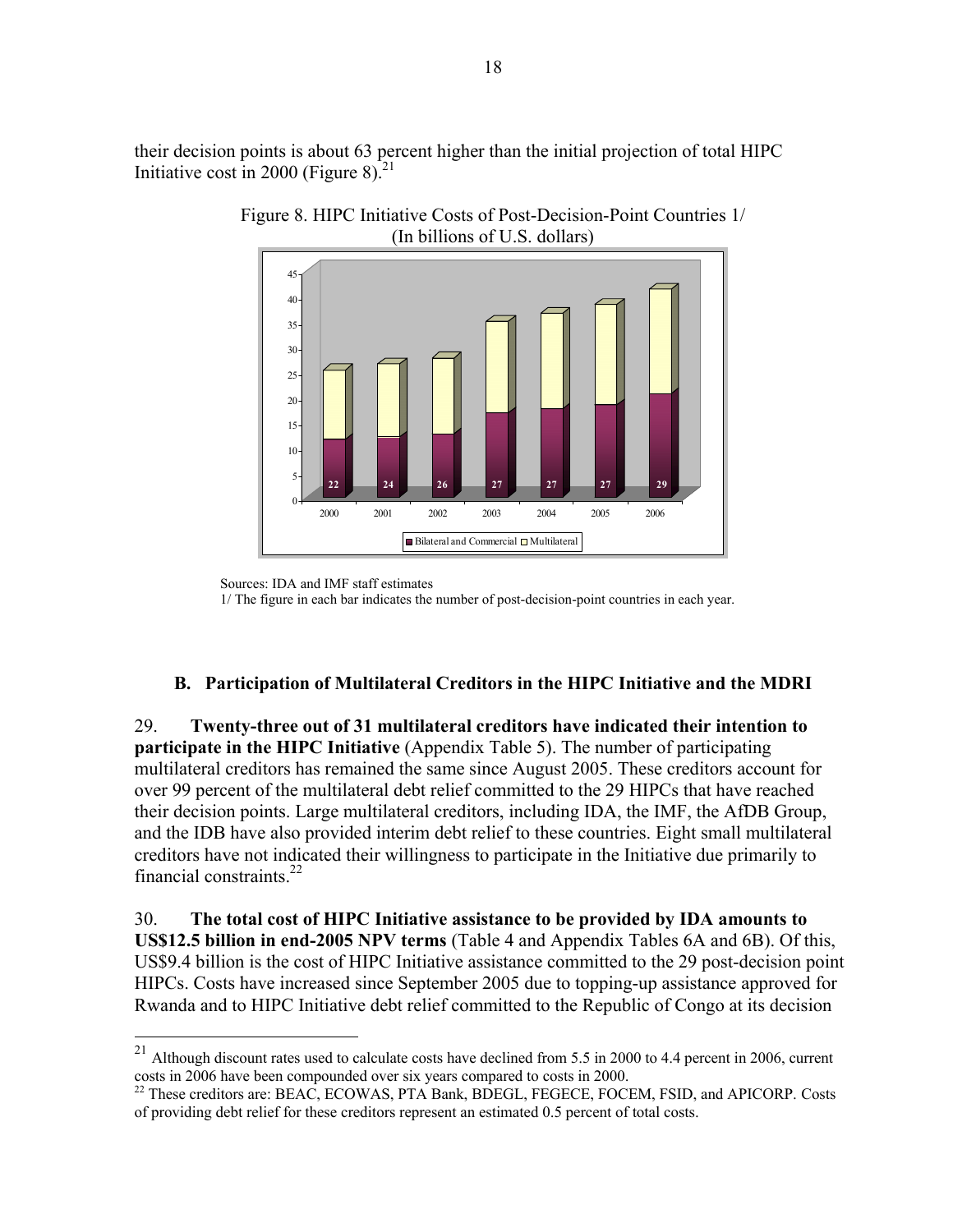point. As a result of the recent implementation of the MDRI, the remainder of the HIPC Initiative debt relief for the 19 post-completion-point HIPCs, which was to be given on a flow basis, was provided as stock relief on July, 1 2006. Interim relief is being provided to all interim countries, with the exception of the Gambia, where IDA interim relief has reached its one-third limit. Chad, Guinea-Bissau, and Malawi are projected to reach their one-third limit in 2007.23

#### Table 4. HIPC Initiative: Breakdown of Estimated Costs by Main Creditors and Country Groups (In billions of U.S. dollars, in end-2005 NPV terms)

|                                           | <b>Interim</b><br>Countries 1/ | Post-Completion-<br><b>Point Countries 2/</b> | <b>Total Post-Decision-</b><br><b>Point Countries</b> | <b>Pre-Decision-Point</b><br>Countries 3/ | <b>Total</b> |
|-------------------------------------------|--------------------------------|-----------------------------------------------|-------------------------------------------------------|-------------------------------------------|--------------|
|                                           | (10)                           | (19)                                          | (29)                                                  | (11)                                      | (40)         |
| <b>Multilateral creditors</b>             | 5.4                            | 15.3                                          | 20.7                                                  | 8.6                                       | 29.3         |
| World Bank                                | 2.4                            | 7.4                                           | 9.8                                                   | 3.1                                       | 12.8         |
| Of which: IDA                             | 2.4                            | 7.0                                           | 9.4                                                   | 3.1                                       | 12.5         |
| Of which: IBRD                            | 0.0                            | 0.4                                           | 0.4                                                   | 0.0                                       | 0.4          |
| <b>IMF</b>                                | 0.8                            | 2.3                                           | 3.1                                                   | 2.5                                       | 5.6          |
| AfDB/AfDF                                 | 1.6                            | 1.9                                           | 3.5                                                   | 1.0                                       | 4.5          |
| IaDB                                      | 0.0                            | 1.4                                           | 1.4                                                   | 0.1                                       | 1.5          |
| Other                                     | 0.7                            | 2.3                                           | 2.9                                                   | 1.9                                       | 4.9          |
| <b>Bilateral and commercial creditors</b> | 7.0                            | 13.5                                          | 20.5                                                  | 13.3                                      | 33.8         |
| Paris Club                                | 5.6                            | 9.6                                           | 15.2                                                  | 7.1                                       | 22.3         |
| Other official bilateral                  | 0.6                            | 3.2                                           | 3.8                                                   | 4.4                                       | 8.2          |
| Commercial                                | 0.8                            | 0.7                                           | 1.5                                                   | 1.8                                       | 3.4          |
| <b>Total Costs</b>                        | 12.5                           | 28.8                                          | 41.3                                                  | 21.9                                      | 63.2         |
| Memorandum Items                          |                                |                                               |                                                       |                                           |              |
| Total Costs in end-2004 NPV terms 4/      | 11.9                           | 26.3                                          | 38.2                                                  | 21.0                                      | 59.1         |
| Total Change in Costs                     | 5.0%                           | 9.5%                                          | 8.1%                                                  | 4.4%                                      | $6.8\%$      |
| Change due to New Cases                   | $0.9\%$                        | 5.4%                                          | 4.1%                                                  | $0.0\%$                                   | 2.6%         |
| Change due to Data Revisions              | $0.0\%$                        | 0.5%                                          | 0.3%                                                  | $0.0\%$                                   | 0.2%         |
| Change from 2004 to 2005 NPV terms        | 4.1%                           | 3.5%                                          | 3.7%                                                  | 4.4%                                      | 3.9%         |

Sources: Country authorities; and Bank-Fund staff estimates.

 $\overline{a}$ 

1/ Countries that reached the HIPC decision point are Burundi, Chad, Republic of Congo, Democratic Republic of the Congo, The Gambia, Guinea, Guinea-Bissau, Malawi, São Tomé Príncipe, and Sierra Leone.

2/ Countries that reached their completion point are Benin, Bolivia, Burkina Faso, Cameroon, Ethiopia, Ghana, Guyana, Honduras, Madagascar, Mali, Mauritania, Mozambique, Nicaragua, Níger, Rwanda, Senegal, Tanzania, Uganda, Zambia.

 to avail themselves of the HIPC Initiative. These are Central African Republic, Comoros, Côte d'Ivoire, Eritrea, Haiti, Kyrgyz Republic, Liberia, Nepal, Somalia, Sudan, Togo. 3/ Pre-decision-point countries are defined as countries that meet the income and indebtedness criteria of the HIPC Initiative as of end-2004 and might want

4/ Total costs as of September 2005 (HIPC Initiative: Status of Implementation, September 2005, IDA/SecM2005-0442)

<sup>23</sup> In September 2004, the IDA Board approved new guidelines for the provision and extension of the limit for the delivery of interim debt-service relief to HIPCs in exceptional circumstances. Under the new arrangement, the limit could be raised from one-third to 50 percent of the committed IDA debt relief identified at the decision point, conditional on satisfactory performance and structural reforms.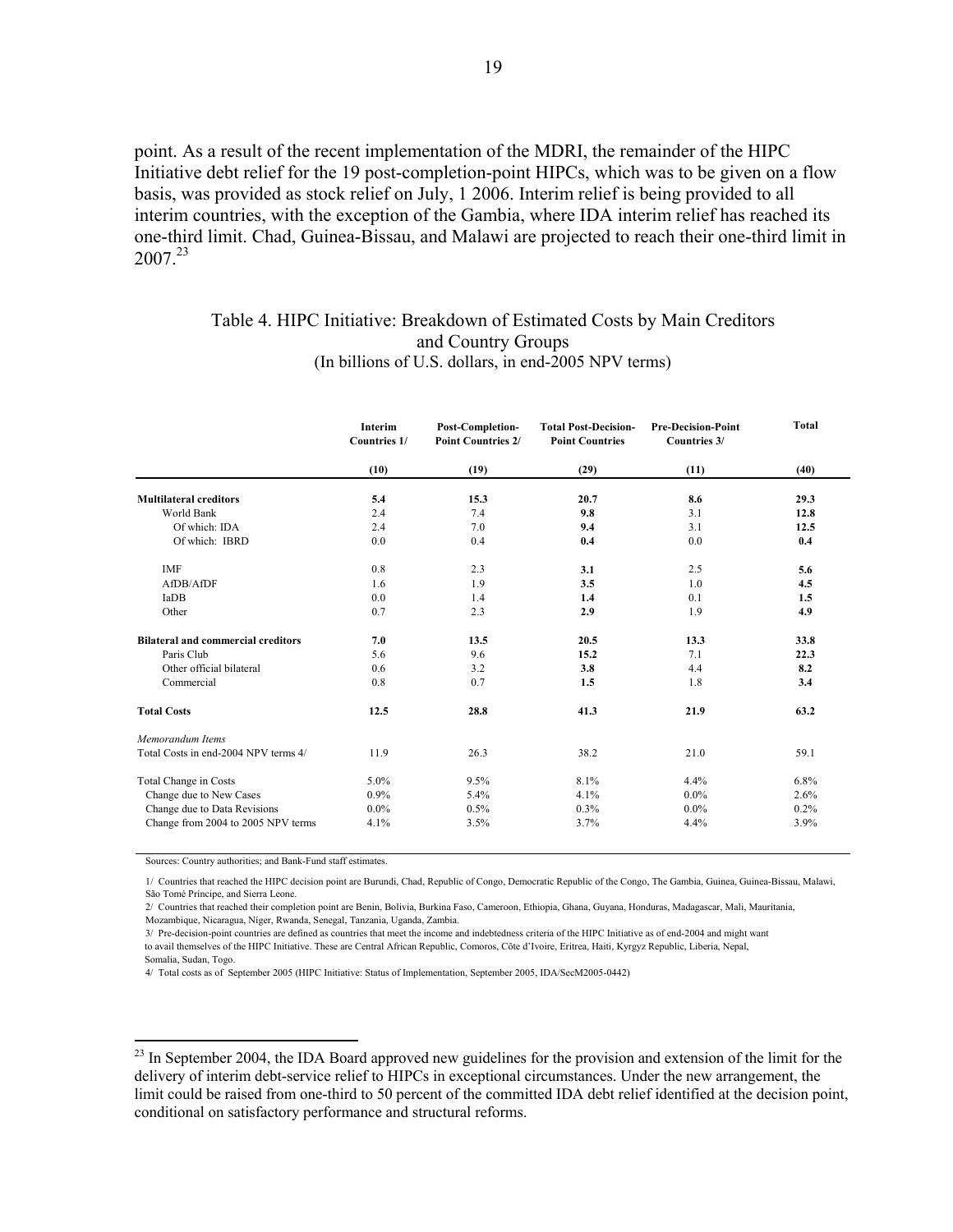31. **The total cost of HIPC Initiative assistance to be provided by the IMF to the 40 identified HIPCs is estimated at US\$5.6 billion in end-2005 NPV terms** (Table 4 and Appendix Tables 7A and 7B). Of this, US\$3.1 billion represents debt relief already committed to the 29 post-decision point HIPCs. The IMF has already disbursed the entire amount of HIPC Initiative debt relief committed to the 19 countries that have reached their completion points, equivalent to US\$2.3 billion in end-2005 NPV terms. Resources in the PRGF-HIPC Trust and the investment income from the Special Disbursement Account (SDA) allocated to finance debt relief under the Enhanced HIPC Initiative are estimated to be sufficient to cover the costs of debt relief committed to the remaining 10 countries, most of which have already been receiving interim relief from the IMF. The estimated cost of providing HIPC Initiative debt relief to the 11 pre-decision-point countries is US\$2.5 billion in end-2005 NPV terms. As the IMF has made no provision for the financing of HIPC Initiative assistance for either the protracted arrears cases or the newly identified HIPCs, it will need to secure additional financial resources prior to these countries reaching their decision points.

32. **The total cost of MDRI debt relief to IDA, the IMF, and AfDF amounts to US\$24.9 billion in end-2005 NPV terms, of which US\$12.8 billion has already been delivered by IDA and US\$3.0 billion by the IMF** (Table 5 and Appendix Table 4). <sup>24, 25</sup> Of the total cost, almost 70 percent, or US\$17.3 billion in end-2005 NPV terms, represents debt relief to be provided by IDA, of which US\$12.8 billion has been delivered to the 19 post-completion-point countries on July 1, 2006 (Annex Tables 6A, 6B). The annual amount of MDRI debt relief will be deducted from HIPCs' annual IDA allocation, to allay moral hazard and inequity concerns; however, additional resources provided by donors to compensate IDA for MDRI debt relief will be allocated to IDA countries according to IDA's performance based allocation system, helping to maintain the link between IDA resource transfers and country performance. Total MDRI debt relief to be provided by the IMF amounts to US\$4.0 billion in end-2005 NPV terms, of which US\$3.0 billion has been disbursed to the 19 post-completion-point HIPCs (Appendix Tables 7A, 7B).<sup>26</sup> The implementation of MDRI by AfDF is expected soon, once financing assurances are obtained. The total cost of MDRI debt relief of the AfDF is projected to amount to US\$3.6 billion in end-2005 NPV terms, of which US\$2.5 billion would be delivered to post-completion-point countries retroactively to January 1, 2006 (Appendix Tables 8A, 8B).

 $\overline{a}$ 

 $^{25}$  The implementation of the MDRI by the IMF is described in a series of papers with can be found at: http://www.imf.org/external/np/MDRI/index.aspx?SortOption=MDRI. For IDA see "The Multilateral Debt Relief Initiative: Implementation Modalities for IDA", November 2005,

 $24$  The implementation of MDRI by AfDF will start once the financing assurances are obtained. While the implementation date is January 1, 2006, the actual benefits are to be provided retroactively, which means that countries will continue to satisfy their debt obligations until the effectiveness thresholds are satisfied and would be reimbursed for all debt services retroactively. With AfDF MDRI debt relief included, the total MDRI debt relief delivered will increase to US\$18.3 billion in end-2005 NPV terms.

http://siteresources.worldbank.org/IDA/Resources/MDRI.pdf. For the African Development Fund, see "The Multilateral Debt Relief Initiative: ADF Implementation Modalities Paper," November 2005,

http://www.afdb.org/portal/page<br><sup>26</sup> Seventeen HIPCs received the debt relief on January 6, 2006, and two additional countries received such relief subsequently. In addition, as noted above, the IMF also provided MDRI debt relief to two non-HIPCs, amounting to SDR 182 million.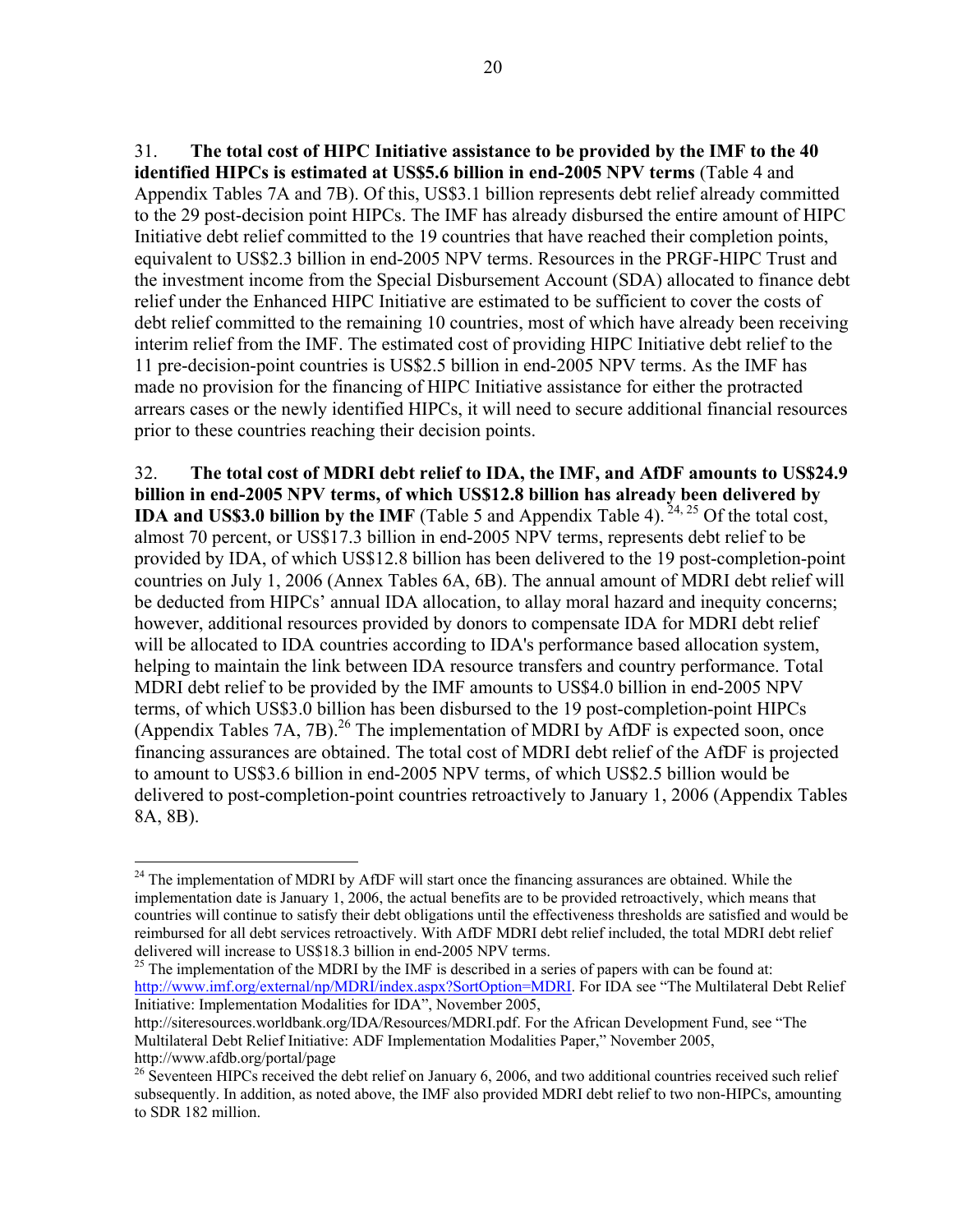|                                            | Qualifying Countries 1/            | Potentially Qualifying Countries |                                 |       |
|--------------------------------------------|------------------------------------|----------------------------------|---------------------------------|-------|
|                                            | Post-Completion point<br>countries | Interim countries 2/             | Pre-decision point countries 3/ | Total |
| <b>Estimated Costs in nominal terms 4/</b> |                                    |                                  |                                 |       |
| Total nominal                              | 35.5                               | 7.6                              | 5.8                             | 48.9  |
| of which: IDA                              | 26.7                               | 5.4                              | 4.5                             | 36.5  |
| IMF $5/$                                   | 3.0                                | 0.7                              | 0.4                             | 4.1   |
| AfDF                                       | 5.8                                | 1.6                              | 0.9                             | 8.3   |
| Estimated costs in end-2005 NPV terms 6/   |                                    |                                  |                                 |       |
| <b>Total costs</b>                         | 18.3                               | 3.9                              | 2.7                             | 24.9  |
| of which: IDA                              | 12.8                               | 2.5                              | 1.9                             | 17.3  |
| IMF $4/$                                   | 3.0                                | 0.6                              | 0.4                             | 4.0   |
| AfDF                                       | 2.5                                | 0.7                              | 0.4                             | 3.6   |

#### Table 5. MDRI: Breakdown of Estimated Costs by Creditor and Country Group (In billions of U.S. dollars)

Sources: Country authorities; and IDA, IMF and AfDF staff estimates.

1/ For IDA and IMF these include 19 post-completion point HIPCs. For AfDF, this includes 15 completion point countries (Benin, Burkina Faso, Cameroon, Ethiopia, Ghana, Madagascar, Mali, Mauritania, Mozambique, Niger, Rwanda, Senegal, Tanzania, Uganda, Zambia).

2/ For IDA, IMF and AfDF, this includes 10 interim countries.

 $\overline{a}$ 

5/ In the case of the IMF, financing needed to provide MDRI assistance to the newly identified HIPCs and the protracted arrears cases was not included in the original cost estimates and funding of the MDRI Trusts, and such resources would need to be mobilized for this purpose. 4/ For IDA and AfDB, the relief in nominal terms reflects the sum of debt service savings. For the IMF, it reflects the stock of debt eligible for relief. 3/ For IDA and IMF, costs include 11 pre-decision point countries, while only 8 pre-decision point countries could potentially qualify for MDRI debt relief from AfDF (Central African Republic, Comoros, Cote d'Ivoire, Eritrea, Liberia, Somalia, Sudan and Togo). Cost estimates are very preliminary and subject to a number of assumptions, including on: (i) timing HIPC decision and completion points, and, where applicable, of arrears clearance; (ii) type and size of IMF-supported arrangements, (iii) results of updated DSAs; (iv) future interest rate path; and (v) modalities of IMF MDRI relief to the protracted arrears cases (after arrears clearance, their debt would not be MDRI-eligible under the current MDRI and traditional arrears clearance frameworks, requiring a modified approach).

6/ The computations of the NPVs are affected by the underlying financing arrangements. The significant differences between the estimates in nominal and NPV terms for IDA and AfDF reflect the fact that the costs to these institutions correspond to the lost reflows over several decades, while the costs to the Fund were incurred upfront for the qualifying countries.

### **C. Participation of Paris Club Official Bilateral Creditors in the HIPC Initiative**

33. **Paris Club official bilateral creditors have continued to provide interim relief to countries that have reached their decision points and stock-of-debt reductions to countries that have reached their completion points**. The estimated cost to Paris Club creditors of providing HIPC debt relief to the 29 countries that have reached the decision point is US\$15.2 billion in end-2005 NPV terms (Table 4 and Appendix Table 10). Paris Club creditors have already signed agreements to provide their share of HIPC Initiative debt relief in the form of stock-of-debt reductions to the 19 post-completion-point countries. The total amount of HIPC Initiative debt relief provided to these countries amounts to US\$9.6 billion in end-2005 NPV terms. They have also been providing interim debt relief to the other 10 postdecision-point countries, conditional on their continued pursuit of reforms under IDA- and IMF-supported programs.27 The estimated additional cost of providing debt relief to the 11 predecision-point countries amounts to US\$7.1 billion in end-2005 NPV terms.

 $27$  Information on the amount of interim debt relief provided by these creditors to the 10 HIPCs is not available.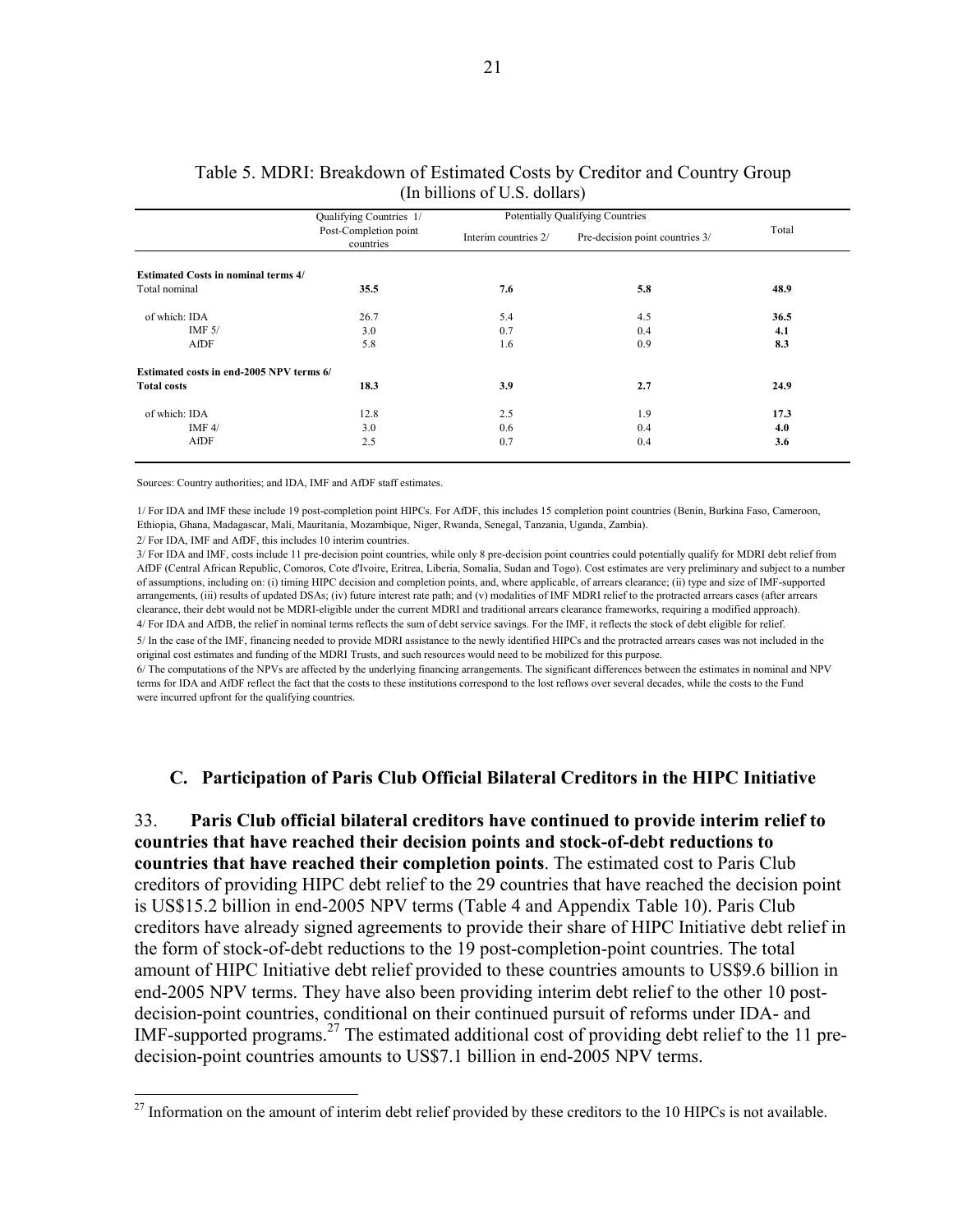34. **Almost all 19 Paris Club creditors have agreed, on a bilateral basis, to grant additional debt relief beyond that committed under the HIPC Initiative**. Practices to provide additional debt relief depend on the creditor, the HIPC Initiative stage reached, and the categories of eligible claims (see Appendix Table 11). At the decision point, some creditors have provided stock-of-debt reductions on various categories of debt in addition to interim relief. At the completion point, most creditors have cancelled 100 percent of pre-cutoff debt, and some have also cancelled part or all of post-cutoff debt. To date, Paris Club creditors have delivered US\$6.4 billion in additional debt relief to the 19 post-completion-point HIPCs, representing an increase of about 66 percent relative to the total HIPC Initiative debt relief provided by these creditors to the 19 HIPCs.

## **D. Participation of Non–Paris Club Official Bilateral Creditors in the HIPC Initiative**

35. **The voluntary nature of the HIPC Initiative has contributed to the low participation of non–Paris Club official bilateral creditors**. The HIPC Initiative was adopted by broad international consensus at the Boards of IDA and the IMF, and efforts have been deployed to encourage all creditors to join in, with a view to ensuring that debt relief provided would be comprehensive and the costs shared equitably. However, there is no legal basis requiring creditors to participate and provide debt relief on terms comparable to those granted by other creditors. Therefore, the refusal by a member country to reschedule its claims on HIPCs is neither a breach of a contractual commitment to the IDA or IMF, nor a breach of the obligations under the Articles of Agreement of these institutions. In practice, many non–Paris Club creditors (as well as commercial creditors, as will be discussed in the next section) have not participated in the HIPC Initiative. This fact has been repeatedly pointed out in previous Status of Implementation Reports.<sup>28</sup>

36. **In response to the Boards' request, staffs have redoubled their efforts to encourage these creditors to participate in the Initiative**. Directors' recommendations included intensified moral suasion, more explicit attention to creditor participation issues in Article IV consultations, creditor education on the HIPC Initiative methodology, and enhanced transparency of creditor participation. Staffs have followed up on these recommendations, and also stepped up their efforts to obtain more accurate information on debt relief actually provided. Thirteen out of 56 creditors account for about 85 percent of the HIPC Initiative debt relief expected to be provided by non–Paris Club official bilateral creditors to the 29 postdecision-point countries (see Figure 9 and Figure 10). Given the distribution of non-Paris Club debt relief, as a first step, staffs sent letters and questionnaires to nine large creditors of HIPCs and four smaller ones that indicated their willingness to provide HIPC Initiative debt relief but had not yet done so.<sup>29</sup> In addition, staffs have also requested more detailed information from

 $\overline{a}$ <sup>28</sup> See, for example, "Heavily Indebted Poor Countries (HIPC) Initiative: Status of Implementation," August 2005, Section III.

<sup>&</sup>lt;sup>29</sup> The large creditors to which letters were sent are: Algeria, Bulgaria, China, Honduras, Kuwait, Libya, Saudi Arabia, United Arab Emirates, and Venezuela. The four smaller creditors reportedly willing to provide relief to which letters were also sent are: Hungary, Poland, Romania, and the Slovak Republic.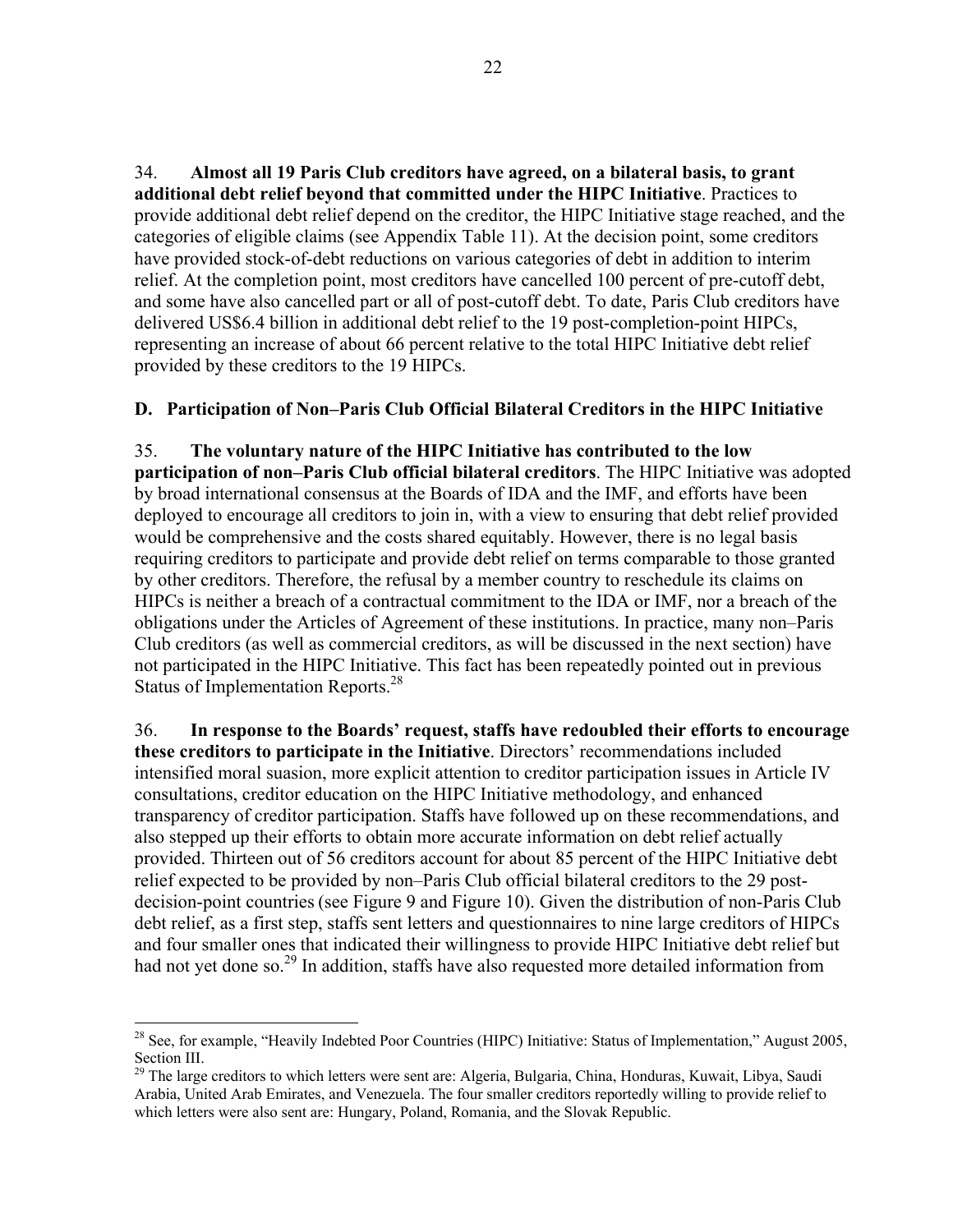the 29 post-decision-point HIPCs on debt relief they have received. IMF staff has continued to discuss the issue of low participation in the Initiative in Article IV consultation discussions.



Sources: HIPC documents and IDA and IMF staff estimates.

 $\overline{a}$ 

37. **Responses from both creditors and HIPC debtors to requests for information have been limited**. Partial responses were received from seven creditors (Bulgaria, Kuwait, Saudi Arabia, Hungary, Poland, Romania, and the Slovak Republic), and, on the debtor side, 16 postcompletion-point HIPCs, and five interim HIPCs. Based on available information to date, staffs determined that six countries (the Czech Republic, Jamaica, the Republic of Korea, the Slovak Republic, South Africa, and Trinidad and Tobago) have provided full HIPC Initiative debt relief. This amounted to US\$52 million in end-2005 NPV terms, or 1.4 percent of the total relief to be granted by non–Paris Club creditors to HIPCs. A number of other creditors (e.g., Algeria, Bulgaria, Burundi, China, Hungary, India, Kuwait, Libya, Poland, Romania, and Saudi Arabia) have provided some debt relief to their HIPC debtors, including through new agreements since August 2005.<sup>30</sup> Several HIPCs have also reported that negotiations are ongoing with another large creditor, the United Arab Emirates, which could result in further delivery of debt relief. China and Libya have notified staffs that they provide debt relief to HIPCs through their own initiatives but did not share details on the amounts of debt relief delivered.31

<sup>&</sup>lt;sup>30</sup> Burundi, a HIPC itself, reportedly signed an agreement with Uganda in October 2005 and provided partial debt relief.

<sup>&</sup>lt;sup>31</sup> In October 2000, China announced that it would cancel US\$1.2 billion of its claims on African countries over the next two years to alleviate their debt burden. However, China has not reached agreement with more than a third of its debtors so far, mainly due to lack of diplomatic relations. In September 2005, the Chinese authorities indicated that HIPCs that have diplomatic relations with China will benefit from debt relief on all interest-free or low-interest government debt overdue as of end-2004.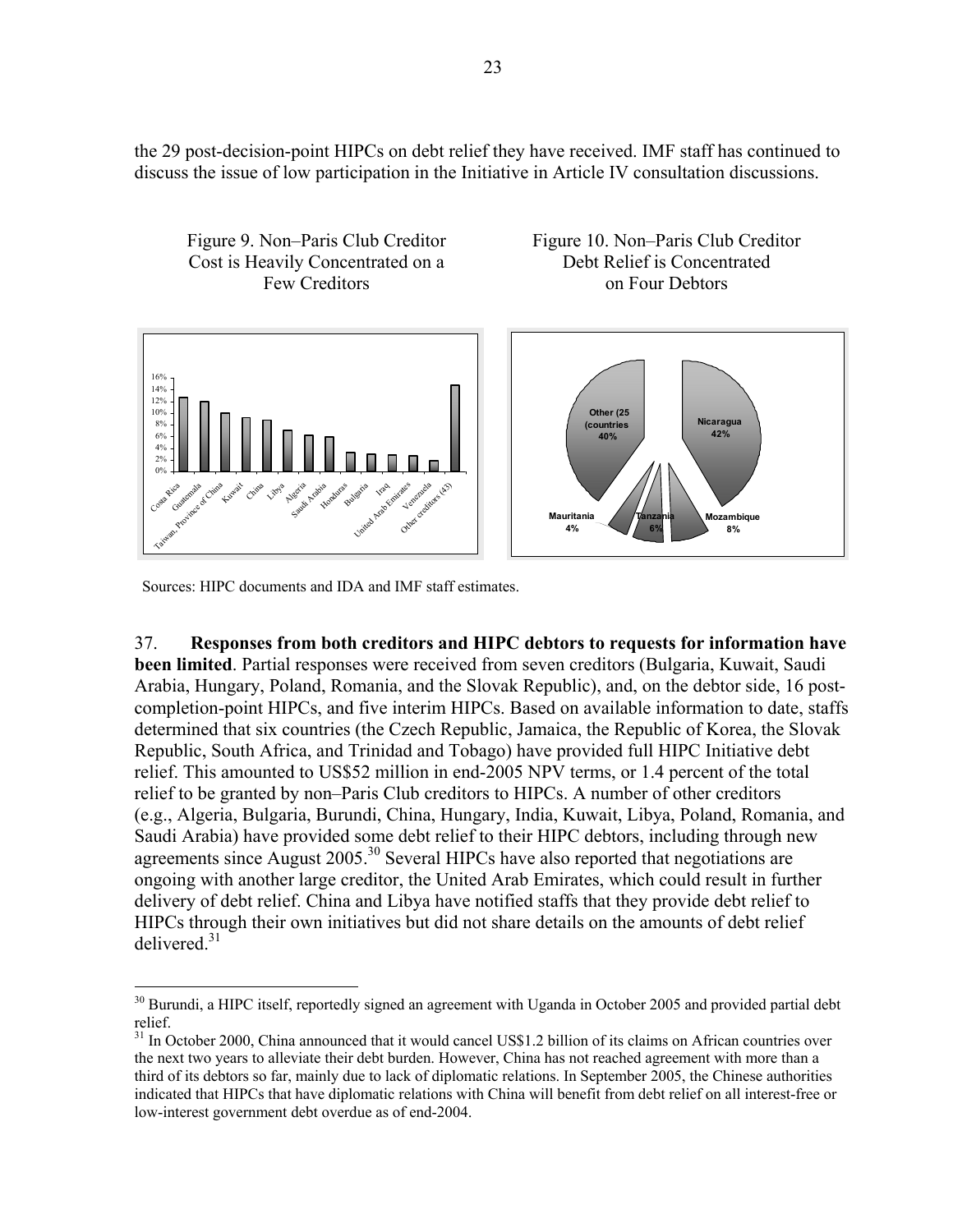|                                            |                  | <b>Cost of HIPC Initiative Debt Relief</b> | Range of HIPC Initiative Debt Relief Delivered 1/ |                         |  |  |
|--------------------------------------------|------------------|--------------------------------------------|---------------------------------------------------|-------------------------|--|--|
| <b>Creditor Country</b>                    | <b>NPV Terms</b> | Percent of Total Cost                      | <b>NPV Terms</b>                                  | Percent of Cost of HIPC |  |  |
|                                            | (US\$ millions)  |                                            | (US\$ millions)                                   | Initiative Debt Relief  |  |  |
| <b>Total Debt relief to the 29 HIPCs</b>   | 3821             | 100                                        | $1022 - 1411$                                     | $27 - 37$               |  |  |
|                                            |                  |                                            |                                                   |                         |  |  |
| Countries that have delivered debt relief  | 2045             | 54                                         | $1022 - 1411$                                     | $50 - 69$               |  |  |
| <b>Brazil</b>                              | 8                | $\boldsymbol{0}$                           | 6                                                 | 77                      |  |  |
| Bulgaria                                   | 107              | 3                                          | $20 - 95$                                         | $19 - 89$               |  |  |
| Burundi                                    | $\mathbf{1}$     | $\theta$                                   | $0 - 0$                                           | $0 - 12$                |  |  |
| China                                      | 345              | 9                                          | $149 - 261$                                       | $43 - 76$               |  |  |
| Czech Republic                             | $\tau$           | $\theta$                                   | $\tau$                                            | 100                     |  |  |
| Egypt                                      | 12               | $\theta$                                   | $\overline{4}$                                    | 31                      |  |  |
| Guatemala                                  | 445              | 12                                         | 439                                               | 99                      |  |  |
| Hungary                                    | 17               | $\mathbf{0}$                               | 12                                                | 71                      |  |  |
| India                                      | 37               | 1                                          | $10 - 33$                                         | $28 - 90$               |  |  |
| Jamaica 2/                                 | $\mathbf{0}$     | $\Omega$                                   | $\theta$                                          | 100                     |  |  |
| Kuwait                                     | 370              | 10                                         | $190 - 264$                                       | $51 - 71$               |  |  |
| Libya                                      | 275              | 7                                          | $25 - 44$                                         | $9 - 16$                |  |  |
| Mexico                                     | 63               | $\overline{c}$                             | 51                                                | 81                      |  |  |
| People's Democratic Republic of Korea      | $\overline{4}$   | $\boldsymbol{0}$                           | $\overline{0}$<br>$\overline{\phantom{a}}$        | $0 -$                   |  |  |
| Poland                                     | 19               |                                            | 6                                                 | 30                      |  |  |
| Republic of Korea                          | 7                | 0                                          | $\overline{7}$                                    | 100                     |  |  |
| Romania                                    | 42               |                                            | 6                                                 | 14                      |  |  |
| Rwanda                                     | $\mathbf{1}$     | $\theta$                                   | $0 - 1$                                           | $0 - 75$                |  |  |
| Saudi Arabia                               | 242              | 6                                          | $51 - 135$                                        | $21 - 56$               |  |  |
| Slovak Republic                            | 33               |                                            | 33                                                | 100                     |  |  |
| South Africa                               | 5                | $\theta$                                   | 5                                                 | 100                     |  |  |
| Tanzania                                   | 4                | $\theta$                                   | 3                                                 | 65                      |  |  |
| Trinidad and Tobago                        | 1                | $\boldsymbol{0}$                           | $\mathbf{1}$                                      | 100                     |  |  |
| Others 3/                                  |                  | $\theta$                                   | $0 - 1$                                           | $0 - 100$               |  |  |
| Others that have not delivered debt relief | 1776             | 46                                         | 0                                                 | $\boldsymbol{\theta}$   |  |  |

### Table 6. Non–Paris Club Creditors that Have Delivered Debt Relief to HIPCs, and Amounts of Assistance Provided

24

1/The lower bound includes debt relief only when debtors consider that relief has been delivered in full on HIPC Initiative terms; partial debt relief is excluded. The upper bound assumes full debt relief even when debtors assessed that partial debt relief has been provided.

2/ The amount is smaller than US\$0.5 million.

3/ Include Ecuador and Uruguay.

 $\overline{a}$ 

38. **The available information suggests that debt relief delivered to HIPCs by non– Paris Club official bilateral creditors is low even under optimistic assumptions**. Given the lack of full information, staffs could not determine the precise amount of partial debt relief provided to the 29 post-decision-point HIPCs and were only able to provide a range of estimates for the delivery of debt relief.<sup>32</sup> Estimated debt relief delivered ranges between US\$1.1 and US\$1.4 billion in end-2005 NPV terms, or 27 and 37 percent of total HIPC Initiative assistance costs attributable to these creditors (Table 6 and Appendix Table 12). Even under the most optimistic scenario, this is still less than half of the debt relief expected to be delivered by non-Paris Club official bilateral creditors.<sup>33, 34</sup>

 $32$  Another factor that complicates the estimation of debt relief is the variety of modalities of delivery (e.g., through flow rescheduling, buyback operations, debt reprofiling, and debt cancellation).<br><sup>33</sup> Staffs estimates of delivery of debt relief are subject to significant uncertainty, given that they are based on

partial information. The uncertainty is even larger for individual cases, such as China (with a range of 43 to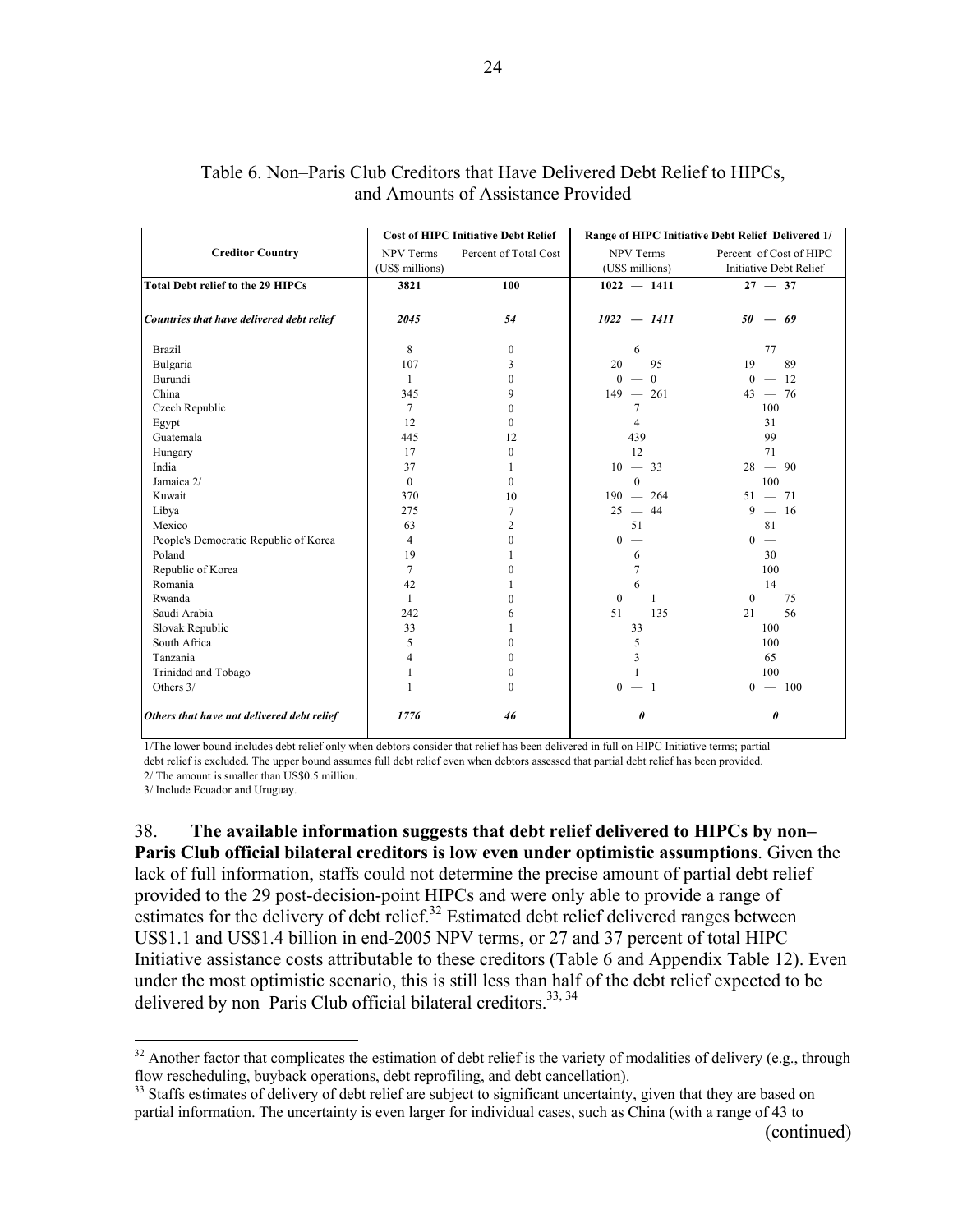39. **In one case, a bilateral creditor has initiated litigation against a HIPC**. In 2004, Libya indicated that it would not participate in the HIPC Initiative. More recently, the Government of Libya initiated litigation against the Government of Nicaragua (see Box 4). This is a noteworthy development, which staff will monitor closely.

40. **Staffs will continue their efforts to obtain and report on information from non– Paris Club creditors and HIPC debtors and provide them with technical assistance, as needed**. Despite the low level of responses, staffs plan to continue to contact both groups and reconcile the information received in order to refine their estimates of debt relief provided. They will also notify non–Paris Club creditors whether they provided debt relief on HIPC Initiative terms and will continue to share with creditors and debtors technical notes on the HIPC Initiative methodology. Staffs will also disseminate more widely information on the delivery of HIPC debt relief on the IDA and IMF websites. In this regard, they could prepare a note for the Boards to be published externally, acknowledging individual creditors' progress or lack thereof in providing debt relief to HIPCs.

 <sup>76</sup> percent), India (range of 28 to 90 percent), or Saudi Arabia (range of 21 to 56 percent), underscoring the need for more detailed information.

<sup>&</sup>lt;sup>34</sup> Creditors are not expected to deliver debt relief until their HIPC debtors reach the completion point. The estimated debt relief delivered by non–Paris Club creditors as a share of HIPC Initiative assistance expected to be delivered to the 19 post-completion-point countries ranges between 32 and 44 percent (Appendix Table 12, Memo Item).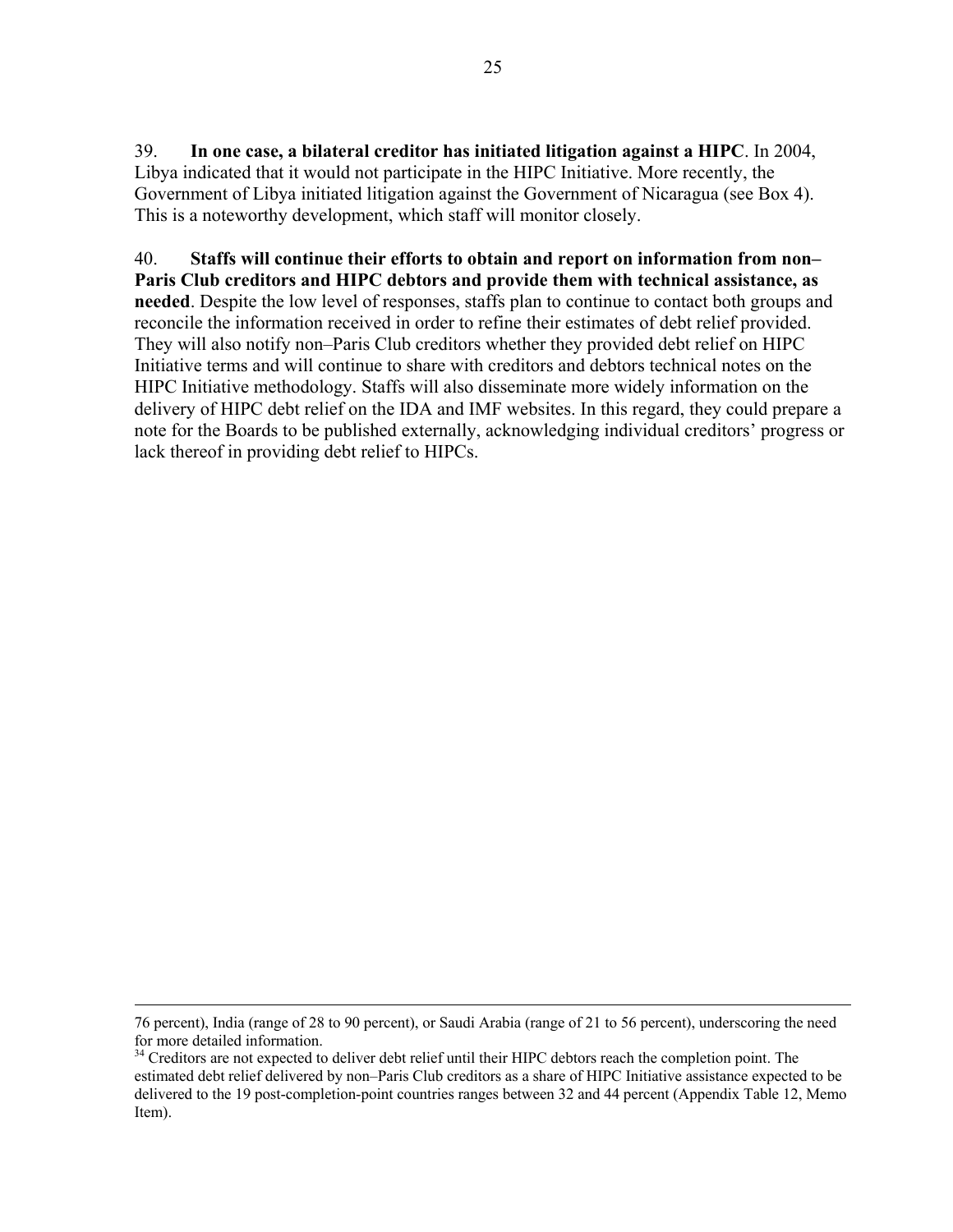#### **Box 4. Nicaragua — Obtaining HIPC Initiative Debt Relief from Non–Paris Club Official Creditors**

**Nicaragua has been actively seeking debt relief from all its non–Paris Club official creditors**. It has 23 non–Paris Club creditors, more than double the average HIPC's number of creditors (10), and expects about 40 percent of its total debt relief from this group of creditors, compared to the average of 9 percent for other HIPCs.

**Despite its sustained efforts, progress in obtaining debt relief has been limited**. Two and a half years after reaching its completion point, Nicaragua has only been able to sign agreements with 12 of its non–Paris Club creditors, accounting for less than 40 percent of the total relief expected from these creditors. Although this represents the highest number of agreements that a HIPC has signed with its non–Paris Club creditors to date, Nicaragua has yet to reach agreements with its other 11 creditors. Some of the challenges it has faced in the process are detailed below.

**Some creditors refuse to participate fully in the HIPC Initiative and one creditor has even resorted to litigation**. Nicaragua has been unable to reach agreements with certain creditors that have explicitly indicated their unwillingness to provide relief under the HIPC Initiative – China, Iran, Libya and Taiwan Province of China. China has not provided its share of debt relief on the grounds that it does not maintain diplomatic relations with Nicaragua. The Government of Libya has initiated litigation against the Government of Nicaragua**.** Because of the delay in reaching an agreement with Taiwan Province of China, in which time Nicaragua has continued to service its debt, the NPV of the outstanding debt has become smaller than the expected debt relief.

**Limited understanding of the HIPC Initiative methodology has complicated reaching mutually agreeable solutions**. The principles of burden sharing and comparability of treatment, as well as the methodology to calculate the relief to be provided, are not well understood by all parties involved. As a result, agreements have not yet been reached with Costa Rica, the Republic of Serbia, and Algeria. Staffs have tried to assist debtors and creditors, upon request, in clarifying the HIPC Initiative methodology.

**Legal or institutional constraints have hindered the provision of debt relief**. For example, Ecuador and Venezuela have indicated that the provision of debt relief to Nicaragua is limited by legal restrictions. Similarly, Poland indicated that formal approval from Cabinet was required. While Bulgaria and India have cancelled Nicaragua's sovereign debt, they indicated that the governments are not authorized to provide debt relief on claims held by public enterprises.

**HIPC-to-HIPC debt relief may require assistance from other creditors and donors**. While Honduras, itself a HIPC, has indicated its willingness to provide HIPC Initiative debt relief, it has not yet delivered on its promise. The cost of debt relief to be provided by Honduras is equivalent to seventeen percent of the HIPC Initiative debt relief it expects to receive from its creditors. Therefore, the Honduran authorities plan to approach both their bilateral creditors to try to implement debt-swap operations and donors to seek grants.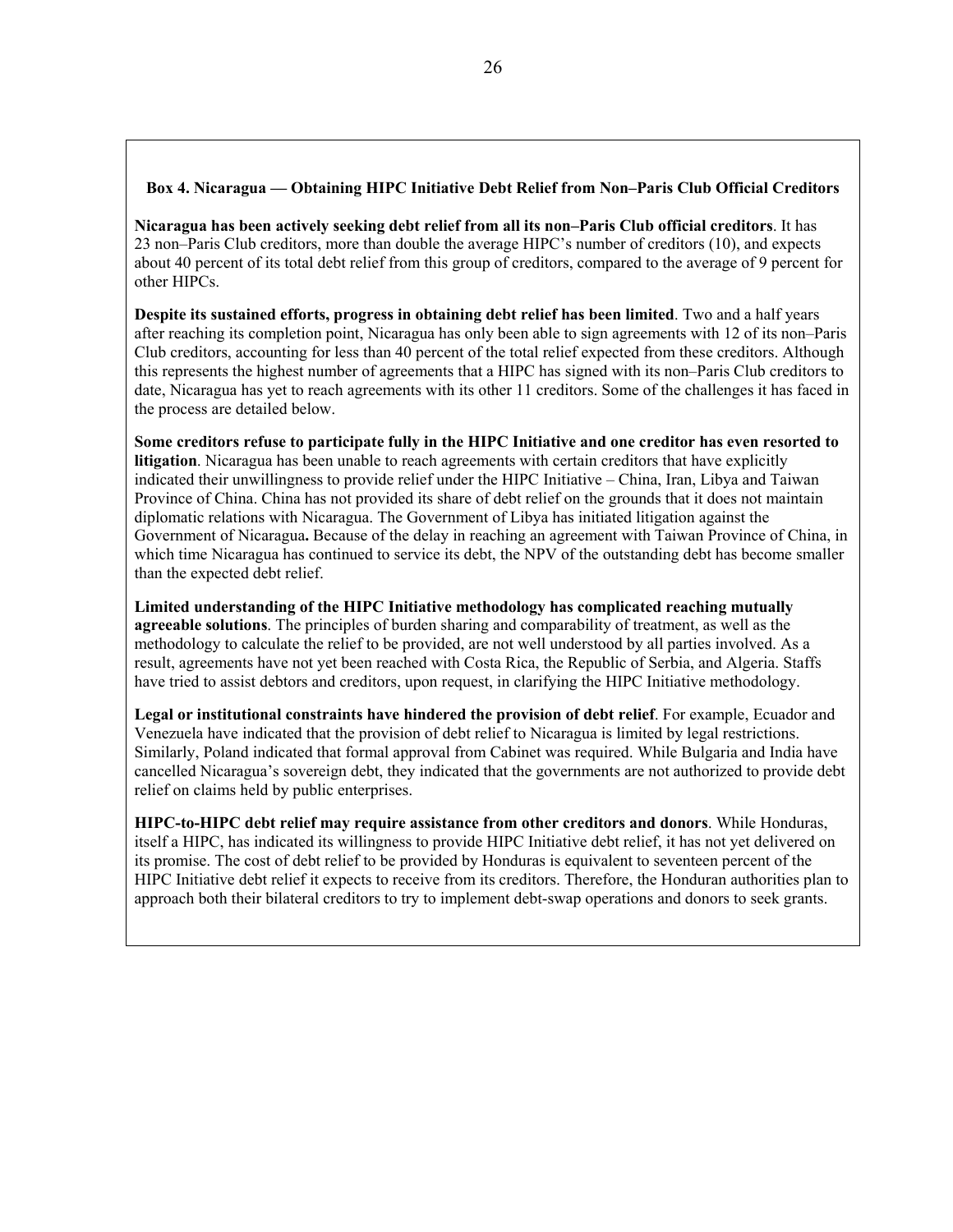## **E. Participation of Commercial Creditors in the HIPC Initiative and Commercial Creditor Litigation against HIPCs**

41. **The share of debt relief expected to be provided by commercial creditors to HIPCs has been increasing**. Commercial creditors now account for about 4 percent of the total costs of HIPC Initiative debt relief to the 29 post-decision-point countries. Their share in total debt relief has almost doubled since mid-2005, mainly on account of the Republic of Congo reaching its decision point. While the share of HIPC Initiative debt relief to be provided by commercial creditors is low compared to other groups of creditors, it varies among individual HIPC cases from zero (in Burkina Faso, the Gambia, Mauritania, and São Tomé and Principe) to 35 percent (in the Republic of Congo). It is expected to increase further, if pre-decision-point countries with large commercial debt burdens start to move through the HIPC Initiative process (such as Côte d'Ivoire, Liberia, and Sudan with commercial debt shares of 21, 21, and 13 percent, respectively).

42. **Very few commercial creditors have provided their share of HIPC Initiative debt relief** (Table 6). According to a recent survey conducted by IDA and IMF staffs, some commercial creditors have only provided debt relief in three cases (on debt owed by the Democratic Republic of the Congo, Guyana, and Madagascar).<sup>35</sup> This debt relief only amounts to 5.5 percent of the total HIPC Initiative assistance to be provided by commercial creditors to the 29 post-decision-point HIPCs.<sup>36</sup> In the case of Guyana, a commercial creditor dropped its legal action against the country and granted it debt relief following pressure from the Government of Guyana and several non-governmental organizations. A supplier provided partial debt relief to Madagascar. Concessional terms were provided in the restructuring of some commercial loans to the Democratic Republic of the Congo.

43. **Many HIPCs have made use of the IDA Debt Reduction Facility (DRF) for IDAonly countries to reduce their exposure to commercial creditors**. The DRF provides grants to qualifying countries to prepare and execute buy-back operations (see Box 5). Since 1989, the DRF has supported operations and provided technical assistance to 13 of the 19 countries now past completion point; three of the 10 countries now in the interim stage; and two of the 11 predecision-point countries.<sup>37</sup> Creditors are now required to provide a discount under the operation of at least the combined effect of the provision of traditional and HIPC Initiative debt relief. The Governments of Mozambique and Nicaragua are currently using DRF preparation grants to pay for financial and legal advice on possible debt buy-backs. In August 2005, the IDA Board approved a DRF preparation grant to the Democratic Republic of the Congo.

44. **A growing number of commercial creditors and distressed debt funds are engaging in litigation against HIPCs** (Table 7 and Appendix Table 13). Eleven out of the

 $\overline{a}$  $35$  The survey was sent to the 29 countries that have reached their decision points. Twenty-four countries have replied to the survey (a response rate of 83 percent). The survey was not sent to pre-decision point HIPCs.  $36$ <sup>This relief does not include debt reduction in the context of debt buybacks supported by IDA's Debt Reduction</sup>

Facility, which are discussed in the next paragraph.

<sup>&</sup>lt;sup>37</sup> About US\$3.8 billion of external commercial debt (principal only) owed by HIPCs was extinguished using IDA's DRF.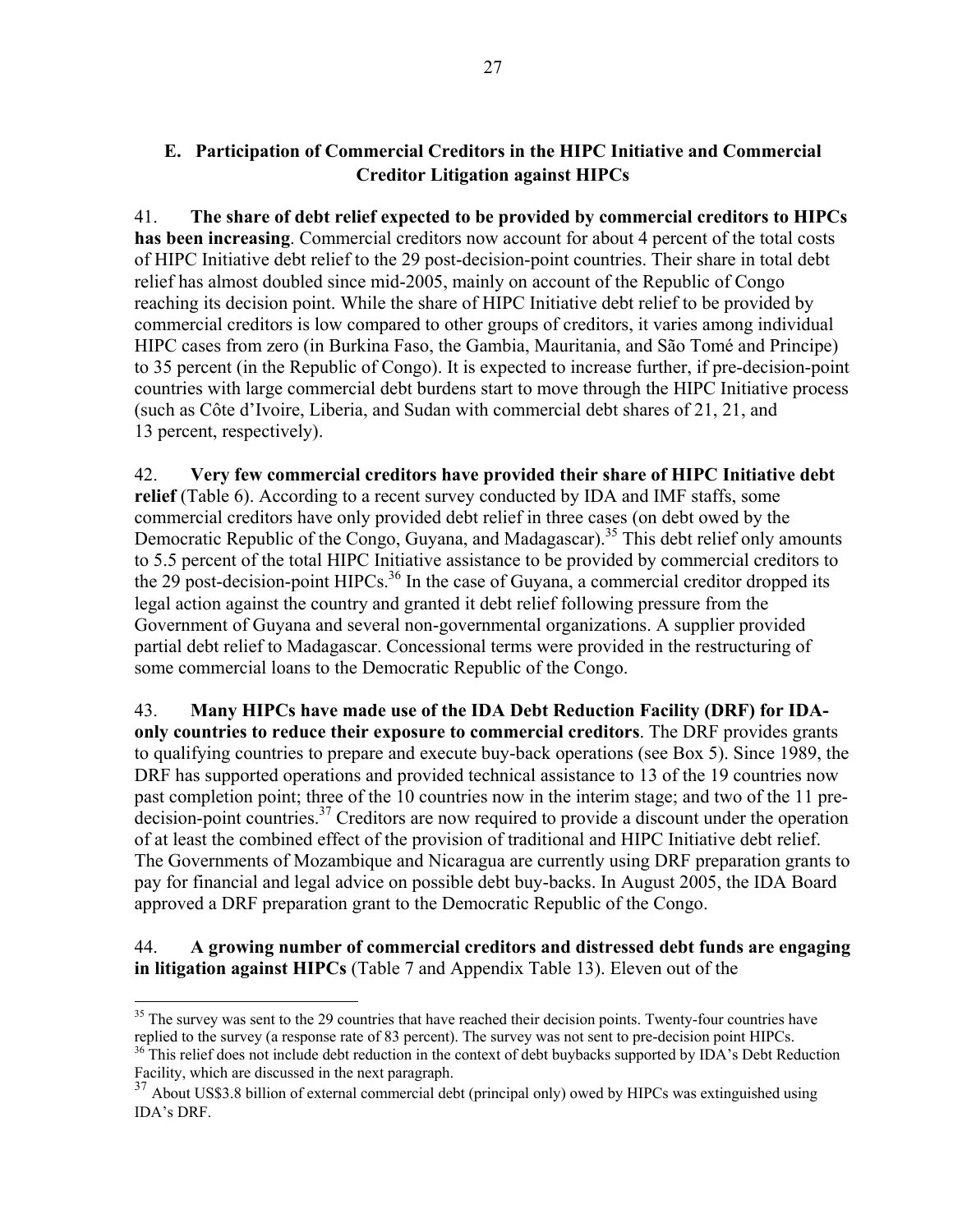24 respondents to the staff survey reported that they have been targeted with lawsuits by a total of 44 litigating creditors. Three reported legal actions are new since the survey in mid-2005. The HIPCs facing the most litigation are the Republic of Congo, Guyana, and Uganda, with eight, seven, and six lawsuits respectively. Litigating creditors are based all over the world, but higher concentrations are observed in the United Kingdom, British Virgin Islands, and the United States (home to six, six, and five litigating creditors, respectively). Lawsuits against HIPCs have been filed mainly in London, Paris, and New York with nine, seven, and six litigations respectively. Another 15 legal disputes have been filed in local HIPC courts.

45. **Litigating creditors have generally won lawsuits against HIPCs**. Of the total 44 litigations, 26 creditors have obtained court judgments in their favor against seven HIPCs (Cameroon, the Democratic Republic of the Congo, Republic of Congo, Nicaragua, Sierra Leone, Uganda, and Zambia), amounting to about US\$1 billion. Sierra Leone, Uganda, and Zambia have already paid a cumulative US\$30 million to some of their litigating creditors, including through out-of-court settlements.<sup>38</sup> Staffs are aware of international commercial arbitration proceedings involving four HIPCs (Cameroon, the Democratic Republic of the Congo, Republic of Congo, and São Tomé and Príncipe). In the case of the Republic of Congo, creditors have obtained at least five enforceable court judgments against the country and are seeking to enforce them in multiple jurisdictions. Fourteen lawsuits (against Cameroon, Guyana, Honduras, Sierra Leone, and Zambia) are still pending.

46. **Litigation can result in significant financial and economic costs to HIPCs** (Table 7). The total reported claims under litigation amount to about US\$1.9 billion, and are about 22 percent higher than the total HIPC Initiative debt relief to be provided by commercial creditors. For example, lawsuits against Cameroon and Nicaragua have resulted in court awards equivalent to more than half, and four times, respectively, of the debt relief that should have been provided by commercial creditors to these countries. Claims under litigation could represent a significant fraction of HIPCs' GDP, as illustrated by the cases of the Republic of Congo and São Tomé and Príncipe, whose litigated debts are equivalent to about 15 and 13 percent of GDP, respectively.

47. **The low participation of commercial creditors could hinder some HIPCs' access to debt relief from the IMF**. Minimum thresholds for financing assurances have been established by the IMF to foster fair burden sharing of debt relief costs and encourage HIPCs to approach all their creditors promptly.<sup>39</sup> HIPCs that have significant debt to commercial creditors (such as the Republic of Congo, Côte d'Ívoire, or Liberia) could find it difficult to get the financing assurances required to access interim relief from creditors such as the IMF. As of end-July 2006, the IMF has not received sufficient financing assurances to start disbursing interim assistance to the Republic of Congo, which reached its decision point in April 2006. 48. **The low delivery of debt relief by commercial creditors also raises "free-riding" concerns**. The payment of commercial debt on more favorable terms than those granted to

 $38$  Ethiopia has also opted for an out-of-court settlement with one litigating creditor, but has not yet paid.<br> $39$  Under established thresholds, financing assurances must be received from creditors holding 70 percent of Initiative eligible debt for the IMF to disburse interim assistance to a HIPC that has reached the decision point (and 80 percent to disburse the remaining HIPC Initiative debt relief after a country has reached the completion point).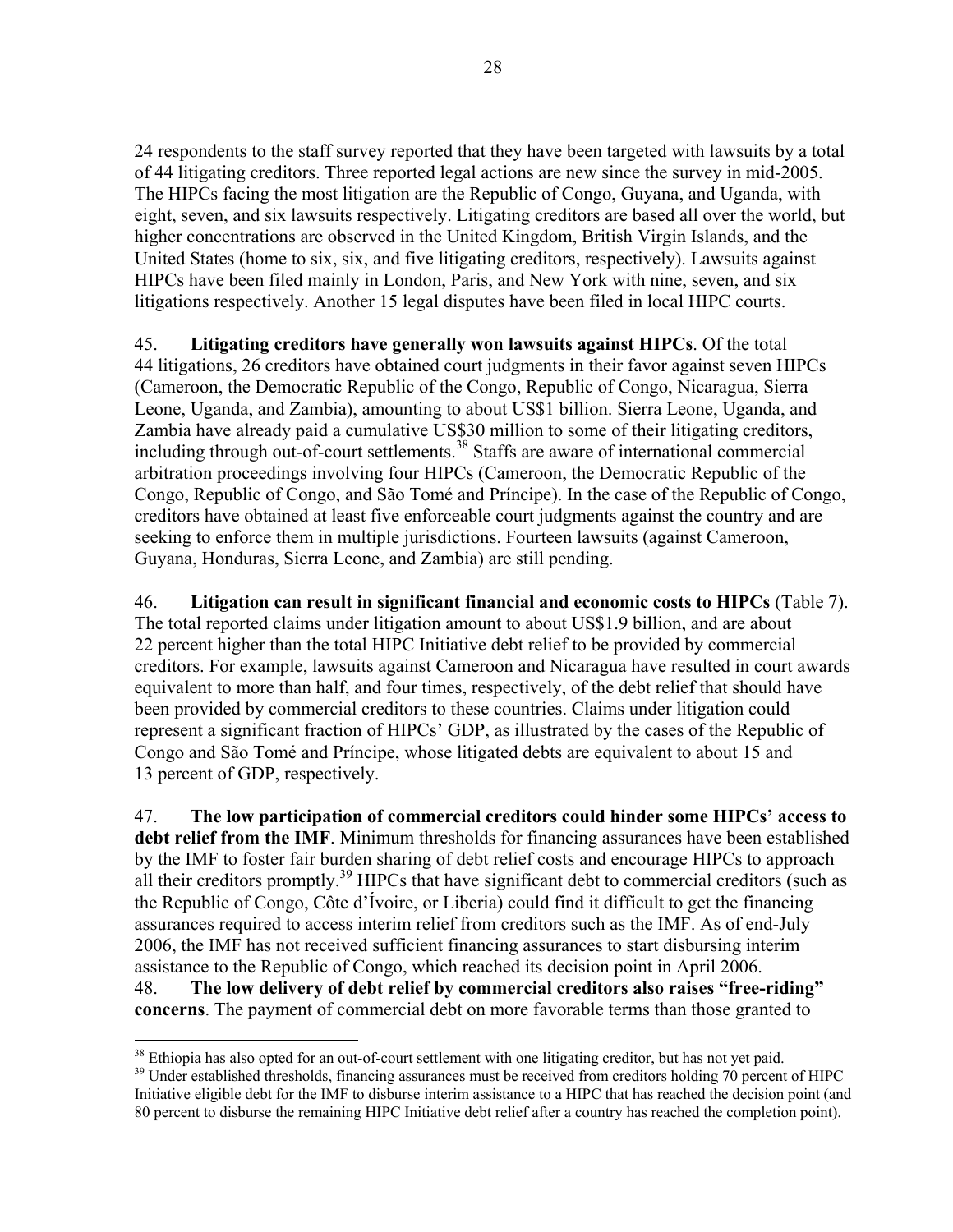most bilateral and multilateral creditors undermines the Initiative's goal of equitable burdensharing among creditors.<sup>40</sup> It also prevents HIPCs from using the totality of resources freed by debt relief for poverty-reducing spending, as initially intended.

### **Box 5. The Debt Reduction Facility (DRF) for IDA-Only Countries**

The Debt Reduction Facility (DRF) for IDA-Only Countries was established in the context of the debt crisis of the 1980s as an instrument to reduce the stock of external debt owed to commercial creditors by IDA-only countries. Since its inception in 1989, the DRF has played a significant role in extinguishing commercial external debt for low-income countries where high debt burdens have constrained economic growth and poverty reduction.

The DRF provides grant funding to eligible countries to buy back the debts owed to external commercial creditors at a deep discount. Often, the settlement of arrears with commercial creditors enables countries to manage their debt in a more cost effective way vis-à-vis expensive legal cases and penalty interest awards.

The Facility was initially funded with a US\$100 million transfer from IBRD's FY89 net income. This was subsequently replenished by US\$100 million each from IBRD's net income in FY93 and FY95 and with US\$50 million from IBRD's net income in 2004. IDA administers the Facility under which funds are made available on a grant basis to recipient member countries to facilitate the maximum debt reduction that can be negotiated.

Eligible debt includes medium- and long-term commercial debt that is public, external, noncollateralized and un-guaranteed; and short-term debt of similar type that has been in arrears for some time where the existence of such debt is likely to impair the country's access to short-term credit on reasonable terms. Debt reduction has been largely through cash buy-backs at significant discounts.

Under current guidelines, all highly indebted IDA-only countries are eligible for the facility provided: (i) there is satisfactory performance under a medium term adjustment program; and (ii) the government is implementing a satisfactory strategy for debt management that seeks comprehensively to address commercial debt, provides substantial relief from official bilateral creditors, and enhances the country's growth and development prospects. Although the DRF was established before the HIPC Initiative, to date all but three of the supported operations have been in current HIPCs (the exceptions are: Yemen, Vietnam, and Albania).

Since its establishment, the Facility has supported 22 operations in 21 IDA-only countries. About US\$4.5 billion of external commercial debt principal and more than US\$3.5 billion of associated interest arrears and penalties have been extinguished. To achieve this, resources of about US\$637 million have been utilized. This was comprised of IBRD net income transfers of US\$218 million, donor funding of US\$207 million, and about US\$212 million from beneficiary countries' own resources, IDA credits, and IMF financing.

<sup>&</sup>lt;sup>40</sup> "Free-riding" concerns in this case arise not from new borrowing (as discussed in paragraph 22), but from creditors' lack of participation in the Initiative and their request for debt-service payments or court awards from HIPC debtors. This type of "free riding" is not subject to IDA's policies mentioned in paragraph 22.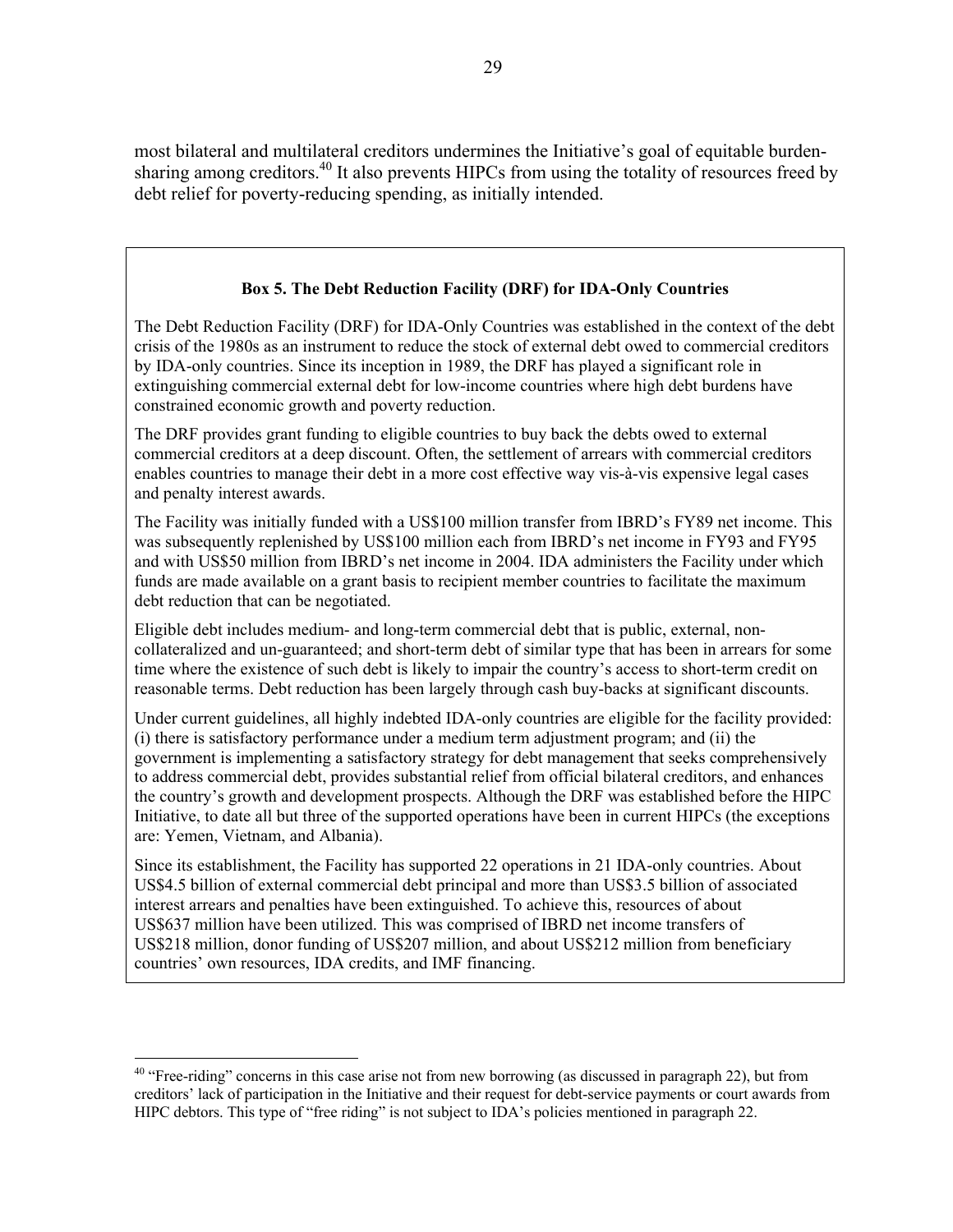### Table 7. Enhanced HIPC Initiative: Commercial Creditor Participation and Lawsuits by Country Status at end-2005 1/

|                                           | NPV of Debt<br>with<br>Commercial<br>Creditors at the<br>Decision Point | Commercial Creditor<br>Participation 2/       |                               | Commercial Creditor Lawsuits 2/      |                                      |                        |                                   |                        |
|-------------------------------------------|-------------------------------------------------------------------------|-----------------------------------------------|-------------------------------|--------------------------------------|--------------------------------------|------------------------|-----------------------------------|------------------------|
|                                           |                                                                         | Expected Debt<br>Relief under<br>HIPC 3/      | Delivery of<br>Debt Relief 4/ | Number of<br>litigating<br>Creditors | Claims of Litigating<br>Creditors 5/ |                        | Court Awards 6/                   |                        |
|                                           |                                                                         | (In millions of US dollars in 2005 NPV terms) |                               | (In units)                           | (In millions<br>of US<br>dollars)    | (In percent<br>of GDP) | (In millions<br>of US<br>dollars) | (In percent<br>of GDP) |
| <b>I. Completion Point Countries (19)</b> |                                                                         |                                               |                               |                                      |                                      |                        |                                   |                        |
| <b>TOTAL</b>                              | 3102                                                                    | 688                                           | 9                             | 27                                   | 762                                  |                        | 390                               |                        |
| Benin                                     | 10                                                                      | $\overline{c}$                                | .                             | $\boldsymbol{0}$                     |                                      |                        |                                   |                        |
| Bolivia                                   | 24                                                                      | 8                                             | $\boldsymbol{0}$              | $\boldsymbol{0}$                     |                                      |                        |                                   |                        |
| <b>Burkina Faso</b>                       | $\mathbf{0}$                                                            | $\overline{0}$                                | $\cdots$                      | $\mathbf{0}$                         |                                      |                        |                                   |                        |
| Cameroon                                  | 891                                                                     | 81                                            | $\cdots$                      | $\mathfrak s$                        | 347                                  | 2.0                    | 53                                | 0.3                    |
| Ethiopia                                  | 145                                                                     | 40                                            | $\boldsymbol{0}$              | $\mathbf{1}$                         | 9                                    | 0.1                    | 9                                 | 0.1                    |
| Ghana*                                    | 470                                                                     | 265                                           | $\cdots$                      | $\cdots$                             |                                      |                        |                                   |                        |
| Guyana 7/                                 | 62                                                                      | 25                                            | $\overline{4}$                | $\boldsymbol{7}$                     | 47                                   | 6.0                    |                                   |                        |
| Honduras                                  | 55                                                                      | 3                                             | $\boldsymbol{0}$              | $\mathbf{1}$                         | $\mathbf{1}$                         | 0.0                    |                                   |                        |
| Madagascar                                | 21                                                                      | 3                                             | $\overline{4}$                | $\boldsymbol{0}$                     |                                      |                        |                                   |                        |
| Mali                                      | 8                                                                       | 3                                             | $\mathbf{0}$                  | $\boldsymbol{0}$                     |                                      |                        |                                   |                        |
| Mauritania                                | $\boldsymbol{0}$                                                        | $\bf{0}$                                      | $\mathbf{0}$                  | $\bf{0}$                             |                                      |                        |                                   |                        |
| Mozambique 8/                             | 204                                                                     | 62                                            | $\mathbf{0}$                  | $\mathbf{0}$                         |                                      |                        |                                   |                        |
| Nicaragua                                 | 976                                                                     | 71                                            | $\mathbf{0}$                  | $\overline{4}$                       | 276                                  | 5.5                    | 276                               | 5.5                    |
| Niger*                                    | 5                                                                       | 3                                             | $\cdots$                      | .                                    |                                      |                        |                                   |                        |
| Rwanda                                    | $\mathbf{1}$                                                            | $\mathbf{1}$                                  | $\cdots$                      | $\boldsymbol{0}$                     |                                      |                        |                                   |                        |
| Senegal                                   | $\overline{4}$                                                          | $\mathbf{1}$                                  | $\mathbf{0}$                  | $\mathbf{0}$                         |                                      |                        |                                   |                        |
| Tanzania                                  | 132                                                                     | 78                                            | $\cdots$                      | $\boldsymbol{0}$                     |                                      |                        |                                   |                        |
| Uganda                                    | 56                                                                      | 15                                            | $\mathbf{0}$                  | 6                                    | 36                                   | 0.4                    | 30                                | 0.3                    |
| Zambia                                    | 41                                                                      | 28                                            | $\boldsymbol{0}$              | $\overline{\mathbf{3}}$              | 46                                   | 0.6                    | 23                                | 0.3                    |
| II. Decision Point Countries (10)         |                                                                         |                                               |                               |                                      |                                      |                        |                                   |                        |
| <b>TOTAL</b>                              | 3815                                                                    | 844                                           | 72                            | 19                                   | 1101                                 |                        | 629                               |                        |
| Burundi                                   | 6                                                                       | 5                                             | $\cdots$                      | $\boldsymbol{0}$                     |                                      |                        |                                   |                        |
| Chad*                                     | 6                                                                       | $\sqrt{2}$                                    | $\cdots$                      | $\boldsymbol{0}$                     |                                      |                        |                                   |                        |
| Congo, Dem. Rep. of                       | 308                                                                     | 175                                           | 72                            | $\overline{c}$                       | 162                                  | 2.3                    | 162                               | 2.3                    |
| Congo, Rep. of                            | 3329                                                                    | 590                                           | $\mathbf{0}$                  | $\tau$                               | 900                                  | 15.3                   | 453                               | 7.7                    |
| Gambia, The*                              | $\boldsymbol{0}$                                                        | $\boldsymbol{0}$                              | $\cdots$                      | .                                    |                                      |                        |                                   |                        |
| Guinea *                                  | 10                                                                      | 3                                             | $\cdots$                      | $\cdots$                             |                                      |                        |                                   |                        |
| Guinea-Bissau                             | $\mathbf{1}$                                                            | $\mathbf{1}$                                  | $\cdots$                      | $\boldsymbol{0}$                     |                                      |                        |                                   |                        |
| Malawi                                    | 53                                                                      | 23                                            | $\mathbf{0}$                  | $\mathbf{0}$                         |                                      |                        |                                   |                        |
| São Tomé and Príncipe                     | $\boldsymbol{0}$                                                        | $\overline{0}$                                | $\boldsymbol{0}$              | $\mathbf{1}$                         | 9                                    | 12.7                   |                                   |                        |
| Sierra Leone                              | 101                                                                     | 45                                            | $\mathbf{0}$                  | $\mathbf{Q}$                         | 31                                   | 2.6                    | 14                                | 1.2                    |
| HIPC countries (I + II)                   | 6917                                                                    | 1532                                          | 81                            | 46                                   | 1863                                 |                        | 1018                              |                        |

Source: Survey on Commercial Creditor Participation and Creditor Lawsuits against HIPCs. The survey was responded by 24 countries out of 29 HIPCs.

1/ Countries that did not response the survey are shown with an asterisk.

2/ No response or insufficient information are shown with three dots.

3/ At the Decision Point.

4/ As reported by the authorities of HIPCs. 5/ Commercial creditors lawauits against HIPCs are reported without assessing the merits of these disputes.

6/ Some litigations are pending or in arbitration.

7/ A suplier provided its share of debt relief under HIPC plus additional assistance in the amount of \$18.6 million.

8/ Total commercial debt is nominal debt at the decision point as commercial debt in NPV terms was not available.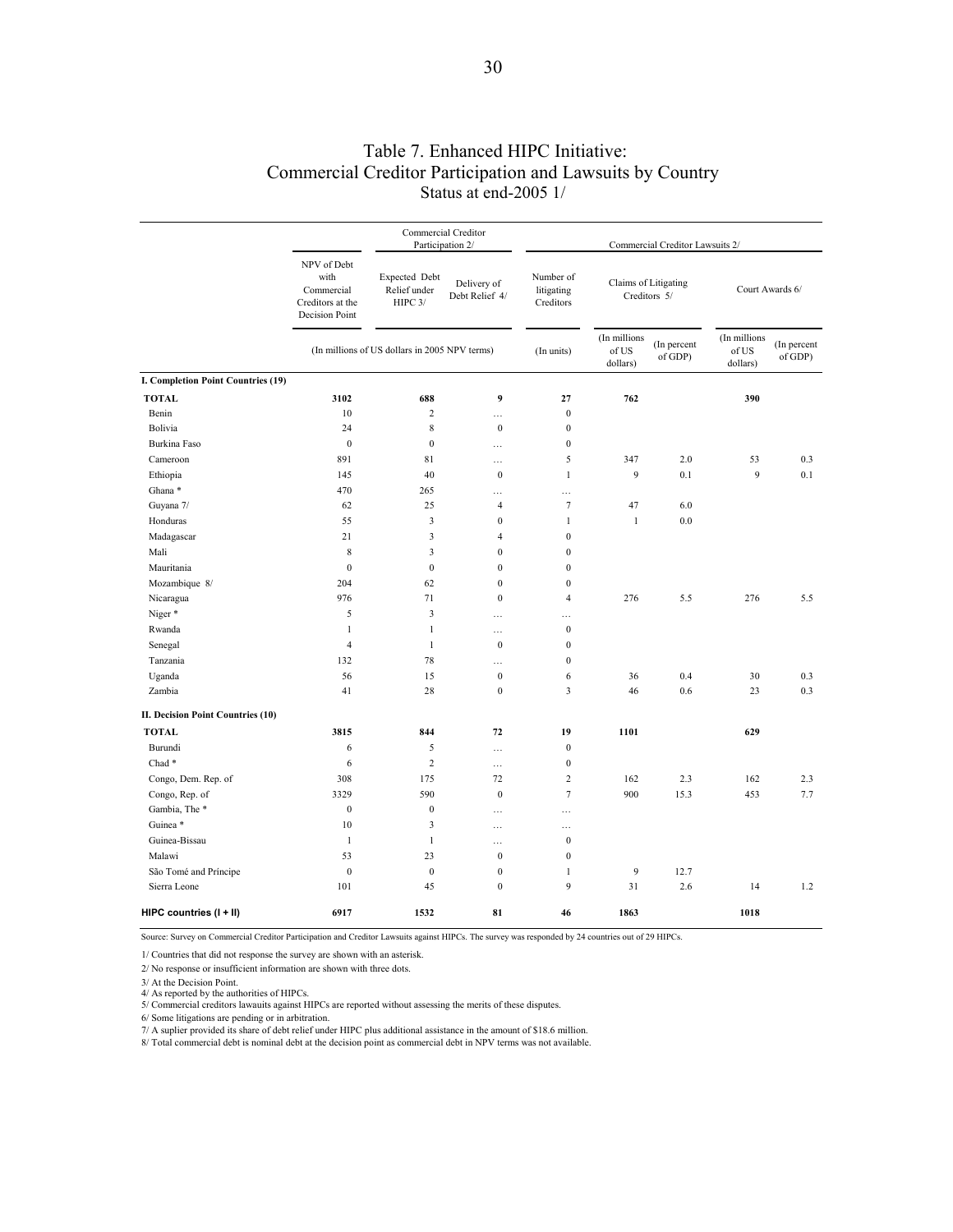49. **The ability of IDA and the IMF to encourage the participation of commercial creditors in the HIPC Initiative is currently limited**. As mentioned earlier, the HIPC Initiative is not legally binding on other creditors. Moreover, in accordance with their respective Articles of Agreement and policies, both institutions are required to operate with neutrality and impartiality in disputes among members. Both Boards have discussed a proposal to create and manage a trust fund financed by donors to help HIPCs get legal advice against creditor litigation, but the proposal was dropped.<sup>41</sup> The Boards have encouraged staff to continue using moral suasion while maintaining neutrality in disputes.<sup>42</sup>

50. **Staffs will continue to make use of moral suasion, but stronger support from the international community would be needed to encourage creditor participation in the Initiative and limit "free-riding" concerns**. 43 Staffs will continue to monitor and discourage non-concessional borrowing by countries in the context of surveillance and programs, in order to limit "free-riding" concerns. They will make further efforts to raise public awareness, including in their contacts with NGOs, of the issues and costs involved in lawsuits against HIPCs by tracking and releasing data on lawsuits, litigators, and settlements/awards against HIPCs in the context of their annual reports on the implementation of the HIPC Initiative.

#### **IV. CONCLUSIONS**

51. **In conclusion, significant progress has been made in the implementation of the HIPC Initiative and the MDRI**. Almost three quarters of the countries identified as potentially eligible for the HIPC Initiative have already reached their decision points, and almost half of the total have also reached their completion points. HIPC Initiative and MDRI debt relief to these countries is expected to reduce their debt stocks by about 90 percent. As a result of debt relief, their debt service has declined by about 2 percent of GDP between 1999 and 2005, and is expected to decline further in the medium term, as a result of MDRI debt relief. At the same time, poverty-reducing expenditures in these countries have increased significantly, and are now more than five times as high as debt-service payments. Finally, the conditionality attached to the provision of debt relief under the two initiatives has encouraged some reforms in debt and public financial management, although more needs to be done in these areas to prevent debt from becoming unsustainable again and to ensure that debt-service savings are targeted and used efficiently.

## 52. **However, challenges remain with respect to helping the interim and pre-decisionpoint countries to get through HIPC Initiative process and encouraging creditor**

 $\overline{a}$ 

<sup>&</sup>lt;sup>41</sup>See IDA and IMF "Enhanced HIPC Initiative–Creditor Participation Issues", April 8 2003,<br>http://www.imf.org/external/np/hipc/2003/creditor/040803.htm and http://www.worldbank.org/hipc

<sup>&</sup>lt;sup>42 "</sup>Enhanced HIPC Initiative–Status of Implementation," September 2002, http://www.worldbank.org/hipc and http://www.imf.org/external/np/hipc/doc.htm.<br><sup>43</sup> For example, member countries could consider the scope for enacting laws that protect HIPCs from lawsuits or

seizure of assets under their jurisdictions in the wake of litigation. It may be difficult, however, to obtain the necessary support for such legal changes, especially when such changes may have ramifications for creditor-debtor relations more broadly within a country's legal framework. Also see IDA and IMF **"**Enhanced HIPC Initiative— Creditor Participation Issues," April 8, 2003.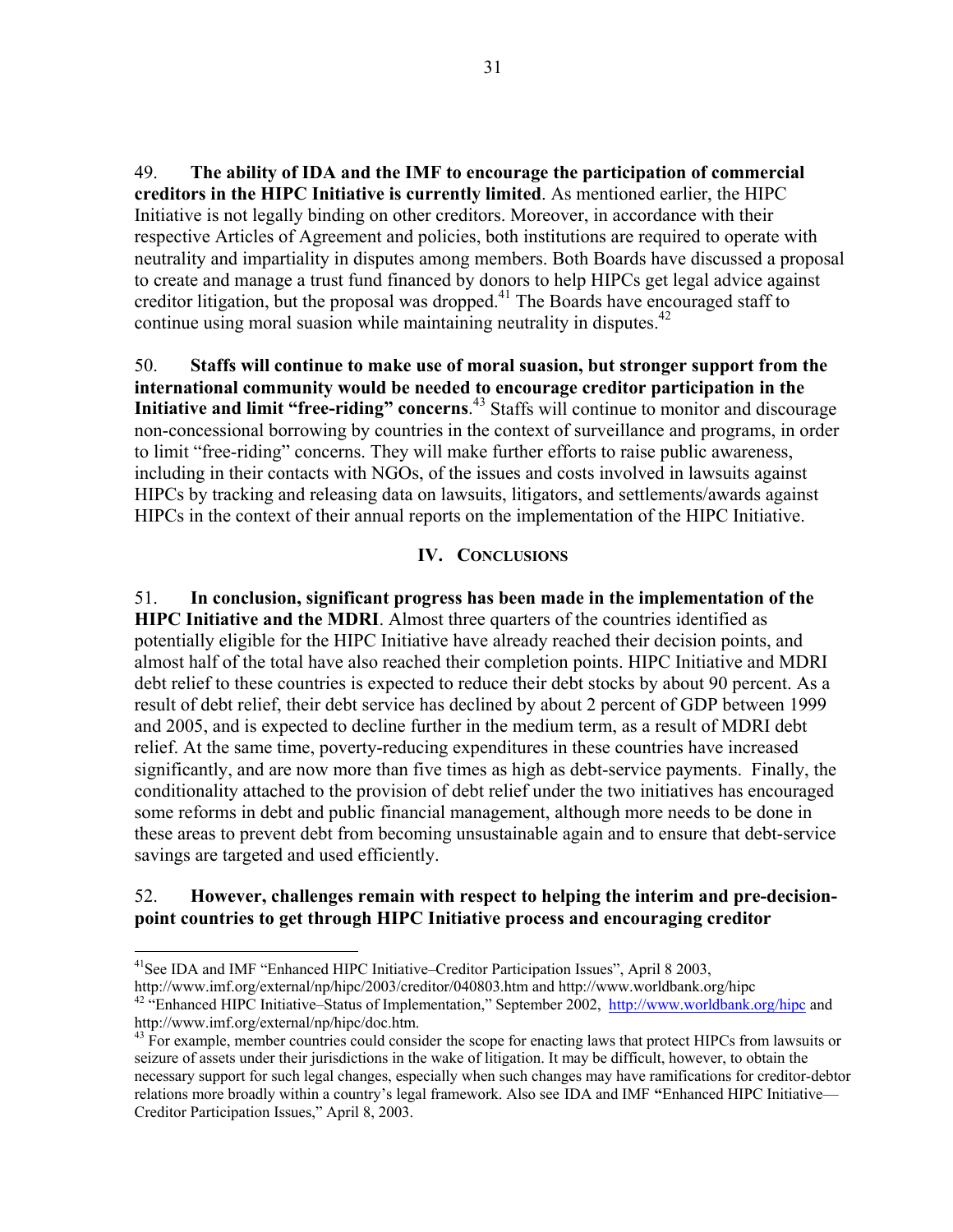**participation in the HIPC Initiative**. Half of the HIPCs in the interim period have been experiencing difficulties in the implementation of their macroeconomic programs, and will need more time to reach their completion points. Similarly, several of the pre-decision-point countries would need to step up their efforts to attain their decision points. Staffs stand ready to help these countries reach the HIPC Initiative milestones and access the needed debt relief. However, the provision of debt relief especially by non–Paris Club official bilateral and commercial creditors has been limited, and some of these creditors have even resorted to litigation. Staffs have maintained their efforts to encourage participation of non–Paris Club official bilateral and commercial creditors in the Initiative mainly through moral suasion, and will continue to do so and report to the Boards on progress made in this area.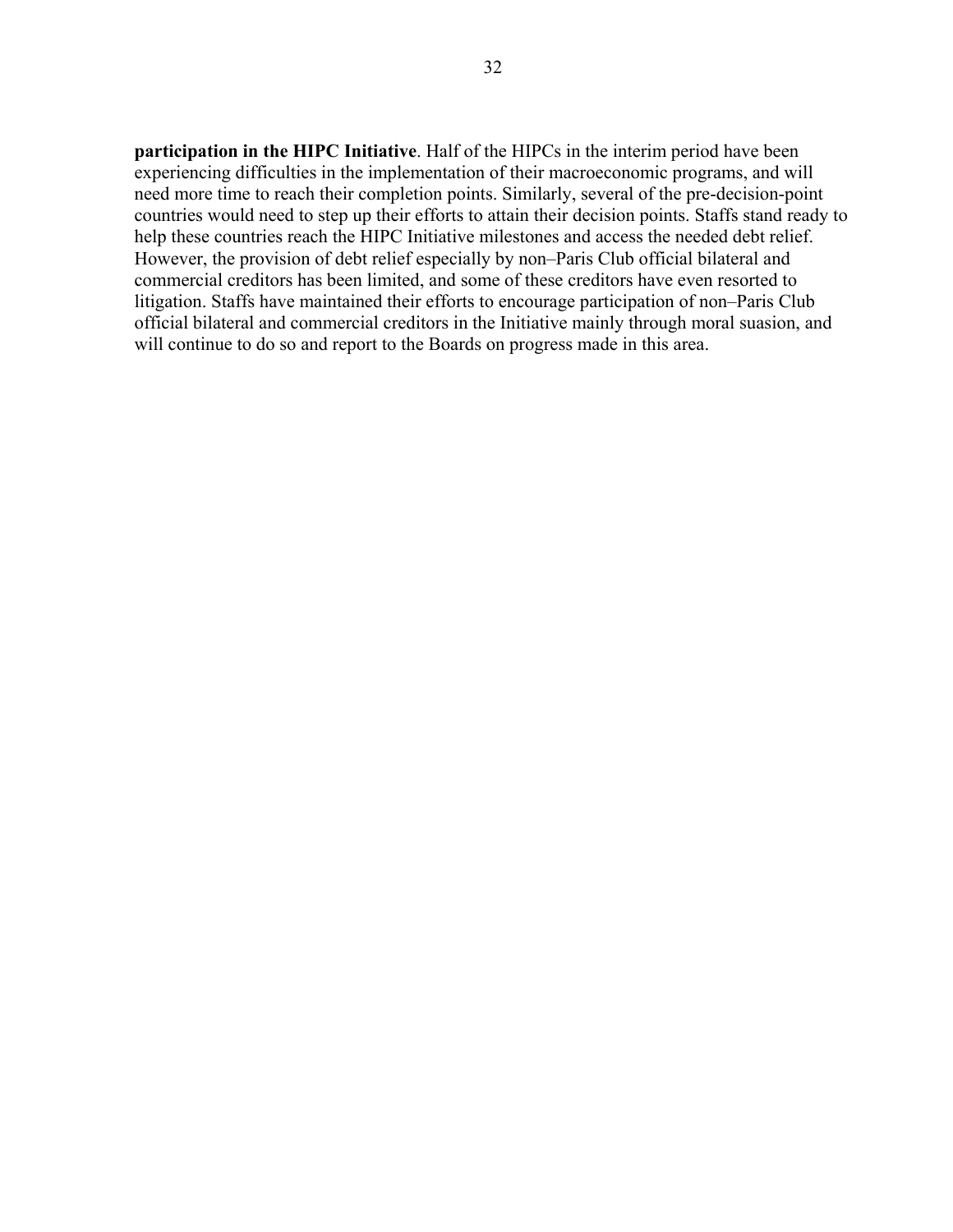## **Annex I: Country Coverage, Data Sources, and Assumptions for the HIPC Initiative and MDRI Costing Exercise**

## **Country Coverage**

- The costing analysis for the decision point countries is based on 29 HIPCs: Benin, Bolivia, Burkina Faso, Burundi, Cameroon, Chad, Democratic Republic of the Congo, Republic of Congo, Ethiopia, The Gambia, Ghana, Guinea, Guinea-Bissau, Guyana, Honduras, Madagascar, Malawi, Mali, Mauritania, Mozambique, Nicaragua, Niger, Rwanda, São Tomé and Príncipe, Senegal, Sierra Leone, Tanzania, Uganda, and Zambia.
- The costing analysis for the pre-decision-point countries is based on 11 HIPCs: Central African Republic, Comoros, Côte d'Ívoire, Eritrea, Haiti, the Kyrgyz Republic, Liberia, Nepal, Somalia, Sudan, and Togo.

## **Data Sources**

• Staff estimates are based on enhanced HIPC Initiative decision and completion point documents for all 29 post-decision-point countries, and preliminary documents or estimates presented in "Heavily Indebted Poor Countries (HIPC Initiative) – List of Ring-Fenced Countries that Meet the Income and Indebtedness Criteria at end-2004" for the 11 predecision-point HIPCs.

## **Assumptions for the HIPC Initiative and MDRI Costing Exercise**

- Calculations of total costs include costs under the original and enhanced HIPC Initiative frameworks and the MDRI, including assistance that has already been delivered.
- Cost estimates for the HIPC Initiative are based on debt data after full use of traditional debt-relief mechanisms.
- The SDR-U.S. dollar exchange-rate used for the calculations was as of the date of delivery of debt relief, or as of July 1, 2006, in cases where debt relief was not yet delivered.

# **Update of Cost Estimates in Net Present Value Terms**

• The cost of HIPC Initiative assistance calculated in NPV terms at the time of the decision point was adjusted each year after the decision point year by the average interest rate applicable to the debt relief. This rate was estimated at 4.4 percent and corresponds to the implicit long-term interest rate of currencies that comprise the SDR basket over the period 2003-2005, calculated as an average of the 6-month Commercial Interest Reference Rate (CIRR) over this period, weighted by the participation of the currencies in the SDR basket. The same rate was used to calculate MDRI debt relief in end-2005 NPV terms.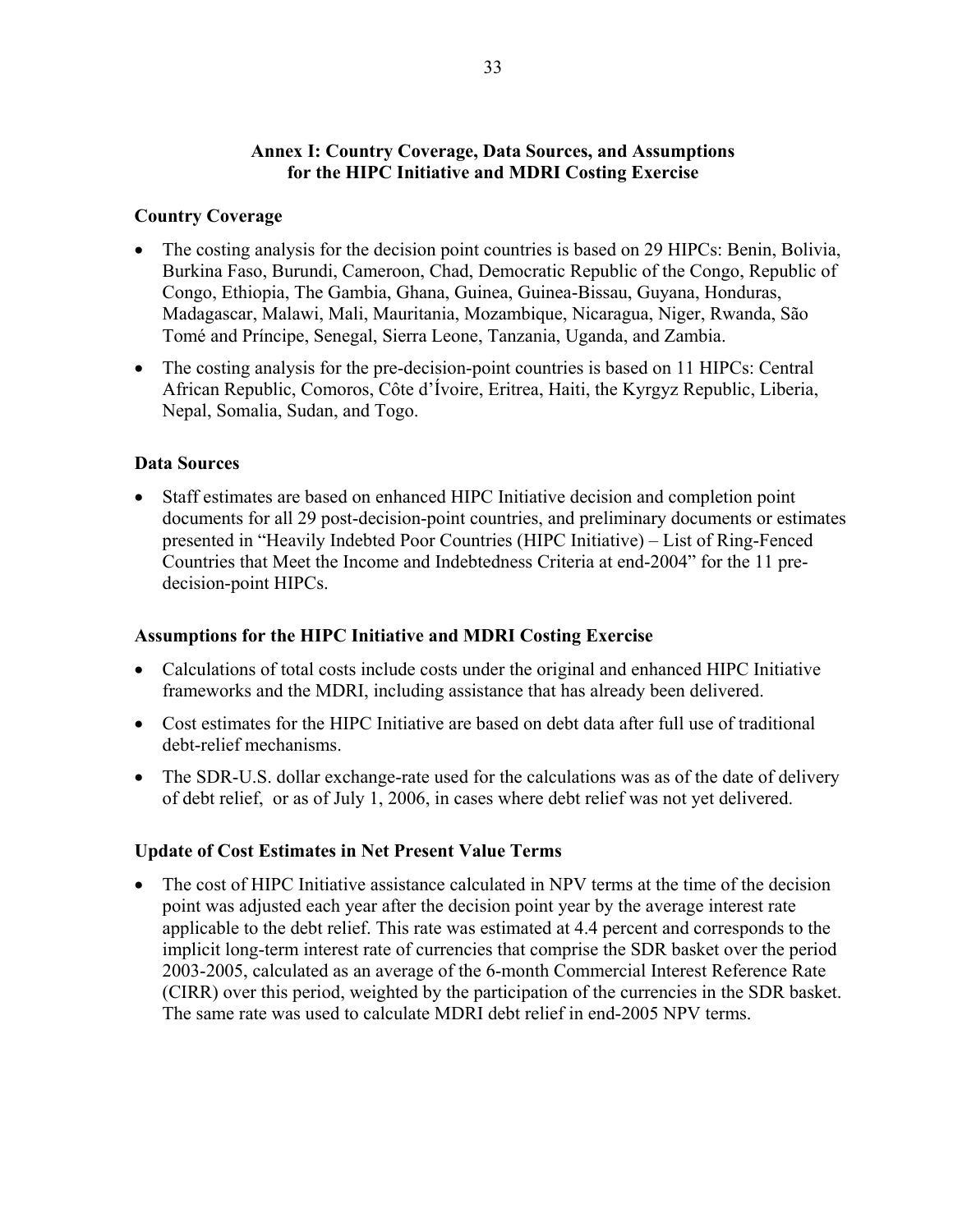**Annex II: Enhanced HIPC Initiative: Progress in Implementation in Countries that Have been Assessed to Meet the Income and Indebtedness Criteria as of End-2004 and Might Avail Themselves of the HIPC Initiative (Pre-Decision-Point Countries)** 

(As of end-July 2006)

# **Central African Republic**

**Recent Political Developments**: Since the May 2005 elections, the political situation has been generally peaceful, although tensions remain, partly as a result of the difficult fiscal situation. Recent instability in neighboring countries (Chad and Sudan) is a source of border security concerns.

**PRSP Status:** Preparation of the final PRSP has resumed, and its completion is expected in 2006 or early 2007. A JSAN was prepared and presented to IDA's Board in January 2001. IDA has provided technical assistance to advise the Central African Republic's government on the finalization of the PRSP. The final PRSP is expected to be completed during FY07.

**IMF Program and Macroeconomic Status**: A first EPCA-supported program was approved in July 2004. The review of the first EPCA-supported program was completed in January 2006, when a second EPCA-supported program was adopted. If performance under the current EPCA-supported program is satisfactory, and there is agreement on clearing arrears to multilateral creditors, a PRGF-supported arrangement could be in place by December 2006. The economy has continued to improve, and GDP is expected to grow at three percent in 2006, based on strong activity in the mining and tertiary sectors. Inflation as of May 2006 accelerated to 6.6 percent at an annual rate, due to a large pass-through of the increase in the administered prices of petroleum products at end-2005 and to higher than expected food prices. Revenue performance was strong, but the expenditure overrun continued.

**Decision Point**: The expected Decision Point date is in mid-2007.

# **Comoros**

**Recent Political Developments**: The political situation and inter-island relations have improved significantly following the May 2006 presidential elections. The new president, Ahmed Sambi, was elected with strong support in the first democratic power transfer in over a decade.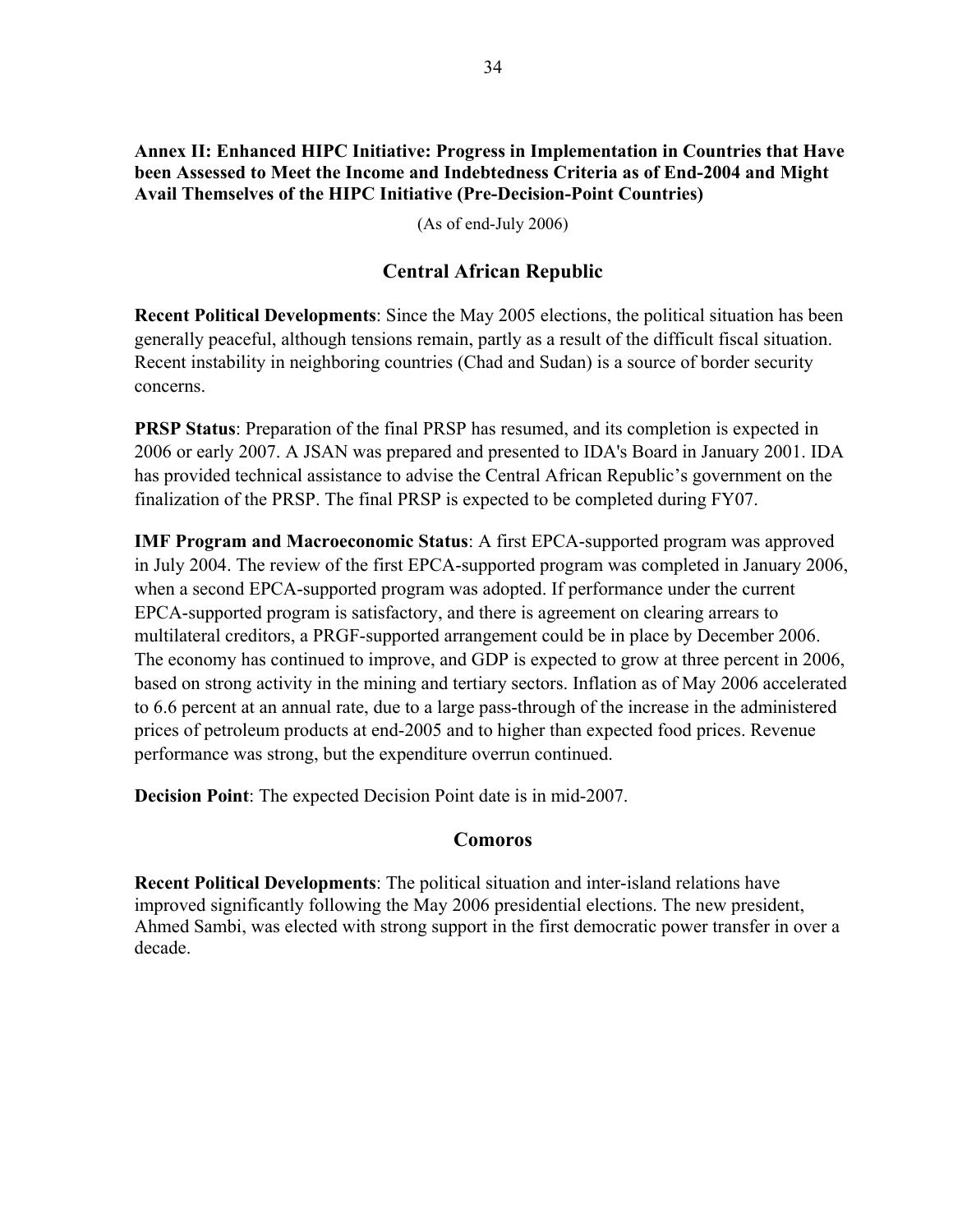**PRSP Status**: An I-PRSP has been transmitted to the IDA and IMF and presented to the Boards alongside a JSAN on May 16, 2006. As noted in the JSAN, the I-PRSP and related action plan are more comprehensive than is usually expected, and they contain most of the material required for a full PRSP. The new administration has endorsed the I-PRSP. The full PRSP is not likely to be completed before 2007.

**IMF Program and Macroeconomic Status**: Comoros has had an IMF Staff-Monitored Program (SMP) in place since the beginning of 2005. The SMP was extended through June 2006. The third staff review and extension of the SMP were conducted in February 2006. Negotiations for a PRGF-supported arrangement could be conducted later this year, with a view to submitting the PRGF-supported program for Board approval before year-end, although significant hurdles remain, including the need to establish a track record of policy implementation and multilateral arrears clearance. While macroeconomic stability was maintained in 2005, growth slowed down and public finances deteriorated sharply in the run up to the presidential elections.

**Decision Point**: If Comoros concludes a PRGF-supported arrangement before the end of 2006, the decision point could be reached toward the middle of 2007.

# **Côte d'Ívoire**

**Recent Political Developments**: In 2006, significant progress toward peace was made. The new transition government, which includes rebels who control the country's northern half, has managed to maintain fragile political stability. It started implementing a new roadmap for Disarmament, Demobilization, and Reintegration, the redeployment of the civil service in the whole territory of Côte d'Ívoire, and the preparation of presidential elections by October 2006, as recommended by the UN Security Council and the African Union.

**PRSP Status**: An I-PRSP was endorsed in March 2002, but the conflict delayed the completion of the full PRSP. Since May 2005, there has been a new and strengthened institutional framework in place for managing the PRS process. A new I-PRSP could be prepared by early 2007.

**IMF Program and Macroeconomic Status**: The last PRGF arrangement was approved in March 2002, but went off track later that year. A mission in May 2006 reached broad agreement on a program that could be supported by an EPCA, expected to be considered by the Board at end-August 2006. Satisfactory EPCA-supported policy implementation could lead to a new PRGF-supported arrangement. The economy has continued to show resilience, due to sharply increasing oil production, sustained strong exports, and buoyancy in the informal sector. Growth is estimated at 1.8 percent in 2005 and a similar rate is foreseen for 2006. In 2005, the fiscal situation remained difficult as expenditure overruns were financed by accumulation of external arrears. The first quarter of 2006 showed a slight improvement in expenditure control, allowing a reduction in domestic payment arrears.

**Decision Point**: The decision point is expected to be reached in mid-2007.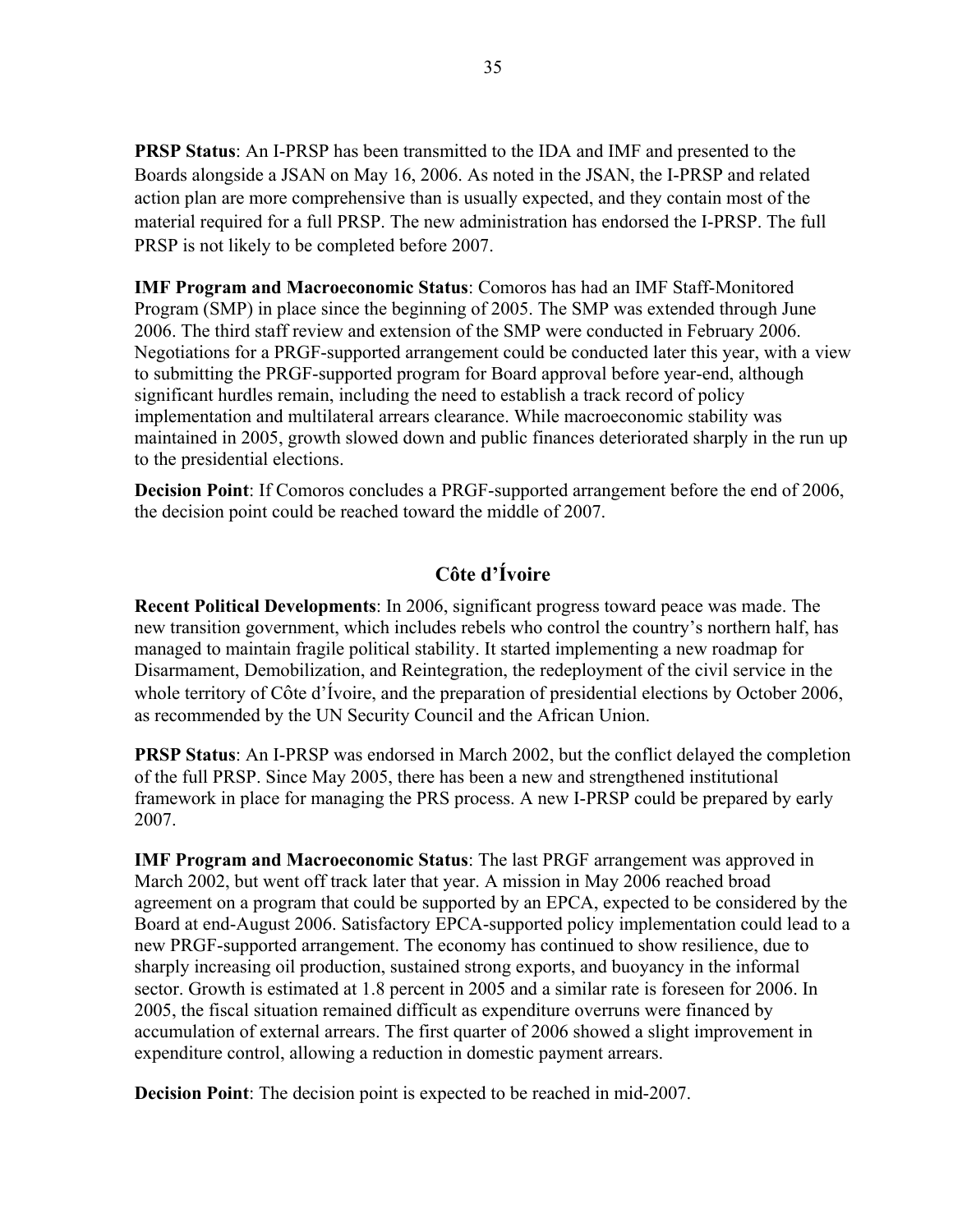## **Eritrea**

**Recent Political Developments**: Diplomatic relations between Eritrea and Sudan were upgraded to "ambassador level" in June 2006, following a series of meetings between Eritrean and Sudanese high level governmental delegations. This upgrade in relations is likely to be followed by a normalization of trade relations between the two countries. In contrast, several rounds of talks in May and June 2006 between Eritrean and Ethiopian delegations to settle the border dispute were inconclusive.

**PRSP Status**: An I-PRSP had been drafted in June 2003, but has not yet been finalized.

**IMF Program and Macroeconomic Status**: The government is currently discussing with the IMF the implementation of an SMP. Initiation of an EPCA-supported program in 2007 is possible, but contingent upon the successful implementation of the SMP. With inflation in double digits and low growth (2 percent growth is expected in 2006), the macroeconomic situation in Eritrea remains unstable. Large fiscal deficits are the source of an unsustainable debt burden, high inflation, widespread administrative controls, and declining donor support.

**Decision Point**: The date of the decision point is undetermined.

## **Haiti**

**Recent Political Developments**: The presidential and parliamentary elections took place in February and April 2006 respectively. The Prime Minister has been nominated, and the new government has been formed. A coalition government has been formed, including ministers from different political parties. The coalition government received almost unanimous approval in Parliament, raising hopes for moving forward with an ambitious reform agenda to modernize the state and promote private sector investment.

**PRSP Status**: The authorities have completed a first draft of an I-PRSP. The I-PRSP, together with a JSAN, is expected to be presented to the Boards of the IDA and IMF in October 2006. The authorities are committed to complete the full PRSP by end-September 2007.

**IMF Program and Macroeconomic Status**: A PRGF-supported program was approved in October 1996, but a review was never completed. A new PRGF arrangement is under preparation and is expected to be discussed by the IMF Board in October 2006. In October 2005, the Executive Board of the IMF approved new EPCA-supported program (covering the period October 2005 to September 2006), following a previous EPCA-supported program approved in January 2005 (covering October 2004 to September 2005). Performance under the EPCA-supported program is expected to count towards the track-record for a future PRGFsupported arrangement. During 2004-06, Haiti has made significant progress toward strengthening macroeconomic stability. The economy has gradually recovered from the shocks experienced in 2004 (political turmoil and severe floods), and annual GDP growth is expected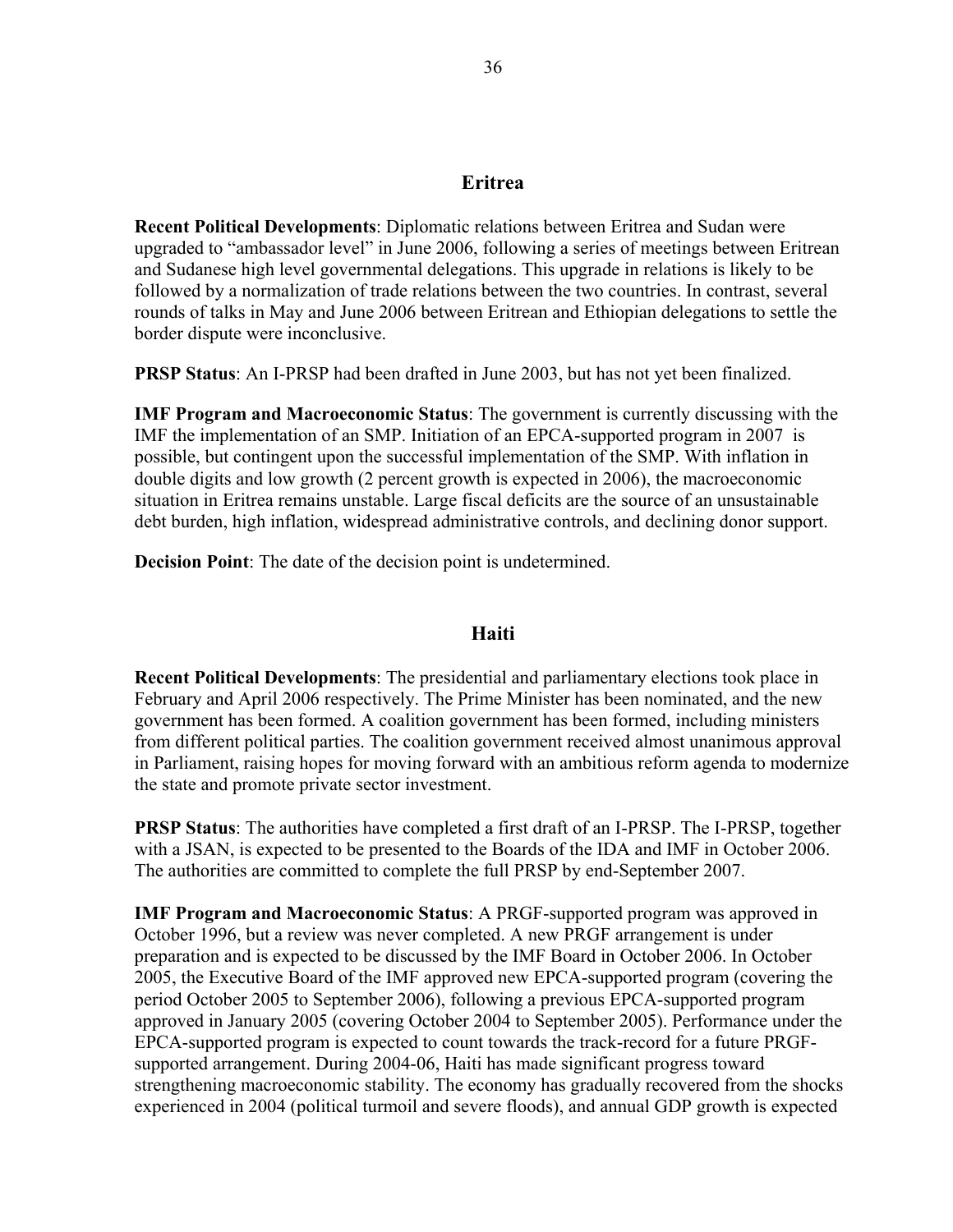to increase to 2.5 percent in FY2006 from 1.8 percent in FY2005. Progress has also been achieved in the implementation of structural and economic governance measures.

**Decision Point**: The expected decision point date is in October 2006.

# **Kyrgyz Republic**

**Recent Political Developments**: A new government has been in place since March 2005. A possible move toward a parliamentary system is under consideration and may be put to a national referendum in late 2006. Several political parties and movements organized a large demonstration in April 2006, demanding that the president deliver on his election promises, including tackling corruption. The president responded with a major reshuffle of the Cabinet.

**PRSP Status**: A full PRSP was completed and endorsed by the Boards of the IMF and IDA in February 2003. In April 2006, the second annual progress report and accompanying JSAN were sent to the Boards. The authorities plan to issue an NPRS-II in the fall of 2006 (renamed the Country Development Strategy , CDS), extending the poverty reduction strategy to 2010.

**IMF Program and Macroeconomic Status**: The staff expects successful completion of the current PRGF-supported program, which expires in 2008. The Board completed the second review under the arrangement in May this year on a lapse-of-time basis, and the third review is tentatively scheduled for Board consideration later this year. The authorities are likely to request a successor arrangement. Transitory factors and the uncertain business climate in the wake of the March political events resulted in a 0.6 percent output contraction in 2005. Economic activity has rebounded during the first half of 2006 and a 5 percent growth rate in GDP is expected for the current year. Inflation is expected to reach 5.7 percent by year's end. In the fiscal area, progress has been achieved through improved tax collection, but the quasi-fiscal deficit of the electricity sector remains a significant burden on the economy. The external current account deficit has widened over the past 18 months, despite a surge in workers' remittances.

**Decision Point**: The Kyrgyz Republic is expected to reach the decision point by end-2006.

# **Liberia**

**Recent Political Developments**: The post-conflict transition government conducted elections that were generally regarded to be free and fair. The new President, inaugurated on January 16 2006, expressed a strong desire to work with the international community to rebuild Liberia's economy and institutions and endorsed the donor-supported Governance Economic and Management Assistance Program (GEMAP), which has led to a significant improvement in fiscal revenue performance. The government also elaborated a "one hundred and fifty day Action Plan" to identify priority actions for the first one hundred and fifty days of its terms in office.

**PRSP Status**: The Ministry of Planning and Economic Affairs has begun coordinating preparation of an I-PRSP, currently named the National Agenda for Reconstruction and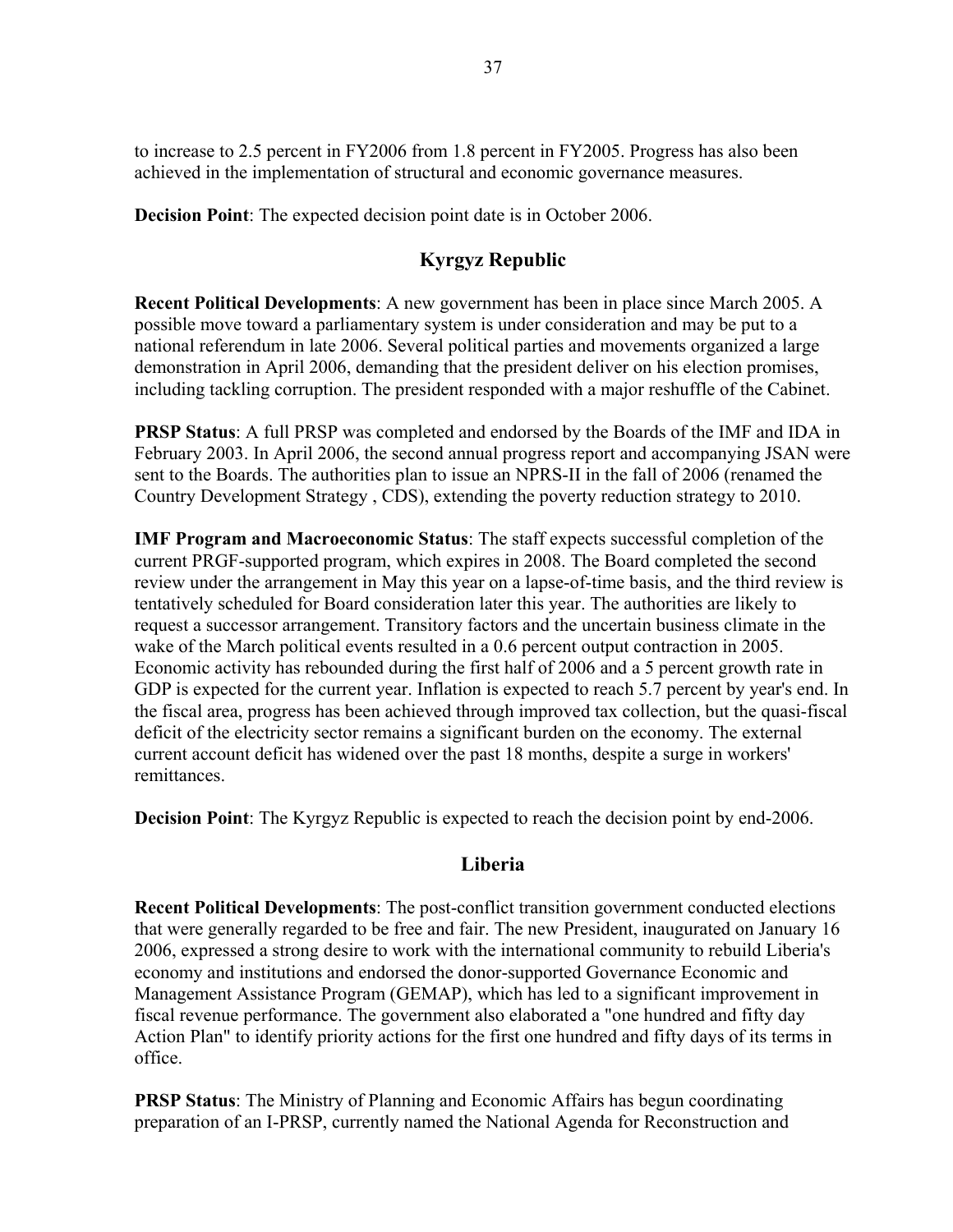Development (NARD). While the government had committed to completing an I-PRSP by end-September, current plans call for a draft by end-June, in time for a mid-July donors' conference. A full PRSP by late 2007 is possible if the early effort is maintained and funding is found.

**IMF Program and Macroeconomic Status**: A 6-month SMP was approved by the IMF Board on April 26, 2006. A follow-up program after the expiration of the current SMP could be another SMP or a Rights Accumulation Program (RAP). A RAP arrangement is conditioned on (i) sufficient financing assurance from donors to clear arrears and to provide debt relief, and (ii) satisfactory performance under the current SMP. The economy is expected to continue to recover during 2006, largely supported by donor activities and improvements of security in rural areas. Real GDP growth is projected at about 8 percent, and inflation is expected to remain in the single digits. The current account is expected to widen mostly as a result of increases in donor-funded imports. Fiscal management has improved, reflecting strengthening of tax and customs administration and implementation of the new commitment control system.

**Decision Point**: The earliest possible date of reaching the decision point is mid-2007. The issue of protracted arrears to the IMF is a precondition for reaching the decision point.

#### **Nepal**

**Recent Political Developments**: The political situation remains fluid, with some ground for optimism due to the restoration of democracy in May 2006. Peace talks with Maoist insurgents began in May 2006, and a ceasefire is currently in place. A UN team arrived in Nepal in late July to assist with monitoring.

**PRSP Status**: A full PRSP was completed and endorsed by the Boards of the IDA and IMF in November 2003. The JSAN of the second PRSP Progress report was provided to the Boards in December 2005.

**IMF Program and Macroeconomic Status**: A PRGF-supported arrangement was approved in November 2003, and the first review was completed in October 2004. The second and third reviews have not yet been completed. The PRGF-supported arrangement is scheduled to expire on November 18, 2006. Alternatively, Nepal could move to a staff monitored program. The macroeconomic situation has been deteriorating in 2005/06 amidst political turmoil. Inflation has been on the rise (9 percent as of mid-June), mainly on account of increases in food and international oil prices. GDP growth for 2005/06 is projected to decline to 2 percent as the security situation disrupted manufacturing, tourism, and transportation. With weak activity, revenue is expected to fall short of the budget target. However, the current account remained in surplus, and international reserves stood at 6 months of imports of goods and services in mid-May, buoyed by continued strength in remittances.

**HIPC Decision Point**: The expected Decision Point is uncertain. If the reform program gains momentum, participation is possible, but the Nepalese authorities have not yet made any decision regarding their participation in the Initiative.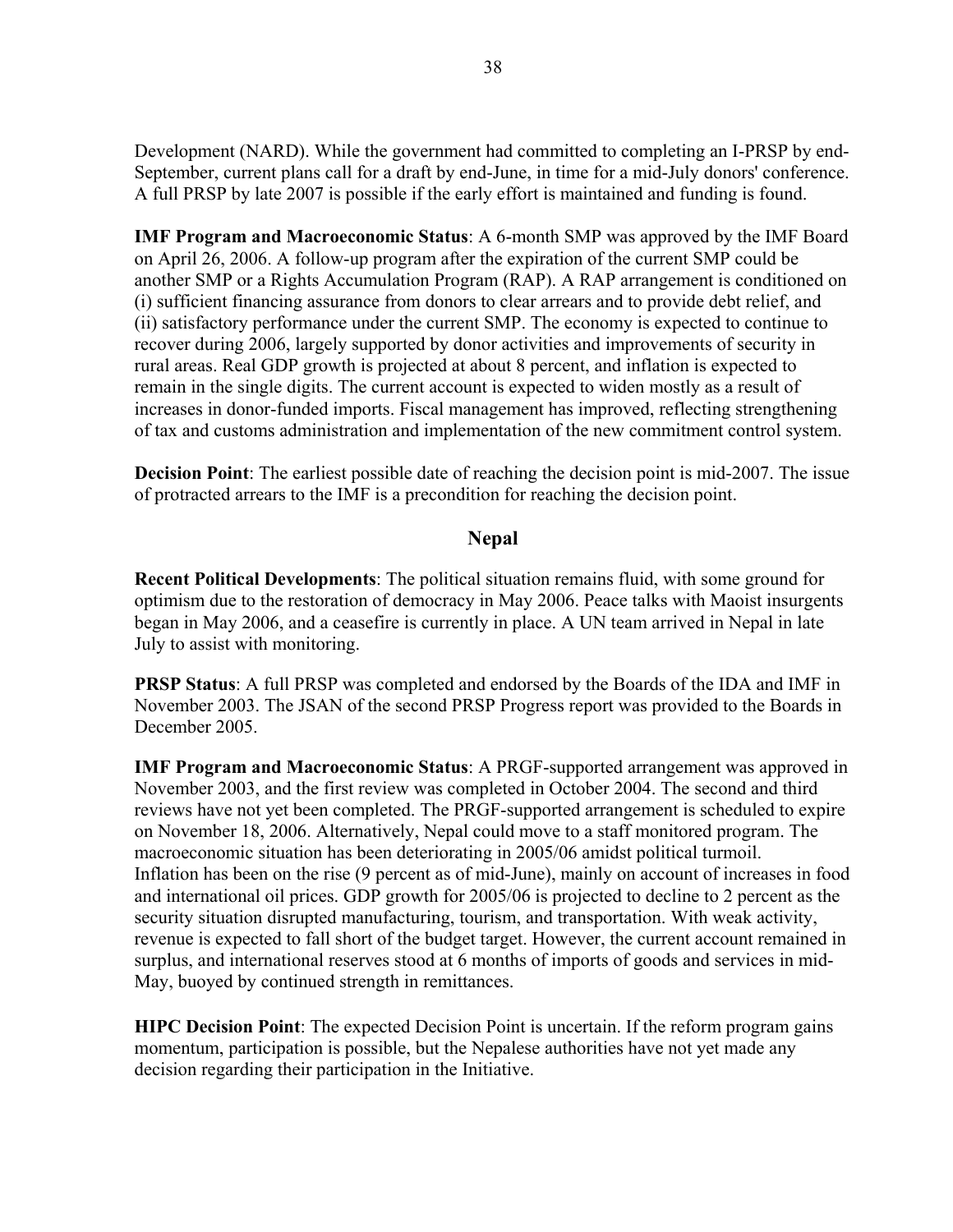#### **Somalia**

**Recent Political Developments**: The political situation in Somalia remains fragile. The Union of Islamic Courts (UIC) has gained effective control over much of south and central Somalia, including the capital city of Mogadishu--leaving the Transitional Federal Government (TFG) isolated in the town of Baidoa. The TFG has been further weakened by mass resignations from the cabinet, and the prime minister barely survived a vote of no-confidence in late July. Prospects for peace are uncertain, and complicated by difficult relations with neighboring Ethiopia. The breakaway republics of Puntland and Somaliland in the north remain relatively stable, however.

**PRSP Status**: There is no PRSP process in place in Somalia. Given the lack of a fully functional national authority and continued domestic conflict, Somalia is not expected to proceed with the preparation of a PRSP in the near term.

**IMF Program and Macroeconomic Status**: Somalia has not had an IMF-supported arrangement since 1987, and the prospects for an arrangement in the foreseeable future are minimal. In order to re-establish formal relations with the IMF, Somalia needs to deal with the problem of its overdue obligations to the IMF. In addition, Somalia would need to demonstrate sufficient capacity and improvement in its data reporting to qualify for a formal IMF-supported program.

**Decision Point**: Undetermined.

## **Sudan**

**Recent Political Developments**: A Comprehensive Peace Agreement was signed in January 2005, including the establishment of the Government of National Unity (GNU) and the Government of Southern Sudan. More work is needed, however, to make the government commissions envisaged in the agreement operational. The situation in Darfur remains critical, and progress towards the resolution of the conflict has been slow. A Darfur Peace Agreement was signed between the GNU and one of the three main Darfur rebel groups on May 5, 2006, representing tangible but fragile progress towards the resolution of the conflict. The United Nations is negotiating with the government on a peacekeeping force in Darfur.

**PRSP Status**: An I-PRSP is being prepared and is currently scheduled for completion in October/November 2006. The prospects for a full PRSP will be discussed upon the completion of the I-PRSP.

**IMF Program and Macroeconomic Status**: A review of the 2005 SMP was completed in May 2006, and performance was assessed to have been satisfactory. Macroeconomic stability and rapid growth are expected to prevail in the near term. In order for Sudan to realize its full economic potential, the authorities would need to minimize non-concessional borrowing, ensure the effective operations of the North-South commissions, and resolve the crisis in Darfur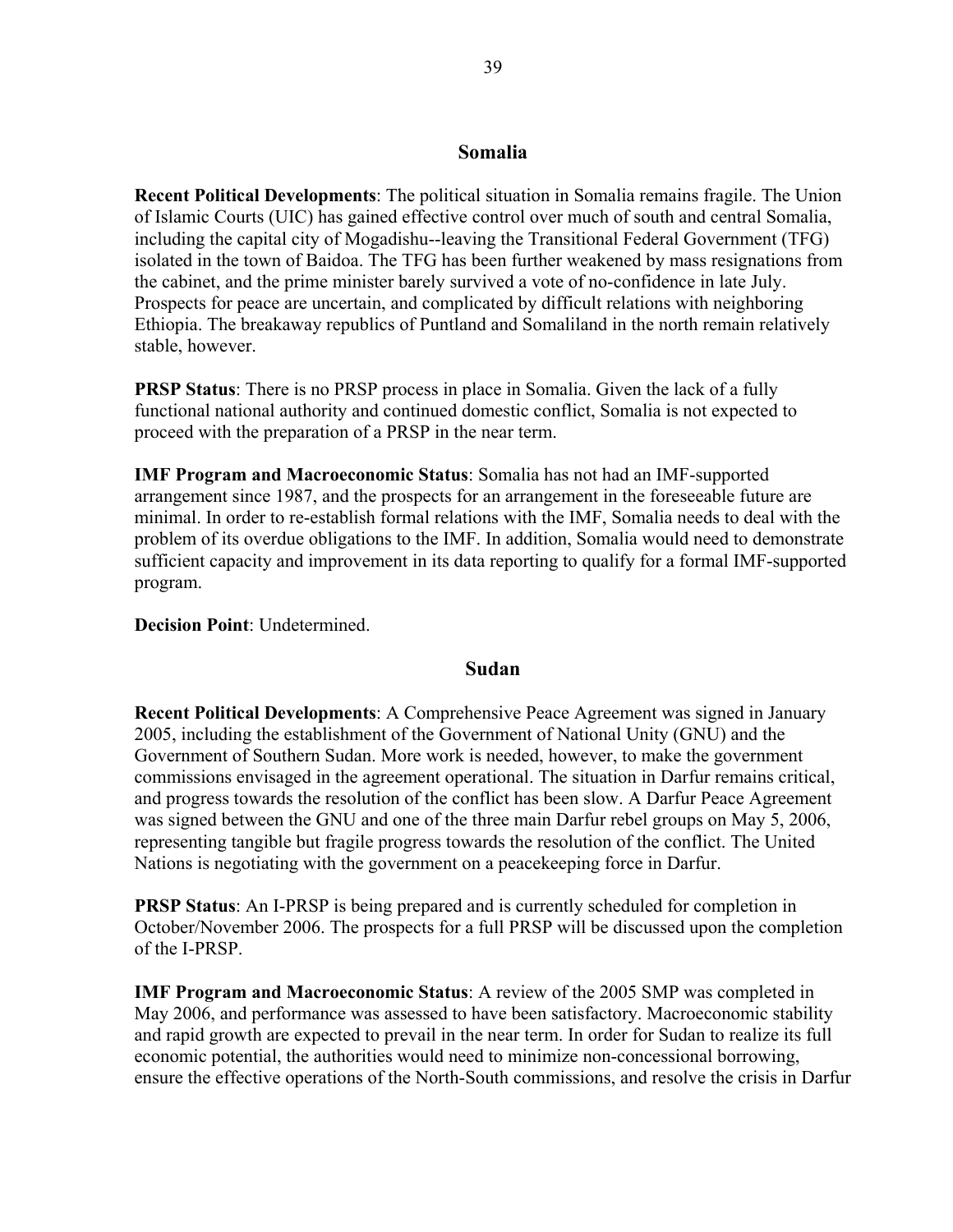**Decision Point**: The timing of HIPC decision point is uncertain, given the need for arrears clearance and the establishment of a track record under a RAP or a PRGF-supported program.

## **Togo**

**Recent Political Developments**: A new government took office in late June 2005. On April 24, 2006, the national political dialogue between the government and the opposition parties resumed. A successful dialogue between the opposition and the government may lead to the formation of a government of national unity and pave the way for the holding of free and fair legislative elections, and hence to the resumption of donor support.

**PRSP Status**: An I-PRSP was approved by the Council of Ministers in November 2004 but has not been submitted to the Boards of the IDA and IMF. Togo will update and file its I-PRSP when the DSA and an arrears clearance plan are in place. The PRSP is expected to be completed at the beginning of 2008.

**IMF Program and Macroeconomic Status**: The 1994 ESAF-supported arrangement went off track in 1998, and Togo has not had an IMF arrangement since then. The authorities are eager to enter into a new SMP, and initial discussions took place in June 2006 and are expected to continue in the coming months. Satisfactory performance under the SMP and an arrears clearance plan could pave the way for an agreement on a possible new PRGF. The macroeconomic situation is expected to improve in 2006. Growth is projected to reach about 3 percent in 2006, primarily as a result of a rebound of cotton production and continued strong growth in the transportation and clinker sectors. Following a spike in 2005, inflation is projected to return to the authorities' target of 3 percent in 2006. The external current account deficit is projected to increase to 17.7 percent of GDP in 2006, largely on account of higher imports of petroleum products and lower production and exports of cotton.

**Decision Point**: Togo may reach the decision point in late 2007 at the earliest.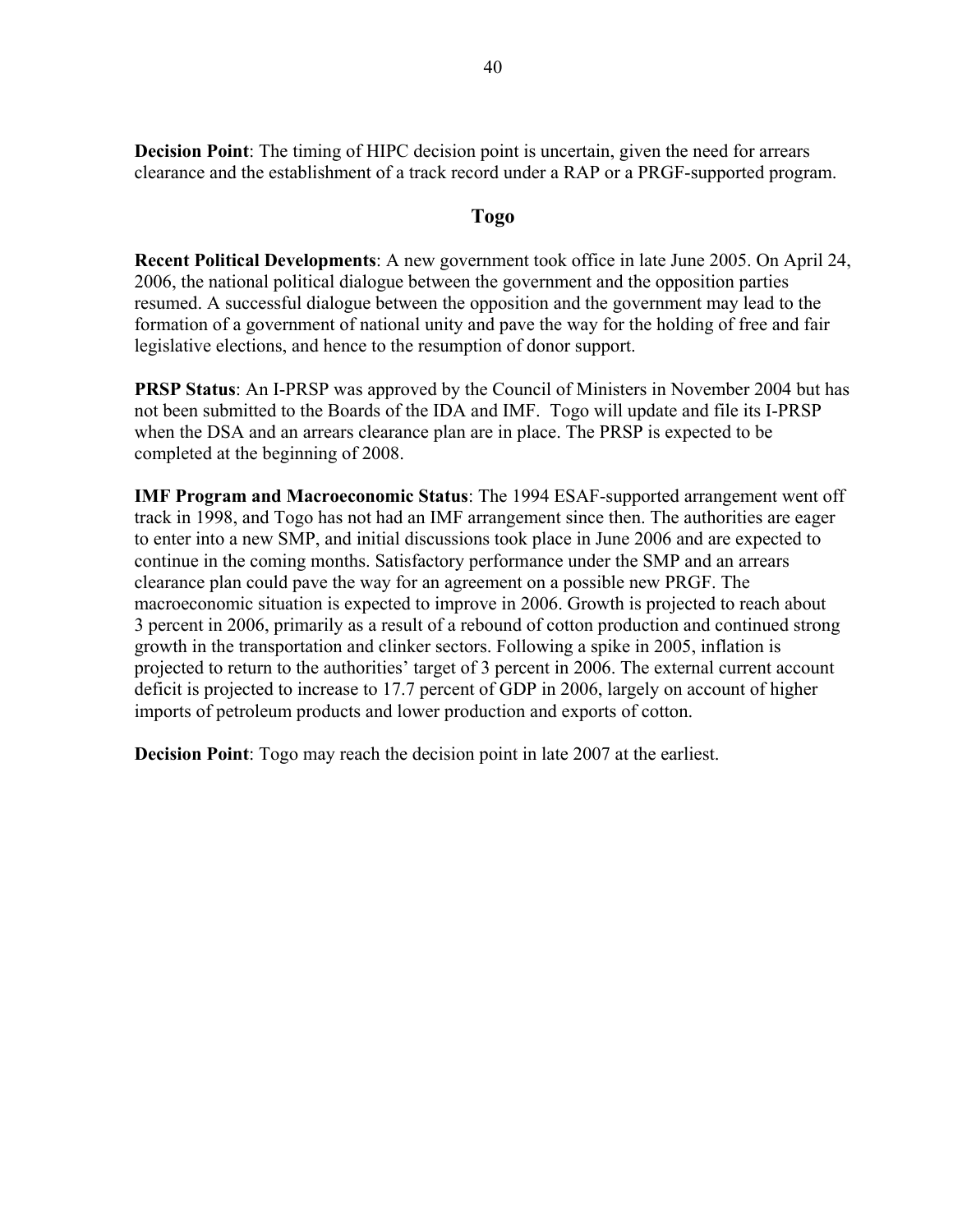#### **Annex III: Enhanced HIPC Initiative: Implementation Status of HIPCs in the Interim Period (As of end-July 2006)**

#### **Burundi**

**PRSP Status**: Burundi's I-PRSP was completed in November 2003 and discussed by the Boards of IDA and IMF in January 2004. A JSAN and PSR were prepared in July 2005.The PRSP has been delayed because of difficulties in consultations in some provinces with poor security. A draft of a complete PRSP is expected in mid-2006. Following the sharp deterioration of social indicators over the past decade, Burundi seems to have made some slight progress since the return to peace, although its social indicators remain among the weakest in sub-Saharan Africa. IMF Program and Macroeconomic Status: Burundi has had a satisfactory track record under the programs supported by EPCA (2002-03) and the PRGF (2004-2007). The PRGF-supported arrangement for 2004-07 remains on track, although privatization and the coffee sector reforms lagged in mid-2005 during the political transition. The third and fourth PRGF reviews were approved by the IMF Board on July 14, 2006. Macroeconomic developments in 2005 were in line with the program, although growth was lower than expected (by about 1 percent). In 2006, GDP growth is projected to recover to 6 percent with continued vigor in the service sectors and coffee output. Inflation is expected to decelerate further to around 3 percent.

**HIPC Completion Point**: Burundi could reach completion point by mid-2007.

**Status of Completion Point Triggers**: Budgetary allocations for priority spending targeting pro-poor activities and projects have increased markedly. The elimination of primary schools fees in September 2005 increased first grade enrollment and primary school enrollment rate rose from an estimated eighty percent in 2003/04 to close one hundred percent in 2005/06. On the other hand, little progress has been achieved so far on debt management.

#### **Chad**

**PRSP Status**: The PRSP was completed in June 2003 and discussed at the Boards of the IDA and IMF in November 2003. The first annual PRSP progress report was circulated to the Boards in June 2005 and the second annual Progress Report was prepared in December 2005. An update of the PRSP will be conducted in the second half of 2006, with a view to be completed in 2007.

**IMF Program and Macroeconomic Status**: A PRGF-supported arrangement was approved in January 2000 and extended to January 2004. A successor PRGF-supported arrangement was approved by the Board in February 2005. The first review of the program has been delayed by more than six months, due in part to the break in relations with IDA associated with the Chad-Cameroon pipeline revenue management arrangements, as well as to poor overall performance under the program. A comprehensive agreement has now been reached with IDA on a new framework for Chad-Cameroon pipeline revenue management; and a supplementary budget for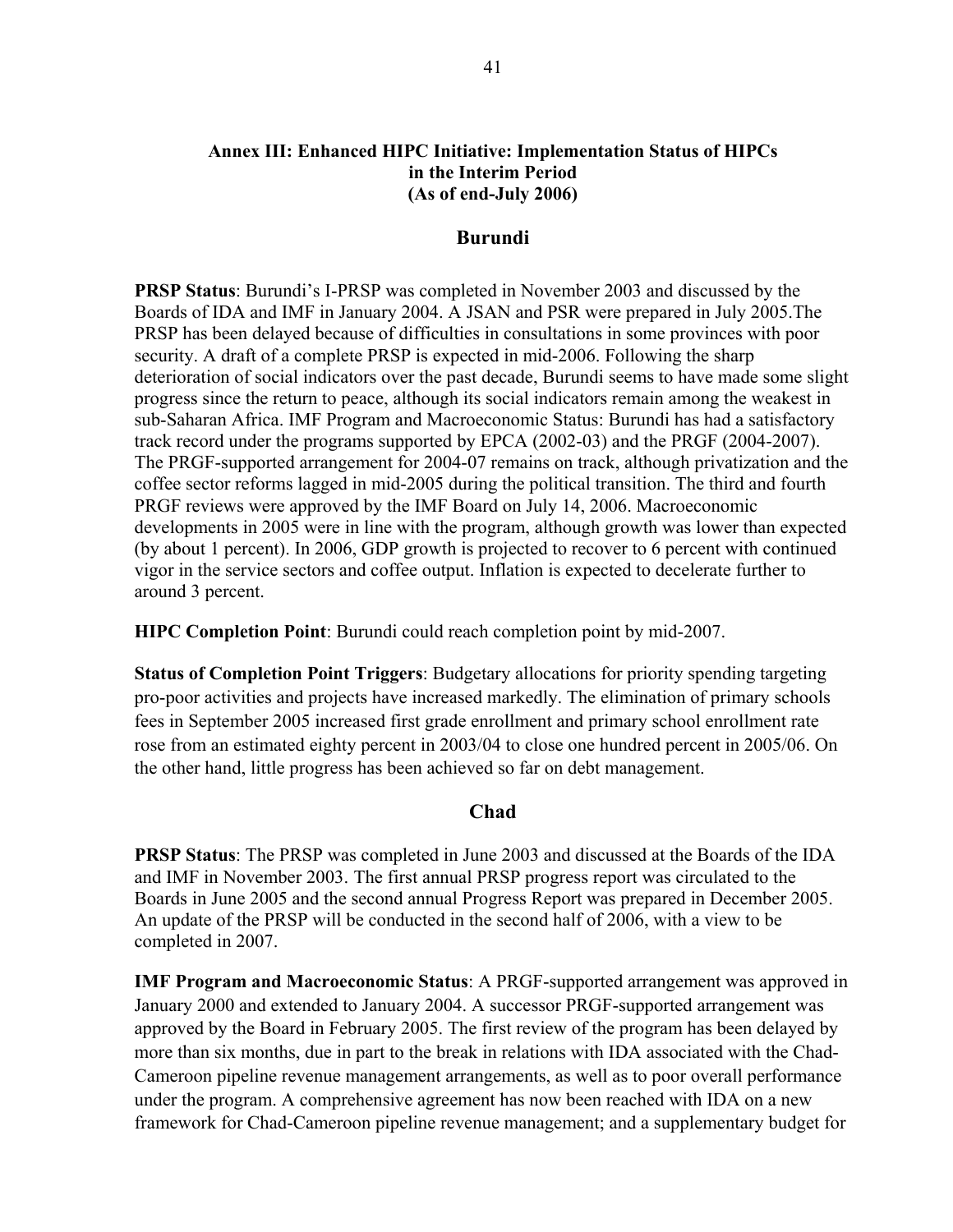2006 has been agreed with the IMF. These pave the way for the restoration of macroeconomic stability.

**HIPC Completion Point**: Chad could reach the completion point by end-2007.

**Status of Completion Point Triggers**: The triggers on basic infrastructure, water access, and education enrollment were met. The health related triggers have largely been met**,** and significant progress has been made in the trigger related to HIV/AIDS and sexually transmitted diseases. Some progress has been made in the education area on reducing the repetition rate. The data for 2004 and 2005 will need to be reviewed, as it becomes available. Progress has also been made in the governance area: the Public Expenditure Tracking Survey (PETS) has been undertaken, the procurement code was adopted in 2003, and the Governance Strategy and Action Plan adopted in 2002, with implementation of the latter now underway. Work remains to be done to complete the rural development triggers.

# **Democratic Republic of the Congo**

**PRSP Status**: A JSA of the I-PRSP was sent to the IDA Board on June 24, 2004. A full PRSP was completed, adopted officially, and transmitted formally to development partners on July, 17 2006. The Fund and World Bank staffs are preparing a joint staff advisory note.

**IMF Program and Macroeconomic Status**: The PRGF-supported agreement approved by the Board on June 12, 2002, expired on March, 31 2006, prior to the completion of the last review, due to fiscal slippages and delays in implementing structural reforms. IMF staff agreed with the authorities on a staff monitored program (SMP) for April-December 2006. The main objective is to maintain macroeconomic stability through the elections and to reestablish a track record of policy implementation. Strong performance under the program would pave the way for a successor PRGF arrangement. Growth is expected to continue at around 6-8 percent. But with very low levels of official reserves and high dollarization, the authorities do not have many tools to buffer economic shocks.

**HIPC Completion Point**: The Democratic Republic of the Congo is expected to reach the completion point in the second half of 2007.

**Status of Completion Point Triggers**: The budget execution system is operational, and quarterly budget execution reports are produced, albeit with some delay. However, additional efforts are needed to ensure timely and comprehensive transmission of information to relevant parties. To this end, the government has recently started to publish its treasury operation plans on its website. In particular, no budget-tracking exercise on health, education, rural development and infrastructure expenditure has yet been carried out. A simplified double-entry accounting system is being introduced. The new procurement code is under preparation. Some progress towards the adoption of satisfactory sectoral development strategies was achieved. The Sector Country Status reports for Education (2004) and Health (2005) were completed. An agricultural sector review was completed in May 2006. These reports would serve as a basis for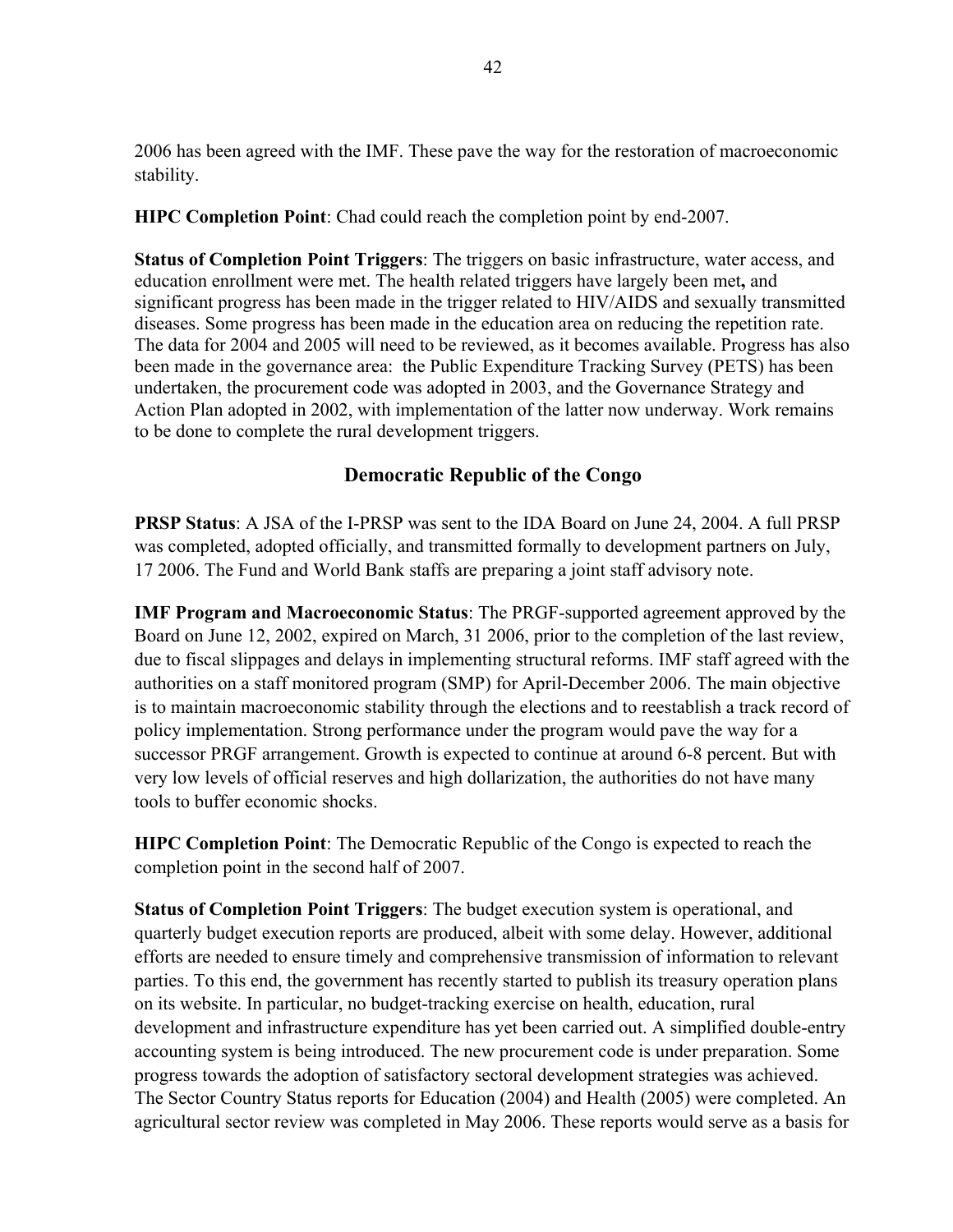future strategies. A new public debt management software (DMFAS) has been acquired with the support by external partners (UNCTAD). It is expected that the full system will be operational by December 2006.

# **Republic of Congo**

**PRSP Status**: The Republic of Congo PRSP has not yet been finalized, but it is expected by end-December 2006. A JSAN for the I-PRSP was approved by the IDA Board in December 2004.

**IMF Program and Macroeconomic Status**: A three-year PRGF-supported program was approved in December 2004. The first and second reviews were completed in August 2005, and late June 2006, respectively. The program is expected to remain on track, notwithstanding some potential risks. The international environment in 2006, with the strong increase in oil prices, is expected to remain favorable for growth (projected at 4.8 percent) and the fiscal position (primary budget surplus expected at 12.6 percent of GDP). Based on the second program review discussions, structural and governance reforms will mainly cover the oil, electricity and banking sectors, and corruption issues.

**HIPC Completion Point**: The expected completion point date is end-2009 at the earliest.

**Status of Completion Point Triggers**: A joint IMF-World Bank mission visited Brazzaville in mid-June to discuss with the authorities an action plan to implement the triggers for reaching the Completion Point as well as the substance of key Terms of Reference. A poverty survey is completed, sector strategies are under preparation, and a plan to strengthen the participatory process is available to be implemented. On public finance management, an IMF Technical Assistance mission is planned for August 2006 to help establish a functional classification system for government expenditures. A combined Country Financial Accountability Assessment (CFAA) and Country Procurement Assessment Report (CPAR) are underway and should provide a comprehensive action plan to reform procurement and as well as the financial management system.

# **The Gambia**

**PRSP Status**: A full PRSP was completed in April 2002 and presented to the World Bank and IMF Boards in July 2002. The authorities are currently preparing the second PRSP. The first Annual Progress Report JSAN was prepared in April 2005. The second Annual Progress Report JSAN was submitted to the Boards in June 2006.

**IMF Program and Macroeconomic Status**: The PRGF-supported arrangement, approved in July 2002, went off-track due to fiscal and monetary policy slippages, and misreporting and governance issues. A six-month SMP spanning the period October 2005–March 2006 has been completed, and a first preliminary assessment was finalized in March 2006. Macroeconomic performance strengthened in the last 18 months, although uncertainties about the 2006 budget cloud the short-term macroeconomic outlook. There is a possibility of a new PRGF-supported program by the end of 2006. However, in the aftermath of a failed coup plot in March 2006,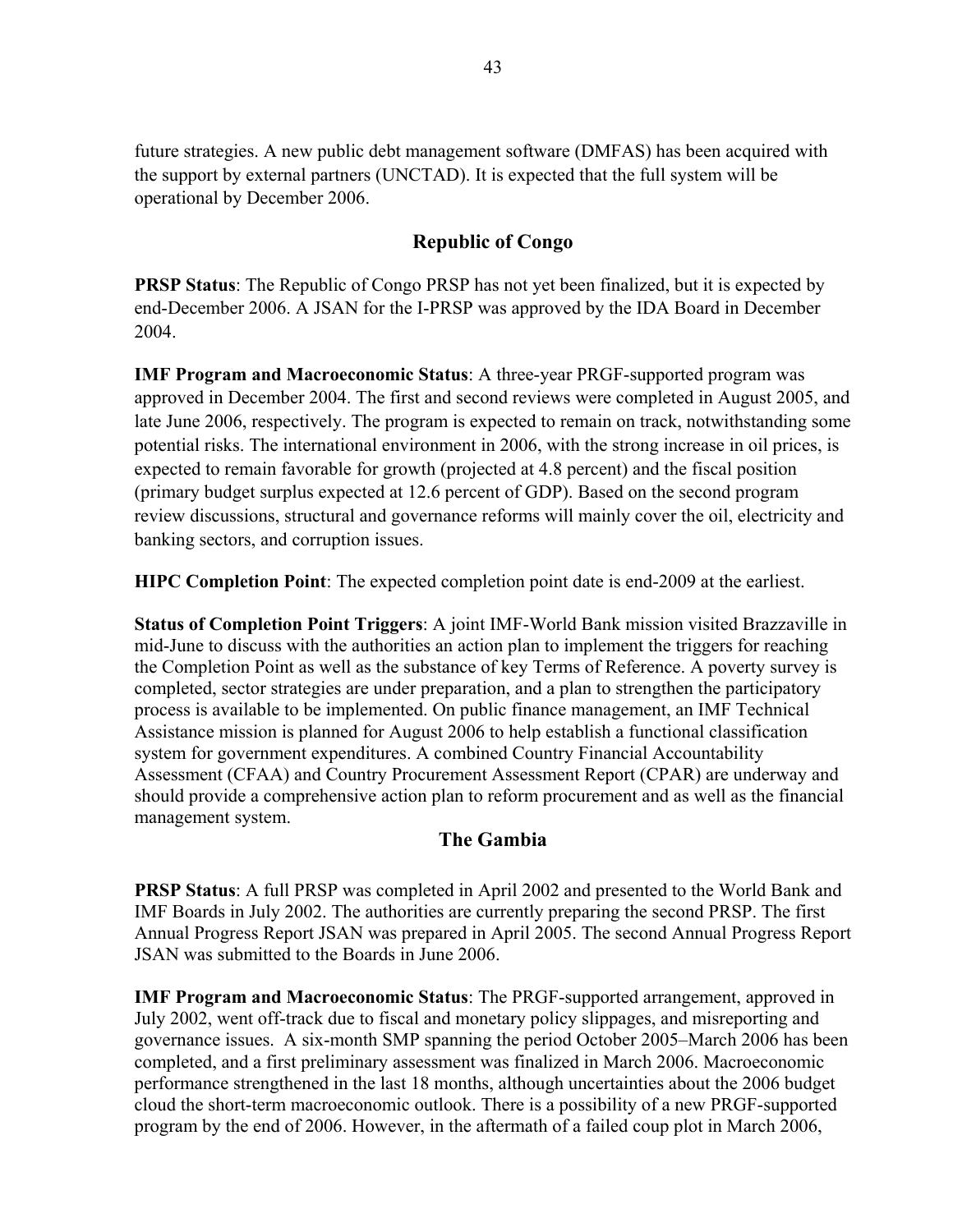political tensions have been on the rise. Presidential and parliamentary elections are scheduled for September 2006 and early-2007, respectively.

**HIPC Completion Point**: The completion point could be reached at the earliest in mid-2007.

**Status of Completion Point Triggers**: The Governance triggers need clarification or have not been met. The social sector reform triggers were met, but some need confirmation. Structural reform triggers are in progress and have partially been met.

# **Guinea**

**PRSP Status**: The first PRSP was presented to the Boards in July 2002. The authorities are working on a new PRSP, which could be ready by end-2006. The first JSAN was discussed by the Boards in August 2004. A JSAN on the second annual progress report will be sent to management of IDA and the IMF shortly.

**IMF Program and Macroeconomic Status**: The PRGF-supported arrangement approved in May 2001 went off track in December 2002. Implementation of an SMP covering April 2005- March 2006 was broadly satisfactory. Discussions on a new PRGF-supported arrangement are currently taking place, but no formal program is yet in place. The political situation in Guinea remains fragile. The reformist Prime Minister Diallo was dismissed in April 2006. The new government has confirmed its commitment to a program with the IMF.

**HIPC Completion Point**: The completion point is expected by mid-2007.

**Status of Completion Point Triggers**: A new law covering microfinance has been adopted in 2005, establishing a revised and adequate framework for micro-credit institutions. In addition, Guinea has made progress in structural reform in the past year, under the SMP framework, mainly in the areas of exchange market, tax and customs administration, electricity and water sectors, and privatization. Since the decision point, the government has revised the institutional set-up for governance and anti-corruption policies by creating a National Agency for the Fight against Corruption (ANLC). The country is about to transform the ANLC into an Agency for Good Governance with a wider and more encompassing mandate. The education sector triggers have been generally surpassed, especially with regard to improved gross enrollment ratios, including for girls. However, sustainable progress depends also on improved financing for the sector. On health, the immunizations objectives were met early in the decade, but the success could not be maintained in the wake of weak macroeconomic policies and budget execution. A similar outcome applies to the second health indicator measuring consultations for pregnant women. The inadequate mobilization of public resources has undermined progress.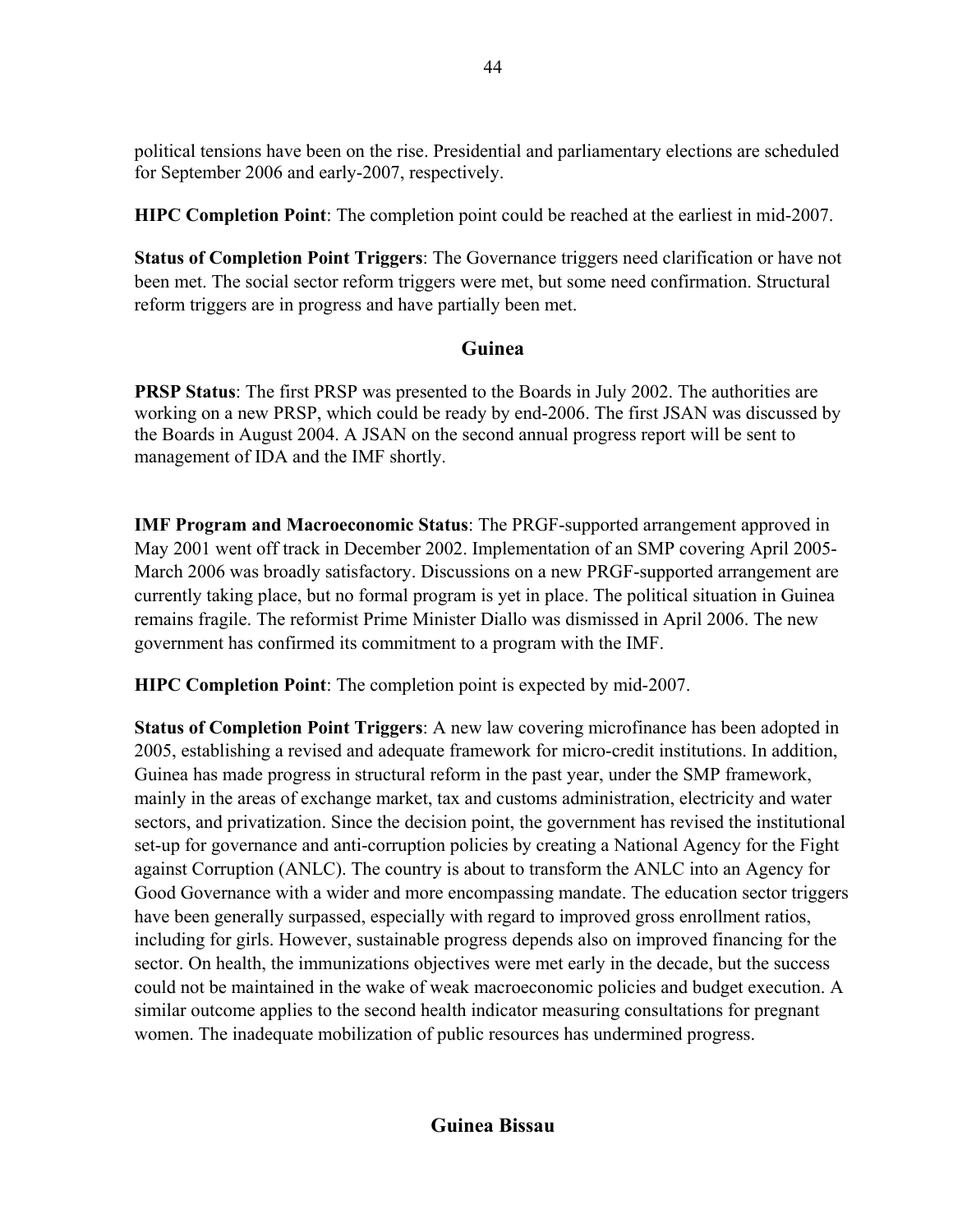**PRSP Status**: The preparation of the full PRSP was delayed as a result of political instability and capacity constraints. In March 2006, a draft PRSP was discussed on an informal basis with IDA and IMF staffs and representatives of the donor community. A final PRSP is expected to be ready by end-August 2006, and the JSAN is expected to be finalized by end-2006.

**IMF Program and Macroeconomic Status**: The PRGF–supported program went off-track immediately after its inception at the end of 2000, reflecting fiscal policy slippages. Since then, the government engaged in successive SMPs. The latest SMP, approved in July 2006, covers April-December 2006. The first review of progress under the SMP is planned for September 2006. The SMP could be followed by an EPCA-supported program by end-2006 (covering 2007-08) and eventually by a PRGF-supported arrangement (covering 2009-11). The fiscal situation remains difficult, and support is needed to solve internal and external imbalances.

**HIPC Completion Point**: The completion point could be reached in 2009.

**Status of Completion Point Triggers**: Progress is being made in public finance management. Since 2003, a Treasury Committee has been established and is in charge of controlling revenue collection and ensuring that expenditure commitments are consistent with financial resources. However, Parliament still lacks the capacity to control the budget process effectively. School fees in the primary sector have been eliminated since 2002, which has allowed for an increase in the gross enrollment rate above the 61 percent target. In the health sector, the 40 percent target for the proportion of children fully vaccinated per year was exceeded largely thanks to donor assistance. The demobilization program was completed in March 2006 involved the reintegration of more than 7,000 ex-combatants into their communities through small scale **businesses** 

## **Malawi**

**PRSP Status**: The full PRSP was completed and presented to the Boards in August 2002. The second APR and JSAN (covering July 2003-June 2004) were submitted to the Boards in June 2005. The third APR (covering July 2004-Dec. 2005) was submitted in May 2006. The accompanying JSAN has been prepared and is currently planned to be presented to the Boards in conjunction with the HIPC Completion Point document at end of August 2006. A new PRSP (called the Malawi Growth and Development Strategy) was submitted to Cabinet on May 30, 2006. Cabinet adopted the strategy in principle, subject to the finalization of a human-resource and capital-needs assessment. Formal Cabinet approval is expected by end-August 2006.

**IMF Program and Macroeconomic Status**: A PRGF-supported arrangement was approved in December 2000 and expired in 2004, after completing only one review in 2003. Satisfactory implementation under the SMP, covering July 2004-June 2005, allowed Malawi to move to a new PRGF, approved in August 2005 (to expire in August 2008). The first review was completed in February 2006. The second review was undertaken in February and May 2006 and is scheduled to be discussed by the IMF Board at end-August 2006. The performance under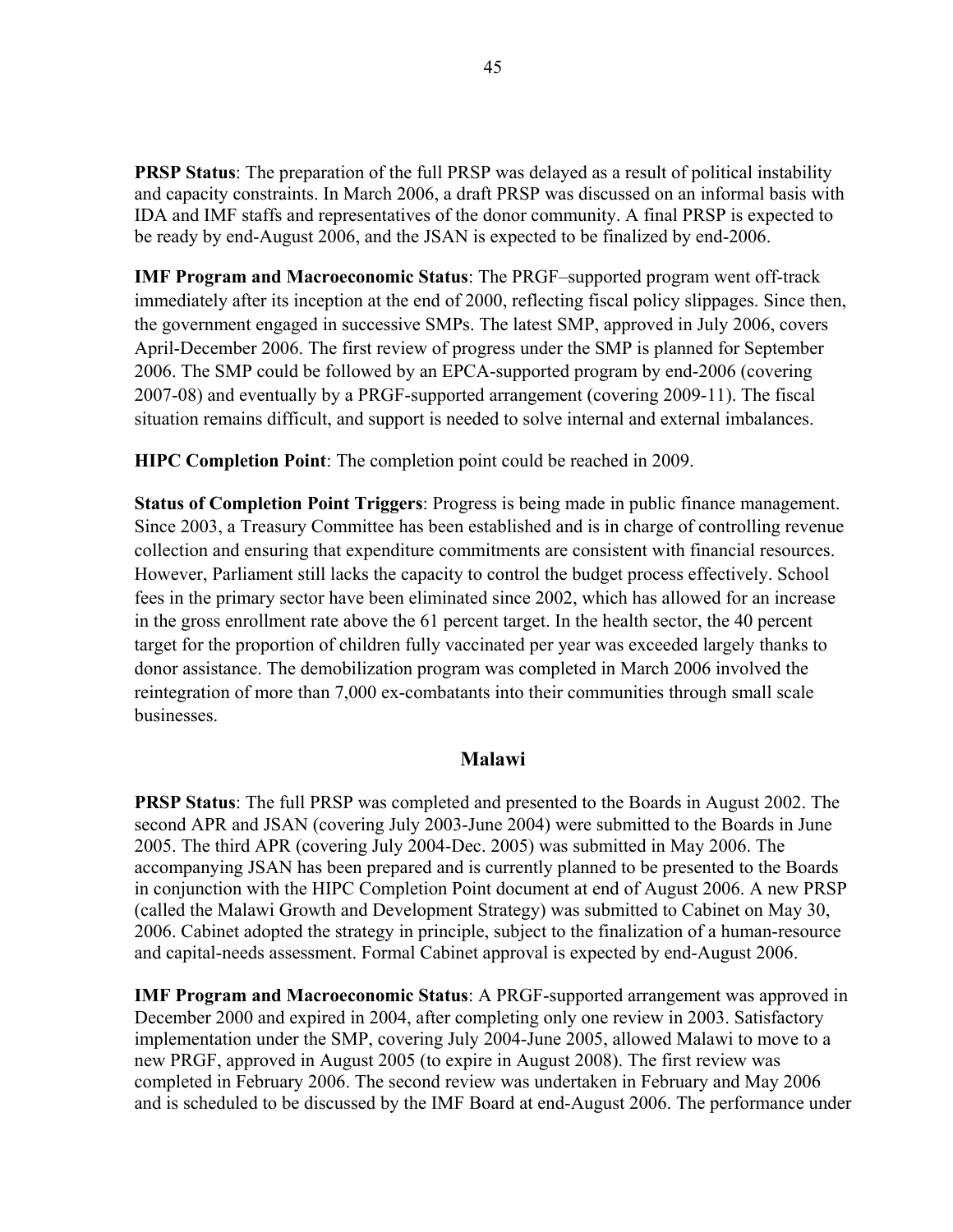the program has been satisfactory, with the government adhering to the key program objective of reducing domestic debt and moving toward a more flexible exchange rate system.

**HIPC Completion Point**: Malawi is expected to reach the HIPC completion point at end-August 2006, at the time that the second review under the new PRGF-supported arrangement is completed. Malawi's progress toward the completion point is being closely followed at the highest political level. The President has publicly indicated that his government will do everything possible to fulfill all the requirements for completing the HIPC Initiative process.

**Status of Completion Point Triggers**: Malawi has satisfied all the HIPC completion point triggers except two, for which waivers will be needed. The two triggers are the share of health expenditure of at least 13 percent of discretionary recurrent budget and the yearly enrolment of 6,000 students for teacher training and institution of in-service training for primary teachers. Even though the triggers have not been fully met, effectiveness of health expenditures has increased, and additional capacity to train teachers is being created.

# **São Tomé and Príncipe**

**PRSP Status**: A full PRSP was adopted by the government in December 2002 and the JSAN was discussed by the Boards of IDA and the IMF in April and August of 2005, respectively. The newly-elected government updated and resubmitted a first annual progress report to IDA and the IMF in July 2006. A JSAN on the revised first APR is currently under preparation and will be circulated for information to the Executive Boards at the World Bank and the IMF in the coming months.

**IMF Program and Macroeconomic Status**: The PRGF-supported arrangement, approved in July 2002, went off track due to fiscal and monetary policy slippages and misreporting and governance issues. A new PRGF-supported program was approved in August 2005. The first review was completed in March 2006, and showed broadly satisfactory performance. The second program review was completed in July 2006. Expenditures during the first few months of 2006 were higher than expected on account of legislative elections and increases in water and electricity costs, but the government is planning to control them for the rest of the year while increasing tax revenues.

**HIPC Completion Point**: The completion point is expected in December 2006.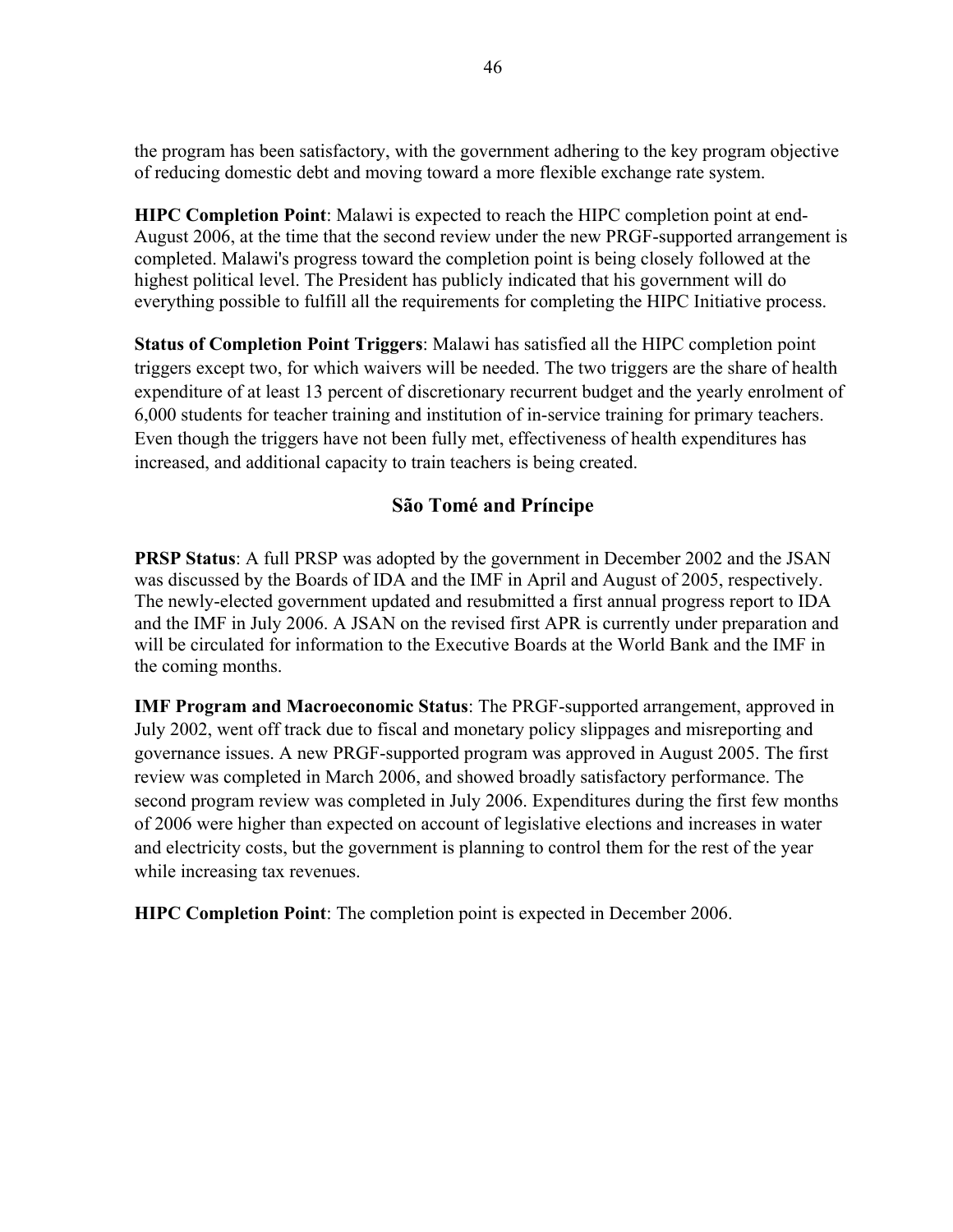**Status of Completion Point triggers**: Progress has been achieved and government is very committed to reaching the HIPC completion point. Substantial progress has been made in strengthening public financial management and the use of HIPC Initiative assistance. The implementation of the triggers in the social sectors has been satisfactory. The only pending trigger is the establishment of the tribunal for arbitration in business and contract matters, which is expected to be met in the third quarter of 2006.

## **Sierra Leone**

**PRSP Status**: The final version of a full PRSP was circulated to IDA, the IMF, and the rest of the donor community in the spring of 2005. The latest JSAN was approved by the Board in April 2005.

**IMF Program and Macroeconomic Status**: Satisfactory progress was made under the PRGFsupported arrangement approved in September 2001, which expired in June 2005 and was fully disbursed. A fourth Economic Rehabilitation and Recovery operation was approved by the IDA Board in June 2005 to support the government's updated agenda for post-conflict reconstruction and poverty reduction. A new PRGF-supported arrangement was approved by the IMF Board in May 2006. The first program review is expected in the fourth quarter of 2006, and a good outcome for macroeconomic performance under the PRGF-supported program is expected in the near term.

**HIPC Completion Point**: The completion point is expected by end-2006.

**Status of Completion Point Triggers**: As of end 2005, the triggers on education and health were largely or fully met. Triggers on use of budgetary savings and governance were substantively or partially met. A full report on the status of triggers is expected by November 2006.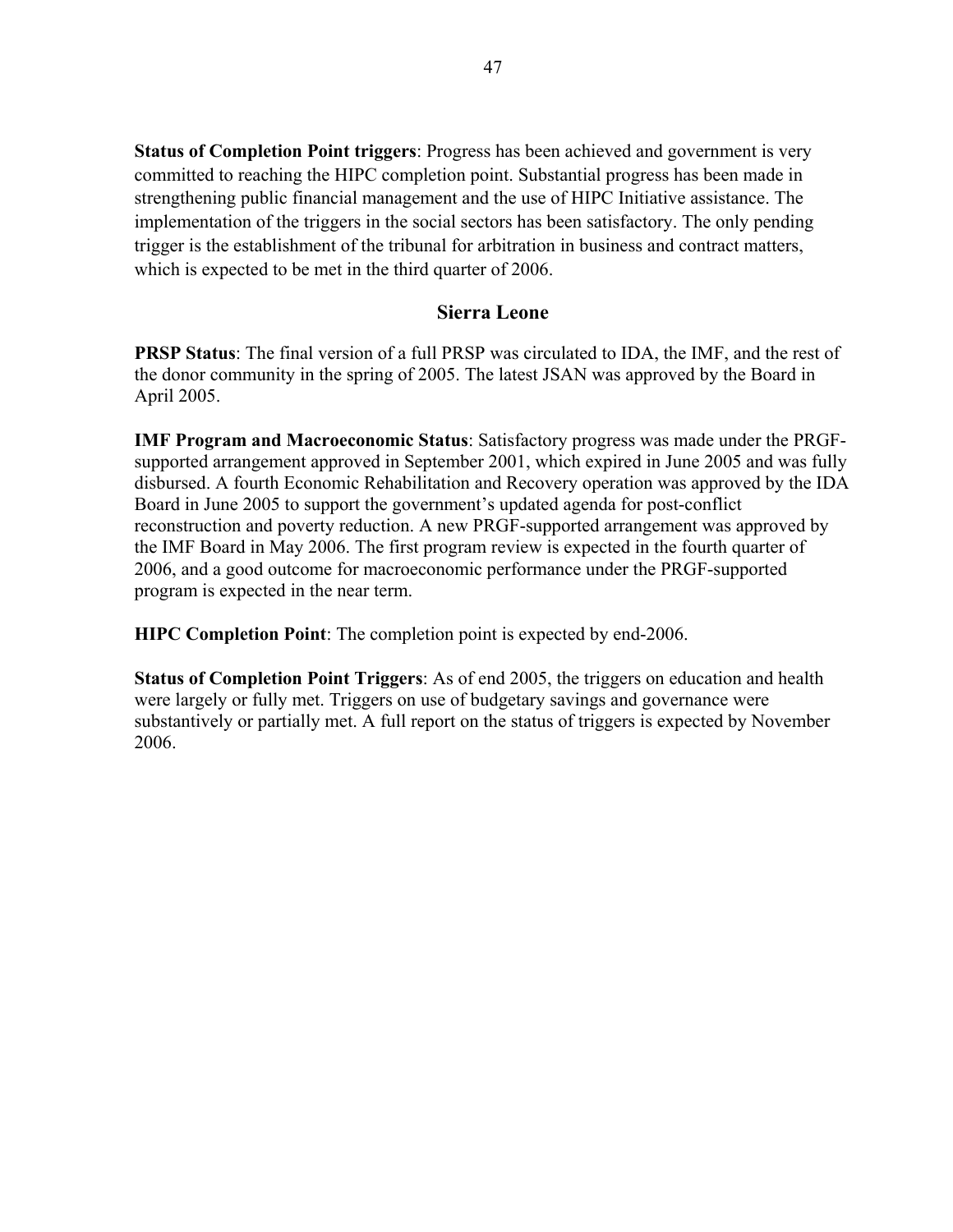## **Annex IV: Enhanced HIPC Initiative: Status of Post-Completion-Point HIPCs (As of end-July 2006)**

#### **Benin**

**PRSP Status**: Benin adopted its Poverty Reduction Strategy in December 2002 and has prepared PRSP Progress Reports in December 2004 and September 2005. The third progress report is under preparation and is expected in shortly. The government has launched the work and has set up thematic groups charged with developing PRSP II. Although some progress has been achieved in sustaining economic growth in a stable macroeconomic framework and improving some social indicators (in particular with regard to non-monetary poverty indicators, including maternal and child health and an increase in socio-community investments), progress in reducing poverty has been slow as stated in the PRSP progress reports. According to the latest data available, the incidence of monetary poverty remained almost constant at 29 percent between 2000 and 2003.

**IMF Program and Macroeconomic Status**: A PRGF-supported program was approved in August 2005. The first review of the program began in December 2005, but has not yet been completed. Growth forecasts remain largely unchanged after the elections. Economic activity has continued to slow down in 2005 owing to a sharp drop in cotton production. In 2006, GDP growth is expected to rebound by more than one and half percentage point. Fiscal policy has been conservative under the new government and unpaid obligations from the previous administration have been audited and plans made to settle them.

**Public Financial Management**: The reforms initiated in 1998 are continuing: the budget coverage is more comprehensive, treasury general ledgers have been produced regularly, the integrated financial information system is improving, and program budgeting is gradually taking hold in some line ministries. The 2004 HIPC AAP showed no deterioration in PFM relative to 2002, with 8 out of 16 benchmarks met. The new government is tightening expenditure control by restricting the use of exceptional expenditure procedures and has undertaken the audit of all spending ministries and the treasury. However, numerous weaknesses remain: unrealistic budget forecasts, extra-budgetary expenditure, inadequate budget classification, insufficient appropriation of program budgeting by line ministries, lack of basic functionalities for the software used by the treasury and proper interface with the budget execution software, inadequate accounting resources, untimely reconciliation of government accounts, inaccurate accounts, and treasury ledgers, etc. Progress in eliminating these deficiencies is essential to improving Benin's PFM.

#### **Bolivia**

**PRSP Status**: The 2001 PRSP sets out poverty reduction policies and targets for the period through 2015, based on the National Dialogue of 2000. There have been no formal updates of the PRS, and in recent years its implementation has been difficult, largely due to an uncertain political situation. The new government has prepared a national development plan, which includes policies to reduce poverty and income inequality. It is likely that many of the MDGs will be met, or very close to being met, by 2015. If current trends continue, the goals of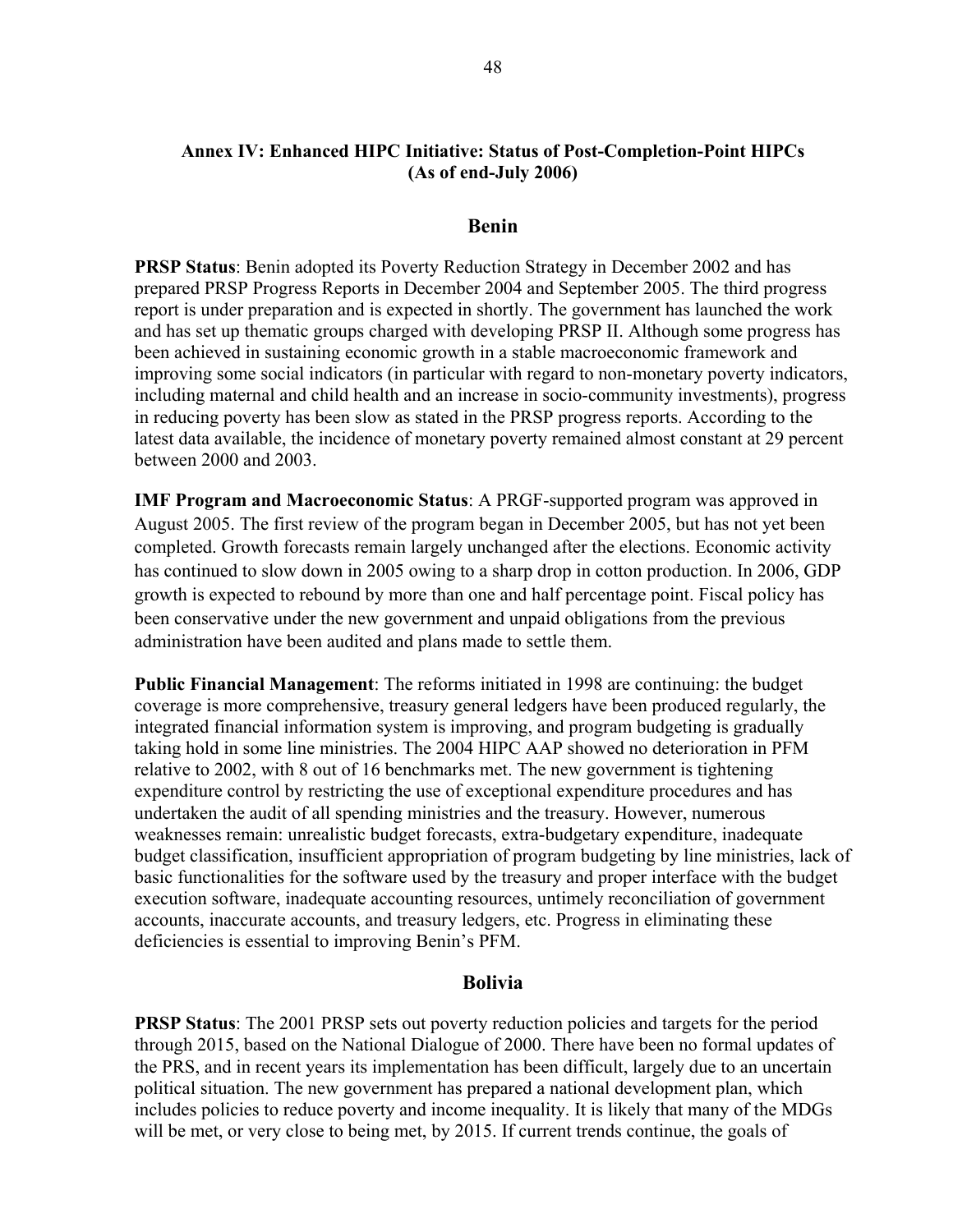universal primary education and gender equality in primary education are likely to be met. Goals on reducing child mortality; improving maternal health; combating HIV/AIDS, malaria and other diseases; and increasing access to safe drinking water could also be reached. However, the objectives of reducing poverty to 34 percent and extreme poverty by half by 2015 are, most probably, not going to be met.

**IMF Program and Macroeconomic Status**: Bolivia is in surveillance mode at present. The sixth review of the latest PRGF-supported arrangement was completed in October 2005, and the last Stand-By Arrangement was concluded in March 2006. The new administration has inherited a favorable macroeconomic situation boosted by favorable external conditions, gas exports and a new hydrocarbon law. However, growth has concentrated in the hydrocarbon sector, and private investment remains low mainly due to the deterioration of the investment climate due political uncertainty and government policies. The economy is expected to continue to benefit from the favorable external environment. Medium-term prospects will be affected by some structural policy decisions—notably in the hydrocarbons and land reform areas—whose implementation will depend on possibly difficult and protracted negotiations among the parties involved.

**Public Financial Management**: Bolivia met four of the 16 expenditure management benchmarks in the 2004 HIPC Assessment and Action Plan (AAP). Bolivia faces continuing challenges in the areas of budget classification, formulation, internal controls and external audit; and still lacks a mechanism to track local government spending. Since 2004, the government has been implementing a series of initiatives following the recommendations of the June 2004 Country Financial Accountability Assessment and August 2004 HIPC Assessment and Action Plan. They are also strengthening the financial management information system (SIGMA), including the integration of a functional classification. The improved financial management information system will then be gradually expanded to sub-national governments. A system to track public employment expenses better has been put in place. Furthermore, a draft law that already is in Congress would establish, inter alia, a framework to improve budget formulation, including a medium-term budget framework; and minimum reporting requirements—including economic and functional classifications based on international standards that will play a critical role in improving the capacity to track poverty-reducing spending. While the new government supports transparency in public financial management, they have not yet proposed actions in this area.

## **Burkina Faso**

**PRSP Status**: The second PRSP and the fourth APR on the implementation of the first PRSP were issued in 2005. A fifth and sixth PRSP progress reports are awaiting transmission to the Boards and a JSAN is currently being prepared. IDA staff estimates that the poverty headcount fell by 8 percentage points between 1998 and 2003. School enrollment and literacy programs have exceeded PRS targets since the completion point, and dropout rates have declined. Progress has been achieved in raising immunization coverage rates, lowering infant and child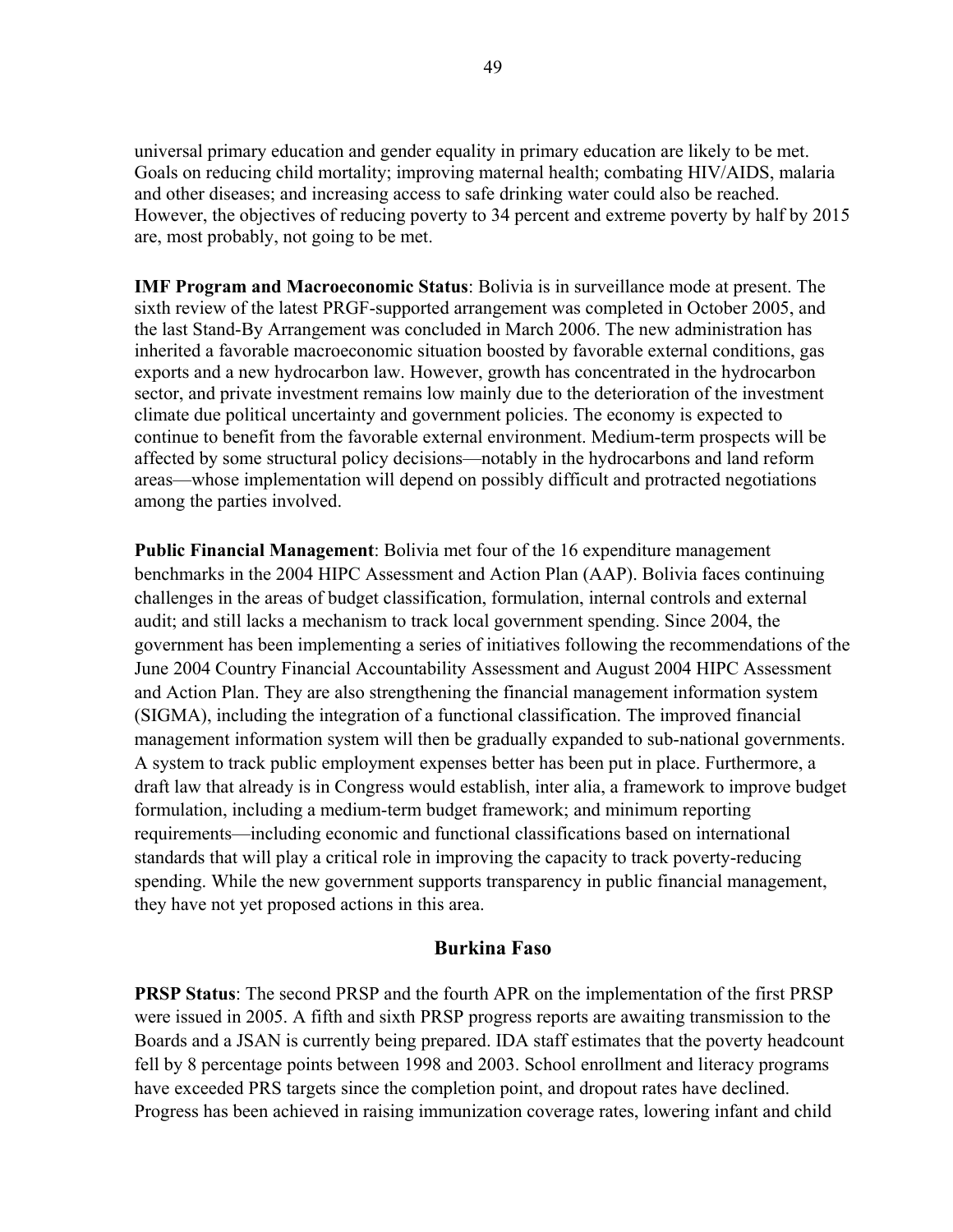mortality rates, and reducing the transmission of HIV/AIDS. In health and education, more needs to be done in ensuring that financial resources are used efficiently towards reaching MDG targets.

**IMF Program and Macroeconomic Status**: The PRGF-supported arrangement is underway and the sixth and final review is expected to be completed by September 2006. IMF Board completed the fifth review of the PRGF arrangement on March 13, 2006. Real GDP grew by 7.1 percent in 2005, driven mainly by a record cereal and cotton production. Inflation was 6.4 percent in 2005, up from -0.4 percent in 2004. Excluding food items and transportation, price level remained flat in 2005. Burkina Faso was hit hard in 2005 by a massive deterioration in its terms of trade. Monetary policy is implemented by a supranational Central Bank and is consistent with the peg to the Euro.

**Public Financial Management**: Burkina Faso's public financial management (PFM) system performance has improved since the completion point. Burkina Faso met nine of the 16 PFM benchmarks in the 2004 HIPC assessment, up from eight in 2001. Budget coverage is generally complete and extra-budgetary expenditures are negligible. The budget is a reliable implementation guide. The ability to track spending has improved with the adoption of a new budget nomenclature and the implementation of annual surveys on service delivery. The medium-term expenditure framework and annual budget laws are aligned with PRS priorities. Internal budget reports and the entry of transactions into the accounts are timely. Internal control is enforced – though limited by weak capacity and procedures – and the external audit of budget execution is submitted to the National Assembly. A reform program is addressing remaining shortcomings in the procurement system, including those related to the institutional framework and to capacity. Going forward, the government is working on identifying priority social spending in the budget and will report spending on priority social sectors separately (this includes the spending financed by MDRI relief and remaining HIPC Initiative funds).

## **Cameroon**

**PRSP Status**: The PRSP was discussed by the IDA and IMF Boards in July 2003. The first PRSP APR was completed in April 2004, and the JSAN was submitted to the two Boards in May 2005. The JSAN of the second APR (covering January 2004-March 2005) was issued in March 2006, and the third APR (covering 2005) was discussed by the Boards in April 2006. Before preparing the new PRSP, the government intends to: (i) finalize a number of sector strategies including in the urban, telecoms, electricity and water sectors; and (ii) launch a household survey. The new PRSP could be prepared in the course of the second semester of 2007. The most recent household survey dated 2001, indicates that the poverty rate fell from 53 percent in 1996 to 40 percent in 2001. Over the 2002-05 period, achievements in reducing poverty are expected to be lower, due to a slowing down of growth in 2004-05.

**IMF Program and Macroeconomic Status**: The PRGF-supported arrangement approved in October 2000 went off-track in 2004, due primarily to slippages in fiscal policy implementation. The fiscal situation improved markedly in 2005 under the new PRGF-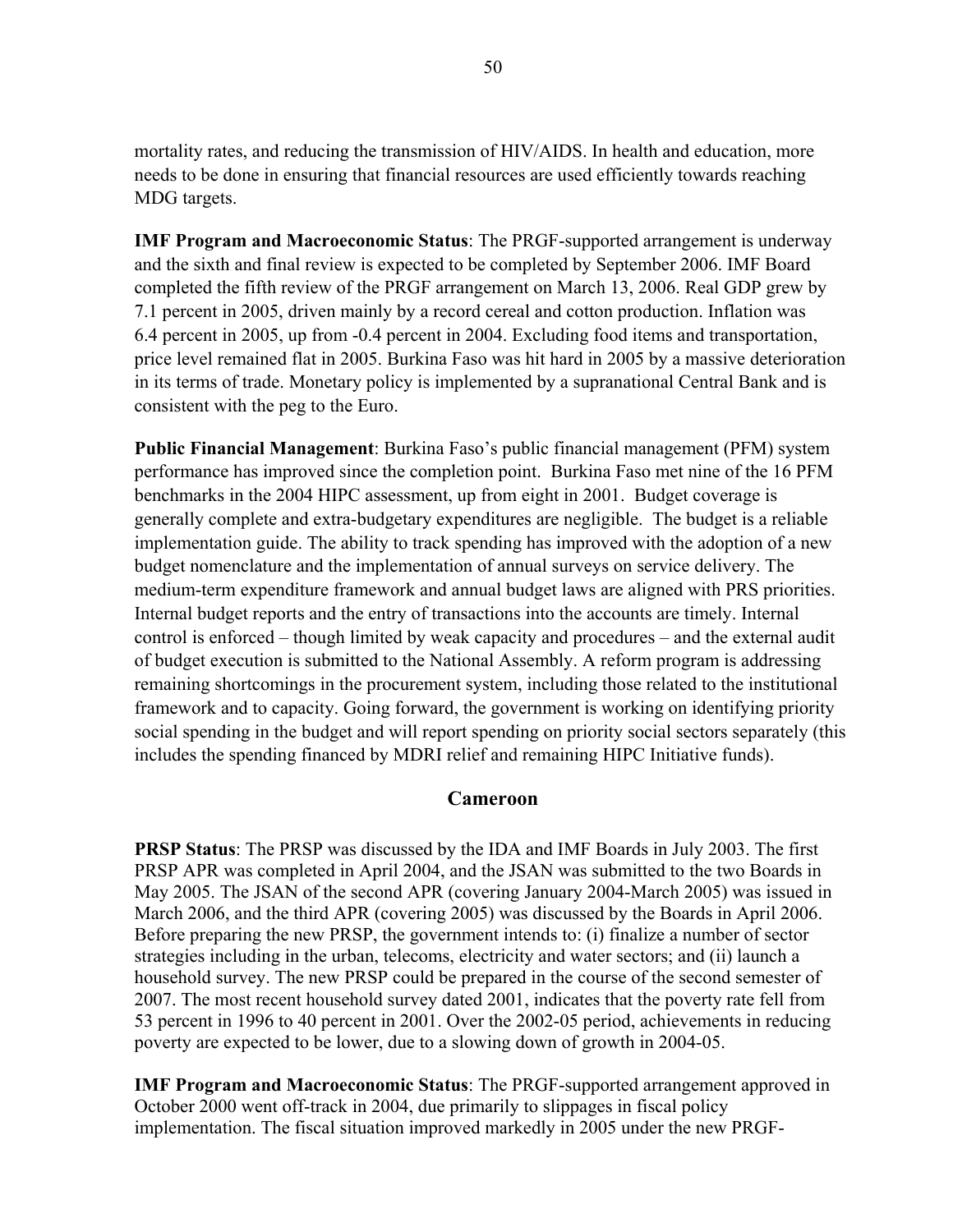supported arrangement that was approved in October 2005. The first review was concluded in April 2006, and the second review is scheduled to take place in early September 2006. The macroeconomic objectives of the program are as follows: (i) achieving annual real GDP growth of about four percent on average during 2006-08; (ii) keeping inflation below 3 percent, consistent with the regional convergence criterion; and (iii) keeping the external current account deficit below 3 percent of GDP, while allowing for increased investment related imports. An increase in non-oil real GDP growth is expected to result in part from the easing of electricity constraint on manufacturing, a recovery in the forestry sector, and increased public investment.

**Public Financial Management**: While the PFM system still faces many challenges, the reforms undertaken over the years have resulted in improvements. In the HIPC AAP reviews, Cameroon has progressed from achieving benchmark ratings in four out of 15 areas in 2001 to seven out of 16 areas in 2004. Budget allocation to the priority sectors of the PRSP have progressively increased since 2000. An integrated public finance information system is in place and functioning and has improved the monitoring of the flow of resources and the timeliness of fiscal reporting. A supreme audit body (la chambre des comptes) has become operational. The foundations for the introduction of a Medium-Term Expenditure Framework (MTEF) are in place, with the development of sector strategies and expenditure plans consistent with the strategy. The government has defined several criteria to guide resource tradeoffs in budget allocations and is revising the budget preparation calendar to make the MTEF the cornerstone of budget preparation.

## **Ethiopia**

**RSP Status**: Ethiopia completed its PRS, the Sustainable Development and Poverty Reduction Program (SDPRP), in July 2002. It was followed by two annual progress reports in December 2003 and July 2005. A new PRS (Plan for Accelerated and Sustained Development to End Poverty, PASDEP) has been formulated and recently presented to Parliament. The recent Poverty Assessment suggests a decline in rural and a slight increase in urban income poverty over the period 1995-1999. Although new survey results should become available shortly, available quantitative and qualitative evidence suggest that the impact of recent economic growth on poverty is likely to have been muted by the long-lasting effects of the repeated droughts. Nonetheless, Ethiopia has continued to make progress in most of the areas initially targeted in completion point triggers, and implementation of the PRS has been broadly satisfactory. Ethiopia has also continued to make progress towards achieving the MDGs (particularly regarding education-related goals).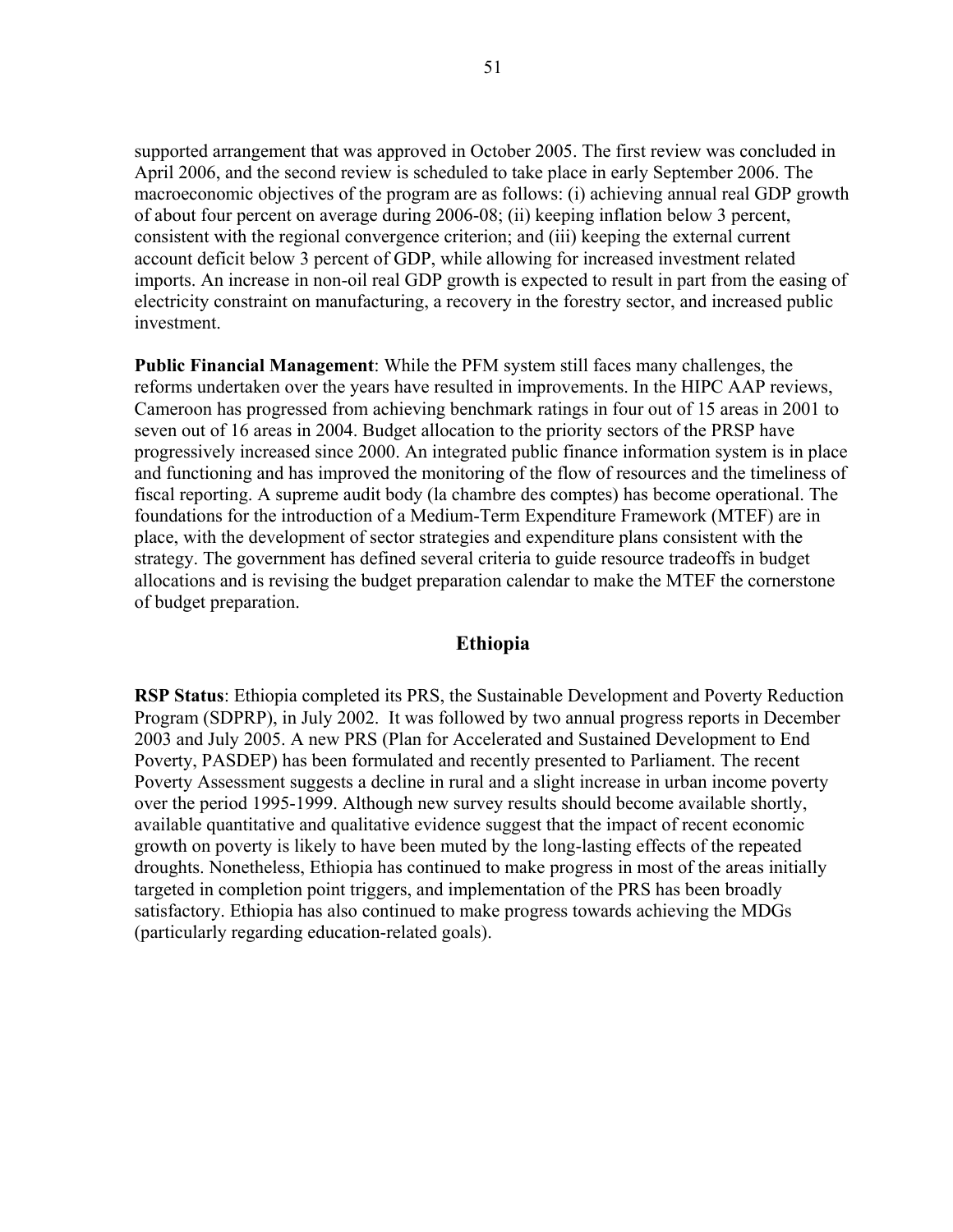**IMF Program and Macroeconomic Status**: Ethiopia is not engaged in an IMF-supported program, and announced it does not intend to be in the foreseeable future. The last PRGFsupported program expired in October 2004, after the final review was completed in September 2004. Real GDP grew by 8.8 percent in 2004/05 on the back of a strong performance in agriculture, and indications of another good harvest suggest growth may exceed the staff projection of 5 percent in 2005/06.

**Public Financial Management:** Ethiopia's PFM systems have steadily improved since the HIPC completion point, although there have been setbacks as well. Since the 2004 Assessment and Action Plan, which concluded that Ethiopia met seven out of the 16 expenditure management benchmarks, the authorities are working to strengthen cash management, roll out budget and accounting reforms to additional sub-national governments, and pass new procurement legislation. The government is proceeding with an initiative to implement performance-based budgeting that will strengthen the medium-term expenditure framework. Reforms are also underway to improve internal control and audit. The backlog of federal accounts to be audited has been reduced to one year compared to 3-4 years a few years ago. The government also needs to ensure the timely and regular consolidation of extra budgetary funds in fiscal reporting and the reconciliation of the fiscal and monetary accounts, both of which were triggers for the completion point. There is no formal dissemination of debt data to the public and information on the debt situation is not published in the annual budget proclamation.

## **Ghana**

**PRSP Status**: The Ghana Growth and Poverty Reduction Strategy (GPRS II) was completed in October 2005 and presented to the Boards in June 2006, covering the period 2006-09. The new strategy updates the first GPRS,**<sup>44</sup>** aiming the focus on (i) accelerating private sector-led growth; (ii) promoting vigorous human resource development; and (iii) encouraging good governance and civic responsibility. The next update of the GPRS is expected in 2008-09. The poverty headcount has declined by 7 percentage points between 1997 and 2003, reaching 35 percent in 2003. Current real GDP growth projections suggest that Ghana could reach the MDG of halving the 1990 poverty rate before 2015. To support this positive trend, total poverty-related spending has risen during the past few years, reaching 8.5 percent of GDP by end-2005. Further progress in poverty reduction will gain from further sharpening the focus of poverty interventions, aiming at greater coordination across sectors, such as strengthening of the links between interventions in health and nutrition to reduce infant and under five mortality rates.

**IMF Program and Macroeconomic Status**: A three-year PRGF-supported arrangement in support of Ghana's Growth and Poverty Reduction Strategy (GPRS) was approved in May 2003 and is set to expire in October 2006. The fourth and fifth reviews under the PRGF

 $\overline{a}$ 

<sup>&</sup>lt;sup>44</sup> The Ghana Growth and Poverty Reduction Strategy (GPRS) is the Ghanaian PRSP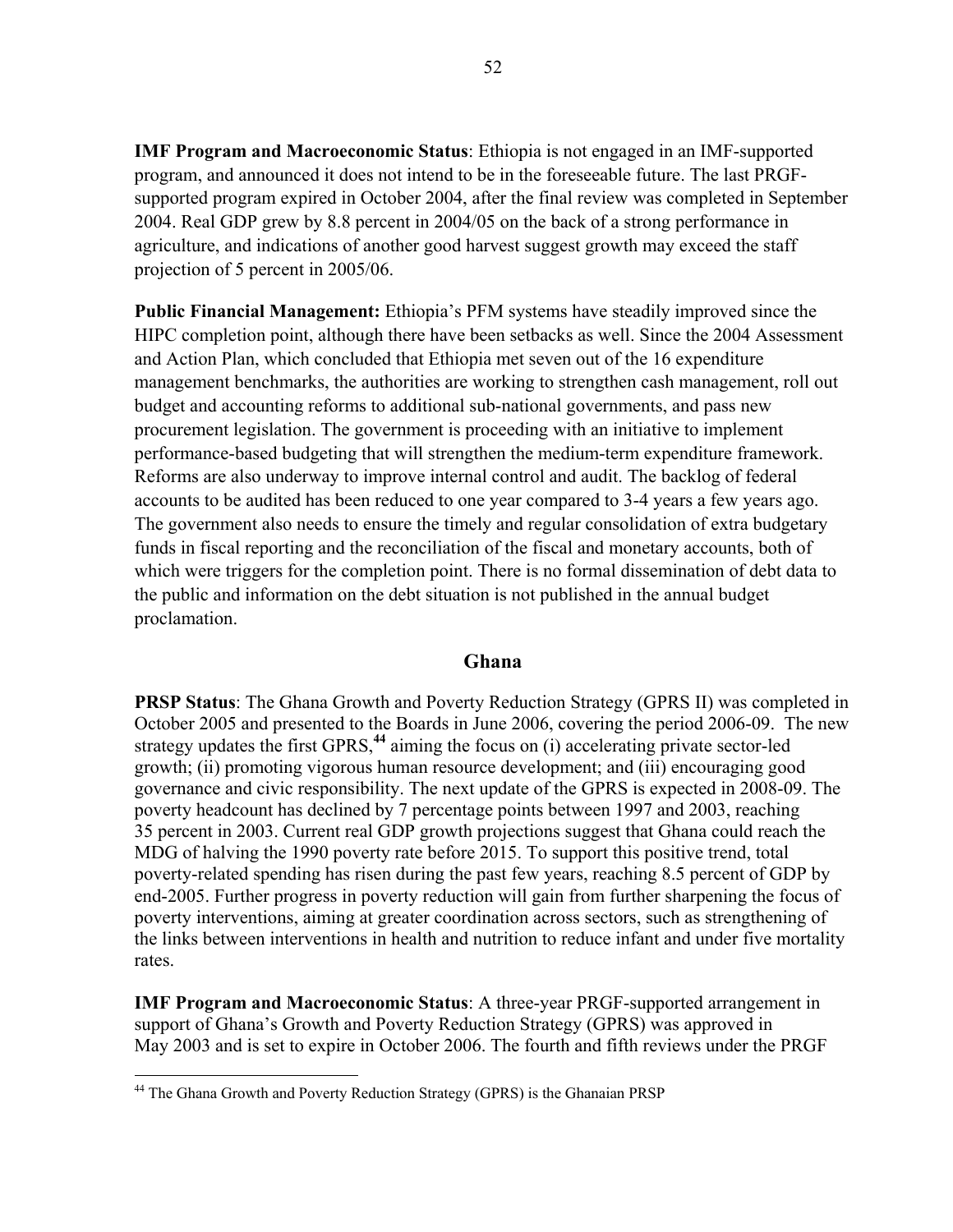were completed on June 12, 2006. Recent macroeconomic performance has been strong, supported by continued strengthening of macroeconomic policy implementation and a favorable external environment. A relatively high rate of growth has been achieved (estimated 5.9 percent real GDP growth in 2005), inflation is falling (inflation stood at 15 percent at end-2005, and has declined gradually to 9.5 percent in April 2006) and the external position has strengthened considerably. The country's medium term macroeconomic outlook is favorable, with sustained growth and declining inflation.

**Public Financial Management**: Ghana's public financial management has improved since the completion point. The country currently meets eight of the 16 HIPC public financial management benchmarks, up from seven benchmarks at the time of the 2004 HIPC AAP assessment, and one benchmark in 2001. Areas of specific progress include: (i) broadening the coverage of the budget, (ii) preparing timely external audit reports of the consolidated fund account, and (iii) reducing arrears to public sector service providers. Budget coverage has been broadened to include more information on internally generated funds and donor grants. External audit reports are being expedited and are now submitted within twelve months of the closing of the accounts. The stock of arrears has declined by 60 percent between end-2004 and June 2005. In the meantime, there has also been progress in implementing the new public procurement law, with increased coverage provided by the entity tender committees and the tender review boards. Under the auspices of the new internal audit agency law, there has been an increase in number of government ministries, departments and agencies submitting internal audit reports. There has been a recent strengthening of payroll management and control, and the introduction of a new computerized personnel and payroll database is scheduled to be completed later this year.

## **Guyana**

**PRSP Status**: Guyana's 2001 PRSP was discussed by the Boards of IDA and the IMF in September 2002. Two PRSP Progress Reports were prepared in 2004 and 2005. Of a total of 25 poverty reduction targets identified in 2001, Guyana successfully met or exceeded 14. However, there were shortfalls in targets relating to access to treated water and adequate sanitation, the distribution of house lots and land titles, the percentage of trained teachers in secondary schools, and HIV/AIDS. The 2005 PRSP Progress Report indicates that there is a significant risk that Guyana may not attain all the Millennium Development Goals by 2015.

**IMF Program and Macroeconomic Status**: The current PRGF arrangement was approved by the IMF Board in September 2002. The arrangement was extended twice and will expire in September 2006. The fifth review was completed in January 2006. The completion of the sixth and last review of the arrangement is expected in September 2006. Real GDP declined by 3 percent in 2005 as a result of the closure of a major gold mine and record flooding, but is projected to recover by 3.5 percent in 2006. Notwithstanding higher oil prices, inflation is projected to remain low. The current account deficit is increasing dramatically, reflecting high capital imports for a large public sector investment program and higher fuel prices, but it is expected to be broadly covered by foreign direct investment and official disbursements.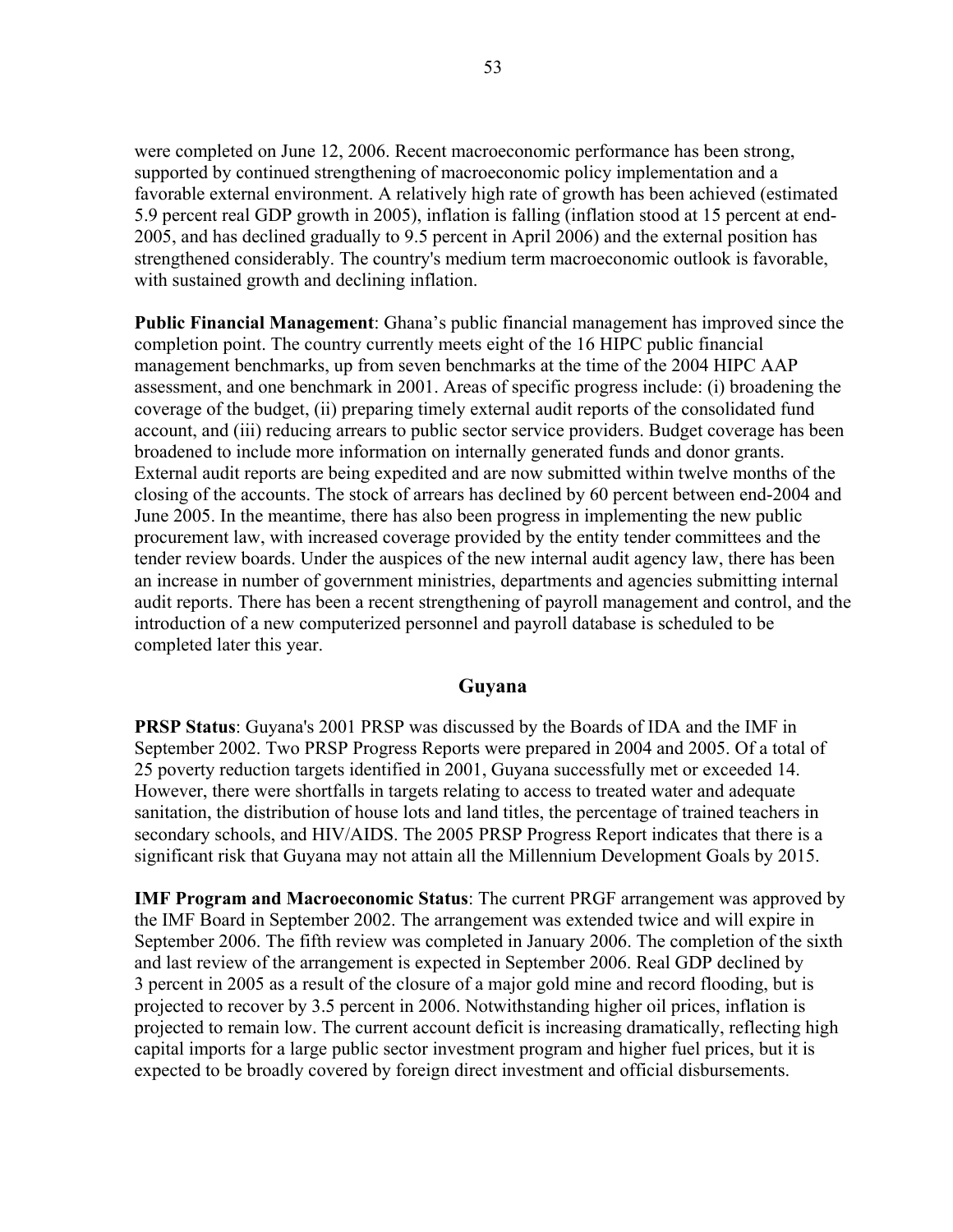**Public Financial Management**: The PFM system has improved since the completion point in December 2003. Guyana met 10 of the 16 expenditure management benchmarks in the May 2004 HIPC assessment. This reflects improved budget formulation, by presenting in a timely fashion the budgets of 10 statutory bodies with the national budget for the first time in February 2005; and improved budget execution and reporting by extending the computerized Integrated Financial Management System (IFMAS) to all central government agencies. However, PFM is limited in several areas: inability to track end-use of actual spending; weaknesses in managing cash; and lack of enforcement of legislation. The legal framework for the budget, external audit, and public procurement was strengthened during 2003–05, legal provisions to enforce the new laws are still lacking, due to delays in parliamentary proceedings.

## **Honduras**

**PRSP Status**: The Honduras PRSP was completed in August 2001 and discussed by the Boards shortly thereafter. Two PRSP Progress Reports have been completed so far; in December 2003 and January 2005. A third Progress Report is scheduled to be completed by mid-2006. A new PRSP is not planned at this time. Since 2003, public spending on povertyreduction programs has been maintained at the planned levels. However, the impact on poverty indicators has been modest so far. A newly elected government, which took office in February 2006, is in the process of developing its policy agenda. The new government does not count on a Congressional majority, and this may make it more difficult to implement all the reforms contemplated in the PRSP.

**IMF Program and Macroeconomic Status**: A three-year PRGF arrangement was approved in February 2004, and the third program review was completed in December 2005. Discussions are ongoing for the fourth review. Economic prospects are good, boosted by the recent approval of CAFTA and external debt reduction under the MDRI. Growth remains strong, and annual inflation has fallen to below 6 percent. Fiscal pressures are mounting, and the financial sector, although recovering, remains fragile. Key fiscal challenges include the need to keep teacher salaries under control, with the previous agreement to contain wage growth expiring at the end of 2006; the need to return to a flexible domestic fuel pricing mechanism and to limit fuel subsidies; the need to adopt measures to compensate for the fiscal impact of telecom reform and implementation of CAFTA; and the need to contain the losses of the public electricity utility.

**Public Financial Management**: Honduras met seven of the 16 HIPC PFM benchmarks in 2004. There has been notable progress made in the public financial management system since the HIPC completion point. A new integrated financial administration system (SIAFI) was introduced in May 2005. It will support the introduction of a single treasury account, which is expected to be operative in 2006 and integrate budgeting, accounting, cash management, public credit and personnel management within a single automated system. The 2006 budget was already formulated using the new SIAFI. In addition, the information system for public procurement was made operational in October 2005.

# **Madagascar**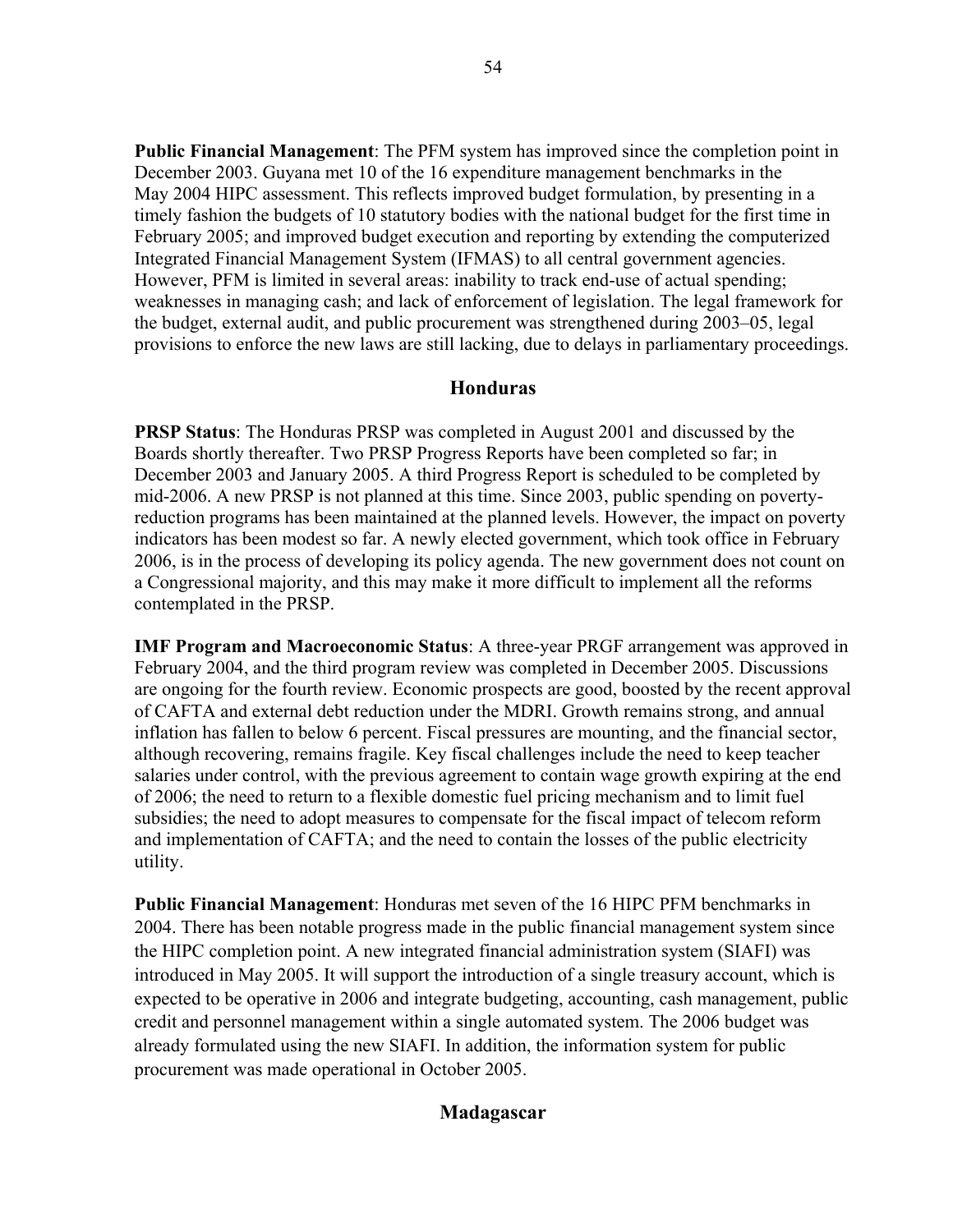**PRSP Status**: The PRSP was completed in July 2003 and a JSAN was presented to the Boards in November 2003. The first APR covering the period July 2003-June 2004 was completed in July 2004 and went to the Board in October 2004. The second APR covering January to December 2005 was published in June 2006 and the associated JSAN was issued in July 2006. The overall incidence of poverty declined from crisis highs of around 80 percent in 2002 to 68.7 percent in 2005, slightly lower than the level in 2001 (69.7 percent). Rural poverty in 2005 stands at 73.5 percent, lower than the 2001 level of 77.2 percent, but urban poverty in 2005 (52 percent) is higher than the 2001 levels of 44 percent.

**IMF Program and Macroeconomic Status**: The IMF Executive Board approved a new threeyear PRGF-supported arrangement and activation of the Trade Integration Mechanism for Madagascar on July 21, 2006. The first review is expected to take place in September 2006. The last PRGF arrangement with the IMF expired in March 2005. In 2006, real GDP growth is projected at 4.7 percent, based on receipts from tourism, mining, construction and most importantly for the poor, improved prospects in agriculture. Inflation is projected at 11 percent for 2006. Real GDP growth is projected around 5.6 percent, with inflation declining to 5 percent during 2007-11.

**Public Financial Management**: Public financial management reform in Madagascar has been guided by the 2004 and follow-up 2005 Priority Action Plans (PAP) of the Ministry of Economy, Finance, and Budget. Priority objectives include strengthening the budget preparation process, aligning the budget more closely with PRSP priorities, and improving the capacity for controlling expenditure commitments and payments. An integrated financial management system is operational in the central treasury and five regional treasuries, and it is being expanded to 13 ministries. The Auditor-General has made strong efforts to clear the backlog of audited accounts, key recommendations of the independent audit of the Treasury are being implemented, and the implementation regulations for the new procurement code have been issued. Progress in other areas has been slower: recurrent expenditures continue to be under-budgeted and domestic arrears remain. Internal control mechanisms and institutions are weak. Madagascar's public finance system has also been challenged by the introduction of program budgeting in 2005. Madagascar met four of the 16 HIPC PFM benchmarks in 2004. A draft assessment using the new Public Expenditure and Financial Accountability (PEFA) indicators has been conducted and shows some progress over the last year.

## **Mali**

**PRSP Status**: Mali's PRS was adopted in May 2002. The second APR was adopted in August 2005. The government is currently working on the PRSP for 2007-2011, which it is hoped to be approved by the National Assembly by end-2006. Although data are partial, poverty, health and social indicators generally show signs of continued modest improvement. The latest data (from 2001) indicate that poverty fell significantly between 1989 and 2001, and income inequality decreased. Strong growth since 2001 suggests that poverty and inequality have likely continued to decline. A variety of health and education indicators tracked under the PRS have improved between 2002 and 2004. Implementation of the structural reform agenda designed to accelerate growth and poverty reduction has also progressed, albeit slowly.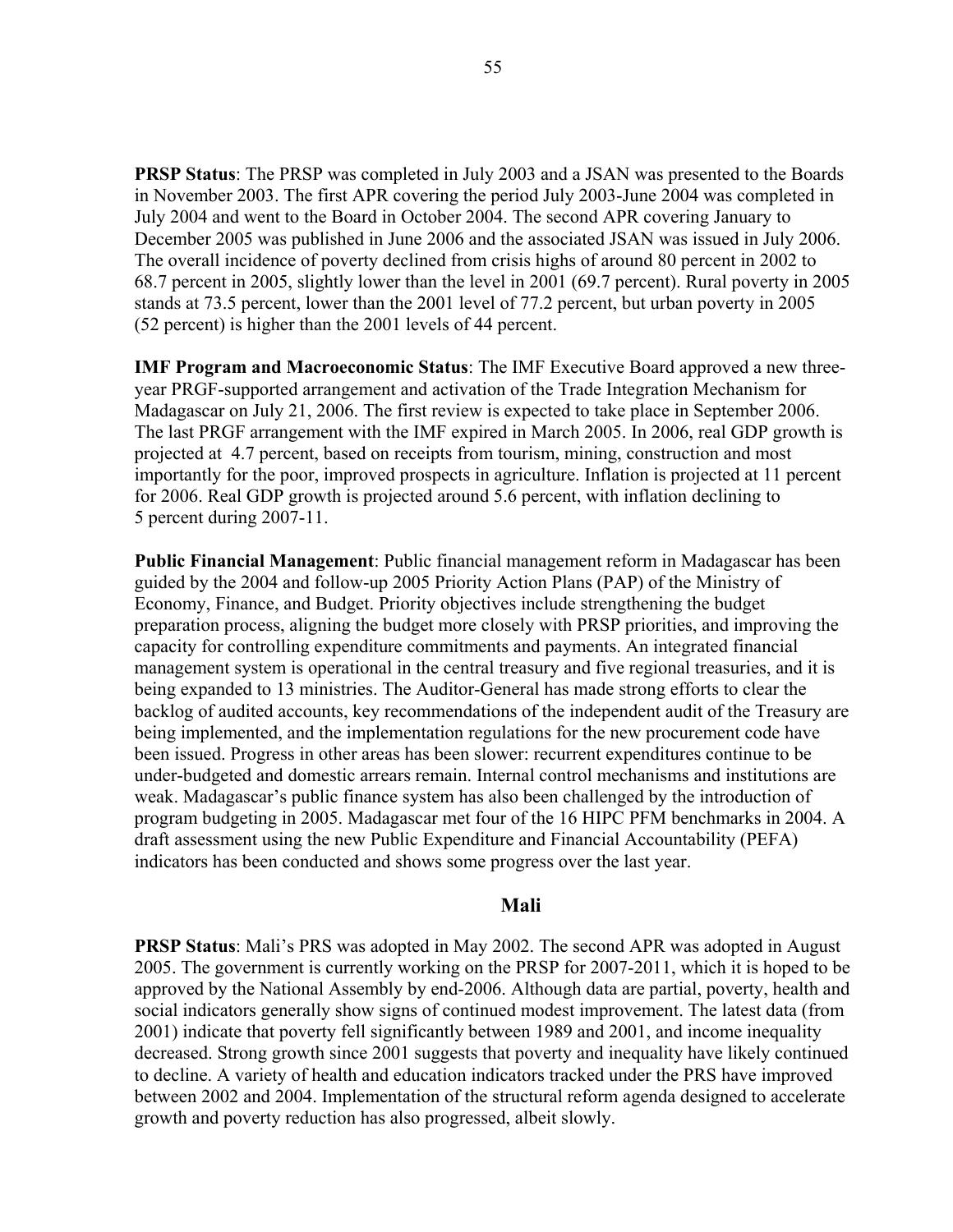**IMF Program and Macroeconomic Status**: Mali is under a three-year PRGF-supported arrangement approved by the IMF Board on June 23, 2004. The second and third reviews were concluded on December 19, 2005. The economy is showing renewed momentum resulting from a strong 2005/2006 cereal harvest and strengthening terms of trade. After multiple exogenous shocks, GDP growth has recovered, and inflation is on a downward trend. According to preliminary estimates, real GDP growth was 6.1 percent in 2005 on account of stronger gold and agricultural production. The medium term outlook assumes average GDP growth of 5.7 percent through 2010 and stable inflation at 2.5 percent per year from 2007.

**Public Financial Management**: Mali's public financial management system has improved since the completion point. The core systems work reasonably well, although there is still room for strengthening public finance systems, e.g., Mali met 11 of the 16 expenditure management benchmarks in the 2004 HIPC Assessment Action Plan (AAP), up from eight in 2001. Tracking of poverty-reducing expenditures is good. Key weaknesses to be addressed are procurement, internal controls, timely audits of budget execution and tracking of grant-financed activities and extra budgetary funds. Mali continues to make progress on PFM as part of its three-year action plan to strengthen public financial management. Specific measures include computerization and networking of expenditure databases, improvements in public procurement processes, and increasing resources for *ex post* controls. Debt management has been assessed and found satisfactory. While some delays have developed in plans to enhance internal controls and audits, progress continues.

## **Mauritania**

**PRSP Status**: Mauritania prepared its PRSP in February 2001, covering 2001-2004. Since 2001, two PRSP Progress Reports have been prepared in a participatory manner and were discussed by the Boards in June 2002 and July 2003, respectively. The 2004 progress report, which has not been published because of ongoing data issues, supplemented the original PRSP with an action plan for 2005. The second PRSP, covering 2006-2010, was shared with the IDA and IMF in May 2006 and is expected to be completed by September 2006. Staffs consider that Mauritania's implementation of its poverty reduction strategy since its HIPC completion point has been broadly satisfactory. The incidence of poverty declined from 51 percent in 2000 to 46.7 percent in 2004. Progress was realized in primary school enrolments, child vaccination rates, and access to maternal health care, but little progress was made in reducing child and infant mortality rates.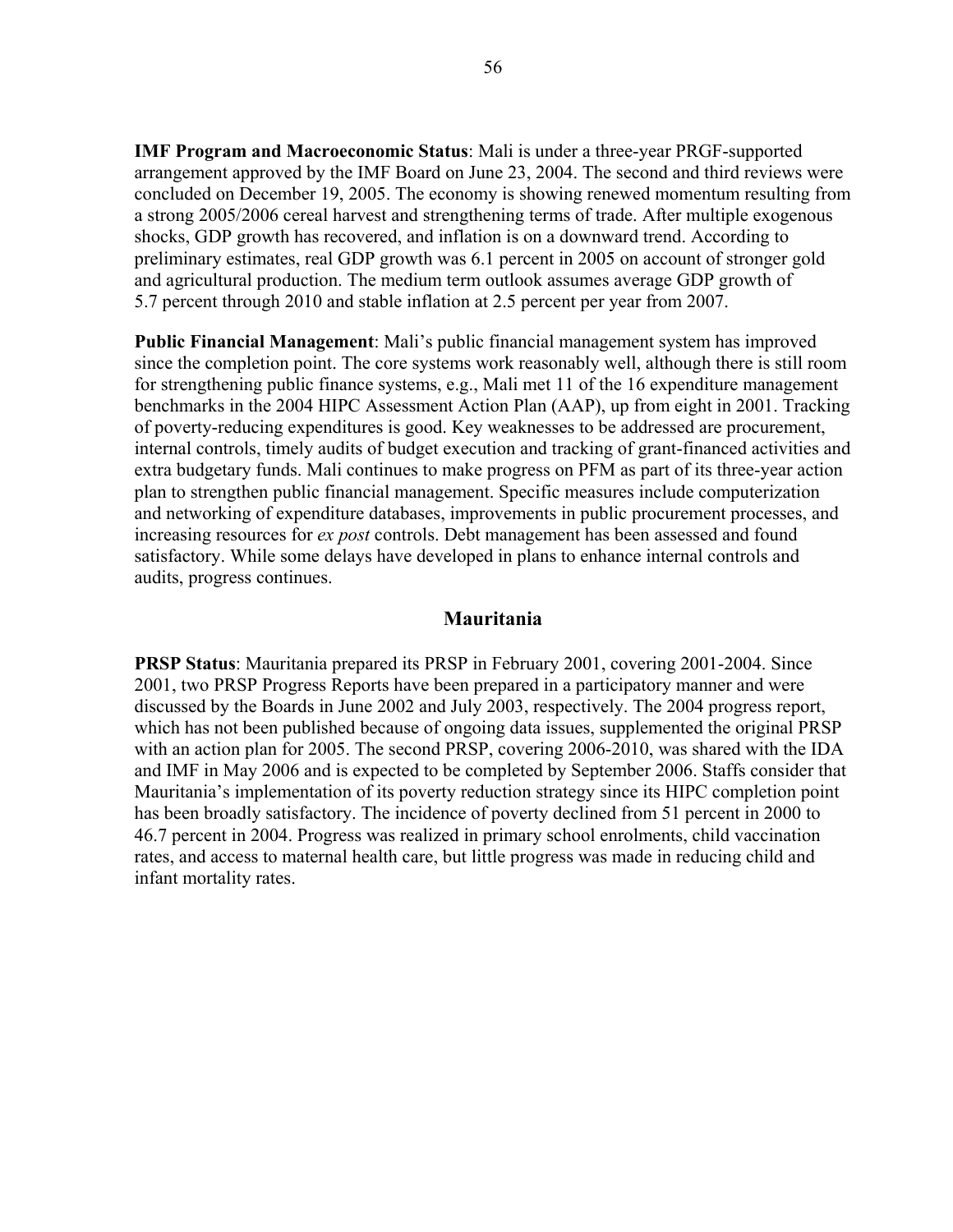**IMF Program and Macroeconomic Status**: The SMP covering the first six months of 2006 is on track, and a PRGF-supported arrangement is in the pipeline. The beginning of oil production in February 2006 has boosted growth prospects and the credibility of the authorities' economic stabilization program. Disinflation is expected to continue in 2006. The macroeconomic outlook for Mauritania is benign, provided that the authorities are successful in managing the wealth generated by non-renewable natural resources (notably oil). Oil production (directly and via its impact on public investment) and important FDI-driven non-oil mining developments are expected to raise annual real GDP growth in 2006–10 to 10 percent on average.

**Public Financial Management**: The IDA and IMF Boards assessed the criteria for MDRI eligibility for eighteen post-completions point HIPC countries in March 2006. At that time, the Boards: (i) decided that Mauritania did not qualify for MDRI eligibility, pending the completion of remedial actions on the macroeconomic and public financial management (PFM) criteria; and (ii) agreed that Mauritania's eligibility would be reassessed upon successful implementation of the remedial measures. These remedial actions have now been taken, and in June 2006 staffs advised the Boards that Mauritania now meets the MDRI criteria for the following reasons: (i) examination of budget execution during the first quarter of 2006 shows no indication of extra-budgetary spending; (ii) the arrears clearance target for the first quarter of 2006 has been largely surpassed; (iii) the periodic reconciliation of data between the Treasury and the BCM is now established, and the Treasury now produces routinely the monthly balance; (iv) the authorities have adopted a new functional classification of the budget and reclassified the 2006 budget on its basis; and (v) the authorities have updated the global MTEF (2007-2009), which reflects joint IDA-IMF staff comments made on earlier drafts. This updated assessment of the MDRI was approved by the Boards in June 2006.

# **Mozambique**

**PRSP Status:** The government implemented an Action Plan for Reducing Absolute Poverty (PARPA) which was presented to the Board in 2001. The most recent Progress Report was prepared in March 2005, and a new PRSP is expected to be finalized by September 2006. A number of the MDGs are within Mozambique's reach, but achieving the remainder will require continued policy reforms, additional investment, and help of the international community.

**IMF Program and Macroeconomic Status**: On July 6, 2004, the Board approved a three-year PRGF-supported arrangement that seeks to consolidate macroeconomic stability and deepen structural reforms to sustain broad-based growth and reduce poverty. The program is on-track and the fourth review was completed on June 19, 2006. In 2005, growth remained strong, inflation moderated, and the external position remained comfortable, albeit with a widening of the current account deficit and greater exchange rate volatility. Prospects for 2006 are for a continued strong macroeconomic performance with some downside risks related to exogenous shocks.

**Public Financial Management**: Mozambique met four out of the 16 expenditure management benchmarks in the 2004 Country Assessment and Action Plan. PFM has not deteriorated substantially since completion point. Mozambique has made progress in the implementation of the new integrated financial management information system (e-SISTAFE). The ministries of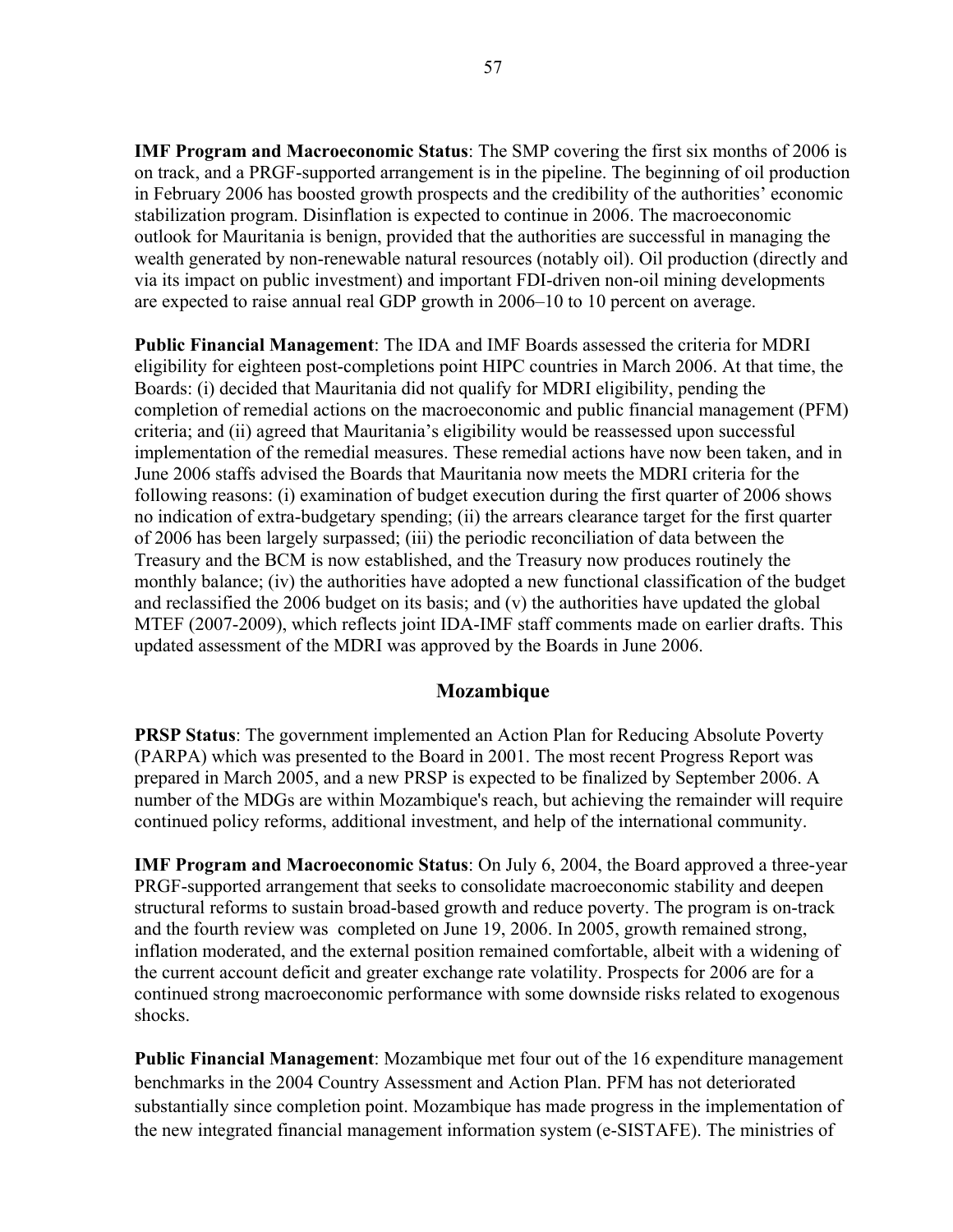Finance, Planning, and Education are currently undertaking a pilot of the system, and plans are for the rollout of full functionality to the main spending ministries in the second semester of 2006, strengthening tracking of poverty-reducing expenditure. Budget coverage, execution, and reporting have improved. Fiscal information presented in official reports covers 95 percent of the Government Financial Statistics (GFS) definition of general government. In general, actual current expenditures are often very close to the originally approved budget law. On the other hand, the execution of investment expenditures is often at least fifteen percent lower than budgeted amounts. Budget reporting has improved through the publication of quarterly budget execution reports. Strong ex-ante control is in place, although technical and human resource inadequacies make it difficult to achieve an effective internal and external control system. In the area of decentralization, the government approved regulations to the Local State Entities Law (LOLE) that confers a central role to districts in the planning process and in local development, including the introduction of an investment budget. A new public procurement code in line with international standards was also approved but a strengthening of internal and external audit capacity is needed to reinforce the integrity of fiscal operations.

## **Nicaragua**

**PRSP Status**: The first PRSP was completed in July 2001. A new PRSP was completed in November 2005 and presented to the Boards at the turn of the year. The authorities completed two PRSP Progress Reports under the old PRSP (in November 2002 and November 2003), and have completed a preliminary draft of a third Progress Report covering 2005 with reference to the new PRSP. Poverty reducing spending has been maintained on target since 2003, and amounts to over 13 percent of GDP in 2005. Indicators in education and water sectors improved and their targets under PRSP-I were exceeded in 2004. PRSP implementation has been less successful in the health sector.

**IMF Program and Macroeconomic Status**: A three-year PRGF-supported arrangement was approved on December 13, 2002, but went off-track at the end of 2004. Significant progress was made in the second half of 2005, permitting the completion of pending reviews on January 18, 2006 and the extension of the arrangement through December 12,2006. The latest program review was completed in January 2006. Nicaragua's growth prospects continue to be good, boosted by the recent approval of CAFTA and external debt reduction under the MDRI. Several important sources of risk that could jeopardize future prospects include rising energy prices, a high level of internal public indebtedness, legally mandated public resource transfers from the central government to municipalities and other public bodies.

**Public Financial Management**: Nicaragua met six of the 16 HIPC PFM benchmarks in 2004. Nicaragua's PFM system performance has improved since the completion point. In 2005 the authorities passed a Fiscal Administrative Law, which strengthened the budgetary process by eliminating all off-budget transactions and improved the coverage of the fiscal accounts and transparency in fiscal reporting. Within-year budget reporting, on an administrative, economic and functional basis, is available quarterly, enabling active management of spending. Poverty reducing expenditures are clearly defined in the budget and tracked during their execution.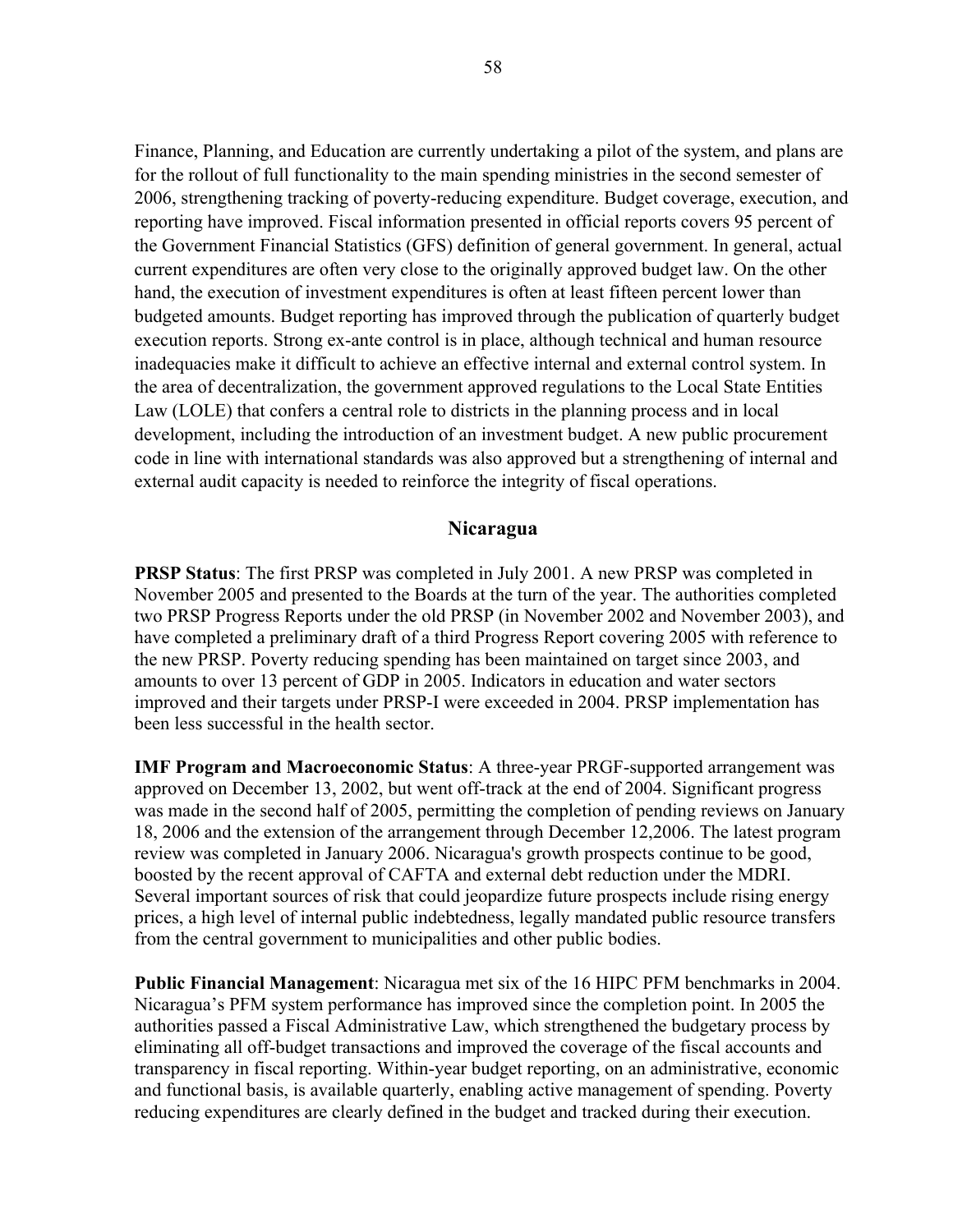Nicaragua still faces some important challenges to improve its PFM systems. The internal audit units lack qualified staff and financing, but the authorities have started to implement a capacity strengthening plan to address this problem. Also, the government's procurement system is still weak (though in the process of becoming modernized) and the budget provides limited information on the budgets of local governments and autonomous public entities involved in non-commercial activities. In addition, efforts have been made to devolve expenditures from the central government to the municipalities, with the equivalent of 50 percent of the revenues transferred to these entities. In 2006 the authorities are committed to further devolution of expenditure to municipalities.

#### **Niger**

**PRSP Status**: Niger completed its full PRSP in January 2002 and has issued PRSP Progress Reports in July 2003 and August 2004. A final draft of the third progress report has been submitted to the Council of Ministers for approval. The first draft of the government planned new PRSP is expected around October 2006. Significant progress has been made in expanding access of the poor to education and clean water during 2003-2005, and while progress in the health sector was slow in 2003-2004, it has improved in 2005. Income poverty has remained broadly unchanged since the adoption of the first full PRSP, with the share of total population living in poverty estimated at around 65 percent in 2005.

**IMF Program and Macroeconomic Status**: On January 31, 2005, the IMF Board approved a third three-year PRGF-supported arrangement. On November 14, 2005, the first and second reviews were concluded on November 14, 1005, and June 19, 2006, respectively. Overall macroeconomic performance improved in 2005, with real GDP growth rebounding to 7 percent compared to -0.6 percent in 2004 (following favorable rainfalls and a strong recovery of agriculture output). For 2006, real GDP growth is projected at 3.5 percent and inflation at about 1 percent. Macroeconomic objectives for 2006-2008 generally remain in line with the objectives spelled out in the Poverty Reduction Strategy (PRSP). Economic growth is expected to be driven by increased agricultural output, new gold mining activities, continued prudent government financial policies, and investments in infrastructure, including in telecommunications.

**Public Financial Management:** Niger met five of the 16 expenditure management benchmarks in the 2004 HIPC PFM assessments, up from three of the fifteen benchmarks in 2001. Niger's PFM system has continued to improve since the country reached the HIPC Completion Point in April 2004. Progress has been strongest in budget preparation, with medium-term public expenditure frameworks (MTEFs) being integrated into the budget preparation process. Delays in the preparation of budget execution reports have been substantially reduced. Budget coverage has improved over the past four years. The government has committed to integrate all HIPC resources into line ministry budgets based on their performance on budget management and reforms. This was done for the Ministry of Health and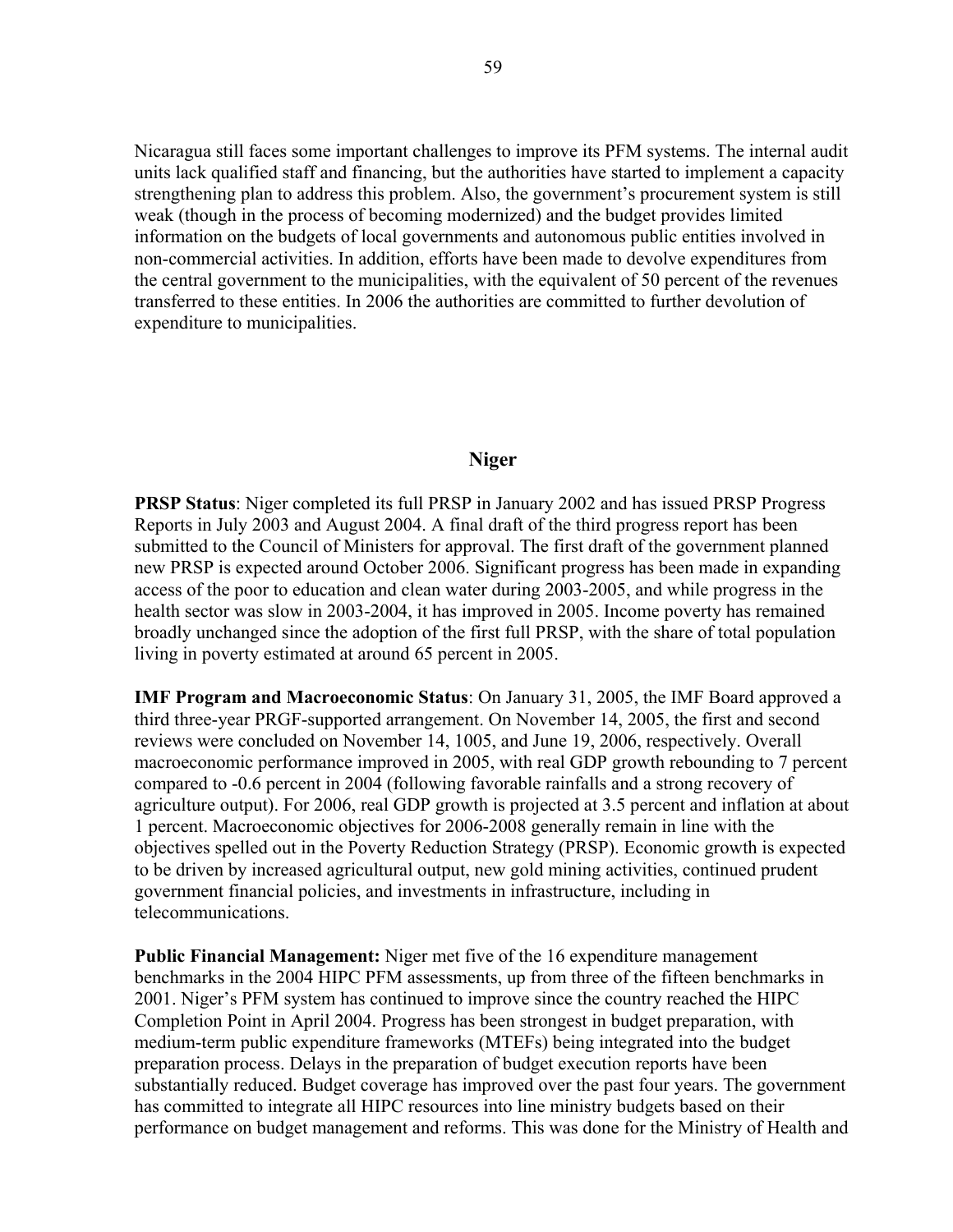the Ministry of Education (both accounting for sixty percent of HIPC resources in 2006). Remaining problems include over-budgeting of capital outlays, difficulties in tracking spending, and weak internal and external controls. The authorities are aware that improving public financial management is critical for the effective implementation of the PRS. In July 2005, they adopted the Public Financial Management and Financial Accountability Review (PFMFAR) conducted with IDA support. In this context, the government continues strengthening the computerization program for central and provincial treasury offices, and enhancing internal and external controls of government financial operations, including through a reactivation of the "Chambre des comptes" and parliament oversight of government finances. The government has also made significant progress with improving the reporting system, with the formal closing of accounts and regular submission of budget execution laws to the "Chambre des comptes."

#### **Rwanda**

**PRSP Status**: Rwanda's PRSP was completed in June 2002. Three progress reports were prepared, with the third being completed in July 2005. The second PRSP (PRSP-II) is expected to be completed in mid-2007, focusing on implementation of measures to promote sustained long-term growth. The 2001 Household Living Conditions Survey (EICV) found that 60 percent of people fell below the poverty line. There have been improvements in non-income indicators of poverty related to access to services, and indicators in education and health have improved significantly in the past two years.

**IMF Program and Macroeconomic Status**: A three-year PRGF-supported arrangement was approved by the Executive Board on June 05, 2006, and the sixth review was completed on June 5, 2006. Macroeconomic performance in 2005 was favorable. Driven by the strong performance of the agricultural sector, real growth increased by 6 percent, while inflation declined due to increased food supplies.

**Public Financial Management**: Rwanda met eight of the benchmarks in the 2004 HIPC PFM assessment. However, the pace of implementation of PFM reforms has since been adversely affected by delays in parliamentary approval of the Organic Budget Law (OBL) and the decentralization process. The recent approval of the OBL in March 2006 is expected to revive the reform momentum; moreover, the 2006 program is expected to provide added impetus to PFM reforms (including through structural conditionality). Two prior actions as interim steps toward account reconciliation and a treasury single account were implemented. The Sous-Comite de la Dette responsible for coordinating debt management has been made operational and formulated an action plan for 2006.

## **Senegal**

**PRSP Status**: The first generation PRSP for the period 2003-2005 was presented to the Board in December 2002 and progress reports were prepared in 2004 and 2005. The second generation PRSP, covering 2006-10, was recently validated by the Prime Minister. Senegal's current performance in the implementation of its poverty reduction strategy shows no substantial deterioration compared to the completion point. The poverty reduction agenda has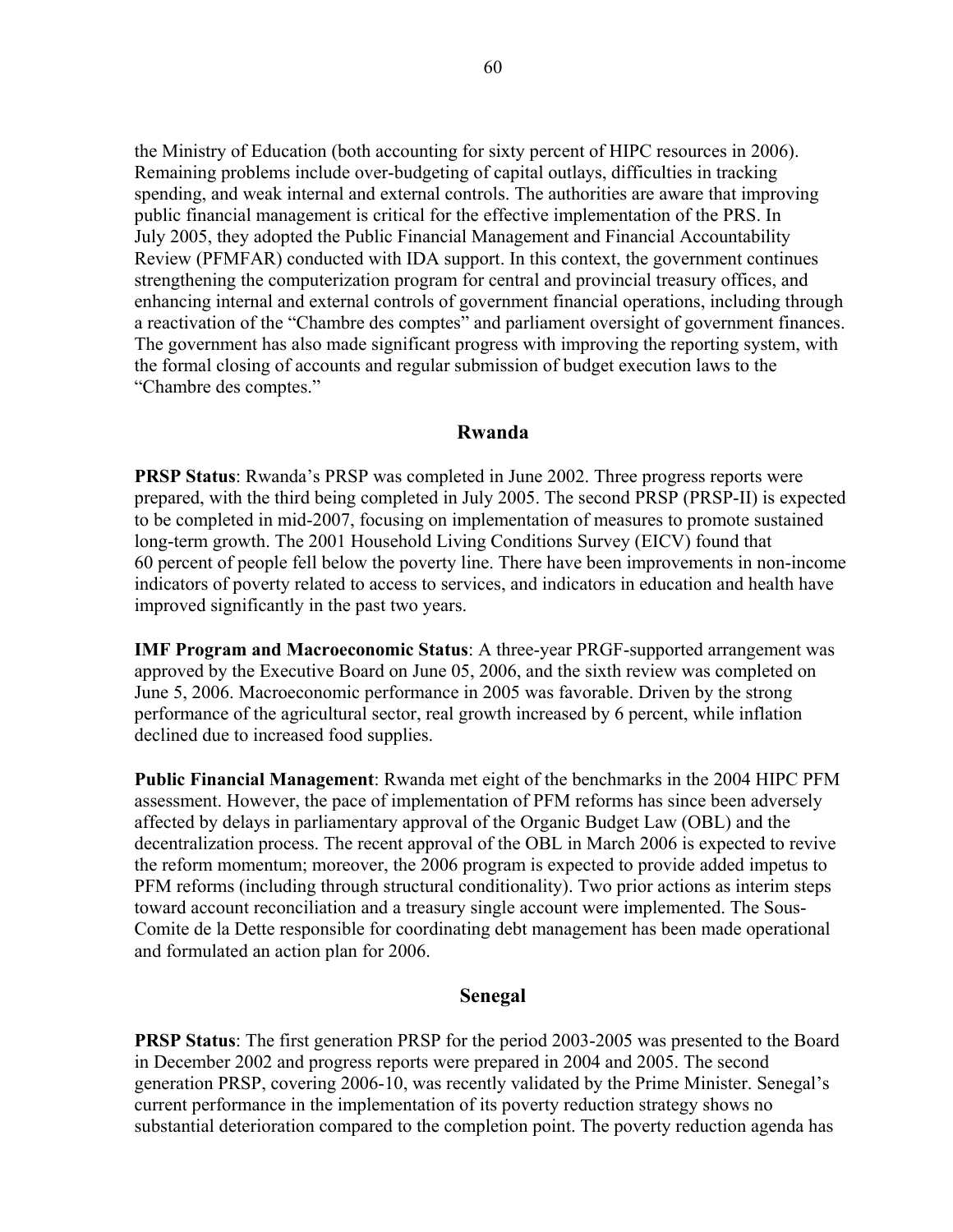remained broadly on track, with progress achieved in varying degrees in the implementation of the PRSP's major objectives. The allocation of spending toward social sectors has improved as both the combined shares of education and health expenditures in total public expenditures and in GDP amounting respectively to 33 percent and 8 percent in 2005.

**IMF Program and Macroeconomic Status**: A three-year PRGF-supported arrangement was approved in April 2003 and expired in April 2006. The last reviews were completed in January 2006. A Policy Support Instrument (PSI), providing IMF advice, monitoring and endorsement of economic policies, is being discussed with the authorities. Macroeconomic prospects are relatively good, with robust GDP growth projected around 5.5 percent over the next few years (with nonetheless a slowdown in GDP growth to around 4 percent in the first semester of 2006 due to the continuous increase in oil prices and the financial crisis in the largest industrial company in Senegal) and low inflation.

**Public Financial Management**: Senegal met seven of 16 HIPC PFM benchmarks at time of its completion point. A breach of budgetary discipline and fiscal transparency, equivalent to less than five percent of the total budget, occurred in 2003/04, which delayed the completion of the second review under the PRGF arrangement for ten months. The second review was completed on the basis of understandings on remedial actions to restore budgetary discipline, including a supplementary budget in 2004 that provided full appropriation for infrastructure projects and mandated steps to strengthen procurement procedures. These procedures were initially strengthened, but subsequently, there was a backtracking on these reforms. A new legal and institutional framework on procurement was approved by Parliament in July 2006. The authorities have also introduced a new tax, the proceeds from which are not channeled through the budget. The tax revenues are earmarked for the construction of Dakar's new airport (estimated to cost about four percent of GDP), which the authorities intend to implement offbudget.

# **Tanzania**

**PRSP Status**: Tanzania's first PRSP was prepared in 2000. Tanzania's second PRSP (National Strategy for Growth and Reduction of Poverty) was approved by Cabinet in February 2005 and published in June 2005. The first progress report for the second PRSP is expected in October 2006. Implementation arrangements are primarily handled through Tanzania's budget guidelines and Medium Term Expenditure Framework. Poverty simulations suggest that Tanzania's recent growth performance is likely to have translated into a decline in income poverty. Regarding non-income dimensions of poverty, significant progress was made in access to primary education and the reduction of malnutrition and child mortality.

**IMF Program and Macroeconomic Status:** A PRGF-supported arrangement is currently in place, and the 6th and last review is expected before end-2006. The fifth review was completed in April 2006. A follow-up PSI has been requested by government. Maintaining macroeconomic stability has been among government's top policy priorities and a consistent macroeconomic program has been implemented for almost a decade, supported by the IMF through a series of ESAF- and PRGF-supported arrangements. The inflation rate has remained below 5 percent since 2001. Macroeconomic performance under the program has been strong,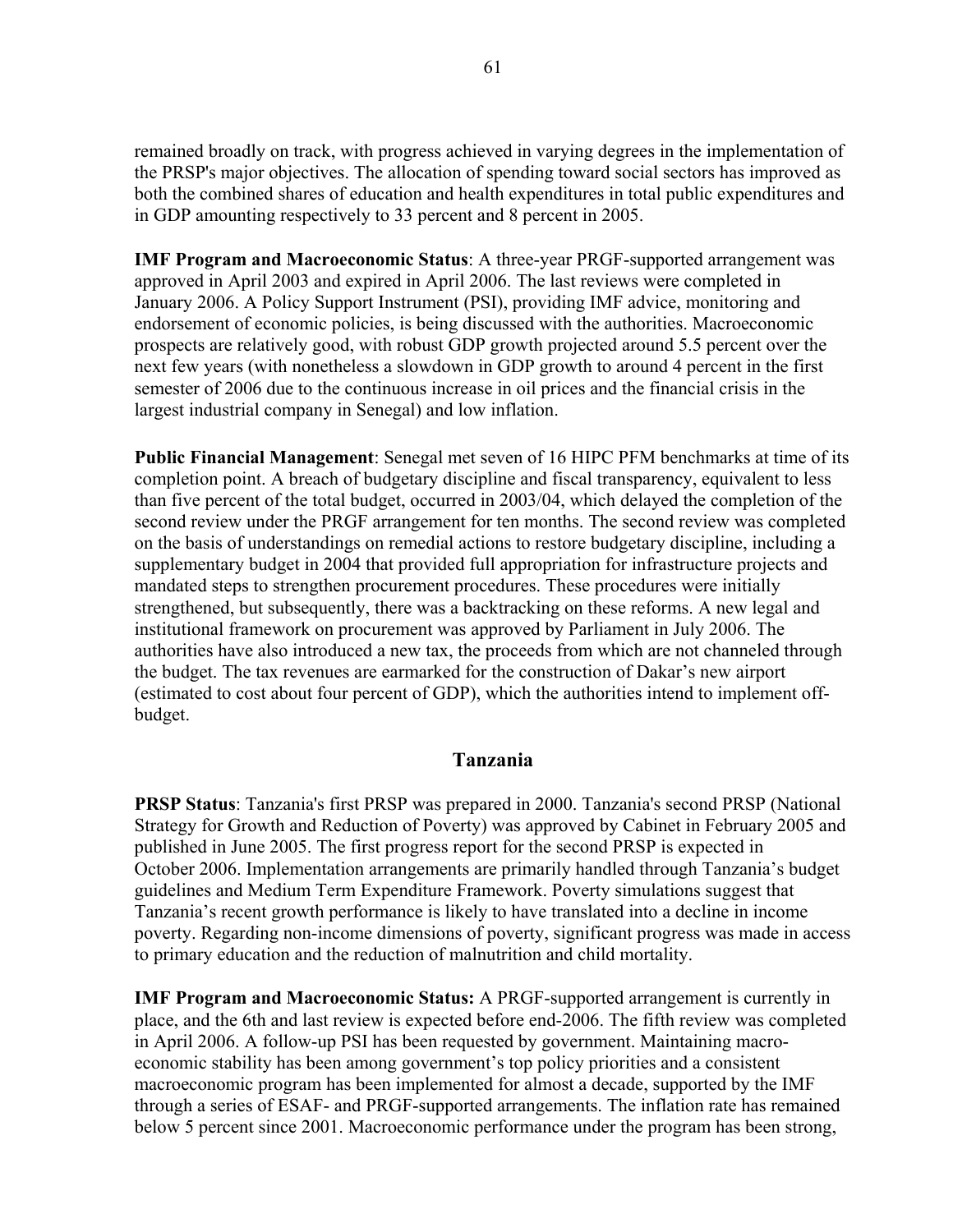though drought and energy shortages are contributing to a slowdown in real growth this year, to about 5.9 percent. Growth prospects going forward are bright, assuming energy issues are addressed expeditiously.

**Public Financial Management**: Tanzania has made significant progress in the PFM reform process since the November 2001 completion point. Overall, Tanzania met 11 out of the 16 public financial management benchmarks in the 2004 PFM Country Assessment and Action Plan review, up from nine out of 15 in 2001. The government is building on the 2004 assessment in the area of budget execution and reporting, particularly through the extension of the Integrated Financial Management System to local governments. Government's commitment to continued PFM reforms is evidenced by the adoption of a wide-ranging Public Financial Management Reform Program, which should ensure appropriate sequencing of reforms as well as ownership of the reforms. Budget formulation has been strengthened to provide more effective linkage between policy and resource allocations, continued efforts are being made to enhance internal audit and external audit functions, and the reform of the procurement system has reached the implementation stage. Cash management is also being strengthened.

## **Uganda**

**PRSP Status**: Uganda's poverty reduction strategy, the Poverty Eradication Action Plan (PEAP), launched in 1997, has been revised twice through broad-based and participatory consultations with stakeholders. The current version of the PEAP was approved in May 2005. The first PRSP progress report is currently being prepared and is expected to be finalized by the end of June 2006. An annual PEAP implementation review will be conducted starting in November/December 2006, and a new PRSP is planned at the end of the current PEAP period in 2007/8. Income poverty reduced from 56 percent in 1992 to 34 percent in 2000. A possible reversal of this trend in 2002/03, to 38 percent, has been a major source of concern. Inequality has persistently worsened, which calls for a resolute stance to address unequal access to social services and promotion of pro-poor growth. At the sectoral level, strong results have been realized in the education, health, water and sanitation, agriculture, telecommunication and the trade sectors.

**IMF Program and Macroeconomic Status**: Uganda is currently supported by a PSI. The latest program review under the PRGF-supported arrangement was completed in January 2006. Macroeconomic performance remains relatively strong, and fiscal developments are broadly on track, yet both are jeopardized by the worsening electricity shortage. Real GDP growth registered 6 percent in 2004/05, but is projected to decline to 5.6 percent in 2005/06 due to the electricity shortage. The government tightened its proposed fiscal stance for 2006/07, leaving room for the yet-to-be quantified power sector measures. Ongoing reforms at the Uganda Revenue Authority have greatly improved domestic revenue collections, and in 2004/05 taxrevenue performed above target by 4.4 percent. Nevertheless, domestic revenue in percent of GDP remains under 13 percent.

**Public Financial Management**: Uganda continues to make progress in improving its PFM systems and met nine out of the 16 benchmarks during the 2004 HIPC assessment. Despite the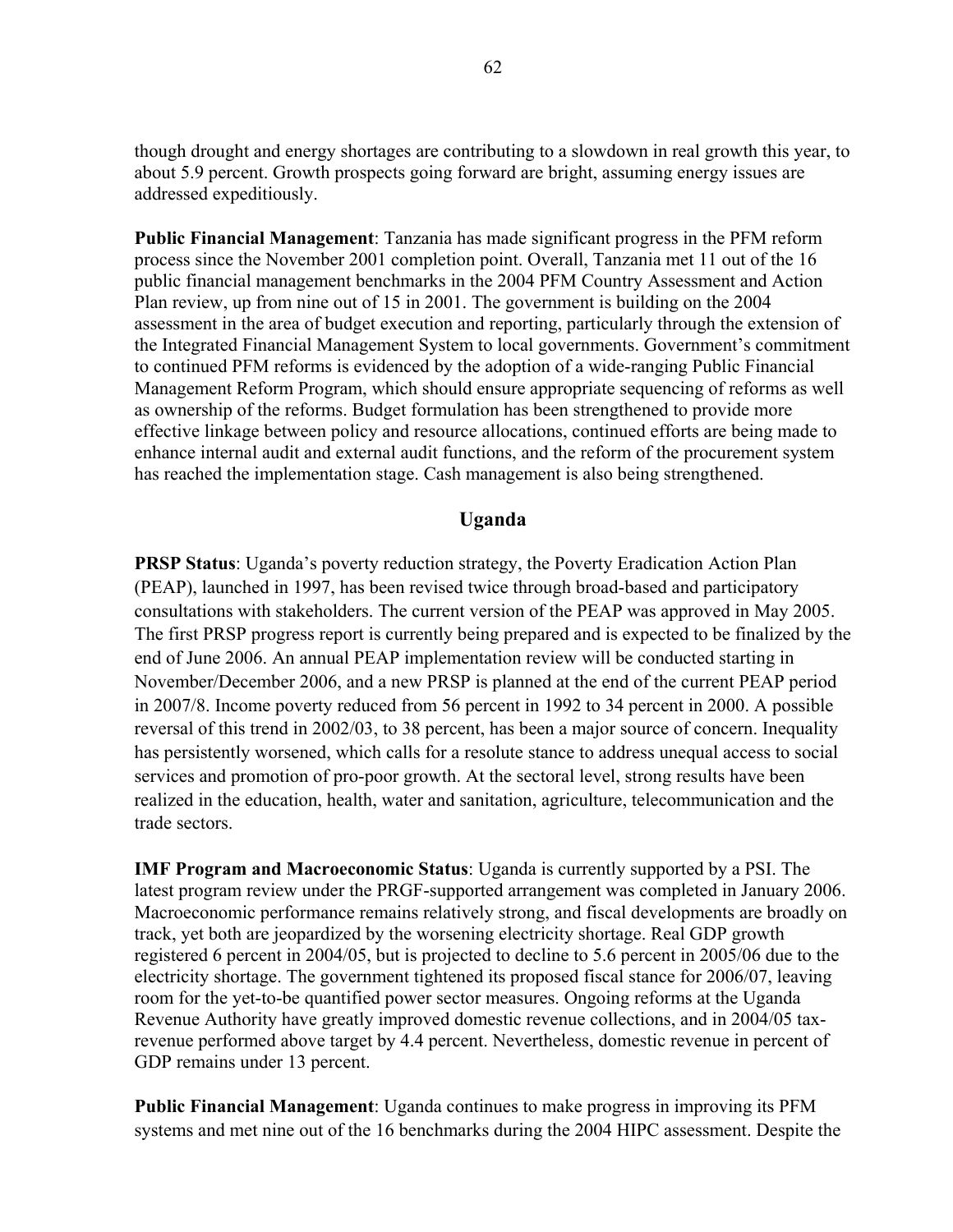challenges it faces in deepening its public finance reforms, the core systems are established and work reasonably well. In addition to strengthening the legal and regulatory framework for efficient public financial management, Uganda is in the process of rolling out its Integrated Financial Management System, which will help with the implementation of commitment control system that the authorities have not implemented so far. To further strengthen public financial management, the government has incorporated most donor projects in the medium term expenditure framework and is consolidating all revenues, spending and accounts of semiautonomous bodies into the government budget. Enforcement of procurement and payroll rules and procedures, solution of the ongoing arrears problem (with both an old stock of arrears, mainly on pensions, and new arrears to suppliers, estimated at about 3 percent of GDP), independence and resource capacity of the Auditor General's office, tracking of contingent liabilities and improving the timeliness and effectiveness of legislative and public scrutiny are some of the areas of fiduciary risk that will continue to require attention. A draft of the Public Finance Management (PFM) Performance Report and an update of the Country Integrated Fiduciary Assessment have been issued in November 2005. A draft of Local Government PFM Assessment has been issued in December 2005.

#### **Zambia**

**PRSP Status:** The Fifth National Development Plan, 2006-2010 (FNDP), which will serve as the revised PRSP, has been considered by stakeholders and is expected to be launched soon. Implementation of Zambia's poverty reduction strategy has been broadly satisfactory since the HIPC completion point. In line with PRSP objectives, several thousand new teachers were hired in 2005. The government defined a broader set of poverty reducing programs (PRPs) for the 2005 budget, and total allocations for the newly defined PRPs amounted to 10.2 percent of GDP, including donor-funded projects. Results from the 2004 household consumption survey were recently released, showing that the incidence of poverty fell from 73 percent in 1998 to 67 percent in 2004.

**IMF Program and Macroeconomic Status**: The three-year PRGF-supported arrangement approved on June 16, 2004 is on track, and the fourth review has been completed in July 2006. Real GDP growth remains robust (5 percent in 2005, despite a number of adverse shocks in 2005) and inflation has fallen sharply, to 8.5 percent in June 2006. The local currency (Kwacha) appreciated substantially in 2005. International reserves, however, remain low.

**Public Financial Management**: Zambia met only three of the 16 HIPC PFM benchmarks in 2003. The country is engaged in a process of substantially enhancing its Public Financial Management (PFM) systems. In cooperation with development partners, the government of Zambia designed a comprehensive Public Financial Management and Financial Accountability (PFMFA) reform program. With donor support, implementation of the PFMFA reform began full force in the first half of 2005 after an initial focus on those improvements necessary to reach HIPC Completion. Since reaching the HIPC completion point, there have been some improvements in Zambia's PFM systems and the core systems work reasonably well. As noted above, a revised definition of PRPs was introduced in 2005. In addition, a cash-flow framework has been implemented in all line ministries; a framework for monitoring and evaluating the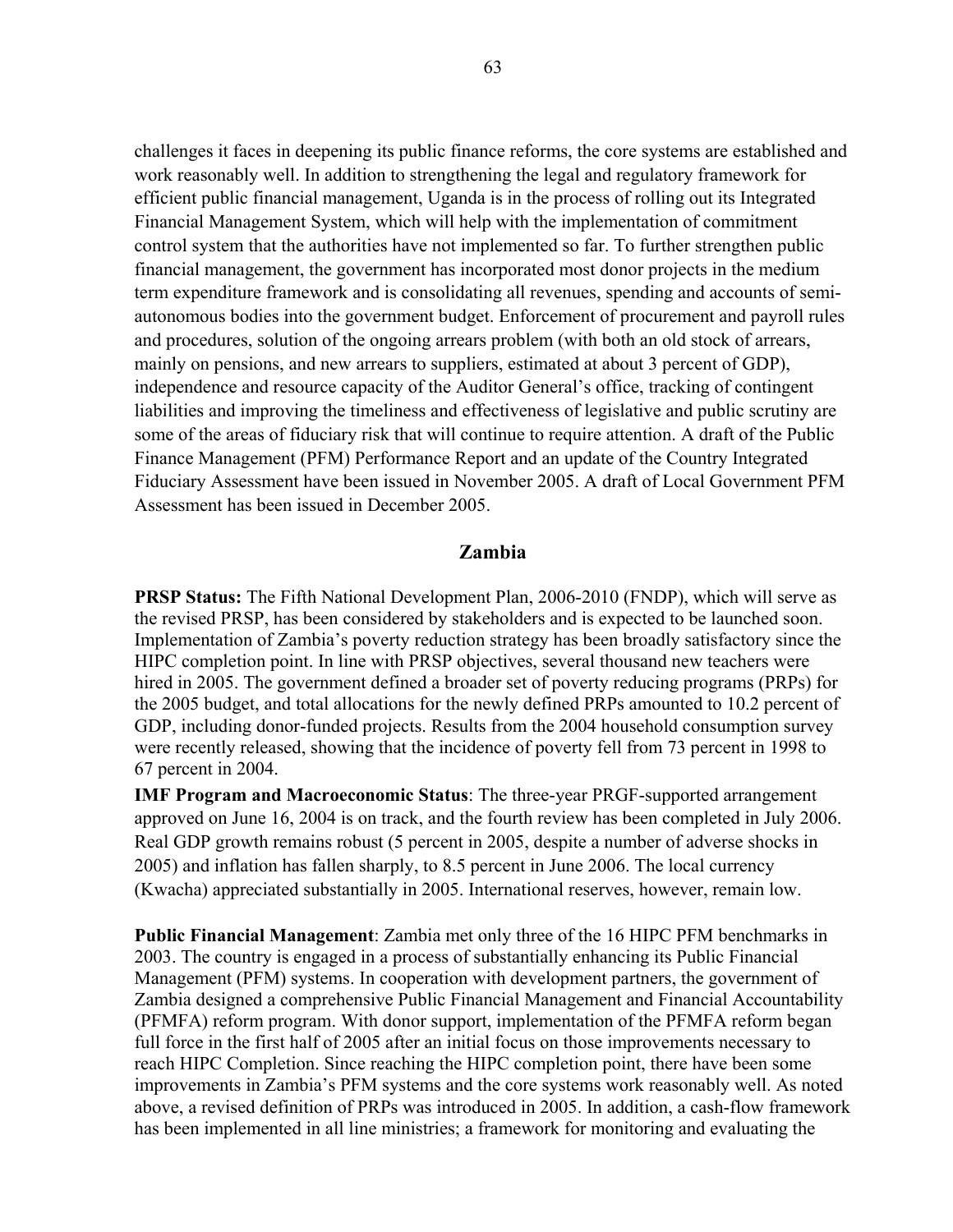PFMFA reform program has been prepared using the new Public Expenditure and Financial Accountability (PEFA) indicators; and quarterly budget execution reports covering most ministries are now available within forty five days of the end of the quarter. Progress in some areas, however, has been slow. In particular, as was the case in 2004, preparation of the medium-term expenditure framework was protracted and the piloting of the Integrated Financial Management and Information System (IFMIS) has experienced repeated delays.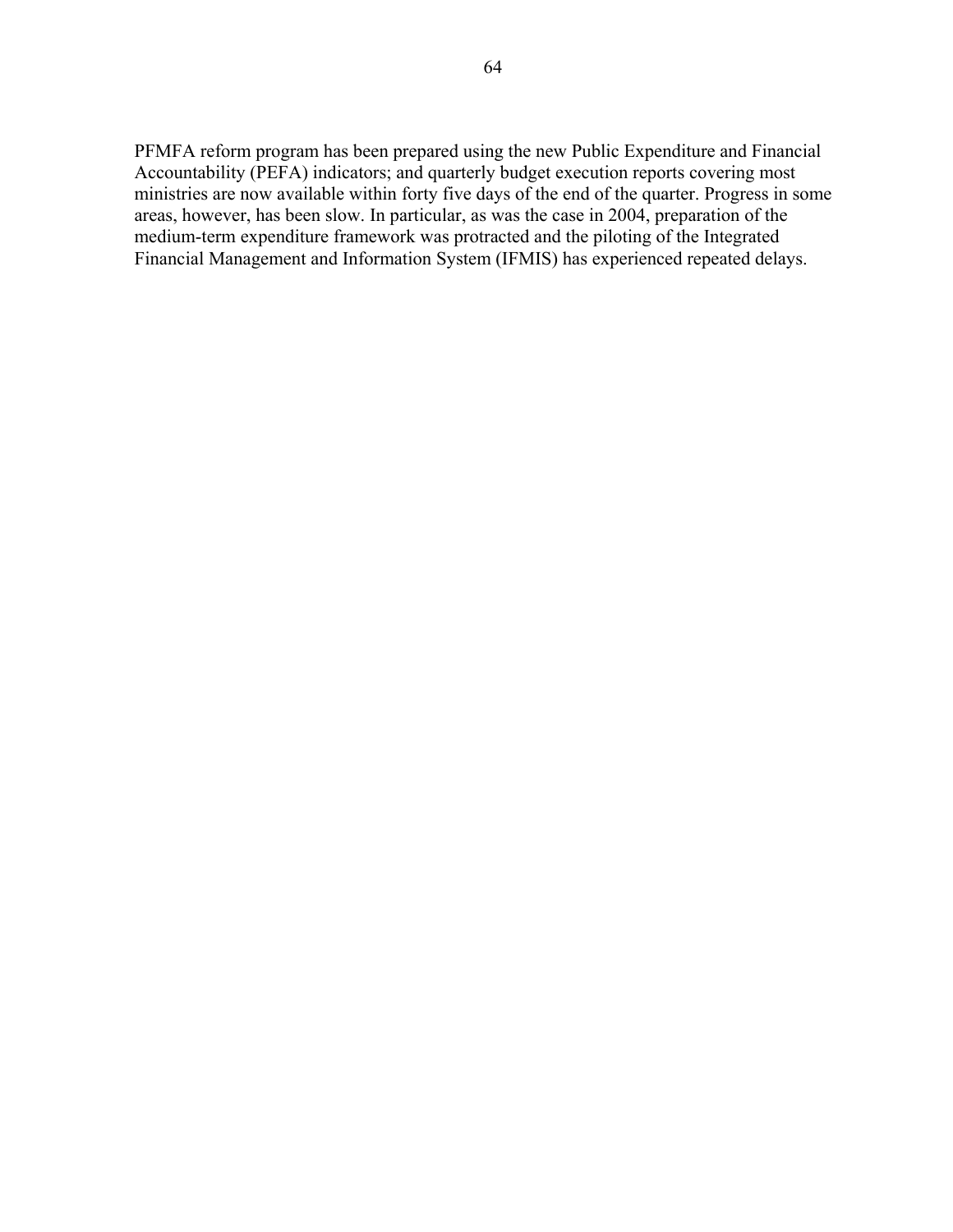| <b>Countries</b>        | Debt service savings in 2006 1/ |                   | Use of MDRI in 2006                                                                                                                                                                                           |  |  |  |  |  |  |  |
|-------------------------|---------------------------------|-------------------|---------------------------------------------------------------------------------------------------------------------------------------------------------------------------------------------------------------|--|--|--|--|--|--|--|
|                         | In millions of U.S. dollars     | in percent of GDP |                                                                                                                                                                                                               |  |  |  |  |  |  |  |
| Benin                   | 15.6                            | 0.3               | In health and education, in the cotton sector, as well as for funding small-holder projects in agriculture.                                                                                                   |  |  |  |  |  |  |  |
| Bolivia                 | 40.9                            | 0.4               | There is no earmarked expenditure to be covered with MDRI debt relief.                                                                                                                                        |  |  |  |  |  |  |  |
| <b>Burkina Faso</b>     | 17.6                            | 0.3               | In education, health, and rural infrastructure programs.                                                                                                                                                      |  |  |  |  |  |  |  |
| Cameroon<br>            | 29.8                            | 0.2               | For pro-poor spending in line with PRSP priorities including infrastructure, social sector, and governance<br>reforms.                                                                                        |  |  |  |  |  |  |  |
| Ethiopia                | 13.8                            | 0.1               | In view of cutbacks in donor support, MDRI resources may provide financing for poverty-reducing<br>expenditures already envisaged in the authorities' medium term macroeconomic and fiscal framework.         |  |  |  |  |  |  |  |
| Ghana                   | 57.9                            | 0.5               | In energy and water, the rehabilitation of essential major highways and feeder roads in the main agricultural<br>areas, education, health, and development of information and communication technology.       |  |  |  |  |  |  |  |
| Guyana                  | 6.4                             | 0.8               | The rehabilitation of drainage and irrigation infrastructure and farm to market roads, maintenance of<br>education and health facilities, and acquisition of materials and supplies for education and health. |  |  |  |  |  |  |  |
| Honduras                | 27.6                            | 0.3               | For anti-poverty program including the elimination of fees for public schools.                                                                                                                                |  |  |  |  |  |  |  |
| Madagascar              | 343                             | 07                | For priority spending ministries in line with their Poverty Reduction Strategy.                                                                                                                               |  |  |  |  |  |  |  |
| Mali                    | 27.0                            | 0.5               | The relief will be targeted at water supply and roads.                                                                                                                                                        |  |  |  |  |  |  |  |
| Mauritania<br>.         | 10.8                            | 0.3               | To finance social spending                                                                                                                                                                                    |  |  |  |  |  |  |  |
| Mozambique<br>          | 28.8                            | 0.4               | To finance "priority" pro-poor spending.                                                                                                                                                                      |  |  |  |  |  |  |  |
| Nicaragua               | 17.7                            | 0.3               | On poverty reduction expenditures in the housing and water sectors and in the provision of medical supplies.                                                                                                  |  |  |  |  |  |  |  |
| Niger                   | 9.3                             | 0.3               | For programs in education, health and rural sector development.                                                                                                                                               |  |  |  |  |  |  |  |
| Rwanda                  | 9.7                             | 0.4               | Food imports and spending for the Lake Kivu methane gas project (to generate electricity).                                                                                                                    |  |  |  |  |  |  |  |
| Senegal                 | 48.5                            | 0.6               | For priority needs in the social services sector.                                                                                                                                                             |  |  |  |  |  |  |  |
| Tanzania                | 82.3                            | 0.6               | To meet the foreign exchange cost of growth critical energy projects and food imports.                                                                                                                        |  |  |  |  |  |  |  |
| Uganda                  | 57.9                            | 0.6               | Given Uganda's acute electricity shortage, the government is considering using the resources freed up by the<br>MDRI to help meet Uganda's urgent electricity needs.                                          |  |  |  |  |  |  |  |
| Zambia                  | 23.8                            | 0.3               | MDRI savings will be used to increase spending on agricultural projects on small-holder irrigation and<br>livestock disease control.                                                                          |  |  |  |  |  |  |  |
| Total<br>Simple average | 559.4<br>29.4                   | 0.4               |                                                                                                                                                                                                               |  |  |  |  |  |  |  |

# **Annex V: Use of MDRI Resources in 2006**

Sources: Finance Departments of IMF and World Bank; African Development Bank staff estimates; and HIPC authorities.

1/ Only refers to the additional debt service savings freed up by the MDRI.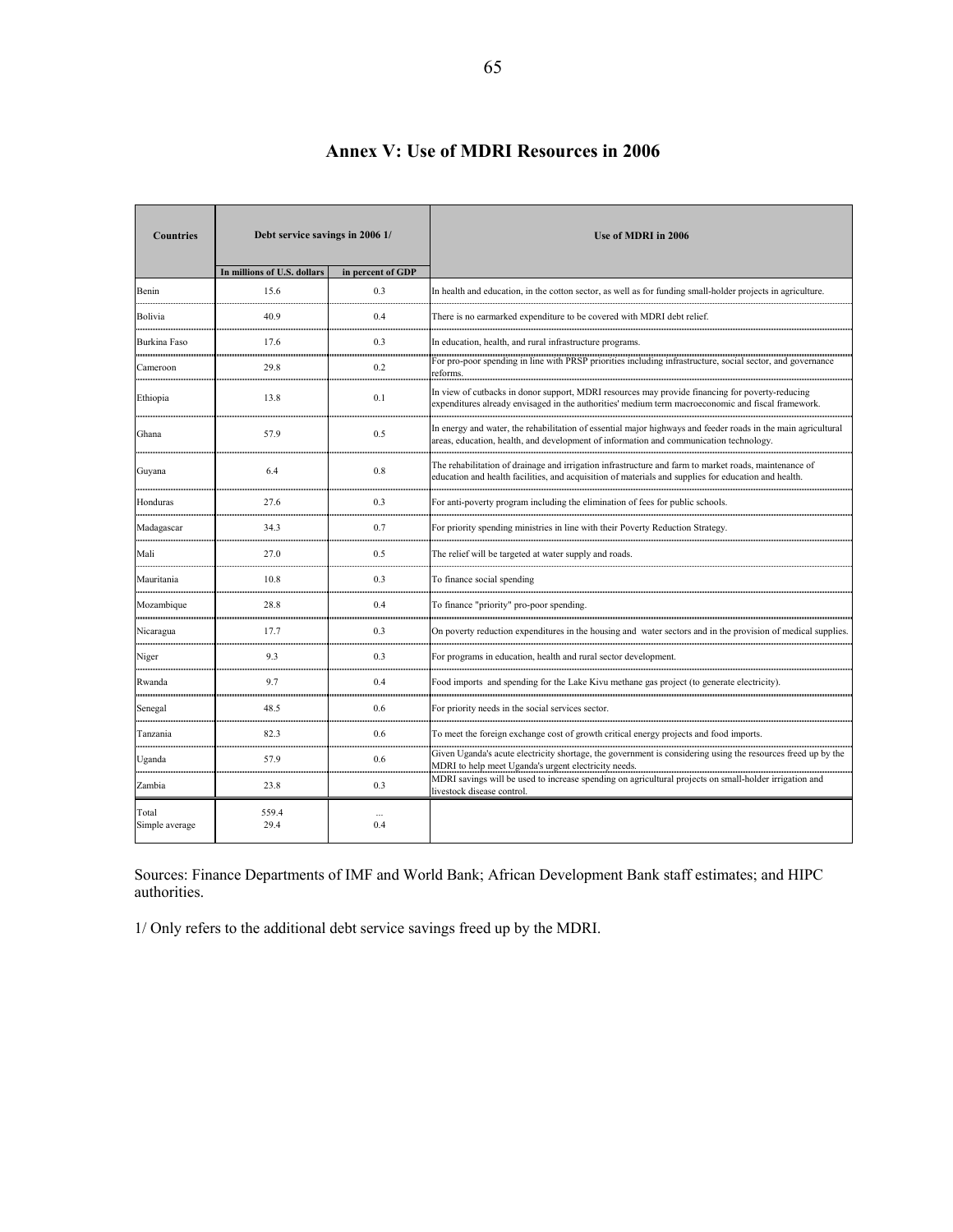|                                                                                                              | 1998            | 1999                 | 2000          | 2001                 | 2002          | 2003   | 2004          | 2005                 | 2006           | 2007           | 2008                    | 2009           |
|--------------------------------------------------------------------------------------------------------------|-----------------|----------------------|---------------|----------------------|---------------|--------|---------------|----------------------|----------------|----------------|-------------------------|----------------|
|                                                                                                              |                 |                      |               |                      |               |        |               | Prel.                |                | Projections    |                         |                |
| Debt Service 2/<br>Paid/due after enhanced HIPC Initiative relief 3/                                         |                 |                      |               |                      |               |        |               |                      |                |                |                         |                |
| Due after MDRI                                                                                               | 3,695           | 3,177                | 3,043         | 2,336                | 2,298         | 2,400  | 2,620         | 2,620                | 2,828<br>1,828 | 2,689<br>1,434 | 2,833<br>1,549          | 2,875<br>1,606 |
| Debt service savings from MDRI                                                                               | $\cdots$<br>.   | .<br>$\cdot$ $\cdot$ | $\cdots$<br>. | $\cdots$<br>$\cdots$ | $\cdots$<br>. | .<br>. | $\cdots$<br>. | $\cdots$<br>$\cdots$ | 999            | 1,255          | 1,284                   | 1,269          |
|                                                                                                              |                 |                      |               |                      |               |        |               |                      |                |                |                         |                |
| <b>Poverty Reducing Expenditures</b>                                                                         | $\ldots$        | 5,940                | 6,004         | 6,787                | 7,702         | 9,361  | 11,192        | 14,821               | 16,701         | .              |                         | $\cdots$       |
| Weighted average ratios (in percent)                                                                         |                 |                      |               |                      |               |        |               |                      |                |                |                         |                |
| Debt service/exports 2/4/                                                                                    | 18.0            | 15.1                 | 14.0          | 10.2                 | 9.7           | 8.6    | 7.4           | 6.5                  | 3.9            | 3.1            | 3.2                     | 3.2            |
| Debt service/GDP 2/4/                                                                                        | 4.1             | 3.5                  | 3.3           | 2.5                  | 2.3           | 2.1    | 2.0           | 1.8                  | 1.2            | 0.9            | 0.9                     | 0.9            |
| Poverty-reducing expenditure/government revenue                                                              | $\ldots$        | 41.6                 | 43.3          | 45.8                 | 47.4          | 45.6   | 46.0          | 49.9                 | 50.3           | $\cdots$       | $\cdots$                | $\cdots$       |
| Poverty-reducing expenditure/GDP<br>Sources: HIPC country documents; and World Bank and IMF staff estimates. | $\cdot$ $\cdot$ | 6.7                  | 6.5           | 7.1                  | 7.3           | 7.5    | 7.9           | 9.3                  | 10.2           | $\cdot$        | $\cdot$ $\cdot$ $\cdot$ | $\cdots$       |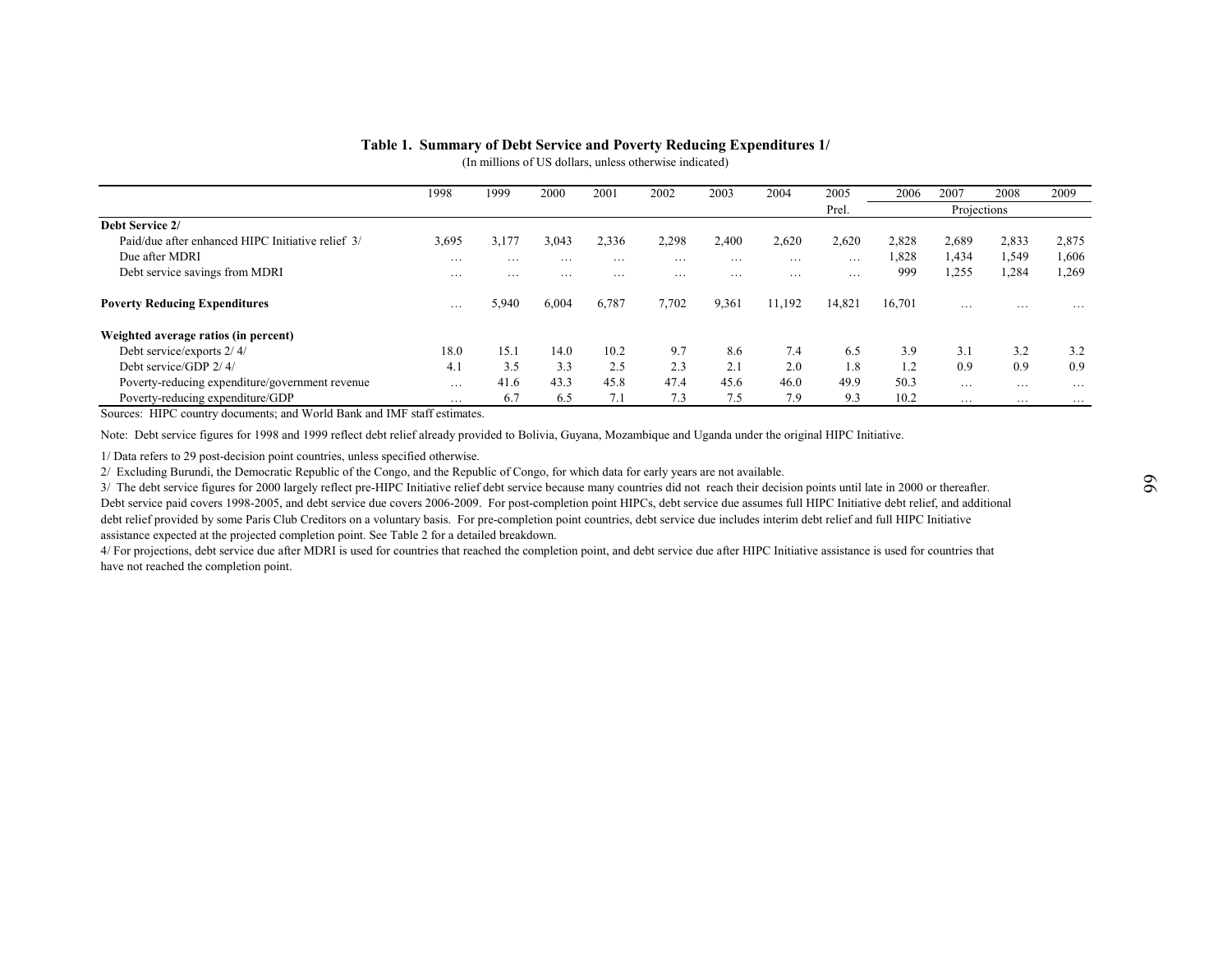|                                                     | 1998-99<br>Avg.  | 2000                 | 2001             | 2002             | 2003              | 2004             | 2005<br>Prel.    | 2006              | 2007<br>Proj.    | 2008             | 2009             |
|-----------------------------------------------------|------------------|----------------------|------------------|------------------|-------------------|------------------|------------------|-------------------|------------------|------------------|------------------|
| A. Countries that have reached the Completion Point |                  |                      |                  |                  |                   |                  |                  |                   |                  |                  |                  |
| Benin                                               |                  |                      |                  |                  |                   |                  |                  |                   |                  |                  |                  |
| Paid                                                | 65.1             | 54.5                 | 36.2             | 35.7             | 32.5              | 35.8             | 25.5             | $\ldots$          | $\ldots$         |                  |                  |
| Due after enhanced HIPC Initiative relief 1/        | $\ldots$         |                      | $\ldots$         | $\ldots$         | $\dots$           | $\cdots$         | $\cdots$         | 34.5              | 40.1             | $\cdots$<br>38.6 | $\cdots$<br>44.8 |
| Due after MDRI                                      | $\ldots$         | $\ldots$<br>$\ldots$ | $\ldots$         | $\ldots$         | $\ldots$          | $\ldots$         | $\ldots$         | 15.4              | 19.2             | 18.4             | 23.0             |
| In percent of exports 2/                            | 16.6             | 13.8                 | 9.8              | 9.5              | 8.0               | 7.6              | 4.4              | 2.9               | 3.1              | 2.8              | 2.9              |
| In percent of GDP 2/                                | 2.8              | 2.3                  | 1.4              | 1.3              | 0.9               | 0.9              | 0.6              | 0.3               | 0.4              | 0.4              | 0.4              |
| <b>Bolivia</b>                                      |                  |                      |                  |                  |                   |                  |                  |                   |                  |                  |                  |
| Paid                                                | 319.7            | 268.3                | 260.5            | 274.9            | 374.0             | 321.8            | 427.8            | $\cdots$          | $\ddotsc$        | $\ldots$         | $\cdots$         |
| Due after enhanced HIPC Initiative relief 1/        |                  |                      |                  |                  |                   |                  |                  | 426.5             | 409.4            | 373.3            | 402.8            |
| Due after MDRI                                      | $\cdots$         | $\cdots$             | $\cdots$         | $\ldots$         | $\cdots$          | $\cdots$         | $\cdots$         | 299.4             | 291.5            | 292.0            | 342.7            |
| In percent of exports 2/                            | $\ldots$<br>23.8 | $\cdots$<br>18.3     | $\ldots$<br>17.1 | $\ldots$<br>17.6 | $\ddotsc$<br>20.0 | $\ldots$<br>12.6 | $\ldots$<br>14.4 | 8.2               | 7.7              | 7.6              | 8.8              |
| In percent of GDP 2/                                | 3.8              | 3.2                  | 3.2              | 3.5              | 4.6               | 3.7              | 4.6              | 2.9               | 2.6              | 2.4              | 2.6              |
| <b>Burkina Faso</b>                                 |                  |                      |                  |                  |                   |                  |                  |                   |                  |                  |                  |
| Paid                                                | 58.9             | 48.2                 | 35.1             | 33.5             | 48.9              | 45.7             | 40.5             |                   |                  |                  |                  |
| Due after enhanced HIPC Initiative relief 1/        |                  |                      |                  |                  |                   |                  |                  | $\ddotsc$<br>50.3 | $\ldots$<br>60.3 | $\ldots$<br>64.9 | $\cdots$         |
| Due after MDRI                                      | $\ldots$         | $\ldots$             | $\ldots$         | $\ldots$         | $\ldots$          | $\ldots$         | $\cdots$         | 31.5              | 29.3             | 32.1             | 65.6<br>34.8     |
| In percent of exports 2/                            | $\ldots$<br>20.8 | $\cdots$<br>20.3     | $\ldots$<br>13.7 | $\ldots$<br>11.5 | $\cdots$<br>12.8  | $\ldots$<br>7.7  | $\ldots$<br>6.8  | 4.6               | 4.0              | 4.1              | 4.0              |
| In percent of GDP 2/                                | 2.1              | 1.8                  | 1.2              | 1.0              | 1.1               | 0.9              | 0.7              | 0.5               | 0.5              | 0.5              | 0.5              |
| Cameroon                                            |                  |                      |                  |                  |                   |                  |                  |                   |                  |                  |                  |
| Paid                                                | 401.0            | 339.7                | 260.9            | 240.4            | 284.8             | 259.1            | 406.2            |                   |                  |                  |                  |
|                                                     |                  |                      |                  |                  |                   |                  |                  | $\cdots$          | $\ldots$         | $\ldots$         | $\ldots$         |
| Due after enhanced HIPC Initiative relief 1/        | $\cdots$         | $\ldots$             | $\cdots$         | $\cdots$         | $\cdots$          | $\cdots$         | $\ddotsc$        | 427.6             | 331.1            | 359.3            | 358.6            |
| Due after MDRI                                      | $\cdots$         | $\ldots$             | $\ldots$         | $\ldots$         | $\ldots$          | $\ldots$         | $\cdots$         | 156.5             | 32.6             | 38.6             | 53.0             |
| In percent of exports 2/                            | 16.3             | 12.5                 | 9.6              | 8.8              | 8.8               | 7.1              | 9.7              | 3.2               | 0.7              | 0.8              | 1.1              |
| In percent of GDP 2/                                | 4.2              | 3.8                  | 2.8              | 2.2              | 2.1               | 1.6              | 2.4              | 0.8               | 0.2              | 0.2              | 0.2              |
| Ethiopia                                            |                  |                      |                  |                  |                   |                  |                  |                   |                  |                  |                  |
| Paid                                                | 114.0            | 142.8                | 166.2            | 91.5             | 82.9              | 99.2             | 111.3            | $\cdots$          | $\cdots$         | $\ldots$         | $\cdots$         |
| Due after enhanced HIPC Initiative relief 1/        | $\cdots$         | $\cdots$             | $\cdots$         | $\ldots$         | $\ldots$          | $\cdots$         | $\cdots$         | 131.0             | 137.3            | 137.6            | 134.4            |
| Due after MDRI                                      | $\cdots$         | $\cdots$             | $\ldots$         | $\cdots$         | .                 | $\cdots$         | .                | 87.9              | 84.5             | 79.0             | 76.1             |
| In percent of exports 2/                            | 11.8             | 14.5                 | 17.0             | 9.3              | 7.3               | 6.6              | 6.1              | 4.0               | 3.4              | 2.9              | 2.5              |
| In percent of GDP 2/                                | 1.8              | 1.8                  | 2.1              | 1.2              | 1.0               | 1.0              | 1.0              | 0.7               | 0.6              | 0.5              | 0.5              |
| Ghana                                               |                  |                      |                  |                  |                   |                  |                  |                   |                  |                  |                  |
| Paid                                                | 540.8            | 538.0                | 275.8            | 266.8            | 160.9             | 195.0            | 163.2            | $\ddotsc$         | $\ldots$         | $\ldots$         | $\ddots$         |
| Due after enhanced HIPC Initiative relief 1/        | $\cdots$         | $\cdots$             | $\cdots$         | $\ldots$         | $\cdots$          | $\cdots$         | $\cdots$         | 141.9             | 160.3            | 189.6            | 207.6            |
| Due after MDRI                                      | $\cdots$         | $\cdots$             | $\cdots$         | $\cdots$         | $\cdots$          | $\cdots$         | $\cdots$         | 75.7              | 58.2             | 74.7             | 89.1             |
| In percent of exports 2/                            | 21.6             | 22.0                 | 11.5             | 10.2             | 5.2               | 5.6              | 4.2              | 1.7               | 1.2              | 1.5              | 1.7              |
| In percent of GDP 2/                                | 7.1              | 10.8                 | 5.2              | 4.3              | 2.1               | 2.2              | 1.5              | 0.7               | 0.5              | 0.6              | 0.6              |
| Guyana                                              |                  |                      |                  |                  |                   |                  |                  |                   |                  |                  |                  |
| Paid                                                | 100.4            | 54.5                 | 52.8             | 58.4             | 52.3              | 44.2             | 39.2             | $\ldots$          | $\ldots$         | $\ldots$         | $\ldots$         |
| Due after enhanced HIPC Initiative relief 1/        | $\ldots$         | $\cdots$             | $\cdots$         | $\cdots$         | $\dots$           | $\cdots$         | $\ldots$         | 29.2              | 27.6             | 32.0             | 32.6             |
| Due after MDRI                                      | .                | $\ldots$             | $\ldots$         | $\ldots$         | $\ldots$          | $\ldots$         | $\ldots$         | 21.6              | 18.2             | 22.7             | 22.6             |
| In percent of exports 2/                            | 14.7             | 8.1                  | 8.0              | 8.7              | 7.8               | 5.9              | 7.1              | 2.8               | 2.3              | 2.7              | 2.6              |
| In percent of GDP 2/                                | 14.1             | 7.7                  | 7.6              | 8.1              | 7.0               | 5.6              | 4.9              | 2.6               | 2.1              | 2.4              | 2.3              |
| Honduras                                            |                  |                      |                  |                  |                   |                  |                  |                   |                  |                  |                  |
| Paid                                                | 275.5            | 211.4                | 189.6            | 224.6            | 232.6             | 197.7            | 168.9            | $\cdots$          | $\ldots$         | $\cdots$         | $\ddotsc$        |
| Due after enhanced HIPC Initiative relief 1/        | $\cdots$         | $\cdots$             | $\cdots$         | $\cdots$         | $\cdots$          | $\cdots$         | $\cdots$         | 161.4             | 138.0            | 165.0            | 166.6            |
| Due after MDRI                                      | $\cdots$         | $\cdots$             | $\cdots$         | $\cdots$         | $\cdots$          | $\cdots$         | $\cdots$         | 133.7             | 98.8             | 118.7            | 125.1            |
| In percent of exports 2/                            | 11.6             | 8.5                  | 7.8              | 8.9              | 8.6               | 6.3              | 4.9              | 3.6               | 2.5              | 2.8              | 2.8              |
| In percent of GDP 2/                                | 5.2              | 3.5                  | 3.0              | 3.4              | 3.3               | 2.7              | 2.1              | 1.5               | 1.1              | 1.2              | 1.2              |
| Madagascar                                          |                  |                      |                  |                  |                   |                  |                  |                   |                  |                  |                  |
| Paid                                                | 136.2            | 83.9                 | 46.7             | 54.6             | 69.0              | 71.2             | 52.5             | $\cdots$          | $\ldots$         | $\ldots$         | $\ddotsc$        |
| Due after enhanced HIPC Initiative relief 1/        | $\ldots$         | $\ldots$             | $\ldots$         | $\dots$          | $\ldots$          | $\ldots$         | $\ldots$         | 39.3              | 68.6             | 75.7             | 83.9             |
| Due after MDRI                                      | .                | $\ldots$             | $\ldots$         | $\ldots$         | $\cdots$          | $\ldots$         | $\ldots$         | 22.2              | 35.1             | 38.5             | 42.4             |
| In percent of exports 2/                            | 16.1             | 7.1                  | 3.5              | 7.5              | 5.5               | 5.0              | 3.9              | 1.7               | 2.5              | 2.5              | 2.6              |
| In percent of GDP 2/                                | 3.6              | 2.2                  | 1.0              | 1.2              | 1.3               | 1.6              | 1.0              | 0.4               | 0.6              | 0.6              | 0.6              |
| Mali                                                |                  |                      |                  |                  |                   |                  |                  |                   |                  |                  |                  |
| Paid                                                | 78.8             | 82.2                 | 79.0             | 67.3             | 67.2              | 78.2             | 98.3             | $\ldots$          | $\ldots$         | $\ldots$         | $\ldots$         |
| Due after enhanced HIPC Initiative relief 1/        | $\ldots$         | $\ldots$             | $\ldots$         | $\ldots$         | $\dots$           | $\ldots$         | $\ldots$         | 106.0             | 110.0            | 109.5            | 117.3            |
| Due after MDRI                                      | $\cdots$         | $\ldots$             | $\ldots$         | $\dots$          | $\ldots$          | $\ldots$         | $\ldots$         | 74.4              | 68.2             | 70.2             | 76.2             |
| In percent of exports 2/                            | 11.9             | 12.7                 | 9.0              | 6.3              | 5.8               | 6.4              | 7.1              | 4.3               | 3.7              | 3.8              | 3.9              |
| In percent of GDP 2/                                | 2.9              | 3.1                  | 2.6              | 2.0              | 1.5               | 1.5              | 1.8              | 1.3               | 1.1              | 1.0              | 1.1              |

#### **Table 2. Debt Service of the 29 HIPCs that Have Reached the Decision Point, by Country, 1998-2009** (In millions of US dollars, unless otherwise indicated)

Note: Data corresponding to years of decision and completion points are in thin and thick boxes, respectively.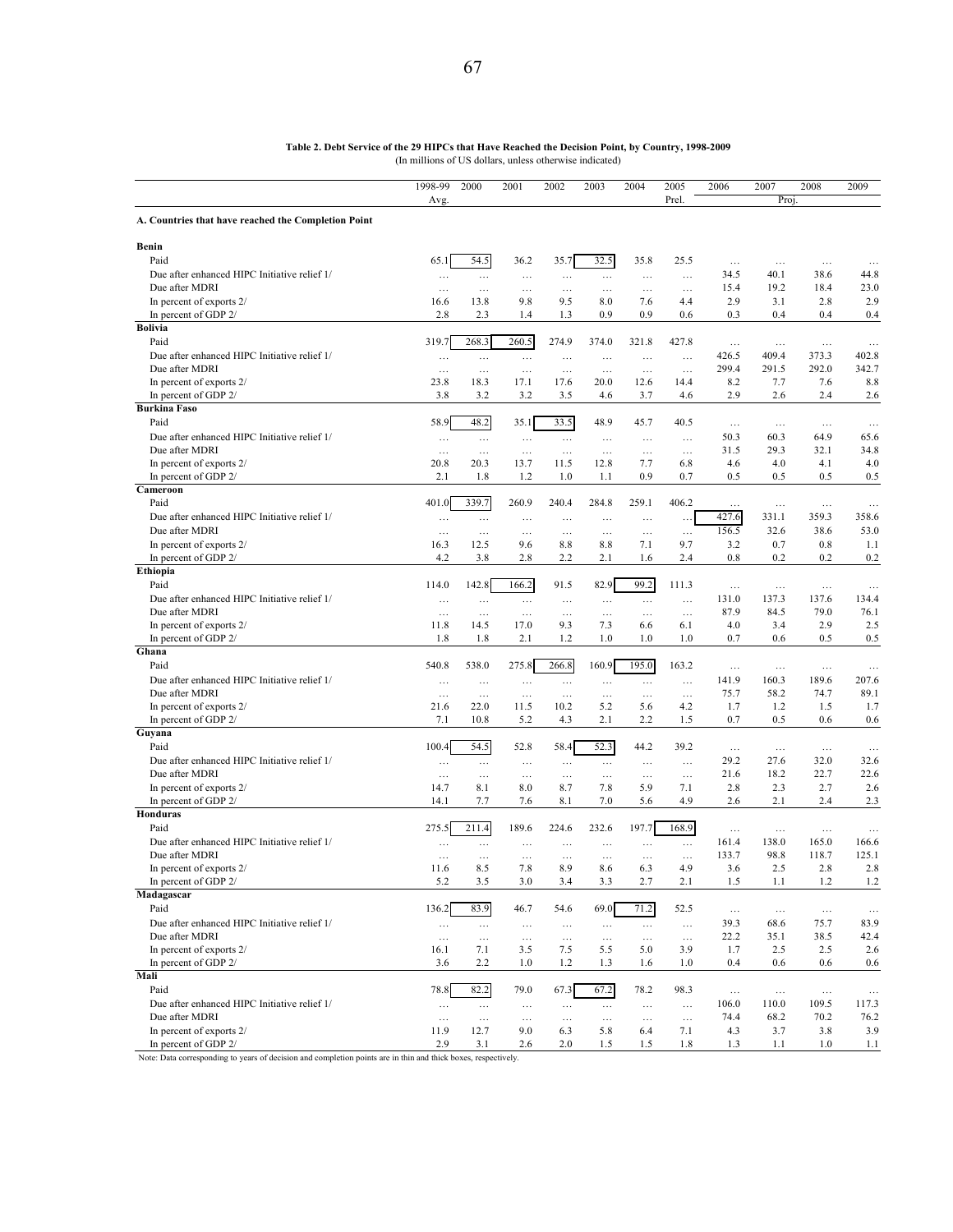| Table 2 (continued). Debt Service of the 29 HIPCs that have Reached the Decision Point, by Country, 1998-2009 |  |  |  |  |  |
|---------------------------------------------------------------------------------------------------------------|--|--|--|--|--|
|                                                                                                               |  |  |  |  |  |

(In millions of US dollars, unless otherwise indicated)

|                                                  | 1998-99              | 2000                 | 2001                 | 2002                 | 2003                 | 2004                 | 2005<br>Prel.        | 2006       | 2007       | 2008         | 2009               |
|--------------------------------------------------|----------------------|----------------------|----------------------|----------------------|----------------------|----------------------|----------------------|------------|------------|--------------|--------------------|
|                                                  | Avg.                 |                      |                      |                      |                      |                      |                      |            | Proj       |              |                    |
| Mauritania                                       |                      |                      |                      |                      |                      |                      |                      |            |            |              |                    |
| Paid                                             | 84.7                 | 65.1                 | 28.5                 | 26.6                 | 40.0                 | 42.8                 | 44.7                 | $\cdots$   | $\ldots$   | .            | $\ldots$           |
| Due after enhanced HIPC Initiative relief 1/     | $\ldots$             | $\ldots$             | $\ldots$             | $\ldots$             | $\ldots$             | $\ldots$             | $\cdots$             | 98.4       | 80.5       | 89.2         | 72.8               |
| Due after MDRI                                   | $\ldots$             | $\cdots$             | $\ddotsc$            | $\ddots$             | $\cdots$             | $\ldots$             | $\ldots$             | 88.2       | 59.1       | 69.3         | 51.8               |
| In percent of exports 2/                         | 22.2                 | 16.2                 | 7.1                  | 6.6                  | 11.0                 | 8.7                  | 6.7                  | 4.4        | 2.4        | 2.6          | 1.9                |
| In percent of GDP 2/                             | 9.2                  | 6.0                  | 2.5                  | 2.3                  | 3.1                  | 2.9                  | 2.4                  | 2.8        | 1.6        | 1.7          | 1.2                |
| Mozambique                                       |                      |                      |                      |                      |                      |                      |                      |            |            |              |                    |
| Paid                                             | 82.1                 | 18.0                 | 27.1                 | 62.0                 | 71.8                 | 58.1                 | 68.8                 | $\cdots$   | $\ldots$   | $\ldots$     | $\ldots$           |
| Due after enhanced HIPC Initiative relief 1/     | $\ldots$             | $\ldots$             | $\ldots$             | $\ldots$             | $\ldots$             | $\ldots$             | $\cdots$             | 78.6       | 84.2       | 91.0         | 102.7              |
| Due after MDRI                                   | $\ldots$             | $\ldots$             | $\ldots$             | $\ldots$             | $\ldots$             | $\ldots$             | $\ldots$             | 40.6       | 42.1       | 45.2         | 48.5               |
| In percent of exports 2/                         | 25.2                 | 2.5                  | 2.7                  | 5.2                  | 5.3                  | 3.2                  | 3.2                  | 1.6        | 1.5        | 1.6          | 1.5                |
| In percent of GDP 2/                             | 2.0                  | 0.5                  | 0.7                  | 1.5                  | 1.5                  | 1.0                  | 1.0                  | 0.6        | 0.6        | 0.6          | 0.5                |
| Nicaragua                                        |                      |                      |                      |                      |                      |                      |                      |            |            |              |                    |
| Paid                                             | 200.2                | 184.7                | 153.3                | 158.0                | 98.3                 | 76.3                 | 88.7                 | $\ddotsc$  | $\cdots$   | $\ldots$     | $\ldots$           |
| Due after enhanced HIPC Initiative relief 1/     | $\ldots$             | $\ldots$             | $\cdots$             | $\ddots$             | $\cdots$             | $\ldots$             | $\cdots$             | 127.9      | 131.7      | 146.7        | 140.1              |
| Due after MDRI                                   | $\ddots$             | $\ldots$             | $\ldots$             | $\ldots$             | $\cdots$             | $\ddots$             | $\ldots$             | 116.3      | 109.3      | 120.5        | 108.0              |
| In percent of exports 2/                         | 24.1                 | 16.8                 | 13.7                 | 13.8                 | 7.5                  | 4.6                  | 4.8                  | 5.5        | 4.7        | 4.7          | 3.9                |
| In percent of GDP 2/                             | 11.5                 | 4.7                  | 3.7                  | 3.9                  | 2.4                  | 1.7                  | 1.8                  | 2.2        | 2.0        | 2.1          | 1.8                |
| <b>Niger</b>                                     |                      |                      |                      |                      |                      |                      |                      |            |            |              |                    |
| Paid                                             | 17.9                 | 22.4                 | 34.1                 | 53.0                 | 27.1                 | 22.7                 | 24.6                 | $\ldots$   | $\ldots$   | .            | $\ddots$           |
| Due after enhanced HIPC Initiative relief 1/     | $\cdots$             | $\ldots$             | $\ldots$             | $\ldots$             | $\cdots$             | $\cdots$             | $\ldots$             | 36.6       | 38.4       | 40.7         | 42.8               |
| Due after MDRI                                   | $\cdots$             | $\cdots$             | $\ldots$             | $\cdots$             | $\cdots$             | $\ldots$             | $\cdots$             | 26.5       | 24.2       | 23.7         | 23.5               |
| In percent of exports 2/                         | 5.4                  | 7.9                  | 12.2                 | 17.5                 | 6.3                  | 4.2                  | 3.9                  | 4.3        | 3.6        | 3.3          | 3.3                |
| In percent of GDP 2/                             | 1.1                  | 1.2                  | 1.8                  | 2.4                  | 1.0                  | 0.8                  | 0.7                  | 0.8        | 0.7        | 0.6          | 0.5                |
| Rwanda                                           |                      |                      |                      |                      |                      |                      |                      |            |            |              |                    |
| Paid                                             | 27.5                 | 37.3                 | 22.2                 | 15.9                 | 15.5                 | 18.5                 | 16.8                 | $\ddots$   | $\ldots$   | $\ldots$     | $\cdots$           |
| Due after enhanced HIPC Initiative relief 1/     | $\ldots$             | $\ldots$             | $\ldots$             | $\ldots$             | $\ldots$             | $\ldots$             | $\ldots$             | 16.7       | 18.1       | 16.4         | 17.0               |
| Due after MDRI                                   | $\ldots$             | $\ldots$             | $\ldots$             | $\ldots$             | $\ldots$             | $\ldots$             | $\ldots$             | 4.6        | 5.2        | 5.7          | 6.2                |
| In percent of exports 2/                         | 34.5                 | 24.9                 | 14.1                 | 12.0                 | 11.1                 | 9.8                  | 7.4                  | 1.9        | 1.9        | 1.9          | 2.0                |
| In percent of GDP 2/                             | 2.2                  | 2.1                  | 1.3                  | 0.9                  | 0.9                  | 1.0                  | 0.8                  | 0.2        | 0.2        | 0.2          | 0.2                |
| Senegal<br>Paid                                  | 192.5                |                      |                      |                      |                      |                      |                      |            |            |              |                    |
|                                                  |                      | 164.2                | 130.3                | 145.6                | 159.6                | 160.8                | 131.3                | $\cdots$   | .          | .            | $\ddotsc$          |
| Due after enhanced HIPC Initiative relief 1/     | $\ddotsc$            | $\ldots$             | $\cdots$             | $\ddots$             | $\cdots$             | $\ldots$             | $\cdots$             | 164.2      | 153.0      | 165.7        | 161.1              |
| Due after MDRI                                   | $\cdots$             | $\ldots$             | $\ldots$             | .                    | $\ldots$             | $\ldots$             | $\ldots$             | 108.4      | 98.2       | 101.4<br>4.0 | 92.5<br>3.5        |
| In percent of exports 2/<br>In percent of GDP 2/ | 13.5<br>4.0          | 12.5<br>3.5          | 9.3<br>2.7           | 9.5<br>2.7           | 8.7<br>2.3           | 7.6<br>2.0           | 5.7<br>1.5           | 4.7<br>1.2 | 4.0<br>1.0 | 1.0          | 0.8                |
| Tanzania                                         |                      |                      |                      |                      |                      |                      |                      |            |            |              |                    |
| Paid                                             | 208.5                | 154.4                | 92.0                 | 90.3                 | 83.2                 | 184.1                | 170.5                | $\cdots$   | $\cdots$   |              |                    |
| Due after enhanced HIPC Initiative relief 1/     |                      |                      |                      |                      |                      |                      | $\ddotsc$            | 140.4      | 153.7      | .<br>156.5   | $\ddotsc$<br>163.0 |
| Due after MDRI                                   | .                    | $\cdots$             | $\ddots$             | $\cdots$             | $\cdots$             | $\cdots$             |                      | 24.6       | 41.5       | 47.5         | 52.1               |
| In percent of exports 2/                         | $\ldots$<br>18.5     | $\ldots$<br>11.8     | $\ddots$<br>6.2      | $\ddots$<br>5.3      | $\ldots$<br>3.6      | $\ddots$<br>6.6      | $\ldots$<br>5.4      | 0.7        | 1.1        | 1.1          | 1.2                |
| In percent of GDP 2/                             | 2.5                  | 1.7                  | 1.0                  | 1.0                  | 0.8                  | 1.7                  | 1.4                  | 0.2        | 0.3        | 0.3          | 0.3                |
| Uganda                                           |                      |                      |                      |                      |                      |                      |                      |            |            |              |                    |
| Paid                                             | 104.0                | 106.3                | 47.8                 | 65.1                 | 67.3                 | 102.9                | 122.8                | $\ldots$   | $\cdots$   | .            |                    |
| Due after enhanced HIPC Initiative relief 1/     |                      |                      |                      |                      |                      |                      |                      | 138.4      | 115.8      | 115.3        | 107.7              |
| Due after MDRI                                   | $\ldots$<br>$\ldots$ | $\cdots$<br>$\ldots$ | $\cdots$<br>$\ldots$ | $\cdots$<br>$\ldots$ | $\cdots$<br>$\ldots$ | $\cdots$<br>$\ldots$ | $\cdots$<br>$\ldots$ | 70.4       | 40.8       | 61.5         | 74.4               |
| In percent of exports 2/                         | 13.4                 | 16.0                 | 7.0                  | 9.3                  | 8.8                  | 10.5                 | 10.8                 | 5.8        | 3.1        | 4.5          | 5.1                |
| In percent of GDP 2/                             | 1.7                  | 1.8                  | 0.8                  | 1.1                  | 1.1                  | 1.5                  | 1.4                  | 0.7        | 0.4        | 0.5          | 0.6                |
| Zambia                                           |                      |                      |                      |                      |                      |                      |                      |            |            |              |                    |
| Paid                                             | 136.7                | 137.2                | 138.5                | 118.1                | 183.7                | 373.2                | 165.6                | $\ldots$   | $\ldots$   | $\ldots$     | $\cdots$           |
| Due after enhanced HIPC Initiative relief 1/     | $\ldots$             | $\ldots$             | $\ldots$             | $\cdots$             | $\ldots$             | $\ldots$             | $\ldots$             | 107.9      | 115.3      | 156.7        | 172.7              |
| Due after MDRI                                   | $\ldots$             | $\ldots$             | $\ldots$             | $\ldots$             | $\ldots$             | $\ldots$             | $\ldots$             | 91.7       | 74.6       | 86.0         | 92.0               |
| In percent of exports 2/                         | 15.5                 | 15.7                 | 13.1                 | 10.9                 | 14.6                 | 18.3                 | 6.7                  | 2.5        | 2.1        | 2.6          | 2.9                |
| In percent of GDP 2/                             | 4.3                  | 4.2                  | 3.8                  | 3.1                  | 4.3                  | 6.9                  | 2.3                  | 0.8        | 0.6        | 0.6          | 0.6                |
|                                                  |                      |                      |                      |                      |                      |                      |                      |            |            |              |                    |

Note: Data corresponding to years of decision and completion points are in thin and thick boxes, respectively.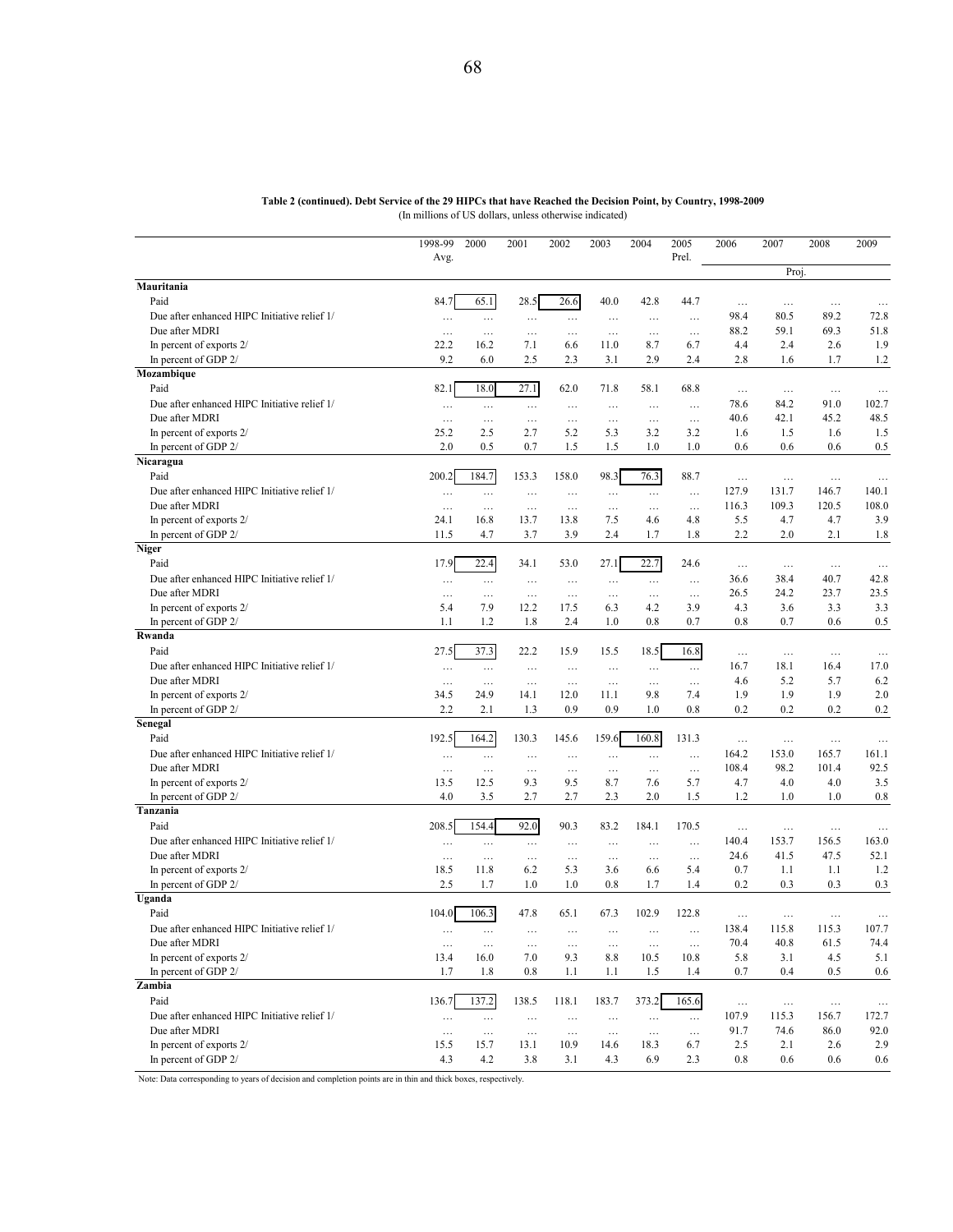|                                                                | 1998-99          | 2000             | 2001            | 2002            | 2003             | 2004             | 2005                 | 2006           | 2007               | 2008               | 2009               |
|----------------------------------------------------------------|------------------|------------------|-----------------|-----------------|------------------|------------------|----------------------|----------------|--------------------|--------------------|--------------------|
|                                                                | Avg.             |                  |                 |                 |                  |                  | Prel.                |                | Proj               |                    |                    |
| B. Countries that have reached the Decision Point              |                  |                  |                 |                 |                  |                  |                      |                |                    |                    |                    |
| <b>Burundi</b>                                                 |                  |                  |                 |                 |                  |                  |                      |                |                    |                    |                    |
| Paid                                                           | .                | 20.9             | 14.2            | 28.5            | 25.8             | 63.5             | 27.8                 |                | $\cdots$           | $\ldots$           | $\ddots$           |
| Due after enhanced HIPC Initiative relief 1/                   | $\cdots$         | $\ldots$         | $\ldots$        | $\ldots$        | $\ldots$         | $\ldots$         | .                    | 17.2           | 15.1               | 15.7               | 13.9               |
| Due after MDRI                                                 | $\cdots$         | $\ldots$         | $\ldots$        | $\ldots$        | $\ldots$         | $\ldots$         | $\ldots$             | $\ldots$       | $\cdots$           | $\ldots$           | $\cdots$           |
| In percent of exports 3/                                       |                  | 38.1             | 31.4            | 73.6            | 51.5             | 99.8             | 30.5                 | 15.1           | 11.1               | 10.3               | 8.1                |
| In percent of GDP 3/                                           | .                | 3.0              | 2.1             | 4.5             | 4.3              | 9.6              | 3.5                  | 1.8            | 1.4                | 1.4                | 1.1                |
| Chad                                                           |                  |                  |                 |                 |                  |                  |                      |                |                    |                    |                    |
| Paid                                                           | 27.8             | 33.5             | 11.4            | 32.7            | 37.0             | 40.3             | 29.5                 |                | $\cdots$           | $\cdots$           | $\ldots$           |
| Due after enhanced HIPC Initiative relief 1/                   | $\cdots$         | $\ldots$         | $\ldots$        | $\cdots$        | $\cdots$         | $\cdots$         | $\cdots$             | 65.4           | 31.7               | 38.2               | 42.7               |
| Due after MDRI                                                 | $\ldots$         | $\ldots$         | $\ldots$        | $\ldots$        | $\cdots$         | $\cdots$         | $\cdots$             | 65.4           | 17.9               | 23.2               | 25.9               |
| In percent of exports 3/                                       | 10.1             | 14.3             | 4.6             | 12.9            | 5.5              | 1.8              | 0.9                  | 1.7            | 0.8                | 1.0                | 1.3                |
| In percent of GDP 3/                                           | 2.1              | 2.4              | 0.7             | 1.6             | 1.4              | 0.9              | 0.5                  | 1.0            | 0.5                | 0.5                | 0.6                |
| Congo, Democratic Republic                                     |                  |                  |                 |                 |                  |                  |                      |                |                    |                    |                    |
| Paid                                                           | 1.9              | $\ddotsc$        | $\cdots$        | 34.2            | 165.6            | 163.2            | 154.1                | $\ldots$       | $\ldots$           | $\ldots$           | $\ldots$           |
| Due after enhanced HIPC Initiative relief 1/<br>Due after MDRI | .                | .                | $\cdots$        | $\ldots$        | $\ldots$         | $\ldots$         | $\cdots$             | 251.6<br>251.6 | 335.9              | 290.6<br>244.3     | 314.9<br>255.1     |
| In percent of exports 3/                                       | $\cdots$<br>0.2  |                  | .               | $\cdots$<br>2.9 | .<br>11.2        | $\ldots$<br>8.2  | $\ldots$<br>6.9      | 9.8            | 293.5<br>11.8      | 9.8                | 10.2               |
| In percent of GDP 3/                                           | 0.0              | .                | $\cdots$        | 0.6             | 2.9              | 2.5              | 2.2                  | 3.0            | 3.7                | 2.9                | 3.0                |
| Congo, Republic                                                |                  |                  |                 |                 |                  |                  |                      |                |                    |                    |                    |
| Paid                                                           |                  |                  |                 |                 | 365.7            | 539.6            | 608.4                |                |                    |                    |                    |
| Due after enhanced HIPC Initiative relief 1/                   | .                |                  | .               | .               | $\ldots$         | .                | $\ddot{\phantom{a}}$ | 632.0          | $\ddotsc$<br>529.2 | $\ddotsc$<br>359.4 | $\ddotsc$<br>344.4 |
| Due after MDRI                                                 |                  | .<br>.           | $\cdots$        | $\ldots$        | $\ldots$         | $\ldots$         | $\cdots$             | $\ldots$       | $\ldots$           | 354.3              | 338.2              |
| In percent of exports 3/                                       | .                | $\cdots$         | $\cdots$        | .               | 12.9             | 14.7             | 11.7                 | 11.5           | 9.8                | 6.2                | 5.1                |
| In percent of GDP 3/                                           |                  |                  |                 | .               | 10.2             | 12.4             | 10.2                 | 10.2           | 8.4                | 5.3                | 4.4                |
| Gambia                                                         |                  |                  |                 |                 |                  |                  |                      |                |                    |                    |                    |
| Paid                                                           | 22.9             | 20.7             | 16.6            | 26.1            | 12.2             | 28.5             | 23.4                 | $\ldots$       | $\cdots$           | $\ldots$           | $\ldots$           |
| Due after enhanced HIPC Initiative relief 1/                   | $\cdots$         | $\ldots$         | $\ldots$        | $\cdots$        | $\ldots$         | $\cdots$         | $\cdots$             | 27.4           | 29.4               | 31.3               | 31.5               |
| Due after MDRI                                                 | $\ldots$         | $\cdots$         | $\cdots$        | $\cdots$        | $\cdots$         | $\cdots$         | $\cdots$             | 27.4           | 27.6               | 23.5               | 22.9               |
| In percent of exports 3/                                       | 13.7             | 19.5             | 16.0            | 23.9            | 12.0             | 23.2             | 17.1                 | 18.7           | 18.5               | 18.3               | 17.2               |
| In percent of GDP 3/                                           | 5.4              | 4.9              | 4.0             | 7.0             | 3.5              | 7.1              | 5.1                  | 5.4            | 5.4                | 5.3                | 5.0                |
| Guinea                                                         |                  |                  |                 |                 |                  |                  |                      |                |                    |                    |                    |
| Paid                                                           | 129.9            | 104.4            | 62.8            | 76.2            | 68.3             | 61.5             | 94.0                 | $\cdots$       | $\cdots$           | $\ldots$           | $\ddotsc$          |
| Due after enhanced HIPC Initiative relief 1/                   | $\cdots$         | $\cdots$         | $\cdots$        | $\cdots$        | $\cdots$         | $\cdots$         | $\ldots$             | 140.5          | 144.9              | 135.1              | 108.9              |
| Due after MDRI                                                 | $\ldots$         | $\ldots$         | $\ldots$        | $\ldots$        | $\ldots$         | $\ldots$         | $\ldots$             | 140.5          | 113.2              | 104.7              | 81.0               |
| In percent of exports 3/                                       | 16.5             | 14.2             | 7.8             | 9.7             | 8.5              | 7.5              | 11.3                 | 16.2           | 15.6               | 13.8               | 10.7               |
| In percent of GDP 3/                                           | 3.7              | 3.4              | 2.1             | 2.4             | 1.9              | 1.5              | 2.9                  | 4.4            | 4.2                | 3.6                | 2.7                |
| Guinea-Bissau                                                  |                  |                  |                 |                 |                  |                  |                      |                |                    |                    |                    |
| Paid                                                           | 6.5              | 13.1             | 1.1             | 2.3             | 5.7              | 6.2              | 5.0                  | $\ddotsc$      | $\ldots$           | $\ldots$           | $\cdots$           |
| Due after enhanced HIPC Initiative relief 1/                   | $\ldots$         | $\ldots$         | $\ldots$        | $\cdots$        | $\cdots$         | $\cdots$         | $\cdots$             | 28.8           | 29.6               | 31.8               | 22.2               |
| Due after MDRI                                                 | $\ldots$         | $\ldots$         | $\ldots$        | $\ldots$        | $\ldots$         | $\ldots$         | $\cdots$             | 28.8           | 29.6               | 31.8               | 22.2               |
| In percent of exports 3/                                       | 17.1             | 19.1             | 1.9             | 3.8             | 8.0              | 7.4              | 4.4                  | 23.5           | 22.3               | 22.1               | 14.3               |
| In percent of GDP 3/                                           | 3.1              | 6.1              | 0.5             | 1.1             | 2.4              | 2.3              | 1.7                  | 9.2            | 8.9                | 9.0                | 5.9                |
| Malawi                                                         |                  |                  |                 |                 |                  |                  |                      |                |                    |                    |                    |
| Paid                                                           | 77.3             | 101.7            | 72.3            | 55.5            | 107.5            | 69.2             | 67.6                 | $\ldots$       | $\ldots$           | $\ldots$           | $\ldots$           |
| Due after enhanced HIPC Initiative relief 1/                   | $\cdots$         | $\ldots$         | $\ldots$        | $\ldots$        | $\ldots$         | $\cdots$         | $\cdots$             | 80.2           | 67.2               | 51.7               | 48.4               |
| Due after MDRI                                                 | $\cdots$         | $\ldots$         | $\ldots$        | $\ldots$        | $\ldots$         | $\ldots$         | $\ldots$             | 49.7           | 7.3                | 13.2               | 11.1               |
| In percent of exports 3/                                       | 14.3<br>4.4      | 22.8             | 15.1<br>4.2     | 11.8            | 22.4             | 13.5             | 12.2                 | 14.0           | 11.3<br>2.9        | 8.5                | 7.7                |
| In percent of GDP 3/<br><b>Sao Tome and Principe</b>           |                  | 5.9              |                 | 2.9             | 6.1              | 3.6              | 3.3                  | 3.7            |                    | 2.1                | 1.8                |
| Paid                                                           |                  | 3.5              |                 | 1.7             | 3.2              | 2.3              |                      |                |                    |                    |                    |
| Due after enhanced HIPC Initiative relief 1/                   | 4.3              |                  | 0.7             |                 |                  |                  | 6.3                  | $\ldots$       | $\ldots$           | $\ldots$           | $\cdots$           |
| Due after MDRI                                                 | $\ldots$         | $\ldots$         | $\ldots$        | $\ldots$        | $\ldots$         | $\ldots$         | $\ldots$             | 4.2<br>2.5     | 3.6<br>1.8         | 3.7<br>2.0         | 3.9<br>2.0         |
| In percent of exports 3/                                       | $\ldots$<br>33.4 | $\ldots$<br>21.8 | $\ldots$<br>4.3 | $\ldots$<br>9.0 | $\ldots$<br>15.2 | $\ldots$<br>11.6 | $\ldots$<br>29.3     | 17.0           | 13.1               | 12.3               | 11.8               |
| In percent of GDP 3/                                           | 10.2             | 7.6              | 1.5             | 3.1             | 5.3              | 3.6              | 9.0                  | 5.9            | 4.6                | 4.3                | 4.1                |
| <b>Sierra Leone</b>                                            |                  |                  |                 |                 |                  |                  |                      |                |                    |                    |                    |
| Paid                                                           | 22.7             | 52.7             | 94.2            | 21.0            | 14.3             | 24.5             | 26.4                 | $\ldots$       | $\ldots$           | $\ldots$           |                    |
| Due after enhanced HIPC Initiative relief 1/                   | $\ldots$         | $\ldots$         | $\ldots$        | $\ldots$        | $\ldots$         | $\cdots$         | $\cdots$             | 24.3           | 9.2                | 18.1               | $\cdots$<br>23.3   |
| Due after MDRI                                                 | $\ldots$         | $\cdots$         | $\ldots$        | $\ldots$        | $\ldots$         | $\ldots$         | $\ldots$             | 24.3           | 5.7                | 5.5                | 6.8                |
| In percent of exports 3/                                       | 24.5             | 45.9             | 73.0            | 13.7            | 7.2              | 10.2             | 9.3                  | 6.6            | 2.1                | 3.7                | 4.3                |
| In percent of GDP 3/                                           | 3.4              | 8.3              | 11.7            | 2.2             | 1.4              | 2.3              | 2.2                  | 1.8            | 0.6                | 1.1                | 1.3                |

**Table 2 (concluded). Debt Service of the 29 HIPCs that have Reached the Decision Point, by Country, 1998-2009** (In millions of US dollars, unless otherwise indicated)

Sources: HIPC country documents; and World Bank and IMF staff estimates.

Note: Data corresponding to years of decision and completion points are in thin and thick boxes, respectively.

1/ Debt service due after the full use of traditional debt relief mechanism and assistance under the enhanced HIPC Initiative.<br>For the completion-point countries, debt relief includes bilateral assistance beyond HIPC relie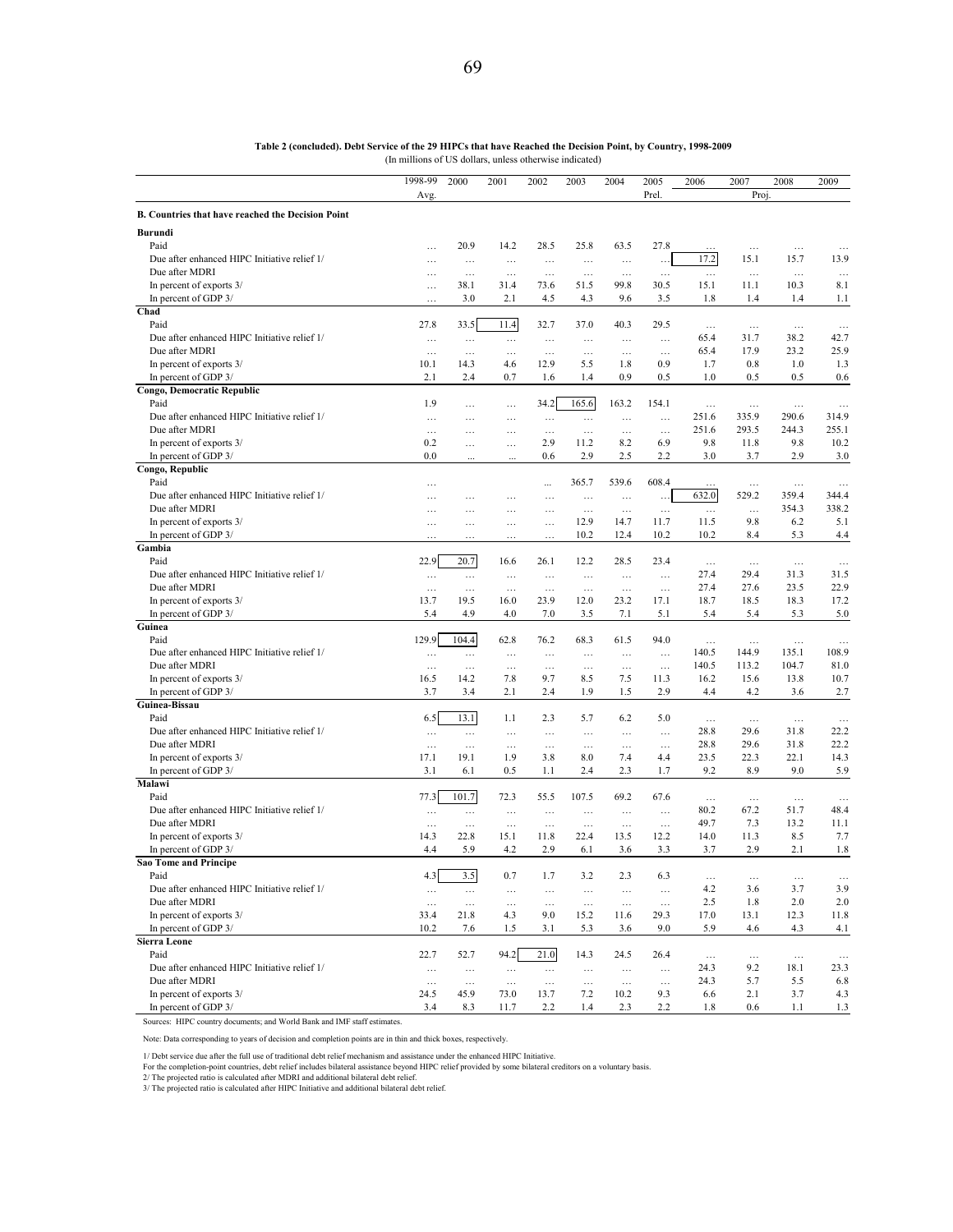|                                                                    | 1999          | 2000           | 2001           | 2002            | 2003           | 2004            | 2005<br>Prel.   | 2006<br>Proj.    |
|--------------------------------------------------------------------|---------------|----------------|----------------|-----------------|----------------|-----------------|-----------------|------------------|
| A. Countries that have reached the Completion Point<br>Benin 2/    |               |                |                |                 |                |                 |                 |                  |
| In millions of U.S. dollars<br>In percent of government revenue 3/ | 114.5<br>30.0 | 110.2<br>29.5  | 161.0<br>41.8  | 162.2<br>35.4   | 153.1<br>25.3  | 165.8<br>24.9   | 199.0<br>28.7   | 222.4<br>30.0    |
| In percent of GDP<br>Bolivia 4/                                    | 4.8           | 4.6            | 6.4            | 5.8             | 4.3            | 4.1             | 4.5             | 4.9              |
| In millions of U.S. dollars<br>In percent of government revenue 5/ | 882.0<br>44.8 | 899.6<br>47.5  | 989.6<br>55.1  | 1,018.9<br>60.4 | 941.6<br>56.1  | 1,041.3<br>49.5 | 1,159.9<br>41.8 | 1,320.1<br>39.3  |
| In percent of GDP                                                  | 10.7          | 10.7           | 12.1           | 12.8            | 11.6           | 11.9            | 12.4            | 12.7             |
| Burkina Faso 6/<br>In millions of U.S. dollars                     | 113.8         | 98.4           | 109.8          | 156.8           | 201.1          | 274.8           | 315.6           | 348.7            |
| In percent of government revenue 3/<br>In percent of GDP           | 29.6          | 32.8           | 35.4           | 38.9            | 35.6           | 39.0            | 47.8            | 44.3             |
| Cameroon 2/                                                        | 4.0           | 3.8            | 3.8            | 4.8             | 4.7            | 5.4             | 5.6             | 5.9              |
| In millions of U.S. dollars<br>In percent of government revenue 3/ | 264.0<br>15.8 | 286.7<br>17.3  | 335.6<br>20.0  | 365.0<br>19.4   | 489.0<br>22.0  | 499.6<br>20.7   | 533.3<br>18.4   | 581.4<br>17.6    |
| In percent of GDP                                                  | 2.9           | 3.2            | 3.6            | 3.4             | 3.6            | 3.2             | 3.1             | 3.2              |
| Ethiopia 7/<br>In millions of U.S. dollars                         | 710.0         | 534.2          | 808.8          | 1,001.4         | 1,180.4        | 1,619.8         | 2,223.4         | 2,445.0          |
| In percent of government revenue 5/                                | 61.0          | 45.8           | 66.3           | 77.1            | 73.1           | 90.6            | 93.8            | 101.6            |
| In percent of GDP<br>Ghana 8/                                      | 11.0          | 6.8            | 10.3           | 13.7            | 14.9           | 16.6            | 19.9            | 19.1             |
| In millions of U.S. dollars                                        | 344.8         | 189.2          | 241.3          | 293.7           | 493.1          | 679.9           | 910.0           | 1,124.7          |
| In percent of government revenue 3/<br>In percent of GDP           | 35.3<br>4.4   | 27.7<br>3.8    | 25.6<br>4.5    | 28.2<br>4.7     | 31.8<br>6.5    | 32.4<br>7.7     | 35.9<br>8.5     | 45.8<br>10.0     |
| Guyana 9/                                                          |               |                |                |                 |                |                 |                 |                  |
| In millions of U.S. dollars<br>In percent of government revenue 3/ | 87.0<br>43.6  | 146.7<br>65.5  | 144.3<br>66.3  | 151.0<br>65.0   | 159.5<br>68.4  | 157.2<br>60.8   | 173.8<br>63.8   | 192.3<br>68.9    |
| In percent of GDP                                                  | 12.5          | 20.6           | 20.7           | 20.9            | 21.4           | 20.0            | 21.9            | 23.3             |
| Honduras <sub>10</sub> /<br>In millions of U.S. dollars            | 487.7         | 493.2          | 564.9          | 493.5           | 520.8          | 616.8           | 744.0           | 837.9            |
| In percent of government revenue 3/                                | 46.9          | 47.0           | 48.4           | 40.9            | 40.5           | 42.5            | 47.4            | 49.0             |
| In percent of GDP<br>Madagascar 2/                                 | 9.0           | 8.2            | 8.8            | 7.5             | 7.5            | 8.3             | 9.1             | 9.4              |
| In millions of U.S. dollars                                        | 156.0         | 185.4          | 190.9          | 190.9           | 202.9          | 134.5           | 205.7           | 216.0            |
| In percent of government revenue 3/<br>In percent of GDP           | 36.7<br>4.2   | 39.6<br>4.8    | 41.8<br>4.2    | 54.3<br>4.2     | 35.4<br>3.7    | 25.6<br>3.1     | 40.3<br>4.1     | 36.8<br>4.0      |
| $\overline{\text{Mali}}$ $11/$<br>In millions of U.S. dollars      | 103.4         | 142.9          | 155.4          | 190.0           | 322.5          | 367.4           | 398.4           | 409.6            |
| In percent of government revenue 3/                                | 24.3          | 41.0           | 39.5           | 33.5            | 42.0           | 42.7            | 41.3            | 42.0             |
| In percent of GDP<br>Mauritania 12/                                | 3.8           | 5.3            | 5.1            | 5.7             | 7.3            | 7.0             | 7.4             | 7.2              |
| In millions of U.S. dollars                                        | 85.0          | 70.0           | 79.1           | 105.0           | 214.2          | 179.0           | 129.2           | 173.0            |
| In percent of government revenue 13/<br>In percent of GDP          | 34.7<br>9.0   | 27.7<br>6.5    | 29.5<br>7.0    | 26.0<br>9.1     | 47.5<br>16.7   | 35.2<br>12.0    | 26.4<br>6.9     | 18.7<br>5.4      |
| Mozambique 14/                                                     |               |                |                |                 |                |                 |                 |                  |
| In millions of U.S. dollars<br>In percent of government revenue 3/ | 543.0<br>52.8 | 688.0<br>143.3 | 665.2<br>145.5 | 647.4<br>127.1  | 762.7<br>123.3 | 842.9<br>113.0  | 954.7<br>102.8  | 1,254.7<br>124.9 |
| In percent of GDP                                                  | 6.3           | 18.5           | 18.0           | 15.8            | 15.9           | 14.3            | 14.4            | 18.0             |
| Nicaragua 15/<br>In millions of U.S. dollars                       | 342.9         | 349.3          | 361.5          | 410.7           | 467.5          | 593.5           | 657.9           | 724.8            |
| In percent of government revenue 16/<br>In percent of GDP          | 60.1          | 44.1           | 47.4           | 54.4            | 56.0           | 59.8            | 59.2            | 60.9             |
| Niger 2/                                                           | 15.5          | 8.9            | 8.8            | 10.2            | 11.4           | 13.2            | 13.4            | 13.5             |
| In millions of U.S. dollars<br>In percent of government revenue 3/ | 104.4<br>58.2 | 104.3<br>67.5  | 97.3<br>53.7   | 125.9<br>54.5   | 142.0<br>49.0  | 177.7<br>50.0   | 183.1<br>53.6   | 194.8<br>50.6    |
| In percent of GDP                                                  | 5.1           | 5.8            | 5.0            | 5.8             | 5.2            | 6.0             | 5.3             | 5.7              |
| Rwanda 17/<br>In millions of U.S. dollars                          | 75.2          | 72.4           | 90.6           | 107.8           | 115.4          | 137.0           | 214.7           | 254.4            |
| In percent of government revenue 3/                                | 39.5          | 45.4           | 48.1           | 54.8            | 53.9           | 52.8            | 65.9            | 76.2             |
| In percent of GDP<br>Senegal 2/                                    | 3.9           | 4.0            | 5.3            | 6.2             | 6.9            | 7.5             | 10.0            | 10.8             |
| In millions of U.S. dollars                                        | 254.3         | 238.6          | 303.6          | 313.2           | 456.3          | 622.2           | 700.7           | 734.4            |
| In percent of government revenue 3/<br>In percent of GDP           | 30.8<br>5.3   | 31.0<br>5.1    | 37.0<br>6.2    | 30.4<br>5.9     | 33.8<br>6.7    | 39.2<br>7.8     | 44.0<br>8.1     | 43.0<br>8.3      |
| Tanzania 18/                                                       |               |                |                |                 |                |                 |                 |                  |
| In millions of U.S. dollars<br>In percent of government revenue 3/ | 412.3<br>42.8 | 524.7<br>54.6  | 598.7<br>54.0  | 825.3<br>72.8   | 977.5<br>80.2  | 1,130.2<br>80.8 | 1,356.5<br>89.1 | 1,646.2<br>101.7 |
| In percent of GDP                                                  | 4.8           | 5.8            | 6.5            | 8.8             | 9.7            | 10.6            | 11.4            | 13.2             |
| Uganda 19/<br>In millions of U.S. dollars                          | 306.0         | 402.5          | 444.8          | 553.1           | 724.8          | 914.7           | 1,039.7         | 1,050.3          |
| In percent of government revenue 3/<br>In percent of GDP           | 40.4          | 59.7           | 68.0           | 79.3            | 101.3          | 98.0            | 92.9            | 86.7             |
| Zambia 20/                                                         | 5.3           | 6.8            | 7.9            | 9.5             | 11.6           | 13.4            | 11.9            | 11.1             |
| In millions of U.S. dollars<br>In percent of government revenue 3/ | 166.0<br>30.1 | 85.4<br>23.7   | 45.7<br>7.0    | 35.3<br>5.3     | 46.8<br>5.9    | 111.1<br>11.2   | 1,525.2<br>94.8 | 1,169.7<br>58.4  |
| In percent of GDP                                                  | 5.3           | 2.6            | 1.3            | 0.9             | 1.1            | 2.0             | 21.0            | 9.7              |

**Table 3. Poverty-Reducing Expenditure of the 29 HIPCs that Have Reached the Decision Point, by Country, 1998-2006 1/**

Note: Data corresponding to years of decision and completion points are in thin and thick boxes, respectively.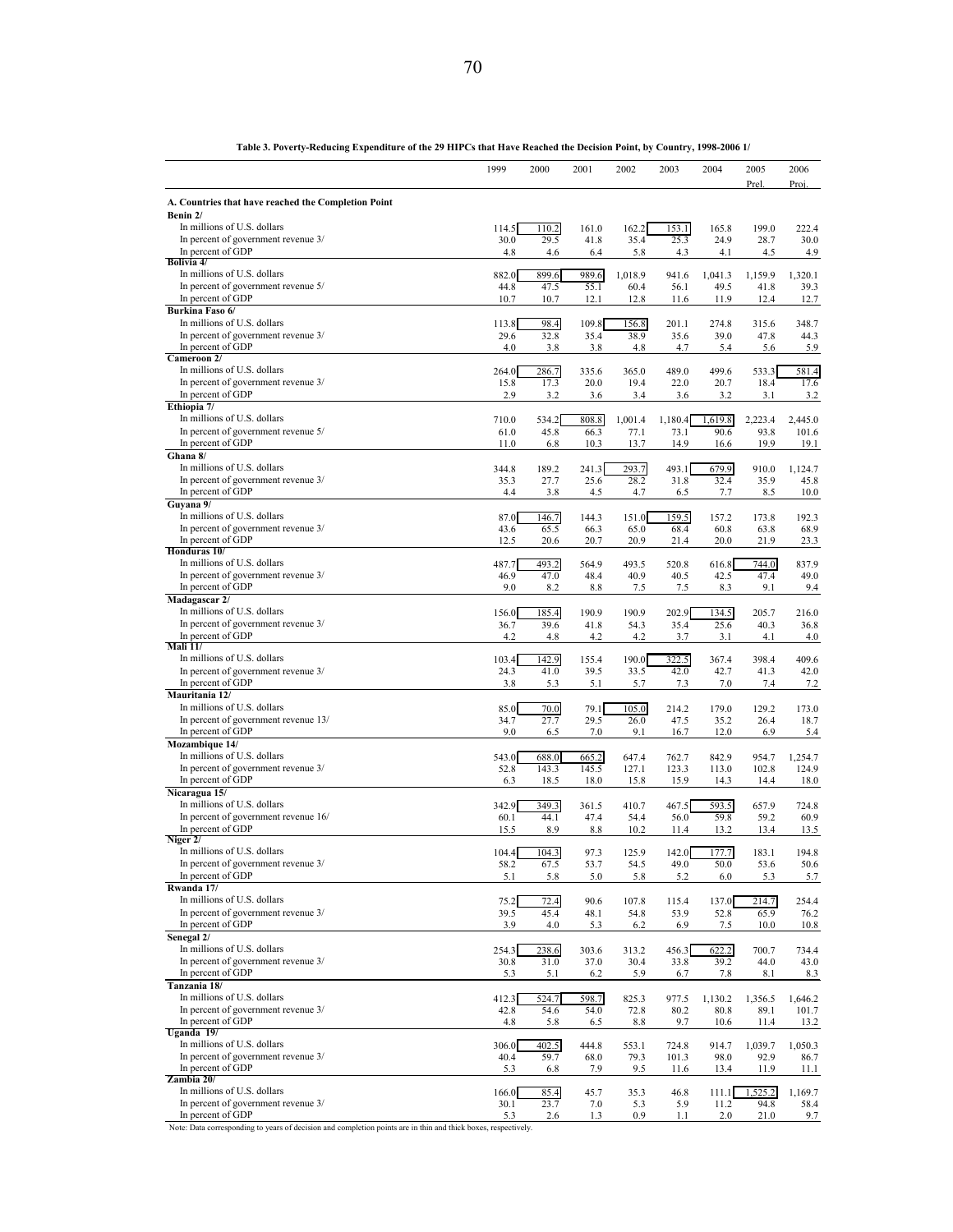|                                                          | 1999      | 2000   | 2001      | 2002     | 2003  | 2004  | 2005  | 2006  |
|----------------------------------------------------------|-----------|--------|-----------|----------|-------|-------|-------|-------|
|                                                          |           |        |           |          |       |       | Prel. | Proj. |
| <b>B. Countries that have reached the Decision Point</b> |           |        |           |          |       |       |       |       |
| Burundi 21/                                              |           |        |           |          |       |       |       |       |
| In millions of U.S. dollars                              | $\cdots$  | 26.4   | 28.5      | 27.1     | 29.0  | 33.5  | 25.2  | 28.5  |
| In percent of government revenue 3/                      | $\ddotsc$ | 20.9   | 22.4      | 24.6     | 23.3  | 25.3  | 14.9  | 16.2  |
| In percent of GDP                                        | $\cdots$  | 3.7    | 4.3       | 4.3      | 4.9   | 5.0   | 3.1   | 3.0   |
| Chad 22/                                                 |           |        |           |          |       |       |       |       |
| In millions of U.S. dollars                              | 63.0      | 62.4   | 64.3      | 84.8     | 113.0 | 132.4 | 242.1 | 544.8 |
| In percent of government revenue 3/                      | 50.0      | 56.8   | 51.6      | 48.6     | 48.4  | 32.7  | 46.2  | 66.0  |
| In percent of GDP                                        | 4.0       | 4.5    | 3.8       | 4.3      | 4.1   | 3.0   | 4.1   | 8.1   |
| Democratic Republic of Congo 2/                          |           |        |           |          |       |       |       |       |
| In millions of U.S. dollars                              | $\ddotsc$ | $\sim$ | $\cdots$  | 26.2     | 85.2  | 130.2 | 142.6 | 279.5 |
| In percent of government revenue 3/                      | $\ddotsc$ |        |           | 6.3      | 14.2  | 19.3  | 10.9  | 15.8  |
| In percent of GDP                                        |           |        |           | 0.5      | 1.5   | 2.0   | 2.0   | 3.3   |
| Congo, Republic of 23/                                   |           |        |           |          |       |       |       |       |
| In millions of U.S. dollars                              |           |        |           | $\cdots$ | 143.8 | 194.8 | 294.9 | 380.4 |
| In percent of government revenue 3/                      | $\sim$    |        | $\cdots$  | $\cdots$ | 13.8  | 13.9  | 13.1  | 14.9  |
| In percent of GDP                                        |           |        | $\ddotsc$ | $\sim$   | 4.0   | 4.5   | 4.9   | 6.1   |
| The Gambia 24/                                           |           |        |           |          |       |       |       |       |
| In millions of U.S. dollars                              | 23.5      | 20.8   | 19.6      | 184      | 16.3  | 21.5  | 17.6  | 25.1  |
| In percent of government revenue 3/                      | 30.2      | 26.7   | 31.1      | 30.5     | 29.5  | 25.3  | 19.0  | 23.2  |
| In percent of GDP                                        | 5.4       | 4.9    | 4.7       | 5.0      | 4.6   | 5.4   | 3.8   | 5.0   |
| Guinea 25/                                               |           |        |           |          |       |       |       |       |
| In millions of U.S. dollars                              | 85.1      | 79.8   | 102.9     | 131.5    | 121.9 | 116.3 | 114.4 | 110.2 |
| In percent of government revenue 3/                      | 22.8      | 23.4   | 29.9      | 34.0     | 32.1  | 28.2  | 26.7  | 24.6  |
| In percent of GDP                                        | 2.5       | 2.6    | 3.4       | 4.1      | 3.4   | 2.9   | 3.5   | 3.4   |
| Guinea-Bissau 2/                                         |           |        |           |          |       |       |       |       |
| In millions of U.S. dollars                              | $\ddotsc$ | $\sim$ | $\sim$    | 9.2      | 11.4  | 15.1  | 15.8  | 15.1  |
| In percent of government revenue 3/                      | $\sim$    | $\sim$ | $\ddotsc$ | 27.3     | 29.1  | 30.0  | 31.2  | 25.2  |
| In percent of GDP                                        |           |        |           | 4.5      | 4.8   | 5.6   | 5.2   | 4.8   |
| Malawi 11/                                               |           |        |           |          |       |       |       |       |
| In millions of U.S. dollars                              | 208.0     | 161.0  | 135.0     | 190.0    | 194.0 | 218.8 | 270.9 | 331.5 |
| In percent of government revenue 3/                      | 66.1      | 57.1   | 48.0      | 63.7     | 51.7  | 54.6  | 58.6  | 68.8  |
| In percent of GDP                                        | 11.5      | 9.3    | 7.9       | 9.8      | 11.0  | 11.5  | 13.1  | 15.4  |
| São Tomé and Príncipe 11/                                |           |        |           |          |       |       |       |       |
| In millions of U.S. dollars                              | 8.0       | 8.0    | 11.9      | 10.4     | 15.8  | 14.3  | 20.3  | 22.1  |
| In percent of government revenue 3/                      | 87.8      | 86.2   | 120.1     | 84.0     | 105.6 | 81.0  | 107.4 | 102.5 |
| In percent of GDP                                        | 17.0      | 17.3   | 25.0      | 19.4     | 26.7  | 22.3  | 28.8  | 31.1  |
| Sierre Leone 2/                                          |           |        |           |          |       |       |       |       |
| In millions of U.S. dollars                              | $\ddotsc$ | 23.5   | 36.7      | 57.4     | 59.7  | 49.8  | 52.4  | 63.2  |
| In percent of government revenue 3/                      | $\cdots$  | 25.7   | 38.2      | 52.7     | 53.2  | 39.9  | 38.4  | 39.8  |
| In percent of GDP                                        |           | 3.7    | 4.6       | 6.1      | 6.0   | 4.7   | 4.4   | 4.7   |

**Table 3 (concluded). Poverty-Reducing Expenditure of the 29 HIPCs that have Reached the Decision Point, by Country, 1999-2006**

Sources: HIPC documents; and World Bank and Fund staff estimates.

Note: Data corresponding to years of decision and completion points are in thin and thick boxes, respectively.

 1/ The coverage of poverty-reducing expenditures varies across countries, but is generally consistent with the definition in the PRSP and the budget. In some countries, the definition of povertyreducing expenditures has evolved over time to include more sectors; therefore, some of the increase in such spending over the 1999-2003 period may reflect changes in the definition.

2/ Data refer to health and education spending.

3/ Government refers to central government.

4/ Includes current and capital expenditure on health, education, basic sanitation, and selected urban and rural development. Excludes education spending at the university level, pension contributions, and health and education spending by the Ministry of Defense.

5/ Government includes central, local, and public enterprises.

6/ Includes current and capital expenditure on health, education, rural roads, promotion of women, employment and youth, water resources, environment, justice and communication.

7/ Poverty-related spending, including health, education, agriculture, and rural road.

8/ Spending on basic education, primary health care, poverty-focused agriculture and infrastructure.

9/ Spending on health and education. For 2003-05 and projections, poverty reducing expenditure includes infrastructure.

10/ Spending on education, health, water and sanitation, rural infrastructure, and social safety projects.

11/ Spending on education, health, and social safety net.

12/ Spending on education, health, and poverty reduction programs.

13/ Government includes central and local government.

14/ Includes expenditures on health, education, HIV, roads, sanitation, public works, governance and judicial system, agriculture and rural development.

15/ Spending on education, health, rural infrastructure and food assistance.

16/ Government includes central and local government, and social security fund.

17/ Spending on health and education expenditure. Relevant capital expenditures included from 2002, and spending on energy development from 2005.

18/ Spending on education, health, water, agricultural research and extension, land, roads, and the judiciary.

19/ Spending on education, health, roads, agriculture, water, and public order.

20/ Beginning in 2005, the definition of PRSPs was broadened to include spending on basic health and education. During 2001-04, figures reflect poverty reducing priorities

(mostly investment projects) financed by HIPC relief.

21/ Refers to education, health, reinsertion conflict affected victims and other social sectors.

22/ Domestically-financed government spending in health, education, rural development, infrastructure, and good governance.

23/ Spending on health, education, infrastructure, electricity, water, disarmament, remobilization and reinsertion of former combatants, and social protection.

24/ Spending on education, health and agriculture.

25/ Expenditure in health and education during 1999-2001. Expenditure in health, education, transport, road maintenance, justice, rural development, urban planning, and social affairs from 2002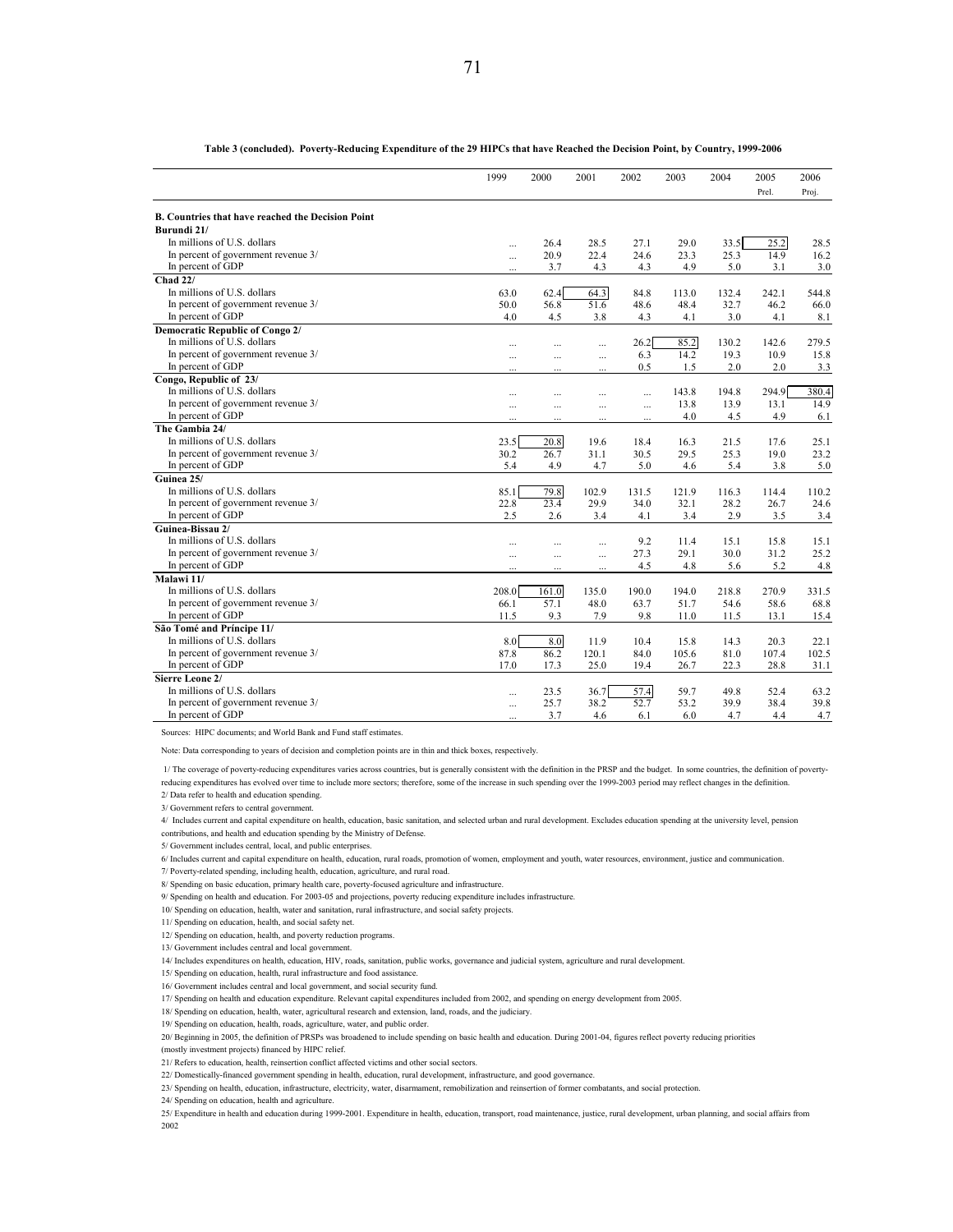## **Table 4. HIPC Initiative and MDRI: Committed Debt Relief and Outlook 1/ Status as of mid-July 2006**

(In millions of U.S. dollars, in end-2005 NPV terms, unless otherwise indicated)

|                                                                  |                                        |                                          |                                                 | <b>Assistance under the HIPC Initiative</b>    | <b>HIPC Initiative Assistance Committed and MDRI</b><br><b>Assistance Delivered or Expected to be Delivered</b> |                                                                          |                                                        |  |  |
|------------------------------------------------------------------|----------------------------------------|------------------------------------------|-------------------------------------------------|------------------------------------------------|-----------------------------------------------------------------------------------------------------------------|--------------------------------------------------------------------------|--------------------------------------------------------|--|--|
|                                                                  | <b>HIPC</b><br>Decision-<br>Point Date | <b>HIPC</b><br>Completion-<br>Point Date | <b>Estimated Nominal</b><br>Debt Service Relief | In NPV terms as of<br>the Decision-Point<br>7/ | Committed HIPC<br>Initiative<br>Assistance                                                                      | <b>MDRI</b> Assistance<br>Delivered or<br>Expected to be<br>Delivered 8/ | Total HIPC<br>Initiative and<br><b>MDRI</b> Assistance |  |  |
| Countries that have reached their Completion Point (19)          |                                        |                                          |                                                 |                                                |                                                                                                                 |                                                                          |                                                        |  |  |
| TOTAL <sub>2</sub> /                                             |                                        |                                          | 42,396                                          | 23,405                                         | 28,809                                                                                                          | 18,308                                                                   | 47,117                                                 |  |  |
| Benin                                                            | Jul-00                                 | Mar-03                                   | 460                                             | 265                                            | 328                                                                                                             | 571                                                                      | 899                                                    |  |  |
| Bolivia 3/                                                       | Feb-00                                 | $Jun-01$                                 | 2,060                                           | 1,302                                          | 1,663                                                                                                           | 1,004                                                                    | 2,667                                                  |  |  |
| Burkina Faso 3/4/                                                | Jul-00                                 | Apr-02                                   | 930                                             | 553                                            | 672                                                                                                             | 573                                                                      | 1,244                                                  |  |  |
| Cameroon                                                         | $Oct-00$                               | Apr-06                                   | 4,917                                           | 1,267                                          | 1,569                                                                                                           | 707                                                                      | 2,276                                                  |  |  |
| Ethiopia 4/                                                      | $Nov-01$                               | Apr-04                                   | 3,275                                           | 1,982                                          | 2,284                                                                                                           | 1,383                                                                    | 3,666                                                  |  |  |
| Ghana                                                            | Feb-02                                 | Jul-04                                   | 3,500                                           | 2,186                                          | 2,595                                                                                                           | 1,963                                                                    | 4,558                                                  |  |  |
| Guyana 3/                                                        | $Nov-00$                               | Dec-03                                   | 1,354                                           | 591                                            | 732                                                                                                             | 140                                                                      | 872                                                    |  |  |
| Honduras                                                         | Jul-00                                 | Apr-05                                   | 1,000                                           | 556                                            | 688                                                                                                             | 733                                                                      | 1,421                                                  |  |  |
| Madagascar                                                       | Dec-00                                 | $Oct-04$                                 | 1,900                                           | 836                                            | 1,035                                                                                                           | 1,219                                                                    | 2,255                                                  |  |  |
| Mali 3/                                                          | Aug-00                                 | $Mar-03$                                 | 895                                             | 539                                            | 667                                                                                                             | 985                                                                      | 1,652                                                  |  |  |
| Mauritania                                                       | Feb-00                                 | $Jun-02$                                 | 1,100                                           | 622                                            | 770                                                                                                             | 424                                                                      | 1,194                                                  |  |  |
| Mozambique 3/                                                    | Apr- $00$                              | $Sep-01$                                 | 4,300                                           | 2,023                                          | 2,599                                                                                                           | 1,004                                                                    | 3,603                                                  |  |  |
| Nicaragua                                                        | Dec-00                                 | Jan-04                                   | 4,500                                           | 3,308                                          | 4,098                                                                                                           | 466                                                                      | 4,565                                                  |  |  |
| Niger 4/                                                         | Dec-00                                 | $Jun-04$                                 | 1,190                                           | 664                                            | 800                                                                                                             | 489                                                                      | 1,289                                                  |  |  |
| Rwanda 4/                                                        | Dec-00                                 | $Jun-05$                                 | 1,316                                           | 696                                            | 814                                                                                                             | 206                                                                      | 1,020                                                  |  |  |
| Senegal                                                          | $Jun-00$                               | Apr-04                                   | 850                                             | 488                                            | 605                                                                                                             | 1,297                                                                    | 1,902                                                  |  |  |
| Tanzania                                                         | Apr- $00$                              | $Nov-01$                                 | 3,000                                           | 2,026                                          | 2,511                                                                                                           | 1,919                                                                    | 4,430                                                  |  |  |
| Uganda 3/                                                        | Feb-00                                 | $M$ ay-00                                | 1,950                                           | 1,003                                          | 1,282                                                                                                           | 1,705                                                                    | 2,987                                                  |  |  |
| Zambia                                                           | $Dec-00$                               | Apr- $05$                                | 3,900                                           | 2,499                                          | 3,096                                                                                                           | 1,522                                                                    | 4,618                                                  |  |  |
| Countries that have reached their Decision Point (10)            |                                        |                                          |                                                 |                                                |                                                                                                                 |                                                                          |                                                        |  |  |
| TOTAL <sub>2</sub> /                                             |                                        |                                          |                                                 |                                                |                                                                                                                 |                                                                          |                                                        |  |  |
|                                                                  |                                        |                                          | 18,825                                          | 11,353                                         | 12,455                                                                                                          |                                                                          | 12,455                                                 |  |  |
| Burundi                                                          | Aug-05                                 | $\cdots$                                 | 1,465                                           | 826                                            | 826                                                                                                             |                                                                          | 826                                                    |  |  |
| Chad                                                             | $May-01$                               |                                          | 260                                             | 170                                            | 202                                                                                                             | Ω,                                                                       | 202                                                    |  |  |
| Congo, Dem. Rep. of the                                          | Jul-03                                 |                                          | 10,389                                          | 6,311                                          | 6,875                                                                                                           |                                                                          | 6,875                                                  |  |  |
| Congo, Rep. of                                                   | Apr-06                                 |                                          | 2,881                                           | 1,679                                          | 1,679                                                                                                           | .                                                                        | 1,679                                                  |  |  |
| Gambia, The                                                      | Dec-00                                 |                                          | 90                                              | 67                                             | 83                                                                                                              | .                                                                        | 83                                                     |  |  |
| Guinea                                                           | Dec-00                                 | $\cdots$                                 | 800                                             | 545                                            | 676                                                                                                             | .                                                                        | 676                                                    |  |  |
| Guinea-Bissau                                                    | Dec-00                                 | $\ddotsc$                                | 790                                             | 416                                            | 515                                                                                                             | $\cdots$                                                                 | 515                                                    |  |  |
| Malawi                                                           | Dec-00                                 | $\ddotsc$                                | 1,000                                           | 643                                            | 796                                                                                                             | .                                                                        | 796                                                    |  |  |
| São Tomé and Príncipe                                            | Dec-00                                 |                                          | 200                                             | 97                                             | 120                                                                                                             |                                                                          | 120                                                    |  |  |
| Sierra Leone                                                     | Mar-02                                 |                                          | 950                                             | 600                                            | 683                                                                                                             |                                                                          | 683                                                    |  |  |
| Countries that have not yet reached their Decision Point (11) 5/ |                                        |                                          |                                                 |                                                |                                                                                                                 |                                                                          |                                                        |  |  |
| Côte d'Ivoire 6/                                                 |                                        |                                          | $\ddotsc$                                       | $\cdots$                                       | $\ddotsc$                                                                                                       |                                                                          |                                                        |  |  |
| Central African Republic                                         |                                        | $\cdots$                                 | $\cdots$                                        | $\cdots$                                       | $\cdots$                                                                                                        | .                                                                        |                                                        |  |  |
| Comoros                                                          |                                        | $\ddotsc$                                | $\cdots$                                        | $\cdots$                                       | $\cdots$                                                                                                        |                                                                          |                                                        |  |  |
| Eritrea                                                          | .                                      |                                          | $\cdots$                                        | $\ddotsc$                                      | .                                                                                                               |                                                                          |                                                        |  |  |
| Haiti                                                            |                                        |                                          |                                                 |                                                |                                                                                                                 |                                                                          |                                                        |  |  |
| Liberia                                                          |                                        |                                          | $\cdots$                                        | $\ddotsc$                                      |                                                                                                                 |                                                                          |                                                        |  |  |
| Kyrgyz Republic                                                  |                                        |                                          | $\ddotsc$                                       |                                                | $\ddotsc$                                                                                                       |                                                                          |                                                        |  |  |
| Nepal                                                            |                                        |                                          | $\cdots$                                        | $\cdots$                                       | $\ddots$                                                                                                        |                                                                          |                                                        |  |  |
| Somalia                                                          | $\cdots$                               | $\cdots$                                 | $\cdots$                                        | $\cdots$                                       | $\cdots$                                                                                                        |                                                                          | $\cdots$                                               |  |  |
| Sudan                                                            | $\cdots$                               | $\ddotsc$                                | $\ddotsc$                                       | $\ddotsc$                                      | $\ddotsc$                                                                                                       | $\cdots$                                                                 |                                                        |  |  |
| Togo                                                             | .                                      | $\ddotsc$                                | $\cdots$                                        | $\cdots$                                       | $\cdots$                                                                                                        |                                                                          |                                                        |  |  |
|                                                                  |                                        |                                          |                                                 |                                                |                                                                                                                 |                                                                          |                                                        |  |  |
| Total debt relief committed 2/                                   |                                        |                                          | 61,221                                          | 34,758                                         | 41,264                                                                                                          | 18,308                                                                   | 59,572                                                 |  |  |

Sources: HIPC documents; and World Bank and IMF staff estimates.

1/ Committed debt relief under the assumption of full participation of creditors.

2/ The total amounts shown are only indicative, as they represent the sum of individual commitments expressed in different NPV terms, corresponding to the time of the decision point of each HIPC.

3/ Also reached completion point under the original HIPC Initiative. The assistance includes original debt relief.

4/ Assistance includes topping up at the completion point.

5/ These are countries that meet the HIPC Initiative income and indebtedness criteria using end-2004 data and that may wish to be considered for HIPC Initiative assistance. 6/ Côte d'Ivoire reached its decision point under the original HIPC Initiative in 1998, but did not reach its completion point under the original HIPC Initiative, nor has it reached the decision point under the enhanced HIPC Initiative.

7/ Topping-up assistance and assistance provided under the original HIPC Initiative are expressed in NPV-terms as of the time of the enhanced HIPC Decision Point.

8/ MDRI assistance has been delivered in full to the post-completion-point countries by IDA and the IMF. AfDF is expected to deliver the assistance retroactively as of January 1, 2006. MDRI Assistance from the IMF presented in this table does not include assistance to two non-HIPCs.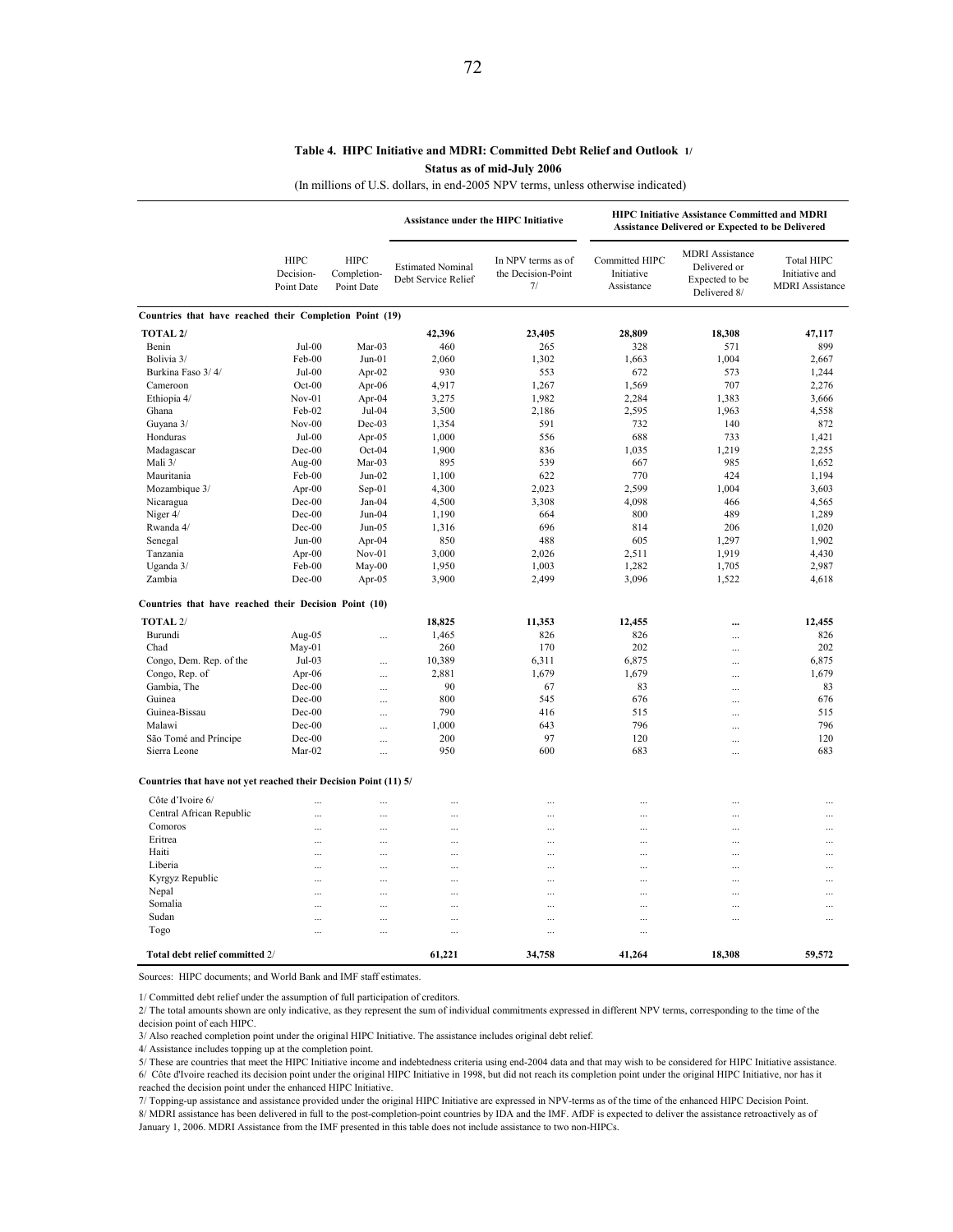## **Table 5. HIPC Initiative: Estimates of Costs to Multilateral Creditors and Status of Their Commitments 1/**

(In millions of U.S. dollars, in end-2005 NPV terms)

| <b>Creditors</b>                                                          | <b>Total Cost of HIPC Initiative Debt Relief</b> |
|---------------------------------------------------------------------------|--------------------------------------------------|
| Total                                                                     | 20,779                                           |
| Delivering or committed to deliver debt relief 2/                         | 20,697                                           |
| World Bank Group                                                          | 9,781                                            |
| African Development Bank (AfDB)                                           | 3,573                                            |
| International Monetary Fund (IMF)                                         | 3,103                                            |
| Inter-American Development Bank (IaDB)                                    | 1,391                                            |
| European Union/European Investment Bank (EU/EIB)                          | 838                                              |
| Central American Bank for Economic Integration (CABEI)                    | 634                                              |
| International Fund for Agricultural Development (IFAD)                    | 340                                              |
| Arab Bank for Economic Development in Africa (BADEA)                      | 244                                              |
| OPEC Fund for International Development                                   | 200                                              |
| Islamic Development Bank (IsDB)                                           | 155                                              |
| Corporación Andina de Fomento (CAF)                                       | 117                                              |
| Arab Fund for Social and Economic Development (AFESD)                     | 79                                               |
| Caricom Multilateral Clearing Facility (CMCF)                             | 72                                               |
| West African Development Bank (BOAD)                                      | 55                                               |
| Fund for the Financial Development of the River Plate Basin (FONPLATA)    | 31                                               |
| Nordic Development Fund (NDF)                                             | 28                                               |
| Caribbean Development Bank (CDB)                                          | 21                                               |
| Arab Monetary Fund (AMF)                                                  | 15                                               |
| Central Bank of West African States (BCEAO)                               | 7                                                |
| Nordic Investment Bank (NIB)                                              | 4                                                |
| East African Development Bank (EADB)                                      | $\overline{4}$                                   |
| Banque de Développement des Etats de l'Afrique Centrale (BDEAC)           | $\mathfrak{2}$                                   |
| Asian Development Bank (AsDB)                                             | $\mathbf{0}$                                     |
| Have not indicated intentions to provide relief under the HIPC Initiative | 82                                               |
| Banque des Etats de l'Afrique Centrale (BEAC)                             | 40                                               |
| Economic Community of West African States (ECOWAS)                        | 17                                               |
| Eastern and Southern African Trade and Development Bank (PTA Bank)        | 10                                               |
| Banque de Dévelopment des Etats des Grands Lacs (BDEGL)                   | 8                                                |
| Conseil de L'Entente (FEGECE)                                             | 3                                                |
| Fondo Centroamericano de Estabilización Monetaria (FOCEM)                 | $\mathfrak{2}$                                   |
| Fund for Solidarity and Econome Development (FSID)                        | $\mathbf{1}$                                     |
| Arab Petroleum Investment Corporation (APICORP)                           | $\mathbf{0}$                                     |

Sources: HIPC documents; HIPC authorities; and IDA and IMF staff estimates.

1/ Refers to 29 HIPCs that have reached their decision points.

2/ Some of these creditors are providing relief on a case-by-case basis and have yet to agree to full participation in the delivery of enhanced HIPC Initiative debt relief.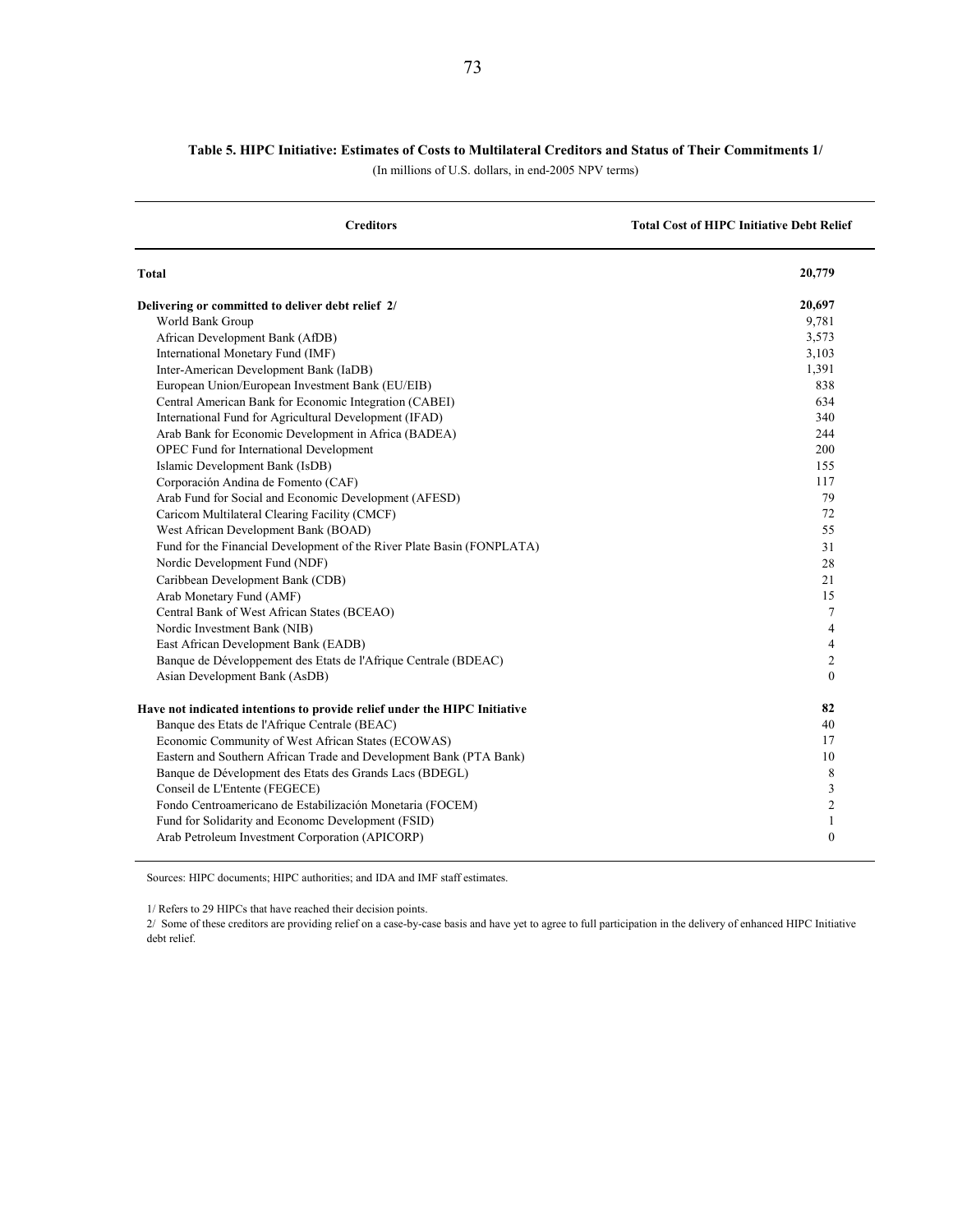## **Table 6A. Status of Delivery of HIPC Initiative and MDRI Assistance by the World Bank**

**Status as of mid-July 2006**

(In millions of US dollars, in end-2005 NPV terms, unless otherwise indicated)

|                                                                | <b>Assistance under the MDRI (IDA</b><br>World Bank Assistance under the HIPC Initiative<br>only) |                                                                       |                                                     |                                      |                                             |                                                     | <b>Total Committed</b>                                            | <b>Total Delivered</b><br>Assistance under |
|----------------------------------------------------------------|---------------------------------------------------------------------------------------------------|-----------------------------------------------------------------------|-----------------------------------------------------|--------------------------------------|---------------------------------------------|-----------------------------------------------------|-------------------------------------------------------------------|--------------------------------------------|
|                                                                | Committed<br>Assistance in<br>Nominal Terms                                                       | Committed<br>Assistance<br>(In NPV terms as of<br>the decision point) | Committed<br>Assistance (in end-<br>2005 NPV terms) | <b>Total Delivered</b><br>Assistance | Committed<br>Assistance in<br>Nominal Terms | Committed<br>Assistance (in end-<br>2005 NPV terms) | Assistance under the<br><b>HIPC</b> Initiative and<br><b>MDRI</b> | the HIPC<br><b>Initiative and</b><br>MDRI  |
|                                                                | (1)                                                                                               | (II)                                                                  | (III)                                               | (IV)                                 | (V)                                         | (VI)                                                | $(III) + (VI)$                                                    | $(IV) + (VI)$                              |
| Countries that have reached their Completion Point (19)        |                                                                                                   |                                                                       |                                                     |                                      |                                             |                                                     |                                                                   |                                            |
| TOTAL 1/                                                       | 10,717.3                                                                                          | 6,068.1                                                               | 7,386.4                                             | 2,651.7                              | 26,654.5                                    | 12,828.2                                            | 20,214.7                                                          | 15,480.0                                   |
| Benin                                                          | 124.3                                                                                             | 124.3                                                                 | 105.8                                               | 41.3                                 | 690.8                                       | 360.3                                               | 466.0                                                             | 401.6                                      |
| Bolivia 2/                                                     | 287.2                                                                                             | 198.8                                                                 | 246.3                                               | 123.8                                | 1,526.2                                     | 780.5                                               | 1,026.7                                                           | 904.3                                      |
| Burkina Faso 2/3/                                              | 419.5                                                                                             | 226.8                                                                 | 280.9                                               | 157.5                                | 740.1                                       | 355.0                                               | 635.9                                                             | 512.5                                      |
| Cameroon                                                       | 267.6                                                                                             | 176.1                                                                 | 218.2                                               | 151.0                                | 823.2                                       | 398.1                                               | 616.3                                                             | 549.1                                      |
| Ethiopia 3/                                                    | 1,278.4                                                                                           | 801.7                                                                 | 951.4                                               | 159.7                                | 2,341.7                                     | 984.2                                               | 1,935.6                                                           | 1,143.9                                    |
| Ghana                                                          | 1,445.7                                                                                           | 781.6                                                                 | 927.6                                               | 186.7                                | 2,994.3                                     | 1,440.5                                             | 2,368.0                                                           | 1,627.1                                    |
| Guyana 2/                                                      | 132.8                                                                                             | 68.3                                                                  | 84.6                                                | 45.8                                 | 189.4                                       | 94.1                                                | 178.7                                                             | 139.9                                      |
| Honduras                                                       | 107.7                                                                                             | 97.8                                                                  | 121.1                                               | 46.6                                 | 1,193.5                                     | 591.1                                               | 712.2                                                             | 637.8                                      |
| Madagascar                                                     | 444.4                                                                                             | 256.2                                                                 | 317.4                                               | 86.3                                 | 1,780.1                                     | 875.5                                               | 1,192.9                                                           | 961.8                                      |
| Mali 2/                                                        | 291.8                                                                                             | 185.1                                                                 | 229.3                                               | 115.9                                | 1,270.0                                     | 644.1                                               | 873.4                                                             | 760.0                                      |
| Mauritania                                                     | 172.8                                                                                             | 99.9                                                                  | 123.7                                               | 37.8                                 | 551.8                                       | 266.8                                               | 390.5                                                             | 304.6                                      |
| Mozambique 2/                                                  | 1,055.1                                                                                           | 429.4                                                                 | 532.0                                               | 509.2                                | 1,318.9                                     | 662.2                                               | 1,194.1                                                           | 1,171.4                                    |
| Nicaragua                                                      | 382.6                                                                                             | 190.9                                                                 | 236.4                                               | 44.8                                 | 772.6                                       | 333.7                                               | 570.2                                                             | 378.5                                      |
| Niger 3/                                                       | 408.7                                                                                             | 231.5                                                                 | 286.8                                               | 59.9                                 | 747.4                                       | 328.6                                               | 615.4                                                             | 388.5                                      |
| Rwanda 3/                                                      | 709.0                                                                                             | 357.4                                                                 | 442.7                                               | 76.1<br>77.5                         | 351.3                                       | 133.4<br>977.6                                      | 576.2                                                             | 209.6                                      |
| Senegal<br>Tanzania                                            | 163.9<br>1,157.1                                                                                  | 123.6<br>694.7                                                        | 153.1<br>860.5                                      | 265.1                                | 1,865.9<br>2,824.2                          | 1,374.5                                             | 1,130.8<br>2,235.0                                                | 1,055.1<br>1,639.6                         |
| Uganda 2/                                                      | 983.6                                                                                             | 531.0                                                                 | 657.7                                               | 334.3                                | 2,790.6                                     | 1,378.2                                             | 2,035.9                                                           | 1,712.5                                    |
| Zambia                                                         | 885.2                                                                                             | 493.2                                                                 | 610.9                                               | 132.4                                | 1,882.5                                     | 849.9                                               | 1,460.9                                                           | 982.4                                      |
| Countries that have reached their Decision Point (10)          |                                                                                                   |                                                                       |                                                     |                                      |                                             |                                                     |                                                                   |                                            |
| TOTAL 1/                                                       | 3,289.9                                                                                           | 2,140.5                                                               | 2,394.8                                             | 747.2                                | Щ,                                          | $\ddotsc$                                           | 2,394.8                                                           | 747.2                                      |
| Burundi                                                        | 773.0                                                                                             | 424.8                                                                 | 424.8                                               | 10.0                                 |                                             | $\ddotsc$                                           | 424.8                                                             | 10.0                                       |
| Chad                                                           | 106.7                                                                                             | 68.1                                                                  | 80.9                                                | 26.7                                 |                                             | $\ddotsc$                                           | 80.9                                                              | 26.7                                       |
| Congo, Dem. Rep. of the                                        | 1,031.2                                                                                           | 855.5                                                                 | 932.0                                               | 468.3                                | Ω,                                          | à.                                                  | 932.0                                                             | 468.3                                      |
| Congo, Rep. of                                                 | 70.7                                                                                              | 48.9                                                                  | 48.9                                                | 0.0                                  | ă,                                          |                                                     | 48.9                                                              | 0.0                                        |
| Gambia, The                                                    | 31.8                                                                                              | 22.3                                                                  | 27.6                                                | 11.1                                 |                                             | $\sim$                                              | 27.6                                                              | 11.1                                       |
| Guinea                                                         | 233.6                                                                                             | 151.4                                                                 | 187.6                                               | 62.1                                 |                                             |                                                     | 187.6                                                             | 62.1                                       |
| Guinea-Bissau                                                  | 179.6                                                                                             | 93.3                                                                  | 115.5                                               | 27.0                                 |                                             | $\ddotsc$                                           | 115.5                                                             | 27.0                                       |
| Malawi                                                         | 588.5                                                                                             | 330.9                                                                 | 409.9                                               | 105.8                                |                                             | $\ddotsc$                                           | 409.9                                                             | 105.8                                      |
| São Tomé and Príncipe                                          | 44.9                                                                                              | 23.7                                                                  | 29.4                                                | 6.4                                  | ă,                                          |                                                     | 29.4                                                              | 6.4                                        |
| Sierra Leone                                                   | 229.9                                                                                             | 121.5                                                                 | 138.2                                               | 29.8                                 | ă.                                          | $\ddotsc$                                           | 138.2                                                             | 29.8                                       |
| Countries that have not yet reached their Decision Points (11) |                                                                                                   |                                                                       |                                                     |                                      |                                             |                                                     |                                                                   |                                            |
| Côte d'Ivoire                                                  | $\ddotsc$                                                                                         | $\cdots$                                                              |                                                     | $\cdots$                             |                                             | $\ddotsc$                                           | $\ddotsc$                                                         | $\ddotsc$                                  |
| Central African Republic                                       | $\cdots$                                                                                          | $\cdots$                                                              |                                                     | $\cdots$                             |                                             |                                                     | Ц,                                                                | à.                                         |
| Comoros                                                        | $\cdots$                                                                                          | ă,                                                                    |                                                     | ă,                                   | Ш,                                          | $\sim$                                              |                                                                   | Ω,                                         |
| Eritrea                                                        | $\ddotsc$                                                                                         |                                                                       | $\sim$                                              | $\cdots$                             |                                             | ш,                                                  | Ω,                                                                | $\ddotsc$                                  |
| Haiti                                                          | $\cdots$                                                                                          | $\cdots$                                                              |                                                     | $\cdots$                             | $\cdots$                                    | $\ddotsc$                                           | $\cdots$                                                          | $\cdots$                                   |
| Liberia                                                        | $\cdots$                                                                                          | $\cdots$                                                              |                                                     | $\cdots$                             |                                             | $\ddotsc$                                           |                                                                   | $\cdots$                                   |
| Kyrgyz Republic                                                | $\cdots$                                                                                          | $\cdots$                                                              | Ω,                                                  | $\cdots$                             | Ц,                                          |                                                     | Ц,                                                                |                                            |
| Nepal                                                          | $\cdots$                                                                                          | $\cdots$                                                              | Ω,                                                  | $\cdots$                             | Ш,                                          | Ц,                                                  |                                                                   | u.                                         |
| Somalia                                                        | $\ddotsc$                                                                                         |                                                                       |                                                     | $\cdots$                             | $\ddotsc$                                   | ä,                                                  | $\ddotsc$                                                         | $\cdots$                                   |
| Sudan                                                          | $\ddotsc$                                                                                         |                                                                       |                                                     | $\sim$                               | $\ddotsc$                                   | аń.                                                 | $\ddotsc$                                                         | $\cdots$                                   |
| Togo                                                           | $\cdots$                                                                                          | $\cdots$                                                              |                                                     | $\cdots$                             | Ц,                                          |                                                     |                                                                   |                                            |
| Total debt relief committed 1/                                 | 14,007.2                                                                                          | 8,208.6                                                               | 9,781.2                                             | 3,399.0                              | 26,654.5                                    | 12,828.2                                            | 22,609.4                                                          | 16,227.2                                   |

Sources: HIPC documents; and World Bank and IMF staff estimates.

1/ The total amounts shown are only indicative, as they represent the sum of individual commitments expressed in different NPV terms, corresponding to the time of the decision point of each HIPC.<br>2/ Also reached completion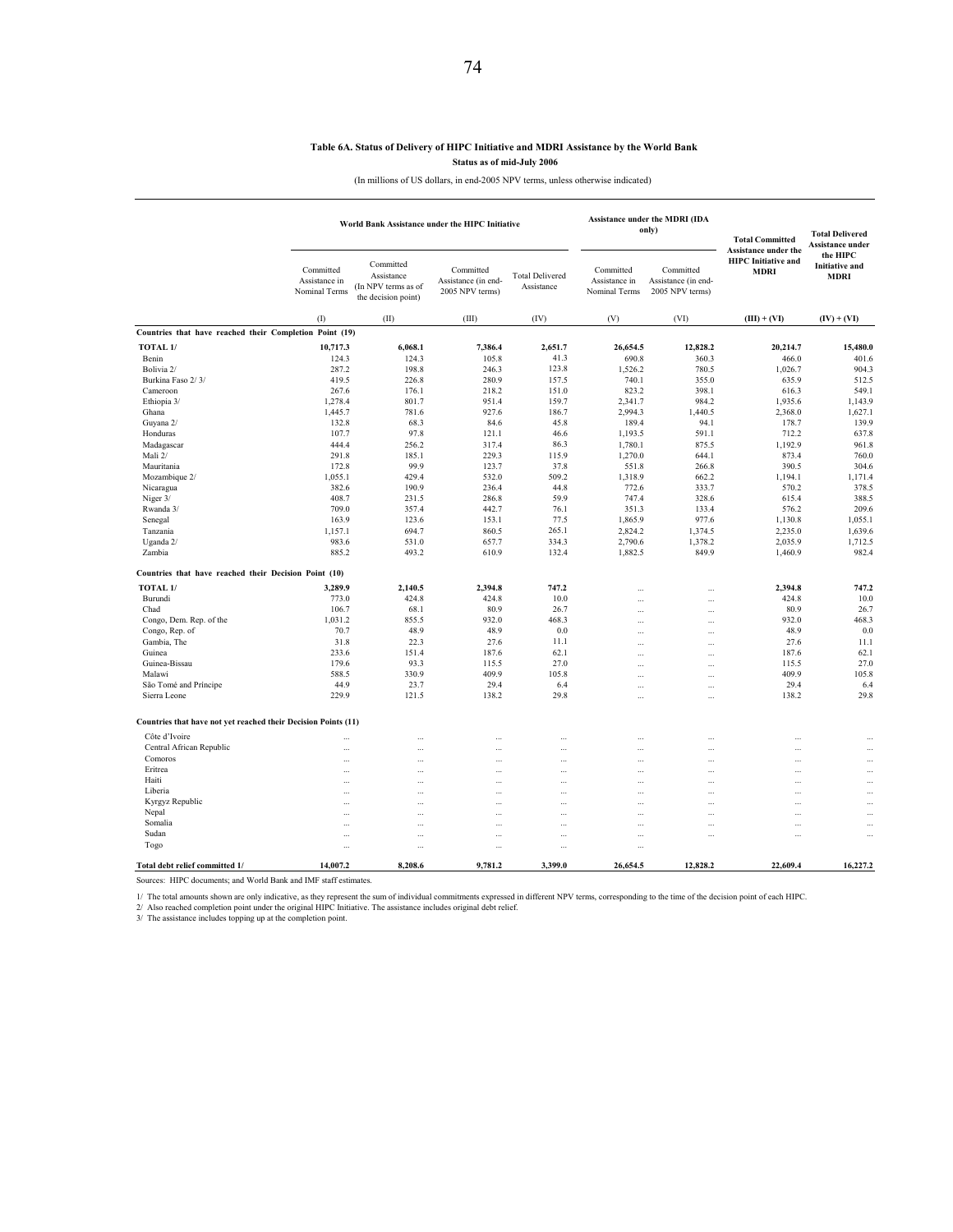|                                                    | 2000                          | 2001                 | 2002                | 2003                | 2004             | 2005                  | 2006                 | 2007             | 2008                 | 2009           | 2010                 |
|----------------------------------------------------|-------------------------------|----------------------|---------------------|---------------------|------------------|-----------------------|----------------------|------------------|----------------------|----------------|----------------------|
|                                                    |                               |                      | Actual 1/           |                     |                  |                       |                      |                  | Projections 1/       |                |                      |
| Debt service before HIPC Initiative debt relief 2/ |                               |                      |                     |                     |                  |                       |                      |                  |                      |                |                      |
| Benin                                              | 10                            | 12                   | 14                  | 16                  | 18               | 21                    | 21                   | 23               | 23                   | 25             | 26                   |
| Bolivia                                            | 31                            | 21                   | 23                  | 27                  | 32               | 28                    | 36                   | 39               | 44                   | 50             | 53                   |
| Burkina Faso<br>Burundi                            | 13<br>13                      | 14<br>14             | 19<br>16            | 21<br>19            | 24<br>19         | 27<br>21              | 28<br>22             | 30<br>23         | 31<br>25             | 32<br>26       | 32<br>28             |
| Cameroon                                           | 87                            | 80                   | 69                  | 59                  | 60               | 57                    | 50                   | 40               | 41                   | 42             | 41                   |
| Chad                                               | 8                             | 11                   | 11                  | 12                  | 17               | 14                    | 17                   | 19               | 20                   | 23             | 26                   |
| Congo, Republic of                                 | 5                             | 80                   | 12                  | 11                  | 9                | $7\phantom{.0}$       | 7                    | 7                | $\tau$               | 7              | $\tau$               |
| Congo, Dem. Rep. of                                | $\boldsymbol{0}$              | $\boldsymbol{0}$     | 353                 | 37                  | 40               | 43                    | 47                   | 53               | 55                   | 56             | 56                   |
| Ethiopia                                           | 34                            | 36                   | 42                  | 54                  | 63               | 70                    | 72                   | 77               | 91                   | 97             | 98                   |
| Gambia, The                                        | $\overline{4}$                | $\overline{4}$       | $\overline{4}$      | 5                   | 5                | 6                     | 6                    | 7                | $\tau$               | 8              | 9                    |
| Ghana                                              | 56                            | 63                   | 65                  | 76                  | 87               | 97                    | 102                  | 114              | 121                  | 129            | 136                  |
| Guinea                                             | 18                            | 21                   | 22                  | 26                  | 27               | 31                    | 33                   | 35               | 39                   | 42             | 46                   |
| Guinea-Bissau                                      | 5                             | 5                    | 5                   | 6                   | 7                | 7                     | 8                    | 8                | 9                    | 10             | 11                   |
| Guyana                                             | 8                             | 8                    | 8                   | 8                   | 8                | $7\phantom{.0}$<br>28 | 8<br>25              | 8                | 8                    | 8              | 9                    |
| Honduras<br>Madagascar                             | 56<br>27                      | 46<br>29             | 45<br>32            | 45<br>37            | 40<br>42         | 46                    | 50                   | 26<br>56         | 27<br>62             | 32<br>66       | 33<br>70             |
| Malawi                                             | 36                            | 35                   | 36                  | 42                  | 47               | 50                    | 53                   | 57               | 59                   | 66             | 68                   |
| Mali 2/                                            | 20                            | 23                   | 25                  | 28                  | 33               | 36                    | 38                   | 43               | 45                   | 47             | 49                   |
| Mauritania                                         | 9                             | 9                    | 10                  | 11                  | 13               | 14                    | 15                   | 17               | 18                   | 19             | 22                   |
| Mozambique                                         | 19                            | 22                   | 24                  | 27                  | 30               | 33                    | 35                   | 30               | 32                   | 36             | 43                   |
| Nicaragua                                          | 12                            | 12                   | 10                  | 12                  | 15               | 18                    | 19                   | 20               | 22                   | 25             | 27                   |
| Niger                                              | 14                            | 14                   | 15                  | 17                  | 20               | 22                    | 25                   | 28               | 31                   | 31             | 32                   |
| Rwanda                                             | 11                            | 14                   | 16                  | 19                  | 21               | 23                    | 24                   | 25               | 27                   | 29             | 30                   |
| São Tomé and Príncipe                              | $\mathbf{1}$                  | $\mathbf{1}$         | $\mathbf{1}$        | $\overline{2}$      | $\overline{2}$   | $\overline{2}$        | $\overline{2}$       | $\overline{c}$   | $\overline{2}$       | 2              | 2                    |
| Senegal                                            | 27                            | 29                   | 31                  | 35                  | 39               | 44                    | 47                   | 53               | 59                   | 62             | 69                   |
| Sierra Leone                                       | 4                             | 5                    | 6                   | 9                   | 11               | 13                    | 13                   | 14               | 14                   | 14             | 15                   |
| Tanzania                                           | 57                            | 61                   | 68                  | 78                  | 89               | 91                    | 92                   | 102              | 106                  | 110            | 124                  |
| Uganda                                             | 29                            | 34                   | 42                  | 53                  | 65               | 73                    | 71                   | 77               | 83                   | 88             | 97                   |
| Zambia                                             | 27                            | 33                   | 35                  | 43                  | 45               | 50                    | 54                   | 59               | 62                   | 66             | 69                   |
| <b>TOTAL</b>                                       | 643                           | 732                  | 1060                | 835                 | 929              | 978                   | 1020                 | 1092             | 1168                 | 1247           | 1327                 |
| Debt service after HIPC Initiative debt relief 3/  |                               |                      |                     |                     |                  |                       |                      |                  |                      |                |                      |
| Benin                                              | 8                             | 6                    | 7                   | 9                   | 11               | 12                    | 12                   | 14               | 14                   | 15             | 17                   |
| Bolivia                                            | 13                            | $\boldsymbol{0}$     | 8                   | 14                  | 18               | 14                    | 21                   | 23               | 26                   | 31             | 33                   |
| Burkina Faso                                       | $\tau$                        | $\mathbf{1}$         | 6                   | 9                   | 9                | 12                    | 13                   | 14               | 14                   | 14             | 14                   |
| Burundi                                            | 13                            | 14                   | 16                  | 19                  | 19               | 11                    | $\mathbf{1}$         | $\overline{c}$   | $\overline{2}$       | $\overline{c}$ | 2                    |
| Cameroon                                           | 87                            | 74                   | 41                  | 30                  | 14               | 16                    | 21                   | 28               | 28                   | 29             | 28                   |
| Chad                                               | 8                             | 7                    | 6                   | 7                   | 11<br>9          | 8<br>$\tau$           | 10<br>$\overline{4}$ | 18               | 19                   | 20             | 22                   |
| Congo, Republic of<br>Congo, Dem. Rep. of          | 5<br>$\overline{\phantom{a}}$ | 80<br>$\blacksquare$ | 12<br>25            | 11<br>12            | $\tau$           | 9                     | 10                   | 3<br>12          | 3<br>13              | 3<br>13        | 3<br>13              |
| Ethiopia                                           | 34                            | 35                   | 17                  | 26                  | 21               | 13                    | 12                   | 14               | 19                   | 21             | 21                   |
| Gambia, The                                        | 4                             | $\overline{2}$       | $\overline{2}$      | $\overline{2}$      | 3                | 3                     | 3                    | 4                | $\overline{4}$       | 5              | 5                    |
| Ghana                                              | 56                            | 63                   | 32                  | 31                  | 39               | 44                    | 45                   | 53               | 57                   | 61             | 65                   |
| Guinea                                             | 18                            | 10                   | 11                  | 14                  | 14               | 17                    | 18                   | 20               | 22                   | 24             | 26                   |
| Guinea-Bissau                                      | $\overline{4}$                | $\boldsymbol{0}$     | $\mathbf{0}$        | $\mathbf{1}$        | 1                | $\mathbf{1}$          | $\boldsymbol{2}$     | $\boldsymbol{2}$ | $\sqrt{2}$           | 3              | $\mathfrak{Z}$       |
| Guyana                                             | 6                             | 4                    | 5                   | $\overline{4}$      | $\overline{4}$   | 3                     | 3                    | 3                | $\mathfrak{Z}$       | 3              | $\overline{4}$       |
| Honduras                                           | 51                            | 27                   | 33                  | 45                  | 40               | 23                    | 16                   | 17               | 17                   | 20             | 21                   |
| Madagascar                                         | 27                            | 14                   | 16                  | 20                  | 24               | 27                    | 29                   | 34               | 38                   | 41             | 45                   |
| Malawi                                             | 36                            | 18                   | 18                  | 22                  | 25               | 26                    | 27                   | 30               | 32                   | 36             | 38                   |
| Mali                                               | 14                            | 9                    | 10                  | 13                  | 17               | 19                    | 20                   | 24               | 25                   | 26             | 28                   |
| Mauritania                                         | 5                             | 3                    | $\overline{4}$      | 5                   | 6                | $\tau$                | 7                    | 8                | 10                   | 10             | 13                   |
| Mozambique 5/                                      | 5                             | 6                    | 6                   | 5                   | 5                | 4                     | 15                   | 20               | 20                   | 32             | 43                   |
| Nicaragua                                          | 12                            | 6<br>$\overline{4}$  | $\overline{c}$<br>5 | 3                   | 5                | 6                     | 6                    | 7<br>9           | $\,$ 8 $\,$          | 10             | 12                   |
| Niger<br>Rwanda                                    | 14<br>11                      | $\mathbf{1}$         | $\overline{c}$      | 7<br>$\overline{4}$ | 8<br>5           | 10<br>5               | 12<br>$\mathfrak{Z}$ | 3                | 10<br>$\mathfrak{Z}$ | 10<br>4        | 10<br>$\overline{4}$ |
| São Tomé and Príncipe                              | $\mathbf{1}$                  | $\boldsymbol{0}$     | $\boldsymbol{0}$    | $\boldsymbol{0}$    | $\boldsymbol{0}$ | $\boldsymbol{0}$      | $\boldsymbol{0}$     | $\boldsymbol{0}$ | $\mathbf{1}$         | $\mathbf{1}$   | 1                    |
| Senegal                                            | 22                            | 15                   | 16                  | 24                  | 29               | 26                    | 28                   | 32               | 37                   | 40             | 63                   |
| Sierra Leone                                       | $\overline{4}$                | 5                    | $\overline{c}$      | $\overline{c}$      | 3                | 3                     | 3                    | $\overline{4}$   | $\overline{4}$       | 4              | 4                    |
| Tanzania                                           | 29                            | 22                   | 25                  | 32                  | 41               | 42                    | 43                   | 49               | 51                   | 53             | 62                   |
| Uganda 4/                                          | $\overline{4}$                | 3                    | 9                   | 14                  | 30               | 36                    | 34                   | 47               | 51                   | 55             | 61                   |
| Zambia                                             | 27                            | 14                   | 13                  | 17                  | 16               | 16                    | 16                   | 19               | 22                   | 24             | 28                   |
| <b>TOTAL</b>                                       | 525                           | 444                  | 349                 | 402                 | 433              | 426                   | 436                  | 514              | 556                  | 610            | 689                  |

(In millions of U.S. dollars) **Table 6B. Estimated Delivery of HIPC Initiative and MDRI Assistance by the World Bank, 2000-2010**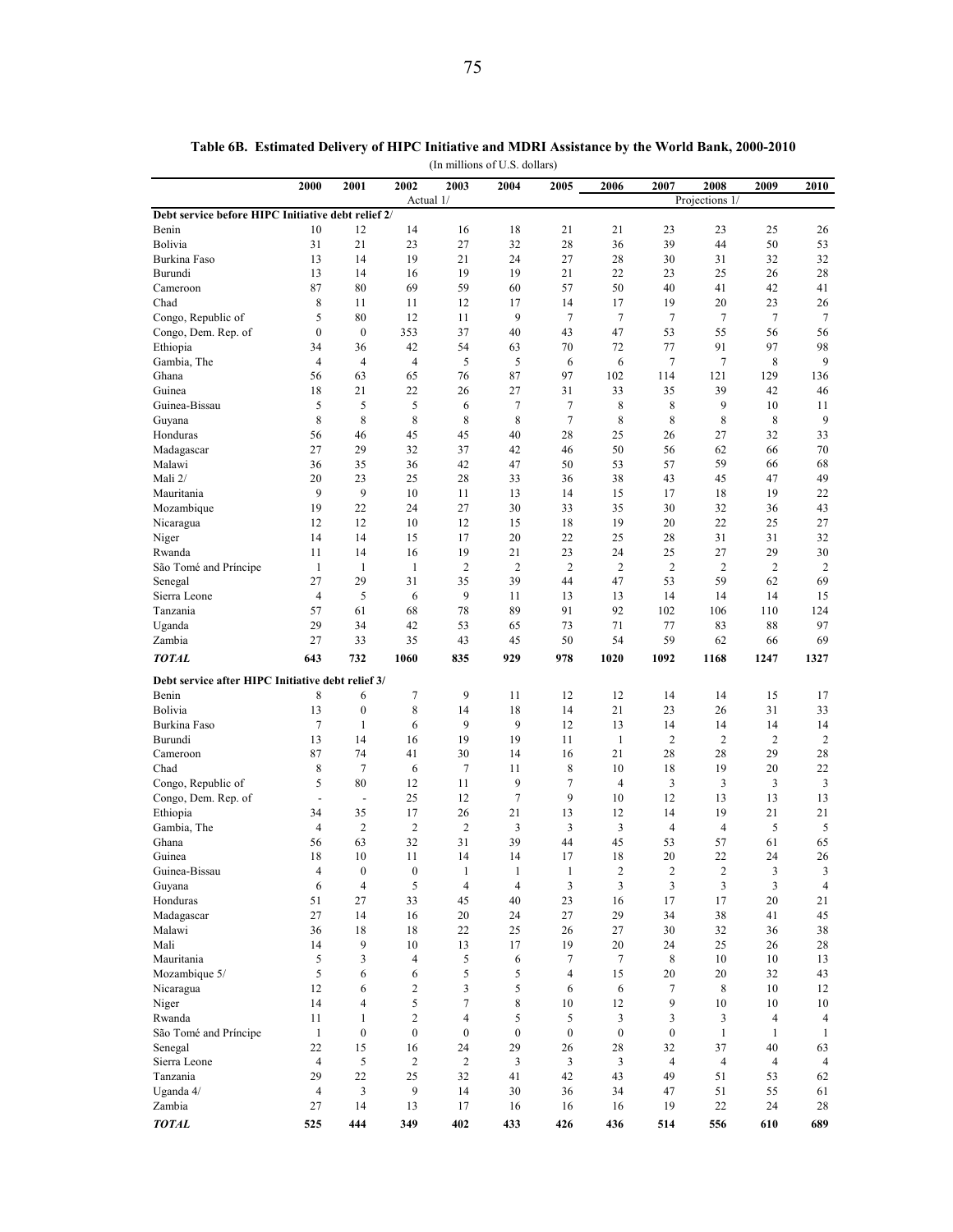|                                                            | 2000                     | 2001                     | 2002             | 2003           | 2004             | 2005           | 2006           | 2007           | 2008           | 2009             | 2010                     |
|------------------------------------------------------------|--------------------------|--------------------------|------------------|----------------|------------------|----------------|----------------|----------------|----------------|------------------|--------------------------|
|                                                            |                          |                          | Actual 1/        |                |                  |                |                |                | Projections 1/ |                  |                          |
| Debt Service After MDRI 5/                                 |                          |                          |                  |                |                  |                |                |                |                |                  |                          |
| Benin                                                      | 8                        | 6                        | 7                | 9              | 11               | 12             | 6              | 1              | 1              | $\mathbf{1}$     | 1                        |
| Bolivia                                                    | 13                       | $\frac{1}{2}$            | 8                | 14             | 18               | 14             | 11             | $\mathbf{1}$   | $\overline{c}$ | 3                | $\overline{4}$           |
| <b>Burkina Faso</b>                                        | $\overline{7}$           | 1                        | 6                | 9              | 9                | 12             | 8              | $\overline{2}$ | $\overline{2}$ | $\overline{c}$   | 2                        |
| Burundi                                                    | 13                       | 14                       | 16               | 19             | 19               | 11             | $\mathbf{1}$   | $\mathbf{1}$   | $\mathbf{0}$   | $\mathbf{1}$     | $\mathbf{1}$             |
| Cameroon                                                   | 87                       | 74                       | 41               | 30             | 14               | 16             | 13             | 15             | 14             | 13               | 12                       |
| Chad                                                       | 8                        | $\tau$                   | 6                | $\tau$         | 11               | 8              | 10             | 18             | 7              | 7                | $\tau$                   |
| Congo, Republic of                                         | 5                        | 80                       | 12               | 11             | 9                | 7              | $\overline{4}$ | 3              | 3              | 3                | 3                        |
| Congo, Dem. Rep. of                                        | $\overline{\phantom{a}}$ | $\overline{\phantom{a}}$ | 25               | 12             | 7                | 9              | 10             | $\overline{7}$ | 3              | 3                | 3                        |
| Ethiopia                                                   | 34                       | 35                       | 17               | 26             | 21               | 13             | 6              | $\overline{c}$ | 5              | 7                | 7                        |
| Gambia, The                                                | $\overline{4}$           | $\overline{2}$           | $\overline{2}$   | $\overline{2}$ | 3                | 3              | 3              | $\overline{2}$ | $\mathbf{0}$   | $\mathbf{1}$     | $\mathbf{1}$             |
| Ghana                                                      | 56                       | 63                       | 32               | 31             | 39               | 44             | 23             | 5              | 5              | 7                | 8                        |
| Guinea                                                     | 18                       | 10                       | 11               | 14             | 14               | 17             | 18             | 10             | $\mathbf{0}$   | $\mathbf{1}$     | $\mathbf{1}$             |
| Guinea-Bissau                                              | $\overline{4}$           | $\mathbf{0}$             | $\boldsymbol{0}$ | $\mathbf{1}$   | 1                | $\mathbf{1}$   | $\overline{c}$ | $\overline{c}$ | $\overline{c}$ | 3                | 1                        |
| Guyana                                                     | 6                        | $\overline{4}$           | 5                | $\overline{4}$ | $\overline{4}$   | 3              | $\mathbf{1}$   | $\mathbf{0}$   | $\mathbf{0}$   | $\mathbf{0}$     | $\boldsymbol{0}$         |
| Honduras                                                   | 51                       | 27                       | 33               | 45             | 40               | 23             | 8              | $\overline{2}$ | $\overline{2}$ | 2                | $\overline{c}$           |
| Madagascar                                                 | 27                       | 14                       | 16               | 20             | 24               | 27             | 16             | $\overline{4}$ | $\overline{4}$ | 5                | 5                        |
| Malawi                                                     | 36                       | 18                       | 18               | 22             | 25               | 26             | 20             | $\mathbf{1}$   | $\mathbf{1}$   | $\overline{c}$   | $\overline{c}$           |
| Mali 2/                                                    | 14                       | 9                        | 10               | 13             | 17               | 19             | 10             | $\overline{2}$ | $\overline{2}$ | 3                | $\overline{\mathcal{A}}$ |
| Mauritania                                                 | 5                        | 3                        | 4                | 5              | 6                | 7              | $\overline{4}$ | 1              | 1              | 1                | 1                        |
| Mozambique                                                 | 5                        | 6                        | 6                | 5              | 5                | $\overline{4}$ | $\overline{4}$ | $\overline{4}$ | 4              | 6                | 9                        |
| Nicaragua                                                  | 12                       | 6                        | $\overline{c}$   | 3              | 5                | 6              | 3              | 1              | $\overline{c}$ | 2                | $\mathbf{2}$             |
| Niger                                                      | 14                       | $\overline{4}$           | 5                | $\tau$         | 8                | 10             | 8              | $\mathbf{1}$   | $\mathbf{1}$   | $\mathbf{1}$     | $\mathbf{1}$             |
| Rwanda                                                     | 11                       | 1                        | $\overline{c}$   | 4              | 5                | 5              | 1              | 1              | 1              | 1                | 1                        |
| São Tomé and Príncipe                                      | $\mathbf{1}$             | $\mathbf{0}$             | $\mathbf{0}$     | $\mathbf{0}$   | $\boldsymbol{0}$ | $\mathbf{0}$   | $\mathbf{0}$   | $\mathbf{0}$   | $\mathbf{0}$   | $\boldsymbol{0}$ | $\boldsymbol{0}$         |
| Senegal                                                    | 22                       | 15                       | 16               | 24             | 29               | 26             | 15             | 3              | 4              | 5                | 7                        |
| Sierra Leone                                               | 4                        | 5                        | $\overline{c}$   | $\overline{2}$ | 3                | 3              | 3              | $\mathbf{0}$   | $\mathbf{0}$   | $\mathbf{0}$     | $\boldsymbol{0}$         |
| Tanzania                                                   | 29                       | 22                       | 25               | 32             | 41               | 42             | 22             | 5              | 6              | 6                | 9                        |
| Uganda                                                     | 4                        | 3                        | 9                | 14             | 30               | 36             | 13             | $\overline{2}$ | $\overline{c}$ | 3                | 5                        |
| Zambia                                                     | 27                       | 14                       | 13               | 17             | 16               | 16             | 8              | 1              | $\overline{2}$ | $\overline{c}$   | 3                        |
| <b>TOTAL</b>                                               | 525                      | 444                      | 349              | 402            | 433              | 426            | 253            | 95             | 78             | 91               | 103                      |
| Memorandum item                                            |                          |                          |                  |                |                  |                |                |                |                |                  |                          |
| <b>Average Annual Debt</b><br><b>Service Reduction (In</b> |                          |                          |                  |                |                  |                |                |                |                |                  |                          |
| percent) 6/                                                | 18                       | 39                       | 67               | 52             | 53               | 56             | 75             | 91             | 93             | 93               | 92                       |

**Table 6B (concluded). Estimated Delivery of HIPC Initiative and MDRI Assistance by the World Bank, 2000-2010** (In millions of U.S. dollars)

Sources: HIPC country documents; and World Bank staff estimates.

1/ From 2000 to 2005, information corresponds to debt service actually paid to the World Bank. Debt service after 2005 is based on stocks as of end-June 2006.

2/ Debt service before original HIPC Initiative debt relief.

3/ Includes original HIPC Initiative debt relief for countries that have reached their completion point under the original HIPC Initiative.

4/ These numbers differ from those in the 2nd completion point document, as the document did not reflect new borrowing that took place between the original decision point and the enhanced decision point.

5/ Debt service after MDRI calculated as debt service after a debt of stock cancellation of debt disbursed and outstanding as of end-2003 at the end of the quarter during which the completion point was reached.

6/ Weighted by each country's share in total debt service before HIPC Initiative debt relief.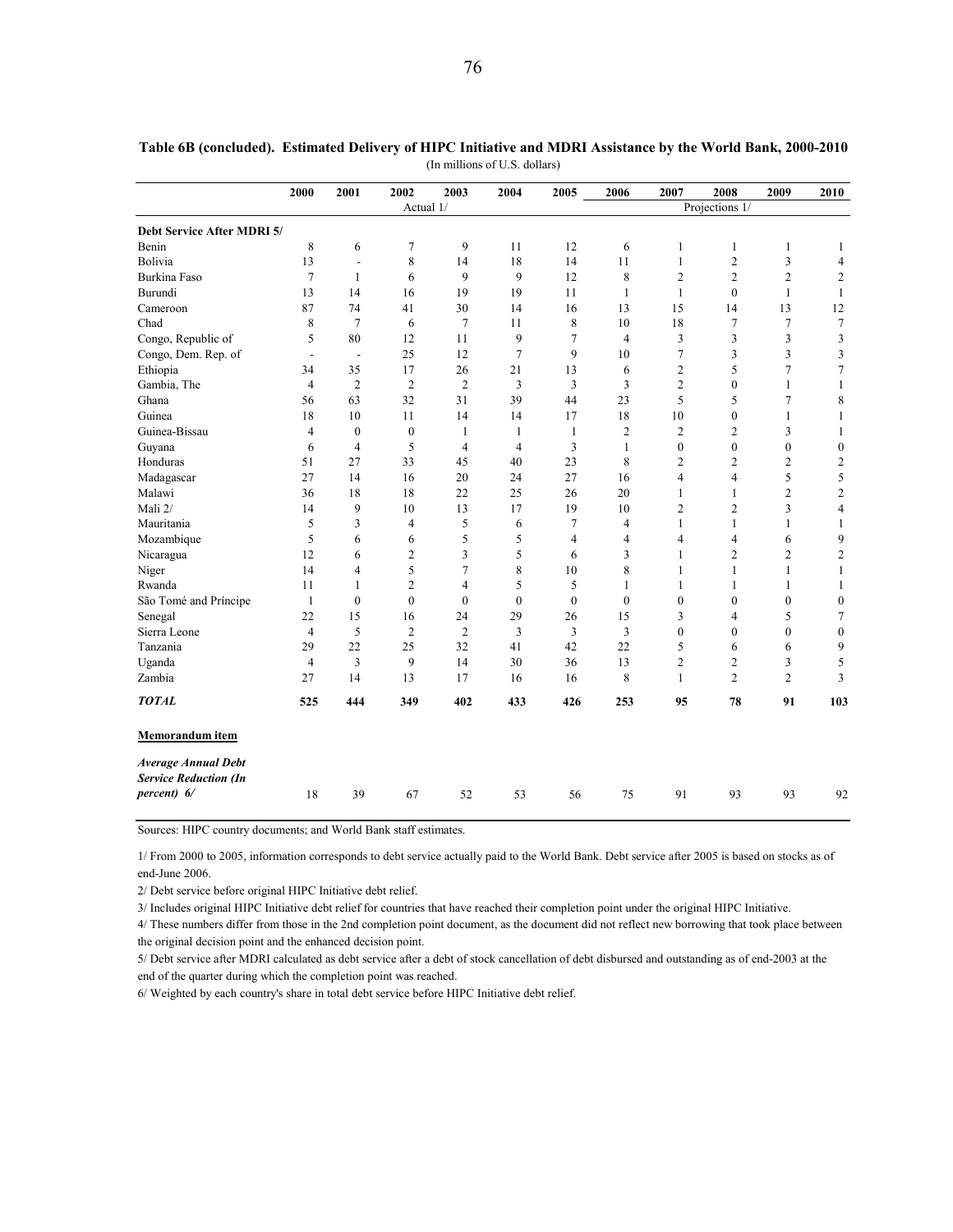|                                                |                          |                          | HIPC Initiative Assistance |                                                   | (In millions of SDRs, unless otherwise indicated; as of July 6, 2006) |              | <b>MDRI</b> Debt Relief         |                    |                                             |
|------------------------------------------------|--------------------------|--------------------------|----------------------------|---------------------------------------------------|-----------------------------------------------------------------------|--------------|---------------------------------|--------------------|---------------------------------------------|
| Member                                         | Decision<br>Point        | Completion<br>Point      | Amount<br>Committed        | Amount Disbursed into HIPC<br>Umbrella Account 1/ | Delivery date                                                         | Total        | of which, from<br>HIPC Umbrella | <b>MDRI</b> Trusts | Total (in millions of<br>U.S. dollars) $2/$ |
|                                                |                          |                          |                            |                                                   |                                                                       |              | Account                         |                    |                                             |
| Completion point countries (19)                |                          |                          | 1,422.5                    | 1,524.7                                           |                                                                       | 2,409.6      | 333.0                           | 2,076.6            | 3,486.9                                     |
| Benin                                          | Jul. 2000                | Mar. 2003                | 18.4                       | 20.1                                              | Jan. 2006                                                             | 36.1         | 1.9                             | 34.1               | 52.1                                        |
| Bolivia                                        | Feb. 2000                | Jun. 2001                | $62.4$ $3/$                | 65.5                                              | Jan. 2006                                                             | 160.9        | 6.1                             | 154.8              | 232.5                                       |
| Burkina Faso                                   | Jul. 2000                | Apr. 2002                | $44.0$ 3/                  | 46.0                                              | Jan. 2006                                                             | 62.1         | 5.1                             | 57.1               | 89.7                                        |
| Cameroon                                       | Oct. 2000                | Apr. 2006                | 28.6                       | 33.7                                              | Apr. 2006                                                             | 173.3        | 24.1                            | 149.2              | 254.9                                       |
| Ethiopia                                       | Nov. 2001                | Apr. 2004                | 45.1                       | 46.7                                              | Jan. 2006                                                             | 112.1        | 32.4                            | 79.6               | 161.9                                       |
| Ghana                                          | Feb. 2002                | Jul. 2004                | 90.1                       | 94.3                                              | Jan. 2006                                                             | 265.4        | 45.4                            | 220.0              | 383.4                                       |
| Guyana                                         | Nov. 2000                | Dec. 2003                | $56.6 \quad 3/$            | 59.6                                              | Jan. 2006                                                             | 45.1         | 13.5                            | 31.6               | 65.1                                        |
| Honduras                                       | Jun. 2000                | Apr. 2005                | 22.7                       | 26.4                                              | Jan. 2006                                                             | 107.5        | 9.2                             | 98.2               | 155.2<br>198.3                              |
| Madagascar                                     | Dec. 2000                | Oct. 2004                | 14.7<br>$45.5 \t3/$        | 16.4<br>49.3                                      | Jan. 2006                                                             | 137.3        | 8.8<br>12.6                     | 128.5              | 108.5                                       |
| Mali<br>Mauritania                             | Sep. 2000<br>Feb. 2000   | Mar. 2003<br>Jun. 2002   | 34.8                       | 38.4                                              | Jan. 2006<br>Jun. 2006                                                | 75.1<br>32.9 | 2.7                             | 62.4<br>30.2       | 48.6                                        |
| Mozambique                                     | Apr. 2000                | Sep. 2001                | $106.9 - 3/$               | 108.0                                             | Jan. 2006                                                             | 106.6        | 23.5                            | 83.0               | 154.0                                       |
| Nicaragua                                      | Dec. 2000                | Jan. 2004                | 63.5                       | 71.2                                              | Jan. 2006                                                             | 140.5        | 48.7                            | 91.8               | 203.0                                       |
| Niger                                          | Dec. 2000                | Apr. 2004                | 31.2                       | 34.0                                              | Jan. 2006                                                             | 77.6         | 17.7                            | 59.8               | 112.0                                       |
| Rwanda                                         | Dec. 2000                | Apr. 2005                | 46.8                       | 50.6                                              | Jan. 2006                                                             | 52.7         | 32.6                            | 20.2               | 76.2                                        |
| Senegal                                        | Jun. 2000                | Apr. 2004                | 33.8                       | 38.4                                              | Jan. 2006                                                             | 100.3        | 5.6                             | 94.8               | 144.9                                       |
| Tanzania                                       | Apr. 2000                | Nov. 2001                | 89.0                       | 96.4                                              | Jan. 2006                                                             | 234.0        | 27.0                            | 207.0              | 338.1                                       |
| Uganda                                         | Feb. 2000                | May. 2000                | $119.6$ 3/                 | 121.7                                             | Jan. 2006                                                             | 87.7         | 11.9                            | 75.8               | 126.7                                       |
| Zambia                                         | Dec. 2000                | Apr. 2005                | 468.8                      | 508.3                                             | Jan. 2006                                                             | 402.6        | 4.1                             | 398.5              | 581.6                                       |
| Decision point countries (10)                  |                          |                          | 424.3                      | 95.4                                              |                                                                       |              |                                 |                    |                                             |
| Burundi                                        | Aug. 2005                | Floating                 | 19.3                       | 0.1                                               |                                                                       |              |                                 |                    |                                             |
| Chad                                           | May. 2001                | Floating                 | 14.3                       | 8.6                                               |                                                                       |              |                                 |                    |                                             |
| Congo, Dem. Rep. of                            | Jul. 2003                | Floating                 | 228.3                      | 3.4                                               |                                                                       |              |                                 |                    |                                             |
| Congo, Rep. of                                 | Mar. 2006                | Floating                 | 5.6                        | $\overline{\phantom{a}}$                          |                                                                       |              |                                 |                    |                                             |
| Gambia, The                                    | Dec. 2000                | Floating                 | 1.8                        | 0.1                                               |                                                                       |              |                                 |                    |                                             |
| Guinea                                         | Dec. 2000                | Floating                 | 24.2                       | 5.2                                               |                                                                       |              |                                 |                    |                                             |
| Guinea-Bissau                                  | Dec. 2000                | Floating                 | 9.2                        | 0.5                                               |                                                                       |              |                                 |                    |                                             |
| Malawi                                         | Dec. 2000                | Floating                 | 23.1                       | 11.6                                              |                                                                       |              |                                 |                    |                                             |
| São Tomé and Príncipe                          | Dec. 2000                | Floating                 | $- 4/$                     | $\overline{a}$                                    |                                                                       |              |                                 |                    |                                             |
| Sierra Leone                                   | Mar. 2002                | Floating                 | 98.5                       | 66.0                                              |                                                                       |              |                                 |                    |                                             |
| Memo Items:                                    |                          |                          |                            |                                                   |                                                                       |              |                                 |                    |                                             |
| Total for Non-HIPCs (2), of which:             |                          |                          |                            |                                                   |                                                                       | 126.1        | $\overline{\phantom{a}}$        | 126.1              | 182.2                                       |
| Cambodia                                       | $\overline{\phantom{a}}$ |                          | $\overline{a}$             | --                                                | Jan. 2006                                                             | 56.8<br>69.3 | $\qquad \qquad \cdots$          | 56.8<br>69.3       | 82.1<br>100.1                               |
| Tajikistan<br><b>Total including non-HIPCs</b> |                          | $\overline{\phantom{a}}$ | 1,846.8                    | 1,620.1                                           | Jan. 2006                                                             | 2,535.8      | 333.0                           | 2,202.8            | 3,669.1                                     |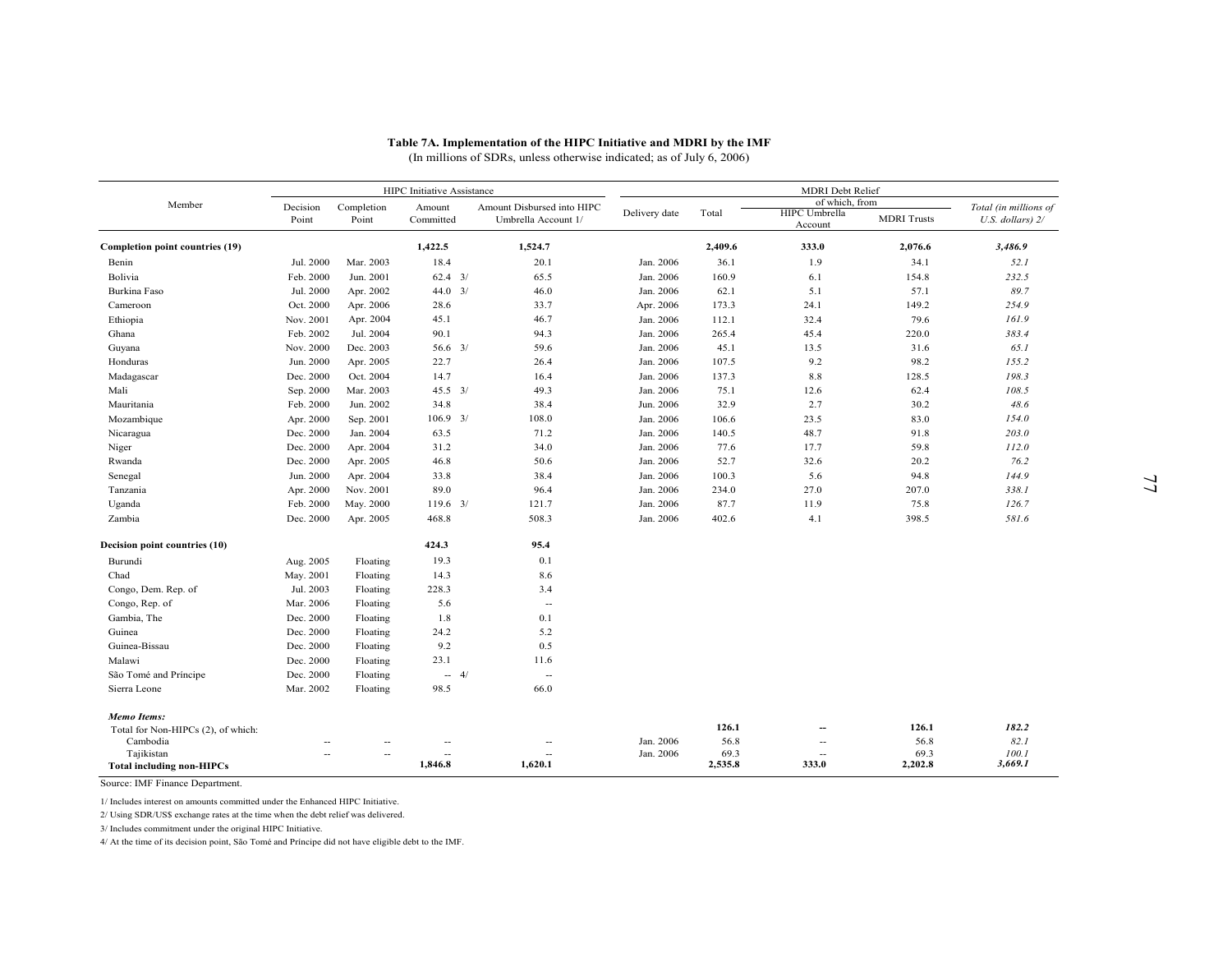|                                                           |                  |                  |                         | Actual 1/        |                  |                  |                         |                                | Projections 2/                   |                       |                            |                                    |
|-----------------------------------------------------------|------------------|------------------|-------------------------|------------------|------------------|------------------|-------------------------|--------------------------------|----------------------------------|-----------------------|----------------------------|------------------------------------|
|                                                           | 1999             | 2000             | 2001                    | 2002             | 2003             | 2004             | 2005                    | 2006                           | 2007                             | 2008                  | 2009                       | 2010                               |
|                                                           |                  |                  |                         |                  |                  |                  |                         |                                |                                  |                       |                            |                                    |
| IMF debt service before HIPC Initiative debt relief       |                  |                  |                         |                  |                  |                  |                         |                                |                                  |                       |                            |                                    |
| Benin                                                     | 17<br>34         | 14<br>31         | 16<br>32                | 16               | 16<br>30         | 12<br>40         | $\,$ 8 $\,$<br>55       | $\boldsymbol{0}$<br>$\sqrt{2}$ | $\boldsymbol{0}$<br>$\mathbf{1}$ | $\boldsymbol{0}$<br>4 | $\boldsymbol{0}$<br>$\tau$ | $\boldsymbol{0}$<br>$\overline{4}$ |
| Bolivia<br>Burkina Faso                                   | 6                | 11               | 15                      | 30<br>15         | 18               | 19               | 16                      | $\mathbf{1}$                   | $\mathbf{1}$                     | $\mathbf{1}$          | $\mathbf{1}$               | 2                                  |
| Burundi                                                   | $\,$ 8 $\,$      | 6                | 6                       | $\mathbf{3}$     | $\mathbf{1}$     | 29               | $\mathbf{1}$            | 1                              | $\mathbf{1}$                     | $\mathbf{1}$          | 5                          | 10                                 |
| Cameroon                                                  | 20               | 21               | 5                       | $\mathbf{3}$     | 12               | 26               | 37                      | 23                             | $\mathbf{1}$                     | $\mathbf{1}$          | $\mathbf{1}$               | $\mathbf{1}$                       |
| Chad                                                      | 5                | $\overline{2}$   | 4                       | 8                | 10               | 13               | 14                      | 16                             | 15                               | 14                    | 13                         | 11                                 |
| Congo, Dem. Rep. of 3/                                    | 3                | $\boldsymbol{0}$ | $\boldsymbol{0}$        | 570              | 5                | 6                | 12                      | 8                              | 69                               | 134                   | 149                        | 159                                |
| Congo, Rep. of                                            | 6                | 1                | 3                       | 10               | 9                | 12               | 12                      | 5                              | 1                                | 1                     | 1                          | 3                                  |
| Ethiopia 4/                                               | 7                | 12               | 14                      | 15               | 16               | 13               | 13                      | 1                              | 1                                | $\mathbf{1}$          | 1                          | 1                                  |
| Gambia, The                                               | $\overline{4}$   | $\overline{2}$   | 1                       | $\boldsymbol{0}$ | $\boldsymbol{0}$ | 10               | $\overline{\mathbf{c}}$ | $\overline{4}$                 | 4                                | 5                     | $\overline{4}$             | 3                                  |
| Ghana                                                     | 72               | 39               | 68                      | 17               | 22               | 40               | 49                      | $\mathbf{3}$                   | 3                                | 3                     | 3                          | 3                                  |
| Guinea                                                    | 8                | 9                | 13                      | 13               | 16               | 18               | 24                      | 20                             | 21                               | 18                    | 13                         | 12                                 |
| Guinea Bissau                                             | $\mathbf{1}$     | $\mathbf{1}$     | $\mathbf{1}$            | $\overline{2}$   | 5                | 5                | $\mathbf{3}$            | $\overline{4}$                 | 3                                | $\overline{2}$        | $\overline{c}$             | $\overline{2}$                     |
| Guyana                                                    | 22               | 26               | 17                      | 17               | 17               | 18               | 16                      | $\mathbf{1}$                   | $\bf{0}$                         | $\boldsymbol{0}$      | $\boldsymbol{0}$           | $\boldsymbol{2}$                   |
| Honduras                                                  | $\tau$           | 10               | 14                      | 44               | 41               | 15               | 26                      | 1                              | 1                                | 1                     | 1                          | 3                                  |
| Madagascar                                                | 13               | 6                | 3                       | 5                | 8                | 8                | 12                      | 1                              | $\mathbf{1}$                     | 1                     | 1                          | 3                                  |
| Malawi                                                    | 22               | 10               | 8                       | 8                | 10               | 13               | 17                      | 28                             | 20                               | 9                     | $\tau$                     | 4                                  |
| Mali                                                      | 13               | 19               | 24                      | 29               | 29               | 29               | 25                      | 1                              | 1                                | 1                     | $\mathbf{1}$               | 1                                  |
| Mauritania                                                | 10               | 12               | 15                      | 18               | 19               | 17               | 14                      | 16                             | 14                               | 11                    | 13                         | 10                                 |
| Mozambique                                                | 32               | 31               | 29                      | 24               | 21               | 22               | 28                      | $\boldsymbol{0}$               | $\bf{0}$                         | $\boldsymbol{0}$      | $\bf{0}$                   | $\boldsymbol{0}$                   |
| Nicaragua                                                 | $\overline{4}$   | 7                | $\tau$                  | 7                | 9                | 17               | 26                      | 1                              | $\mathbf{1}$                     | $\mathbf{1}$          | $\mathbf{1}$               | 1                                  |
| Niger                                                     | 6                | 3                | $\overline{\mathbf{c}}$ | 4                | 9                | 13               | 13                      | 1                              | $\mathbf{1}$                     | 1                     | $\mathbf{1}$               | 1                                  |
| Rwanda                                                    | 9                | 13               | 12                      | $\tau$           | $\sqrt{2}$       | 5                | 9                       | $\boldsymbol{0}$               | $\boldsymbol{0}$                 | $\boldsymbol{0}$      | $\boldsymbol{0}$           | $\boldsymbol{0}$                   |
| São Tomé and Príncipe                                     | $\boldsymbol{0}$ | $\boldsymbol{0}$ | $\boldsymbol{0}$        | $\boldsymbol{0}$ | $\boldsymbol{0}$ | $\boldsymbol{0}$ | $\boldsymbol{0}$        | 1                              | 1                                | $\mathbf{1}$          | $\mathbf{1}$               | $\boldsymbol{0}$                   |
| Sierra Leone                                              | 13               | 27               | 78                      | 31               | 32               | 20               | 8                       | 5                              | 17                               | 25                    | 29                         | 36                                 |
| Senegal                                                   | 34               | 25               | 31                      | 30               | 39               | 46               | 43                      | 1                              | 1                                | -1                    | 1                          | $\overline{2}$                     |
| Tanzania 4/                                               | 36               | 32               | 27                      | 27               | 26               | 31               | 47                      | $\overline{2}$                 | $\overline{c}$                   | 2                     | $\overline{2}$             | 2                                  |
| Uganda 4/                                                 | 60               | 53               | 50                      | 44               | 45               | 40               | 50                      | 1                              | 2                                | 2                     | $\sqrt{2}$                 | 2                                  |
| Zambia                                                    | 9                | 9                | 222                     | 220              | 222              | 223              | 224                     | 3                              | 3                                | 3                     | 3                          | $\overline{4}$                     |
| <b>TOTAL</b>                                              | 484              | 431              | 715                     | 1,216            | 687              | 759              | 805                     | 150                            | 186                              | 242                   | 260                        | 282                                |
|                                                           |                  |                  |                         |                  |                  |                  |                         |                                |                                  |                       |                            |                                    |
| <b>IMF</b> debt service after HIPC Initiative debt relief |                  |                  |                         |                  |                  |                  |                         |                                |                                  |                       |                            |                                    |
| Benin                                                     | 17               | 11               | 11                      | 11               | 10               | 7                | 6                       | $\boldsymbol{0}$               | $\bf{0}$                         | $\boldsymbol{0}$      | $\boldsymbol{0}$           | $\bf{0}$                           |
| Bolivia                                                   | 23               | 21               | 23                      | 19               | 21               | 23               | 42                      | $\overline{2}$                 | 1                                | 4                     | 7                          | $\overline{4}$                     |
| Burkina Faso                                              | 6                | 8                | 8                       | 9                | $\overline{4}$   | 3                | 3                       | $\mathbf{1}$                   | 1                                | 1                     | $\mathbf{1}$               | 2                                  |
| Burundi                                                   | 8                | 6                | 6                       | 3                | 1                | 29               | $\mathbf{1}$            | 1                              | 1                                | 1                     | 1                          | 4                                  |
| Cameroon                                                  | 20               | 20               | $\overline{4}$          | 3                | 12               | 22               | 36                      | 23                             | $\mathbf{1}$                     | 1                     | $\mathbf{1}$               | 1                                  |
| Chad                                                      | 5                | $\overline{2}$   | $\overline{\mathbf{c}}$ | 5                | 6                | 12               | 12                      | 16                             | 15                               | $\,$ 8 $\,$           | 8                          | 9                                  |
| Congo, Dem. Rep. of 3/                                    | 3                | $\boldsymbol{0}$ | $\boldsymbol{0}$        | 570              | $\overline{4}$   | $\overline{4}$   | 10                      | 6                              | 26                               | 52                    | 59                         | 85                                 |
| Congo, Rep. of                                            | 6                | $\mathbf{1}$     | 3                       | 10               | 9                | 12               | 12                      | 5                              | 1                                | 1                     | $\mathbf{1}$               | $\sqrt{2}$                         |
| Ethiopia 4/                                               | $\tau$           | 12               | 14                      | 10               | 10               | 9                | $\tau$                  | 1                              | $\mathbf{1}$                     | $\mathbf{1}$          | $\mathbf{1}$               | 1                                  |
| Gambia, The                                               | $\overline{4}$   | $\overline{2}$   | 1                       | $\boldsymbol{0}$ | $\boldsymbol{0}$ | 10               | $\overline{c}$          | $\overline{4}$                 | 4                                | 4                     | 3                          | 3                                  |
| Ghana                                                     | 72               | 39               | 68                      | 8                | 5                | 23               | 28                      | 3                              | 3                                | 3                     | 3                          | 3                                  |
| Guinea                                                    | 8                | 9                | 10                      | 12               | 14               | 17               | 24                      | 17                             | 9                                | 6                     | $\overline{4}$             | 12                                 |
| Guinea Bissau                                             | 1                | $\mathbf{1}$     | $\mathbf{0}$            | 2                | 5                | 5                | 3                       | $\overline{4}$                 | 3                                | 1                     | 1                          | $\boldsymbol{0}$                   |
| Guyana                                                    | 15               | 17               | 6                       | 10               | $\,$ 8 $\,$      | 6                | 6                       | 1                              | $\bf{0}$                         | $\boldsymbol{0}$      | $\boldsymbol{0}$           | 2                                  |
| Honduras                                                  | $\tau$           | 10               | 12                      | 39               | 41               | 10               | 14                      | 1                              | $\mathbf{1}$                     | $\mathbf{1}$          | $\mathbf{1}$               | 3                                  |
| Madagascar                                                | 13               | 6                | $\overline{\mathbf{c}}$ | 3                | $\overline{4}$   | 7                | 10                      | 1                              | $\mathbf{1}$                     | $\mathbf{1}$          | $\mathbf{1}$               | 3                                  |
| Malawi                                                    | 22               | 10               | 5                       | 8                | 8                | 9                | 14                      | 18                             | $\tau$                           | 6                     | 6                          | $\overline{4}$                     |
| Mali                                                      | 13               | 18               | 17                      | 19               | 18               | 17               | 14                      | 1                              | $\mathbf{1}$                     | $\mathbf{1}$          | 1                          | 1                                  |
| Mauritania                                                | 10               | $\overline{7}$   | $\overline{7}$          | $\tau$           | 8                | 9                | 9                       | 16                             | 14                               | 11                    | 13                         | 10                                 |
| Mozambique                                                | 18               | $\bf{0}$         | $\overline{2}$          | 6                | 9                | 9                | 14                      | $\boldsymbol{0}$               | $\bf{0}$                         | $\boldsymbol{0}$      | $\boldsymbol{0}$           | $\bf{0}$                           |
| Nicaragua                                                 | $\overline{4}$   | $\overline{7}$   | 7                       | 6                | 6                | 9                | $\varsigma$             | $\mathbf{1}$                   |                                  | 1                     | $\mathbf{1}$               |                                    |
| Niger                                                     | 6                | 3                | $\overline{\mathbf{c}}$ | 3                | 6                | $\tau$           | 4                       | 1                              | 1                                | $\mathbf{1}$          | $\mathbf{1}$               | $\mathbf{1}$                       |
| Rwanda                                                    | 9                | 13               | $\overline{4}$          | 3                | $\sqrt{2}$       | $\mathbf{1}$     | $\sqrt{2}$              | $\boldsymbol{0}$               | $\boldsymbol{0}$                 | $\boldsymbol{0}$      | $\boldsymbol{0}$           | $\boldsymbol{0}$                   |
| São Tomé and Príncipe                                     | $\boldsymbol{0}$ | $\boldsymbol{0}$ | $\boldsymbol{0}$        | $\boldsymbol{0}$ | $\boldsymbol{0}$ | $\boldsymbol{0}$ | $\boldsymbol{0}$        | $\mathbf{1}$                   | $\mathbf{1}$                     | $\mathbf{1}$          | $\mathbf{1}$               | $\boldsymbol{0}$                   |
| Sierra Leone                                              | 13               | 27               | 78                      | $\sqrt{2}$       | $\sqrt{2}$       | 2                | 3                       | 5                              | 4                                | 10                    | 15                         | 26                                 |
| Senegal                                                   | 34               | 23               | 26                      | 25               | 32               | 32               | 30                      | $\mathbf{1}$                   | $\mathbf{1}$                     | $\mathbf{1}$          | $\mathbf{1}$               | $\sqrt{2}$                         |
| Tanzania 4/                                               | 36               | 25               | 6                       | 5                | 9                | 16               | 37                      | $\boldsymbol{2}$               | 2                                | $\sqrt{2}$            | $\sqrt{2}$                 | $\sqrt{2}$                         |
| Uganda 4/                                                 | 45               | 32               | 20                      | 20               | 22               | 16               | 30                      | $\mathbf{1}$                   | 2                                | $\boldsymbol{2}$      | $\sqrt{2}$                 | $\boldsymbol{2}$                   |
| Zambia                                                    | 9                | 9                | 71                      | 67               | 70               | 221              | 25                      | $\ensuremath{\mathfrak{Z}}$    | 3                                | 3                     | 3                          | $\overline{4}$                     |
| <b>TOTAL</b>                                              | 437              | 340              | 414                     | 884              | 349              | 548              | 404                     | 134                            | 104                              | 124                   | 137                        | 187                                |

**Table 7B. IMF Debt Service after HIPC Initiative and MDRI Debt Relief, 1999-2010** (In millions of U.S. dollars; as of end-April 2006)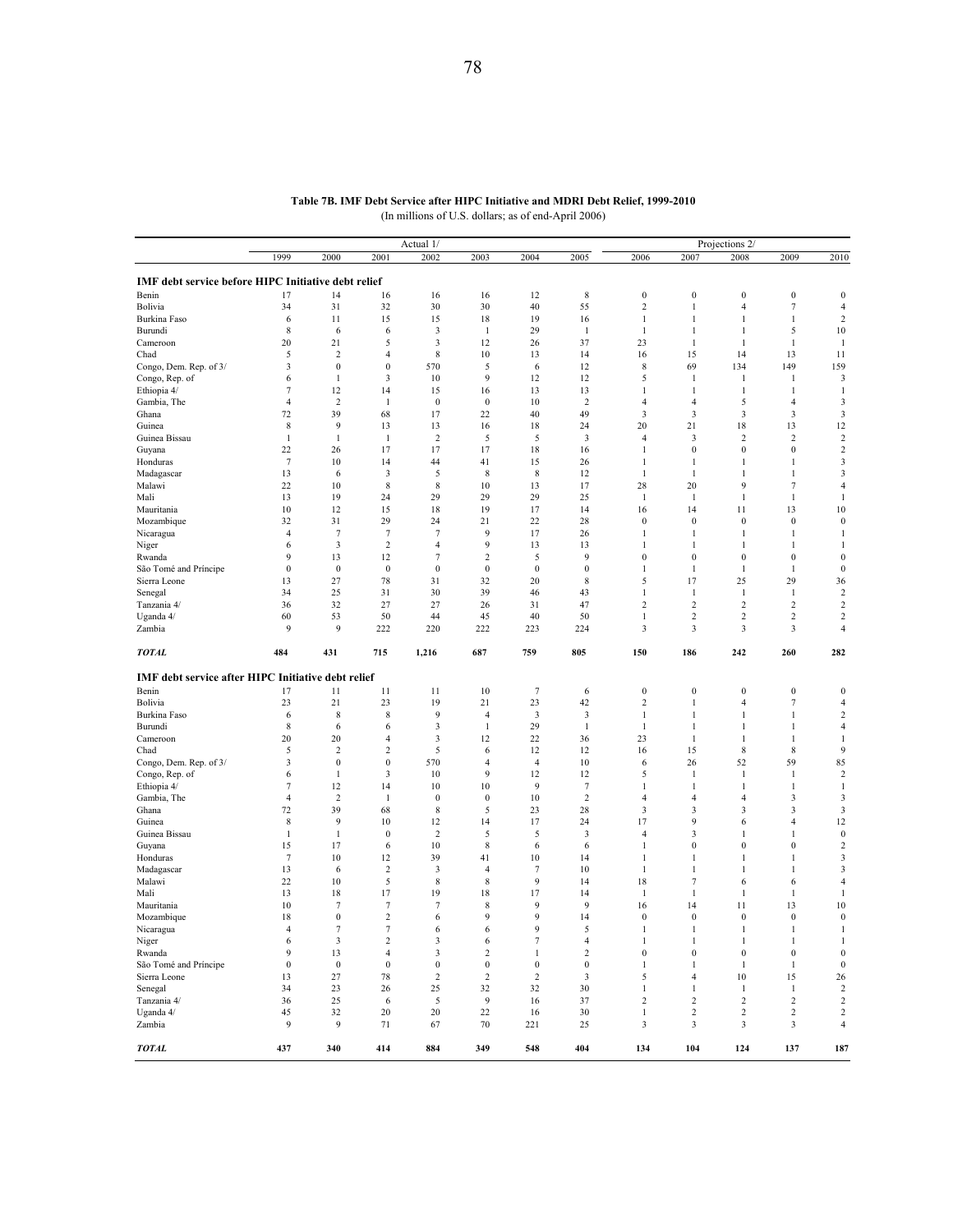|                                                                    |                |                  |                  | Actual 1/      |                | Projections    |                |                  |                  |                  |                |                  |
|--------------------------------------------------------------------|----------------|------------------|------------------|----------------|----------------|----------------|----------------|------------------|------------------|------------------|----------------|------------------|
|                                                                    | 1999           | 2000             | 2001             | 2002           | 2003           | 2004           | 2005           | 2006             | 2007             | 2008             | 2009           | 2010             |
| <b>IMF debt service after MDRI and HIPC Initiative debt relief</b> |                |                  |                  |                |                |                |                |                  |                  |                  |                |                  |
| Benin                                                              | 17             | 11               | 11               | 11             | 10             | 7              | 6              | $\bf{0}$         | $\boldsymbol{0}$ | $\boldsymbol{0}$ | $\mathbf{0}$   | $\mathbf{0}$     |
| Bolivia                                                            | 23             | 21               | 23               | 19             | 21             | 23             | 42             | $\overline{2}$   | 1                | $\overline{4}$   | $\tau$         | $\overline{4}$   |
| <b>Burkina Faso</b>                                                | 6              | 8                | 8                | 9              | $\overline{4}$ | 3              | 3              | 1                | 1                | $\mathbf{1}$     | 1              | $\overline{2}$   |
| Burundi                                                            | 8              | 6                | 6                | 3              | $\overline{1}$ | 29             | 1              | $\overline{1}$   | 1                |                  |                | 1                |
| Cameroon                                                           | 20             | 20               | 4                | 3              | 12             | 22             | 36             | 23               | 1                |                  |                |                  |
| Chad                                                               | 5              | $\overline{2}$   | 2                | 5              | 6              | 12             | 12             | 16               | 15               | $\mathbf{0}$     | $\Omega$       |                  |
| Congo, Dem. Rep. of 3/                                             | 3              | $\mathbf{0}$     | $\mathbf{0}$     | 570            | 4              | $\overline{4}$ | 10             | 6                | 6                | 5                | 5              | 5                |
| Congo, Rep. of                                                     | 6              | $\mathbf{1}$     | 3                | 10             | 9              | 12             | 12             | 5                | $\mathbf{1}$     | $\mathbf{1}$     | 1              | $\mathbf{1}$     |
| Ethiopia 4/                                                        | 7              | 12               | 14               | 10             | 10             | 9              | $\tau$         | $\mathbf{1}$     | $\mathbf{1}$     | $\mathbf{1}$     | 1              | $\mathbf{1}$     |
| Gambia, The                                                        | $\overline{4}$ | $\overline{2}$   | 1                | $\mathbf{0}$   | $\mathbf{0}$   | 10             | $\overline{c}$ | $\overline{4}$   | 2                | $\mathbf{0}$     | $\mathbf{0}$   | $\mathbf{0}$     |
| Ghana                                                              | 72             | 39               | 68               | 8              | 5              | 23             | 28             | 3                | 3                | 3                | 3              | 3                |
| Guinea                                                             | 8              | 9                | 10               | 12             | 14             | 17             | 24             | 17               | 6                |                  |                | $\mathbf{1}$     |
| Guinea Bissau                                                      | 1              | $\mathbf{1}$     | $\boldsymbol{0}$ | $\overline{c}$ | 5              | 5              | 3              | $\overline{4}$   | 3                |                  |                | $\bf{0}$         |
| Guyana                                                             | 15             | 17               | 6                | 10             | 8              | 6              | 6              | $\mathbf{1}$     | $\mathbf{0}$     | $\mathbf{0}$     | $\mathbf{0}$   | $\overline{2}$   |
| Honduras                                                           | $\overline{7}$ | 10               | 12               | 39             | 41             | 10             | 14             | $\mathbf{1}$     | 1                | $\mathbf{1}$     |                | 3                |
| Madagascar                                                         | 13             | 6                | $\overline{c}$   | 3              | $\overline{4}$ | 7              | 10             | $\mathbf{1}$     | 1                | $\mathbf{1}$     |                | 3                |
| Malawi                                                             | 22             | 10               | 5                | 8              | 8              | 9              | 14             | 12               | 1                |                  |                |                  |
| Mali                                                               | 13             | 18               | 17               | 19             | 18             | 17             | 14             | 1                | 1                | $\mathbf{1}$     | $\mathbf{1}$   | 1                |
| Mauritania                                                         | 10             | 7                | $\overline{7}$   | 7              | 8              | 9              | 9              | 16               | 14               | 11               | 13             | 10               |
| Mozambique                                                         | 18             | $\boldsymbol{0}$ | $\overline{c}$   | 6              | 9              | 9              | 14             | $\boldsymbol{0}$ | $\boldsymbol{0}$ | $\boldsymbol{0}$ | $\mathbf{0}$   | $\boldsymbol{0}$ |
| Nicaragua                                                          | 4              | $\overline{7}$   | $\overline{7}$   | 6              | 6              | 9              | 5              | $\overline{1}$   | $\mathbf{1}$     | $\mathbf{1}$     | $\mathbf{1}$   | 1                |
| Niger                                                              | 6              | 3                | $\overline{c}$   | 3              | 6              | 7              | $\overline{4}$ | -1               | 1                |                  |                | 1                |
| Rwanda                                                             | 9              | 13               | 4                | 3              | $\overline{2}$ | 1              | $\overline{2}$ | $\theta$         | $\mathbf{0}$     | $\mathbf{0}$     | $\Omega$       | $\bf{0}$         |
| São Tomé and Príncipe                                              | $\Omega$       | $\theta$         | $\mathbf{0}$     | $\Omega$       | $\Omega$       | $\mathbf{0}$   | $\mathbf{0}$   | $\theta$         | $\Omega$         | $\theta$         | $\Omega$       | $\bf{0}$         |
| Sierra Leone                                                       | 13             | 27               | 78               | $\overline{c}$ | $\overline{2}$ | $\overline{c}$ | 3              | 5                | $\mathbf{0}$     | $\mathbf{0}$     | $\mathbf{0}$   | $\overline{2}$   |
| Senegal                                                            | 34             | 23               | 26               | 25             | 32             | 32             | 30             | 1                | 1                | $\mathbf{1}$     |                | $\overline{c}$   |
| Tanzania 4/                                                        | 36             | 25               | 6                | 5              | 9              | 16             | 37             | 2                | 2                | $\overline{2}$   | 2              | $\overline{c}$   |
| Uganda 4/                                                          | 45             | 32               | 20               | 20             | 22             | 16             | 30             | $\mathbf{1}$     | $\overline{c}$   | $\overline{2}$   | $\overline{c}$ | $\overline{2}$   |
| Zambia                                                             | 9              | 9                | 71               | 67             | 70             | 221            | 25             | 3                | 3                | 3                | 3              | $\overline{4}$   |
| <b>TOTAL</b>                                                       | 437            | 340              | 414              | 884            | 349            | 548            | 404            | 128              | 68               | 44               | 48             | 52               |
| Memorandum item:                                                   |                |                  |                  |                |                |                |                |                  |                  |                  |                |                  |
| Average Annual Debt<br>Service Reduction (In                       |                |                  |                  |                |                |                |                |                  |                  |                  |                |                  |
| percent) 5/                                                        | 10             | 21               | 42               | 27             | 49             | 28             | 50             | 15               | 63               | 82               | 81             | 82               |

## **Table 7B (concluded). IMF Debt Service after HIPC Initiative and MDRI Debt Relief, 1999-2010** (In millions of U.S. dollars; as of end-April 2006)

Sources: IMF Finance Department, IMF staff estimates.

1/ Using SDR/U.S. dollar exchange rate at the completion point (for original HIPC Initiative assistance) or at the decision point (for enhanced HIPC Initiative assistance) for actual figures. 2/ Projections are based on credit outstanding as of end-April 2006. Data for 2006 includes actual debt service by members during January-April 2006. Average SDR/U.S. dollar exchange rate during January-May 2006 is used for projection.

3/ The figures for 1998-2002 represent actual payments made by the Democratic Republic of the Congo to the IMF, including the settlement of its arrears on June 12, 2002. 4/ Fiscal year data for actual figures.

5/ Weighted average.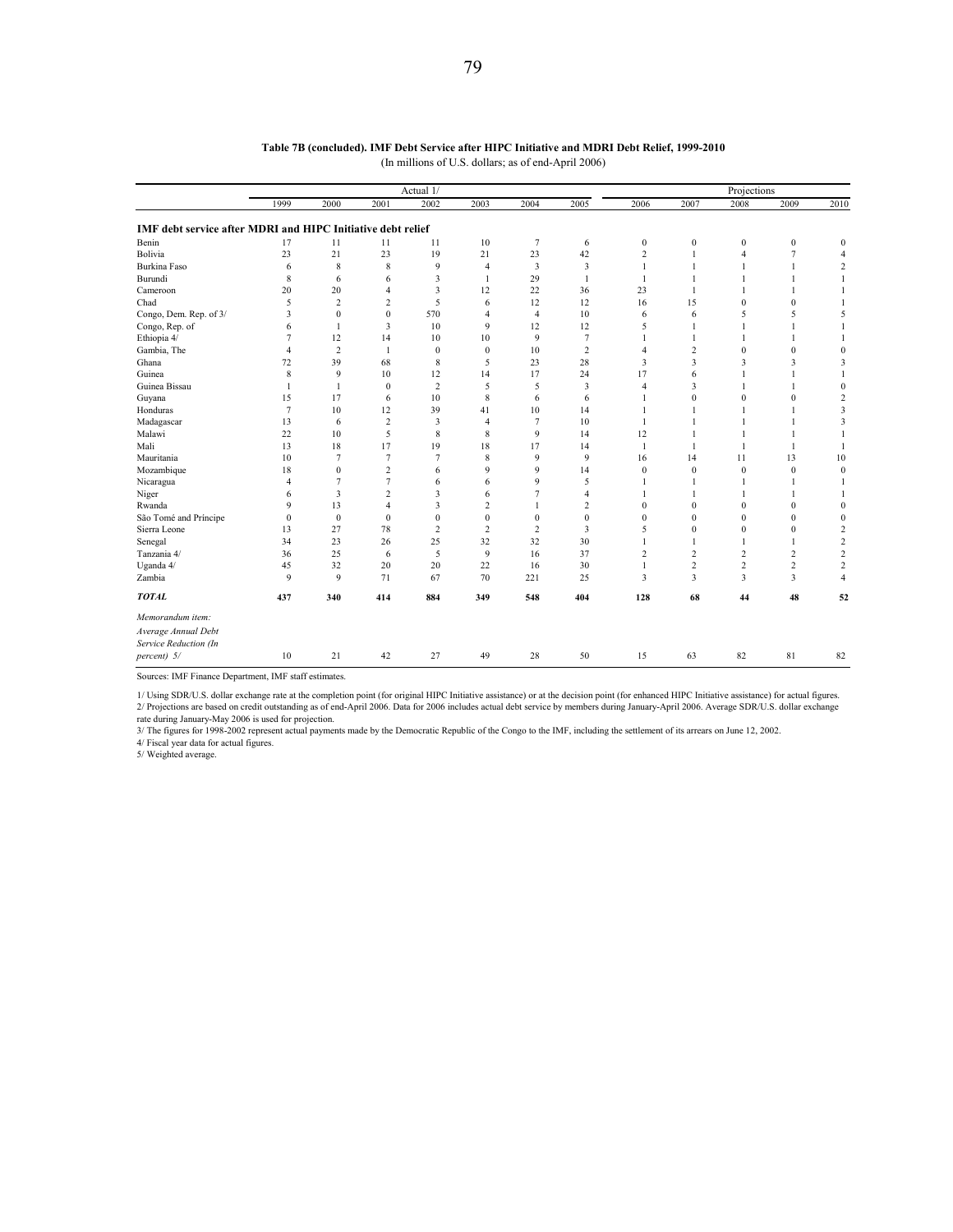#### **Table 8A. Status of Delivery of HIPC Initiative and MDRI Assistance by the African Development Bank (AfDB) Status as of mid-August 2006**

(In millions of US dollars, in end-2005 NPV terms, unless otherwise indicated)

|                                                                  |                                                                       | AfDB Assistance under the HIPC Initiative |                                      | Assistance under<br>the MDRI (AfDF<br>only) | <b>AfDB</b> Total Assistance                                                         |                                                                                      |
|------------------------------------------------------------------|-----------------------------------------------------------------------|-------------------------------------------|--------------------------------------|---------------------------------------------|--------------------------------------------------------------------------------------|--------------------------------------------------------------------------------------|
|                                                                  | Committed<br>Assistance<br>(In NPV terms as of<br>the Decision Point) | Committed<br>Assistance                   | <b>Total Delivered</b><br>Assistance | Committed<br>Assistance                     | <b>Total Committed</b><br>Assistance under the<br>HIPC Initiative and<br><b>MDRI</b> | <b>Total Delivered</b><br>Assistance under the<br>HIPC Initiative and<br><b>MDRI</b> |
|                                                                  | (1)                                                                   | (II)                                      | (III)                                | (IV)                                        | $(II) + (IV)$                                                                        | $(III) + (IV)$                                                                       |
| Countries that have reached their Completion Point (15) 1/       |                                                                       |                                           |                                      |                                             |                                                                                      |                                                                                      |
| <b>TOTAL</b>                                                     | 1,574.8                                                               | 1,926.8                                   | 715.6                                | 2,479.1                                     | 4,405.9                                                                              | 3,194.7                                                                              |
| Benin                                                            | 38.0                                                                  | 47.1                                      | 28.1                                 | 161.3                                       | 208.4                                                                                | 189.4                                                                                |
| Burkina Faso                                                     | 80.5                                                                  | 99.7                                      | 39.3                                 | 135.2                                       | 234.9                                                                                | 174.5                                                                                |
| Cameroon                                                         | 78.8                                                                  | 97.7                                      | 37.4                                 | 92.2                                        | 189.9                                                                                | 129.6                                                                                |
| Ethiopia                                                         | 329.4                                                                 | 390.9                                     | 125.9                                | 283.3                                       | 674.2                                                                                | 409.2                                                                                |
| Ghana                                                            | 130.9                                                                 | 155.4                                     | 81.4                                 | 204.9                                       | 360.3                                                                                | 286.3                                                                                |
| Madagascar                                                       | 60.1                                                                  | 74.4                                      | 32.8                                 | 158.2                                       | 232.6                                                                                | 191.0                                                                                |
| Mali                                                             | 69.2                                                                  | 85.8                                      | 45.2                                 | 250.6                                       | 336.4                                                                                | 295.8                                                                                |
| Mauritania                                                       | 72.8                                                                  | 90.2                                      | 51.5                                 |                                             | 203.4                                                                                | 164.7                                                                                |
|                                                                  |                                                                       |                                           |                                      | 113.3                                       |                                                                                      |                                                                                      |
| Mozambique                                                       | 146.5                                                                 | 181.4                                     | 14.3                                 | 221.4                                       | 402.8                                                                                | 235.7                                                                                |
| Niger                                                            | 48.0                                                                  | 59.5                                      | 11.8                                 | 74.4                                        | 133.9                                                                                | 86.2                                                                                 |
| Rwanda                                                           | 109.6                                                                 | 135.8                                     | 24.6                                 | 43.0                                        | 178.8                                                                                | 67.6                                                                                 |
| Senegal                                                          | 56.9                                                                  | 70.5                                      | 58.3                                 | 182.2                                       | 252.7                                                                                | 240.5                                                                                |
| Tanzania                                                         | 124.9                                                                 | 154.8                                     | 53.2                                 | 245.0                                       | 399.7                                                                                | 298.2                                                                                |
| Uganda                                                           | 83.0                                                                  | 102.9                                     | 36.0                                 | 217.6                                       | 320.5                                                                                | 253.6                                                                                |
| Zambia                                                           | 146.1                                                                 | 181.0                                     | 75.9                                 | 96.5                                        | 277.5                                                                                | 172.4                                                                                |
| Countries that have reached their Decision Point (10) 1/         |                                                                       |                                           |                                      |                                             |                                                                                      |                                                                                      |
| <b>TOTAL</b>                                                     | 1,432.6                                                               | 1,587.6                                   | 189.7                                |                                             | 1,587.6                                                                              | 189.7                                                                                |
| Burundi                                                          | 149.4                                                                 | 149.4                                     | 3.0                                  |                                             | 149.4                                                                                | 3.0                                                                                  |
| Chad                                                             | 37.0                                                                  | 43.9                                      | 17.0                                 |                                             | 43.9                                                                                 | 17.0                                                                                 |
| Congo, Dem. Rep. of the                                          | 905.1                                                                 | 986.0                                     | 17.0                                 |                                             | 986.0                                                                                | 17.0                                                                                 |
| Congo, Rep. of 2/                                                | 41.9                                                                  | 41.9                                      | 41.9                                 |                                             | 41.9                                                                                 | 41.9                                                                                 |
| Gambia, The                                                      | 15.7                                                                  | 19.5                                      | 7.5                                  |                                             | 19.5                                                                                 | 7.5                                                                                  |
| Guinea                                                           | 75.3                                                                  | 93.3                                      | 35.6                                 |                                             | 93.3                                                                                 | 35.6                                                                                 |
| Guinea-Bissau                                                    | 60.4                                                                  | 74.8                                      | 19.7                                 |                                             | 74.8                                                                                 | 19.7                                                                                 |
| Malawi                                                           | 70.9                                                                  | 87.8                                      | 31.2                                 |                                             | 87.8                                                                                 | 31.2                                                                                 |
| São Tomé and Príncipe                                            | 34.2                                                                  | 42.4                                      | 7.2                                  |                                             | 42.4                                                                                 | 7.2                                                                                  |
| Sierra Leone                                                     | 42.8                                                                  | 48.7                                      | 9.7                                  | <br>                                        | 48.7                                                                                 | 9.7                                                                                  |
| Countries that have not yet reached their Decision Points (8) 1/ |                                                                       |                                           |                                      |                                             |                                                                                      |                                                                                      |
| Côte d'Ivoire                                                    |                                                                       |                                           |                                      |                                             |                                                                                      |                                                                                      |
| Central African Republic                                         |                                                                       | .                                         |                                      |                                             | $\cdots$                                                                             |                                                                                      |
| Comoros                                                          |                                                                       |                                           |                                      |                                             | $\ddotsc$                                                                            | $\cdots$                                                                             |
|                                                                  |                                                                       | .                                         |                                      | $\ddotsc$                                   | $\ddotsc$                                                                            | $\cdots$                                                                             |
| Eritrea                                                          | Ω,                                                                    |                                           |                                      |                                             | $\ddotsc$                                                                            |                                                                                      |
| Liberia                                                          |                                                                       |                                           |                                      |                                             | $\cdots$                                                                             |                                                                                      |
| Somalia                                                          |                                                                       | .                                         |                                      | $\cdots$                                    | $\cdots$                                                                             | $\cdots$                                                                             |
| Sudan                                                            | .                                                                     |                                           |                                      | $\cdots$                                    | $\cdots$                                                                             | $\cdots$                                                                             |
| Togo                                                             |                                                                       |                                           |                                      |                                             |                                                                                      |                                                                                      |
| <b>Total debt relief committed</b>                               | 3,007.4                                                               | 3,514.3                                   | 905.3                                | 2,479.1                                     | 5,993.4                                                                              | 3,384.4                                                                              |

Sources: African Development Bank Group; World Bank - IMF staff estimates.

1/ Includes only HIPCs that owe debt to the African Development Bank Group.

2/ The total amount of HIPC Initiative debt relief has been provided through an arrears clearance operation in 2004.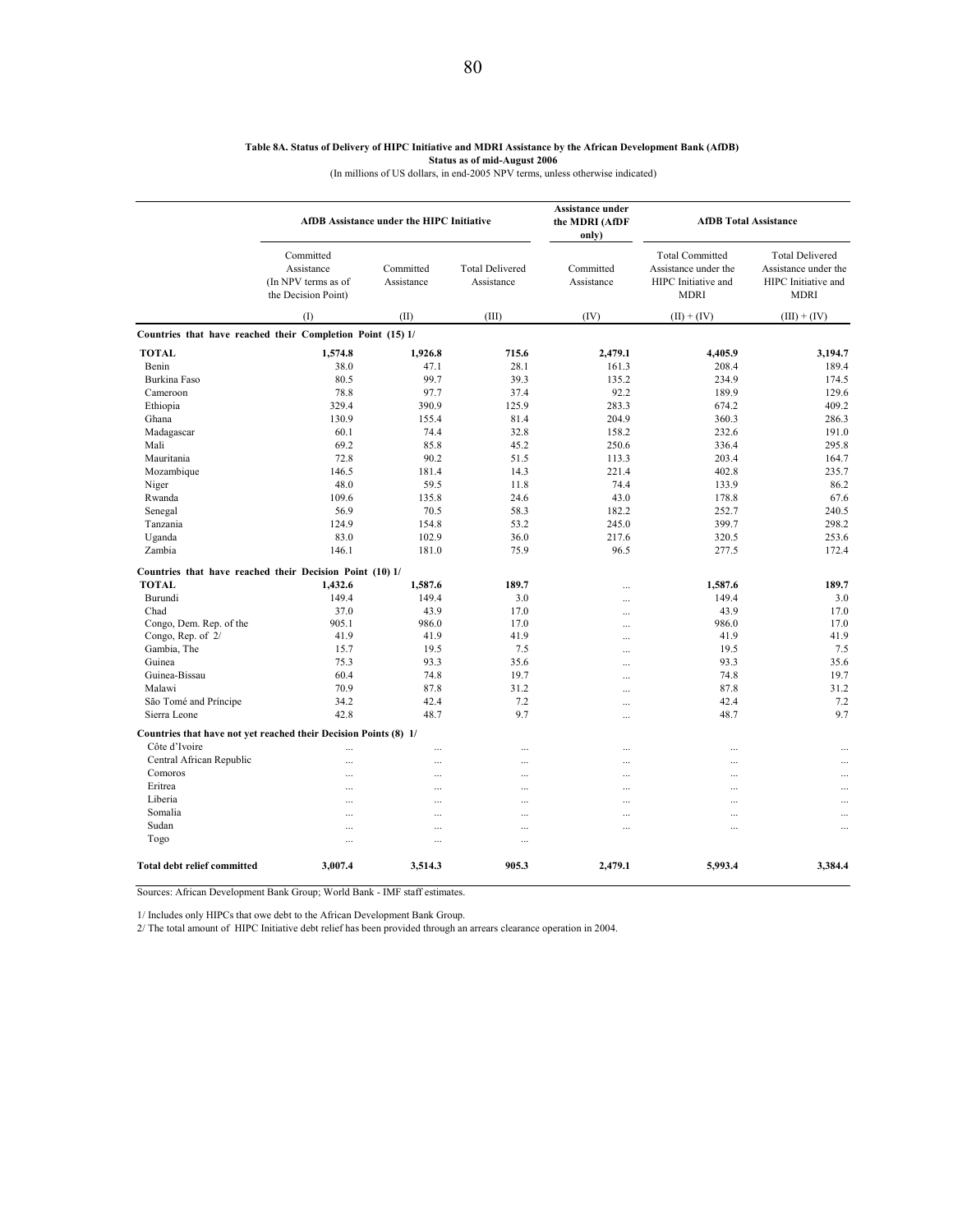|                                                   | 2000                     | 2001                     | 2002                     | 2003             | 2004             | 2005                    | 2006             | 2007           | 2008           | 2009                | 2010           |
|---------------------------------------------------|--------------------------|--------------------------|--------------------------|------------------|------------------|-------------------------|------------------|----------------|----------------|---------------------|----------------|
| Debt service before HIPC Initiative debt relief   |                          |                          | Actuals                  |                  |                  |                         | Projected        |                |                |                     |                |
| Benin                                             | 5                        | 4                        | 9                        | 7                | 8                | 9                       | 9                | 9              | 10             | 10                  | 11             |
| Burkina Faso                                      | 8                        | 5                        | 11                       | 10               | 9                | $\,$ 8 $\,$             | 9                | 9              | 10             | 10                  | 11             |
| Burundi                                           | $\boldsymbol{0}$         | $\overline{\phantom{a}}$ | $\overline{\phantom{a}}$ | 3                | 28               | 17                      | 6                | 6              | 6              | 6                   | 6              |
| Cameroon                                          | 51                       | 28                       | 70                       | 42               | 38               | 37                      | 35               | 27             | 26             | 25                  | 14             |
| Chad                                              | 3                        | $\mathbf{1}$             | 8                        | 6                | 3                | 10                      | $\tau$           | $\tau$         | 8              | 9                   | 10             |
| Congo, Dem. Rep of                                | $\overline{\phantom{a}}$ | $\overline{\phantom{a}}$ | 72                       | 74               | 41               | 114                     | 120              | 125            | 129            | 133                 | 136            |
| Congo, Rep.                                       | 8                        | $\overline{\phantom{a}}$ | $\boldsymbol{0}$         | 33               | 142              | 53                      | 20               | 18             | 13             | 12                  | 12             |
| Ethiopia                                          | 48                       | 38                       | 51                       | 47               | 47               | 48                      | 42               | 41             | 40             | 30                  | 30             |
| Gambia                                            | $\overline{4}$           | 3                        | $\overline{4}$           | 3                | $\overline{4}$   | $\overline{4}$          | $\overline{4}$   | $\overline{4}$ | $\overline{4}$ | $\overline{4}$      | 5              |
| Ghana                                             | 33                       | 17                       | 41                       | 30               | 29               | 31                      | 30               | 26             | 26             | 17                  | 15             |
| Guinea                                            | 26                       | 20                       | 29                       | 23               | 52               | 17                      | 17               | 17             | 15             | 15                  | 14             |
| Guinea-Bissau                                     | $\overline{\phantom{a}}$ | $\overline{\mathbf{4}}$  | $\overline{4}$           | $\overline{4}$   | $\overline{4}$   | $\overline{4}$          | $\overline{4}$   | $\overline{4}$ | $\overline{4}$ | $\overline{4}$      | 5              |
| Madagascar                                        | 15                       | 11                       | 15                       | 13               | 10               | 9                       | 9                | 10             | 10             | 11                  | 12             |
| Malawi                                            | 11                       | 8                        | 11                       | 11               | 11               | 12                      | 12               | 12             | 13             | 13                  | 13             |
| Mali                                              | 8                        | 6                        | 15                       | 9                | 13               | 14                      | 14               | 14             | 15             | 16                  | 17             |
| Mauritania                                        | 13                       | 9                        | 13                       | 12               | 12               | 13                      | 14               | 16             | 15             | 16                  | 16             |
| Mozambique                                        | $\overline{4}$           | $\tau$                   | 8                        | 8                | $\tau$           | $\tau$                  | 8                | 9              | 9              | 10                  | 11             |
| Niger                                             | $\mathbf{1}$             | $\overline{c}$           | 3                        | 3                | $\overline{4}$   | 5                       | 5                | 5              | 6              | 6                   | 6              |
| Rwanda                                            | 6                        | 5                        | 8                        | $\overline{7}$   | 8                | 9                       | 9                | 9              | 10             | 10                  | 10             |
| Sao Tome                                          | $\overline{c}$           | $\mathbf{1}$             | $\overline{2}$           | $\overline{c}$   | $\overline{c}$   | $\overline{c}$          | $\overline{2}$   | 3              | 3              | 3                   | $\mathfrak{Z}$ |
| Senegal                                           | 27                       | 16                       | 34                       | 25               | 25               | 25                      | 24               | 22             | 22             | 22                  | 22             |
| Sierra Leone                                      | 3                        | $\mathbf{2}$             | $\overline{4}$           | $\overline{4}$   | $\overline{4}$   | 5                       | 5                | 5              | 5              | 5                   | 5              |
| Tanzania                                          | 12                       | 9                        | 13                       | 15               | 16               | 16                      | 17               | 17             | 19             | 20                  | 20             |
| Uganda                                            | $\overline{7}$           | 6                        | 10                       | 10               | 11               | 12                      | 12               | 13             | 13             | 14                  | 13             |
| Zambia                                            | 34                       | 27                       | 27                       | 27               | 26               | 25                      | 24               | 20             | 14             | 13                  | 12             |
| <b>TOTAL</b>                                      | 327                      | 230                      | 463                      | 427              | 556              | 504                     | 458              | 449            | 446            | 435                 | 427            |
| Debt service after HIPC Initiative debt relief 3/ |                          |                          |                          |                  |                  |                         |                  |                |                |                     |                |
| Benin                                             | 3                        | $\boldsymbol{0}$         | $\overline{4}$           | $\overline{c}$   | 3                | 4                       | 4                | 4              | 5              | 7                   | 11             |
| Burkina Faso                                      | 5                        | $\boldsymbol{0}$         | $\overline{4}$           | $\overline{c}$   | 3                | $\overline{\mathbf{3}}$ | 3                | $\overline{4}$ | $\overline{4}$ | 5                   | 5              |
| Burundi                                           | $\mathbf{0}$             | $\mathbf{0}$             | $\mathbf{0}$             | 3                | 28               | 14                      | $\boldsymbol{0}$ | $\mathbf{0}$   | 3              | 6                   | 6              |
| Cameroon                                          | 48                       | 16                       | 59                       | 36               | 38               | 37                      | 35               | 27             | 26             | 25                  | 14             |
| Chad                                              | 3                        | $\boldsymbol{0}$         | $\overline{4}$           | $\overline{2}$   | $\boldsymbol{0}$ | 6                       | 6                | $\tau$         | 8              | 9                   | 10             |
| Congo, Dem. Rep of                                | $\boldsymbol{0}$         | $\boldsymbol{0}$         | 72                       | 73               | 32               | 100                     | 102              | 103            | 129            | 133                 | 136            |
| Congo, Rep. 1/                                    | 8                        | $\blacksquare$           | $\overline{0}$           | 33               | 142              | 53                      | 20               | 18             | 13             | 12                  | 12             |
| Ethiopia                                          | 48                       | 38                       | 20                       | 17               | 17               | 18                      | 14               | 14             | 13             | 11                  | 10             |
| Gambia                                            | 4                        | $\boldsymbol{0}$         | $\mathbf{1}$             | $\mathbf{1}$     | 4                | $\overline{4}$          | $\overline{4}$   | $\overline{4}$ | 4              | $\overline{4}$      | 5              |
| Ghana                                             | 33                       | 17                       | 23                       | 9                | 9                | 12                      | 11               | 11             | 11             | 5                   | 8              |
| Guinea                                            | 26                       | 9                        | 18                       | 13               | 52               | 17                      | 17               | 17             | 15             | 15                  | 14             |
| Guinea-Bissau                                     | $\boldsymbol{0}$         | $\boldsymbol{0}$         | $\boldsymbol{0}$         | $\boldsymbol{0}$ | $\boldsymbol{0}$ | $\boldsymbol{0}$        | $\boldsymbol{0}$ | 4              | 4              | $\overline{4}$      | 5              |
| Madagascar                                        | 15                       | $\overline{2}$           | $\tau$                   | 5                | 10               | 3                       | $\overline{4}$   | $\overline{4}$ | $\overline{4}$ | 5                   | 5              |
| Malawi                                            | 11                       | $\mathbf{1}$             | $\overline{4}$           | 4                | $\overline{4}$   | 12                      | 12               | 12             | 13             | 13                  | 13             |
| Mali                                              | 6                        | $\boldsymbol{0}$         | 6                        | $\mathbf{1}$     | 5                | $\sqrt{5}$              | 5                | 5              | 6              | 6                   | 10             |
| Mauritania                                        | 6                        | $\boldsymbol{0}$         | 5                        | 3                | 4                | 5                       | 6                | $\,$ 8 $\,$    | $\,$ 8 $\,$    | $\,$ 8 $\,$         | 8              |
| Mozambique                                        | $\overline{c}$           | 5                        | 6                        | 5                | 5                | $\overline{4}$          | 5                | 6              | 6              | 6                   | 8              |
| Niger                                             | $\mathbf{1}$             | $\bf{0}$                 | $\mathbf{1}$             | $\mathbf{1}$     | $\overline{c}$   | $\overline{c}$          | $\overline{c}$   | $\overline{c}$ | $\overline{c}$ | 3                   | 3              |
| Rwanda                                            | 6                        | $\mathbf{0}$             | 3                        | $\overline{c}$   | 3                | 5                       | $\overline{c}$   | $\overline{c}$ | $\overline{c}$ | $\overline{c}$      | 2              |
| Sao Tome                                          | $\overline{c}$           | $\bf{0}$                 | $\mathbf{1}$             | $\boldsymbol{0}$ | $\mathbf{1}$     | $\mathbf{1}$            | $\mathbf{1}$     | 3              | 3              | $\overline{3}$      | 3              |
| Senegal                                           | 23                       | 8                        | 26                       | 21               | 11               | $\tau$                  | 15               | 22             | 22             | 22                  | 22             |
| Sierra Leone                                      | 3                        | 2                        | $\overline{c}$           | $\mathbf{1}$     | $\overline{c}$   | $\overline{c}$          | $\overline{c}$   | 2              | 5              | 5                   | 5              |
| Tanzania                                          | $\tau$                   | $\bf{0}$                 | 5                        | 5                | 6                | 6                       | $\tau$           | 7              | 8              | 8                   | 9              |
| Uganda<br>Zambia                                  | $\overline{4}$<br>34     | $\bf{0}$                 | 4<br>$\tau$              | 4<br>8           | 5<br>$26\,$      | 5<br>16                 | 6<br>6           | 6              | 6<br>5         | 6<br>$\overline{4}$ | 6              |
|                                                   |                          | $\overline{4}$           |                          |                  |                  |                         |                  | 6              |                |                     | 4              |

*TOTAL* **103 297 284 252 409 341 290 297 325 328 332** 

**Table 8B. Estimated Delivery of HIPC Initiative and MDRI Debt Relief by the African Development Bank Group, 2000-2010**

(In millions of U.S. dollars)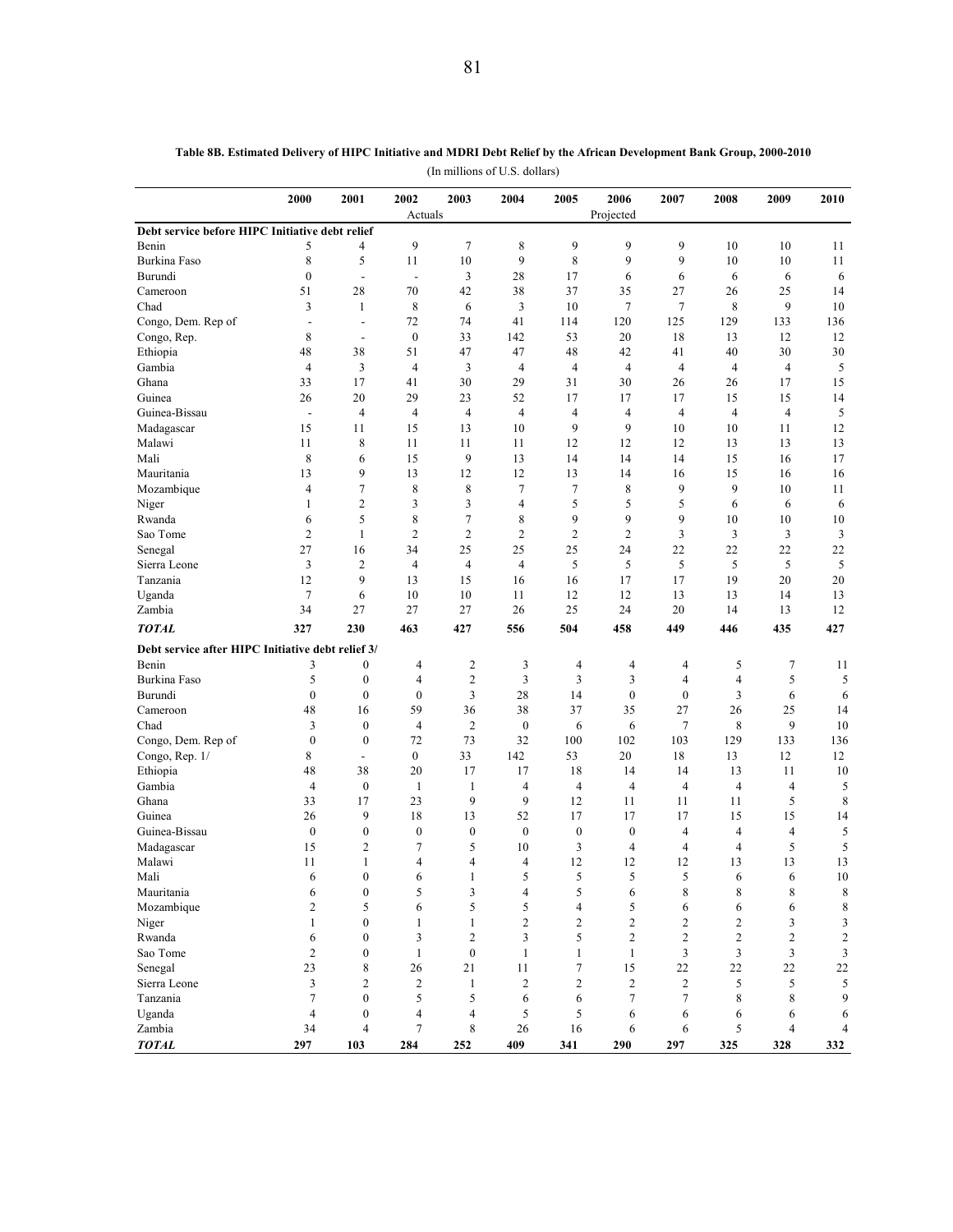| (In millions of U.S. dollars)  |                          |                          |                  |                |                          |                |                          |                          |                |                          |                  |
|--------------------------------|--------------------------|--------------------------|------------------|----------------|--------------------------|----------------|--------------------------|--------------------------|----------------|--------------------------|------------------|
|                                | 2000                     | 2001                     | 2002             | 2003           | 2004                     | 2005           | 2006                     | 2007                     | 2008           | 2009                     | 2010             |
|                                |                          |                          | Actuals          |                |                          |                | Projected                |                          |                |                          |                  |
| <b>Debt Service After MDRI</b> |                          |                          |                  |                |                          |                |                          |                          |                |                          |                  |
| Benin                          | 3                        |                          | 4                | $\overline{c}$ | 3                        | 4              | $\overline{c}$           | $\overline{c}$           | $\overline{c}$ | $\overline{c}$           | 2                |
| <b>Burkina Faso</b>            | 5                        |                          | 4                | $\overline{c}$ | 3                        | 3              | $\mathbf{1}$             | $\mathbf{1}$             | 1              | $\mathbf{1}$             | 1                |
| Burundi                        | $\mathbf{0}$             |                          | $\blacksquare$   | 3              | 28                       | 14             | $\overline{\phantom{a}}$ | $\overline{\phantom{a}}$ | 3              | 6                        | 6                |
| Cameroon                       | 48                       | 16                       | 59               | 36             | 38                       | 37             | 33                       | 24                       | 23             | 22                       | 10               |
| Chad                           | 3                        | $\overline{a}$           | 4                | $\overline{2}$ | $\overline{\phantom{a}}$ | 6              | 6                        | $\tau$                   | 5              | 5                        | 6                |
| Congo, Dem. Rep of             | $\overline{\phantom{a}}$ | $\overline{\phantom{a}}$ | 72               | 73             | 32                       | 100            | 102                      | 103                      | 127            | 131                      | 134              |
| Congo, Rep. 1/                 | 8                        | $\overline{a}$           | $\boldsymbol{0}$ | 33             | 142                      | 53             | 20                       | 18                       | 13             | 12                       | 11               |
| Ethiopia                       | 48                       | 38                       | 20               | 17             | 17                       | 18             | 8                        | 8                        | $\overline{7}$ | 4                        | 3                |
| Gambia                         | 4                        | $\mathbf{0}$             | $\mathbf{1}$     | $\mathbf{1}$   | 4                        | $\overline{4}$ | 4                        | 4                        | 3              | 1                        | $\boldsymbol{0}$ |
| Ghana                          | 33                       | 17                       | 23               | 9              | 9                        | 12             | 6                        | 5                        | 5              | $\overline{\phantom{a}}$ | 2                |
| Guinea                         | 26                       | 9                        | 18               | 13             | 52                       | 17             | 17                       | 15                       | 7              | 7                        | 6                |
| Guinea-Bissau                  | $\overline{\phantom{a}}$ | $\overline{\phantom{a}}$ | $\mathbf{0}$     | $\mathbf{0}$   | $\mathbf{0}$             | $\mathbf{0}$   | $\blacksquare$           | $\overline{4}$           | $\overline{4}$ | 4                        | 4                |
| Madagascar                     | 15                       | 2                        | 7                | 5              | 10                       | 3              | 1                        | $\mathbf{1}$             | 1              | 1                        | $\mathbf{1}$     |
| Malawi                         | 11                       | 1                        | 4                | 4              | 4                        | 12             | 11                       | 9                        | 9              | 9                        | 9                |
| Mali                           | 6                        |                          | 6                | 1              | 5                        | 5              | 7                        | 8                        | 8              | 8                        | 5                |
| Mauritania                     | 6                        | $\mathbf{0}$             | 5                | 3              | 4                        | 5              | 5                        | 6                        | 6              | 6                        | 5                |
| Mozambique                     | 2                        | 5                        | 6                | 5              | 5                        | 4              | $\overline{c}$           | $\overline{c}$           | $\overline{2}$ | 2                        | 2                |
| Niger                          | 1                        | $\mathbf{0}$             | $\mathbf{1}$     | 1              | 2                        | $\overline{2}$ | $\theta$                 | $\mathbf{0}$             | $\theta$       | $\mathbf{0}$             | $\mathbf{0}$     |
| Rwanda                         | 6                        | $\mathbf{0}$             | 3                | 2              | 3                        | 5              | 1                        | 1                        | -1             | 1                        | 1                |
| Sao Tome                       | $\overline{2}$           | $\overline{\phantom{a}}$ | $\mathbf{1}$     | $\theta$       | 1                        | $\mathbf{1}$   | $\mathbf{1}$             | $\overline{2}$           | $\overline{2}$ | $\overline{2}$           | $\overline{c}$   |
| Senegal                        | 23                       | 8                        | 26               | 21             | 11                       | $\overline{7}$ | 11                       | 15                       | 15             | 14                       | 13               |
| Tanzania                       | $\overline{7}$           | $\mathbf{0}$             | 5                | 5              | 6                        | 6              | 3                        | 3                        | 3              | 3                        | 3                |
| Uganda                         | 4                        | $\mathbf{0}$             | $\overline{4}$   | $\overline{4}$ | 5                        | 5              | $\overline{c}$           | $\overline{c}$           | $\overline{2}$ | $\overline{2}$           | 2                |
| Zambia                         | 34                       | 4                        | $\overline{7}$   | 8              | 26                       | 16             | $\overline{4}$           | $\overline{4}$           | $\overline{2}$ | 1                        | 1                |
| <b>TOTAL</b>                   | 294                      | 101                      | 281              | 251            | 408                      | 339            | 246                      | 241                      | 249            | 242                      | 229              |
| <b>Memorandum</b> item         |                          |                          |                  |                |                          |                |                          |                          |                |                          |                  |
| <b>Average Annual Debt</b>     |                          |                          |                  |                |                          |                |                          |                          |                |                          |                  |
| <b>Service Reduction 2/</b>    | 10                       | 56                       | 39               | 41             | 27                       | 33             | 46                       | 46                       | 44             | 44                       | 46               |

**Table 8B (concluded). Estimated Delivery of HIPC Initiative and MDRI Debt Relief by the African Development Bank Group 2000-10**

Sources: African Development Bank and World Bank and IMF staff estimates.

1/ The total amount of HIPC Initiative debt relief has been provided through the 2004 arrears clearance operation (total sum in NPV terms: 39.6 millions of U.S. dollars)

2/ Weighted by each country's share in total debt service before HIPC.

3/ Debt service after HIPC for interim HIPC countries assumes that interim debt relief is provided according to the schedule determined at the decision point. Sâo Tomé and Príncipe is expected to reach its 40 percent ceiling of interim HIPC debt relief in October 2006, while Sierra Leone and Guinea Bissau would reach their ceiling in January 2007.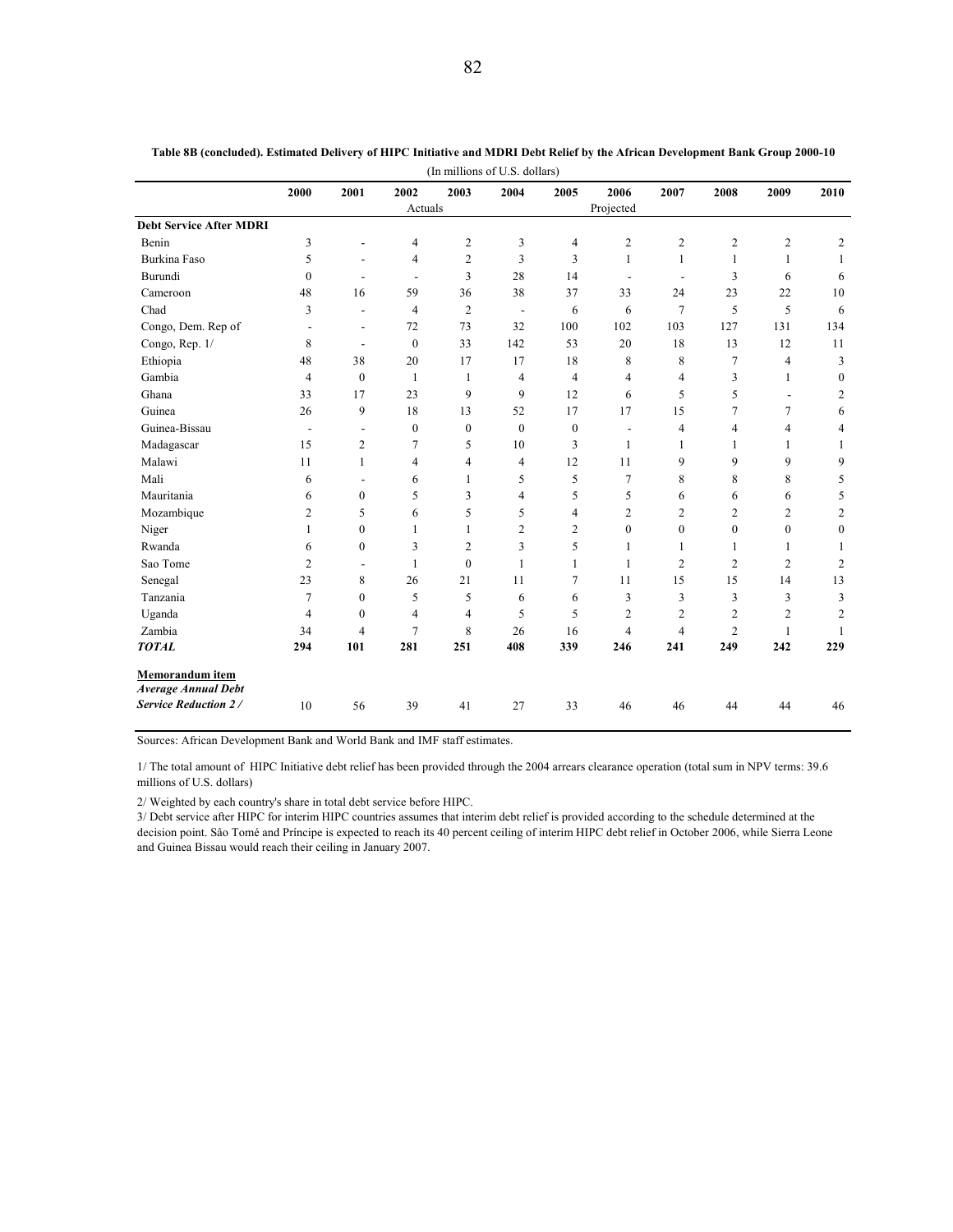|                                                                   |                 |                                  | Table 9. Status of Bilateral Donor Pledges to the HIPC Trust Fund |                                                    |                                        |                |                           |         |                                  |    |
|-------------------------------------------------------------------|-----------------|----------------------------------|-------------------------------------------------------------------|----------------------------------------------------|----------------------------------------|----------------|---------------------------|---------|----------------------------------|----|
|                                                                   |                 |                                  |                                                                   | (As of June 30, 2006, in millions of U.S. dollars) |                                        |                |                           |         |                                  |    |
|                                                                   |                 |                                  |                                                                   |                                                    |                                        |                |                           |         |                                  |    |
|                                                                   | (1)             | (2)                              | (3)                                                               | (4)                                                | (5)                                    | (6)            | (7)                       | (8)     | (9)                              |    |
|                                                                   |                 | Inception through September 2002 |                                                                   |                                                    | From October 2002 through October 2004 |                | From October 2004 onwards |         | <b>Total Contributions</b>       |    |
|                                                                   |                 | <b>Contributions Pledged</b>     | Memo:Total<br>Contributions                                       |                                                    | <b>Contributions Pledged</b>           |                | Contributions Pledged     | d/      | since inception                  |    |
|                                                                   | EC-ACP          |                                  | Including EC-ACP<br>Contribution                                  | EC-ACP                                             |                                        |                |                           |         | Including EC-ACP<br>Contribution |    |
| Donor                                                             | Contribution    | Bilateral                        | (Cols.1,2)                                                        | Contribution a/                                    | Bilateral b/                           | Paid-in        | Bilateral b/              | Paid-in | (Cols. 3, 4, 5, 7)               |    |
| Australia                                                         |                 | 13                               | 13                                                                |                                                    |                                        |                |                           |         | 13                               |    |
| Austria                                                           | $18\,$          | 26                               | $44$                                                              | 6                                                  |                                        |                |                           |         | 50                               |    |
| Belgium                                                           | 26              | 20                               | 46                                                                | 10                                                 | 9                                      | $\overline{2}$ |                           |         | 64                               |    |
| Canada                                                            |                 | 116                              | 116                                                               |                                                    | 51                                     | 51             | 28                        | 28      | 195                              |    |
| Denmark                                                           | 15              | 43                               | 58                                                                | 5                                                  | 21                                     | 21             |                           |         | 85                               |    |
| Finland                                                           | ${\it 10}$      | 25                               | 35                                                                | $\mathfrak{Z}$                                     | 13                                     | 13             | 13                        | 13      | 64                               |    |
| France                                                            | 166             | $21\,$                           | $187\,$                                                           | 60                                                 | 11                                     |                |                           |         | 259                              |    |
| Germany                                                           | 160             | $72\,$                           | 232                                                               | 58                                                 | 60<br>c/                               | 12             |                           |         | 350                              |    |
| Greece                                                            | 9               | $\overline{\mathbf{3}}$          | 12                                                                | $\overline{3}$                                     | $\overline{2}$                         | $\overline{2}$ |                           |         | 17                               |    |
| Iceland                                                           |                 | $\overline{2}$                   | $\overline{c}$                                                    |                                                    | $\mathbf{1}$                           | $\mathbf{1}$   |                           |         | $\overline{\mathbf{3}}$          |    |
| Ireland                                                           | $\overline{4}$  | 20                               | 23                                                                | 1                                                  |                                        |                |                           |         | 25                               |    |
| Italy                                                             | 86              | 70                               | 156                                                               | 31                                                 | 31                                     |                |                           |         | 217                              |    |
| Japan                                                             |                 | 200                              | 200                                                               |                                                    | 58                                     | 58             |                           |         | 258                              |    |
| Korea                                                             |                 |                                  |                                                                   |                                                    | 10                                     | $10\,$         |                           |         | 10                               |    |
| Luxembourg                                                        | $\overline{c}$  | $\mathbf{1}$                     | $\overline{2}$                                                    | 1                                                  |                                        |                |                           |         | $\overline{4}$                   |    |
| Netherlands                                                       | 36              | 136                              | 172                                                               | 13                                                 | 56                                     |                |                           |         | 240                              | 83 |
| New Zealand                                                       |                 | 2                                | $\overline{c}$                                                    |                                                    |                                        |                |                           |         | $\overline{2}$                   |    |
| Norway                                                            |                 | 79                               | 79                                                                |                                                    | 47                                     | 47             | 20                        | 20      | 146                              |    |
| Portugal                                                          | $7\overline{ }$ | 15                               | 22                                                                | $\overline{2}$                                     |                                        |                |                           |         | 24                               |    |
| Russian Federation                                                |                 |                                  |                                                                   |                                                    | 10                                     | 10             | 15                        | 15      | 25                               |    |
| Spain                                                             | 40              | 85                               | 125                                                               | 15                                                 | 25                                     |                |                           |         | 165                              |    |
| Sweden                                                            | 19              | 58                               | 77                                                                | 6                                                  | 26                                     | 26             |                           |         | 109                              |    |
| Switzerland                                                       |                 | 60                               | 60                                                                |                                                    | 35                                     | 35             |                           |         | 95                               |    |
| <b>United Kingdom</b>                                             | 88              | 221                              | 310                                                               | 32                                                 | 95                                     | 49             |                           |         | 436                              |    |
| <b>United States</b>                                              |                 | 600                              | 600                                                               |                                                    | 150                                    | 75             |                           |         | 750                              |    |
| <b>Total Bilateral Contributions</b>                              |                 | 1889                             |                                                                   |                                                    | 711                                    | 412            | 76                        | 76      | 2675                             |    |
| Total EC-ACP Contributions                                        | 685             |                                  |                                                                   | 246<br>c/                                          |                                        | 126            |                           |         | 931                              |    |
| Total                                                             | 685             | 1,889                            | 2,574                                                             | 246                                                | 711                                    | 538            | 76                        | 76      | 3606                             |    |
| Memo: Total contributions less<br>contributions earmarked for IDA | 685             | 1,808                            | 2,493                                                             | 246                                                | 711                                    | 538            | 76                        | 76      | 3526                             |    |
|                                                                   |                 |                                  |                                                                   |                                                    |                                        |                |                           |         |                                  |    |

# **Table 9. Status of Bilateral Donor Pledges to the HIPC Trust Fund**

Note: Many donors have also provided debt relief through other initiatives and mechanisms including: the Debt Reduction Facility for IDA-only Countries (providing financing for commercial debt reduction efforts), specific country-held multilateral debt relief facilities, bilateral debt relief Trust Funds and the Central American Emergency Trust Fund.

a/ This column reflects the decision on May 16, 2003 when the ACP-EU Council bringing together Ministers from African, Caribbean, and Pacific countries and and EU Member States approved a new contribution to the HIPC Trust Fund of EUR 200 million (eq. \$246 million). This contribution is funded from resources already allocated to EU-ACP co-operation through the 8th and 9th European Development Fund.

b/ From Chairman's Summary of HIPC Technical Meeting of October 24, 2002. Most EU Member States pledges made at the October 2002 meeting included the donor's share of an expected EC-ACP contribution. The bilateral pledges of EU members have as a result been adjusted to take into account the new EC-ACP contribution. This bilateral attribution is based on each donor's share in EDF9. In addition, a number of donors made pledges after the October 2002 meeting or increased the amount of their pledges including Canada, Finland, Greece, Korea, Norway, Russia and the UK.

c/ Contribution agreements have been signed covering the full amount of the donor's outstanding pledge. The EC has signed and paid for EUR100 million. Germany has signed an agreement for Euro 50 million, of which Euro 10 million has been paid and Euro 20 million each is payable in 2006 and 2007.

d/ Excludes contribution earmarked for IDA provided in the context of IDA 14.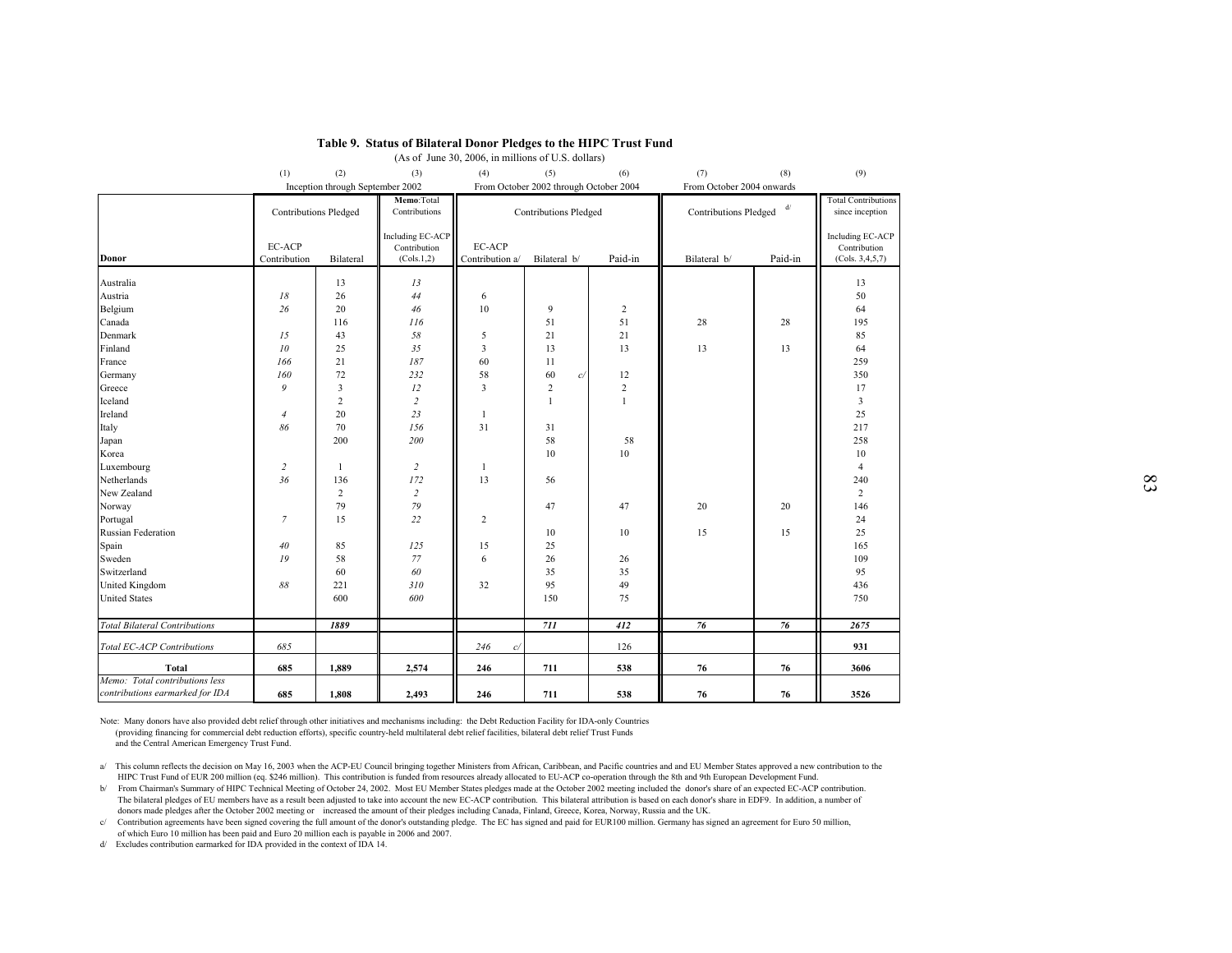| <b>Debtor Country</b>                                    | <b>HIPC</b> Initiative<br><b>Assistance</b><br><b>Committed</b> | <b>HIPC</b> Initiative<br>Assistance<br><b>Provided</b> | <b>Debt Relief</b><br><b>Initiative</b><br>Provided | <b>Beyond HIPC Total Debt Relief</b><br>Provided |
|----------------------------------------------------------|-----------------------------------------------------------------|---------------------------------------------------------|-----------------------------------------------------|--------------------------------------------------|
| Countries that have reached their Completion Points (19) |                                                                 |                                                         |                                                     |                                                  |
| <b>TOTAL</b>                                             | 9,621.0                                                         | 9,621.0                                                 | 6,389.8                                             | 16,010.7                                         |
| Benin                                                    | 79.8                                                            | 79.8                                                    | $\cdots$                                            | 79.8                                             |
| <b>Bolivia</b>                                           | 512.4                                                           | 512.4                                                   | $\cdots$                                            | 512.4                                            |
| Burkina Faso                                             | 28.3                                                            | 28.3                                                    | 21.8                                                | 50.1                                             |
| Cameroon                                                 | 1,072.4                                                         | 1,072.4                                                 | 3,035.6                                             | 4,108.0                                          |
| Ethiopia                                                 | 598.3                                                           | 598.3                                                   | 195.2                                               | 793.5                                            |
| Ghana                                                    | 982.1                                                           | 982.1                                                   | 659.2                                               | 1,641.3                                          |
| Guyana                                                   | 220.6                                                           | 220.6                                                   | 35.8                                                | 256.4                                            |
| Honduras                                                 | 208.9                                                           | 208.9                                                   | 810.7                                               | 1,019.6                                          |
| Madagascar                                               | 485.4                                                           | 485.4                                                   | 600.4                                               | 1,085.8                                          |
| Mali                                                     | 139.8                                                           | 139.8                                                   | $\cdots$                                            | 139.8                                            |
| Mauritania                                               | 170.0                                                           | 170.0                                                   | 21.6                                                | 191.6                                            |
| Mozambique 1/                                            | 1,281.6                                                         | 1,281.6                                                 | $\cdots$                                            | 1,281.6                                          |
| Nicaragua                                                | 1,077.4                                                         | 1,077.4                                                 | 153.1                                               | 1,230.5                                          |
| Niger                                                    | 133.1                                                           | 133.1                                                   | 51.4                                                | 184.5                                            |
| Rwanda                                                   | 42.8                                                            | 42.8                                                    | 6.7                                                 | 49.6                                             |
| Senegal                                                  | 156.2                                                           | 156.2                                                   | 382.1                                               | 538.3                                            |
| Tanzania                                                 | 933.2                                                           | 933.2                                                   | $\ddots$                                            | 933.2                                            |
| Uganda                                                   | 148.0                                                           | 148.0                                                   | $\ddotsc$                                           | 148.0                                            |
| Zambia                                                   | 1,350.4                                                         | 1,350.4                                                 | 416.2                                               | 1,766.6                                          |
| Countries that have reached their Decision Points (10)   |                                                                 |                                                         |                                                     |                                                  |
| TOTAL <sub>2</sub> /                                     | 5,568.5                                                         | $\ddotsc$                                               |                                                     | $\ddotsc$                                        |
| Burundi                                                  | 85.8                                                            |                                                         |                                                     | .                                                |
| Chad                                                     | 17.4                                                            | $\ddotsc$                                               |                                                     | $\ddotsc$                                        |
| Congo, Dem. Rep. of                                      | 3,772.9                                                         |                                                         |                                                     |                                                  |
| Congo, Rep. of                                           | 913.2                                                           | $\ddotsc$                                               | $\cdots$                                            | $\ddotsc$                                        |
| Gambia, The                                              | 5.9                                                             | $\ddotsc$                                               | $\cdots$                                            | $\ddotsc$                                        |
| Guinea                                                   | 189.1                                                           | .                                                       |                                                     | .                                                |
| Guinea-Bissau                                            | 186.4                                                           | $\ddotsc$                                               | $\cdots$                                            |                                                  |
| Malawi                                                   | 160.2                                                           | $\ddotsc$                                               | $\ddotsc$                                           | $\ddotsc$                                        |
| São Tomé and Príncipe                                    | 24.3                                                            | $\ddotsc$                                               |                                                     |                                                  |
| Sierra Leone                                             | 213.4                                                           | $\ddotsc$                                               | .                                                   | .                                                |
| <b>Grand Total</b>                                       | 15,189.5                                                        | $\ddotsc$                                               | $\cdots$                                            | $\ddotsc$                                        |

## **Table 10. Debt Relief Committed and Delivered by the Paris Club to the 29 HIPCs Status as of mid-July 2006** (In millions of U.S. dollars, end-2005 NPV terms)

Sources: HIPC country documents, country authorities; and staff estimates.

1/ Agreements with Portugal and Japan are still pending.

2/ No information is available regarding the provision of interim debt relief to these countries by the Paris Club creditors.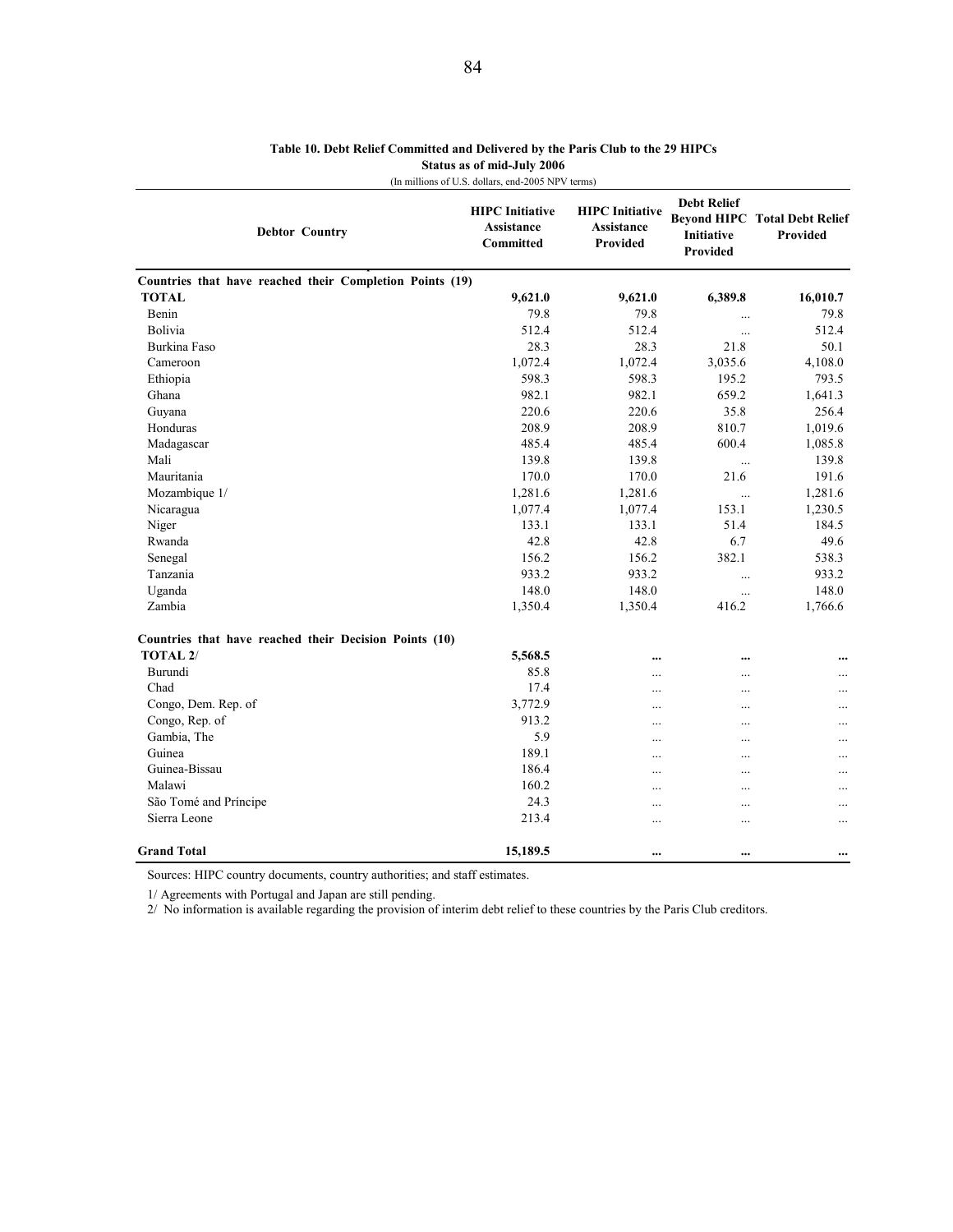|                      |                          |                      |                          |                               | Table 11. Paris Club Creditors' Delivery of Debt Relief Under Bilateral Initiatives |                            |                          |
|----------------------|--------------------------|----------------------|--------------------------|-------------------------------|-------------------------------------------------------------------------------------|----------------------------|--------------------------|
|                      |                          |                      |                          | Beyond the HIPC Initiative 1/ |                                                                                     |                            |                          |
|                      | <b>Countries Covered</b> | ODA (In percent)     |                          | Non-ODA (In percent)          |                                                                                     | <b>Provision of Relief</b> |                          |
|                      |                          | Pre-cutoff date debt | Post-cutoff date debt    | Pre-cutoff date debt          | Post-cutoff date debt                                                               | <b>Decision point</b>      | Completion               |
|                      |                          |                      |                          |                               |                                                                                     | (In percent)               | point                    |
|                      | (1)                      | (2)                  | (3)                      | (4)                           | (5)                                                                                 | (6)                        | (7)                      |
| Australia            | <b>HIPCs</b>             | 100                  | 100                      | 100                           | 1002/                                                                               | 2/                         | 2/                       |
| Austria              | <b>HIPCs</b>             | 100                  |                          | 100                           |                                                                                     | Case-by-case, flow         | Stock                    |
| Belgium              | <b>HIPCs</b>             | 100                  | 100                      | 100                           |                                                                                     | $100$ flow                 | Stock                    |
| Canada               | $HIPCs$ 3/               | $-4/$                | $-4/$                    | 100                           | 100                                                                                 | 100 flow                   | Stock                    |
| Denmark              | <b>HIPCs</b>             | 100                  | 1005/                    | 100                           | 1005/                                                                               | 100 flow                   | Stock                    |
| France               | <b>HIPCs</b>             | 100                  | 100                      | 100                           | $\sim$                                                                              | 100 flow 6/                | Stock                    |
| Finland              | <b>HIPCs</b>             | 100                  | $-7/$                    | 100                           | $-7/$                                                                               |                            |                          |
| Germany              | <b>HIPCs</b>             | 100                  | 100                      | 100                           | $-8/$                                                                               | 100 flow                   | Stock                    |
| Ireland              | $\overline{\phantom{a}}$ |                      | $\overline{\phantom{a}}$ | ٠                             | $\sim$                                                                              |                            |                          |
| Italy                | <b>HIPCs</b>             | 100                  | 1009                     | 100                           | 1009/                                                                               | 100 flow                   | Stock                    |
| Japan                | <b>HIPCs</b>             | 100                  | 100                      | 100                           |                                                                                     |                            | Stock                    |
| Netherlands, the     | <b>HIPCs</b>             | 100 10/              | 100                      | 100                           |                                                                                     | 90-100 flow 10/            | Stock 10/                |
| Norway               | <b>HIPCs</b>             | 11/                  | 11/                      | 12/                           | $12/$                                                                               |                            | $\overline{\phantom{a}}$ |
| Russia               | Case-by-case             |                      | ٠.                       | ٠                             |                                                                                     |                            | Stock                    |
| Spain                | <b>HIPCs</b>             | 100                  | Case-by-case             | 100                           | Case-by-case                                                                        |                            | Stock                    |
| Sweden               | <b>HIPCs</b>             |                      | $-13/$                   | 100                           |                                                                                     |                            | Stock                    |
| Switzerland          | <b>HIPCs</b>             | 100                  |                          | 100                           | Case-by-case                                                                        | 100, flow 14/              | Stock                    |
| United Kingdom       | <b>HIPCs</b>             | 100                  | 100                      | 100                           | 10015/                                                                              | 100 flow 15/               | Stock                    |
| <b>United States</b> | <b>HIPCs</b>             | 100                  | 100                      | 100                           | 10016                                                                               | 100 flow                   | Stock                    |

Source: Paris Club Secretariat.

1/ Columns (1) to (7) describe the additional debt relief provided following a specific methodology under bilateral initiatives and need to be read as a whole for each creditor. In column (1), "HIPCs" stands for eligible c

2/ Australia: post-cutoff date non-ODA relief to apply to debts incurred before a date to be finalized; timing details for both flow and stock relief are to be finalized.

3/ Canada: including Bangladesh. Canada has granted a moratorium of debt service as of January 2001 on all debt disbursed before end-March 1999 for 13 out of 17 HIPCs with debt service due to Canada. Eligible countries are

4/ 100 percent of ODA claims have already been cancelled on HIPCs, with the exception of Myanmar's debt to Canada.

5/ Denmark provides 100 percent cancellation of ODA loans and non-ODA credits contracted and disbursed before September 27, 1999.<br>6/ France: cancellation of 100 percent of debt service on pre-cutoff date commercial claims completion point, debt relief on ODA claims on the government will go to a special account and will be used for specific development projects.

7/ Finland: no post-COD claims

8/ Germany proposes to cancel all debts incurred before June 20, 1999 depending on a consensus within Paris Club creditors

9/ Italy: cancellation of 100 percent of all debts (pre- and post-cutoff date, ODA and non-ODA) incurred before June 20, 1999 (the Cologne Summit). At decision point, cancellation of the related amounts falling due in the

Mozambique, Nicaragua, Rwanda, Tanzania, Uganda and Zambia), the Netherlands will write off 100 percent of the consolidated amounts on the flow at decision point; all other HIPCs will receive interim relief up to 90 percen 11/ Norway has cancelled all ODA claims.

12/ Due to the current World Bank/IMF methodology for recalculating debt reduction needs at HIPC completion point, Norway has postponed the decisions on whether or not to grant 100% debt reduction until after the completio

13/ Sweden has no ODA claims.

14/ Switzerland: In principle 100 percent cancellation of Pre-cutoff date non-ODA debt. However, Switzerland claims the right at the decision point to forgive only 90 percent in case of major political and/or political wea

15/ United Kingdom: "beyond 100 percent" full write-off of all debts of HIPCs as of their decision points, and reimbursement at the decision point of any debt service paid before the decision point. 16/ United States: 100 percent post-cutoff date non-ODA treated on debt assumed prior to June 20, 1999 (the Cologne Summit).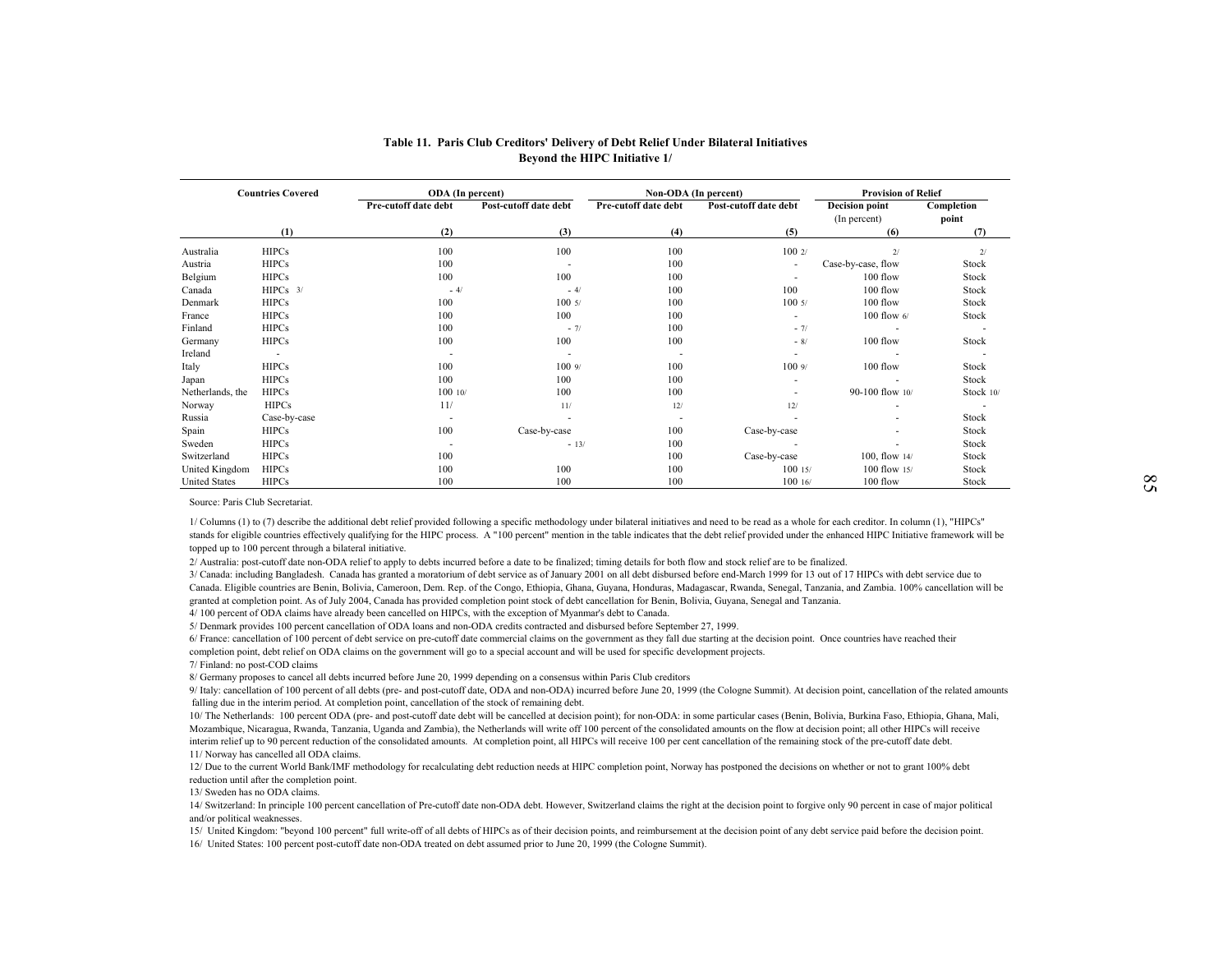### **Table 12. Costs and Delivery of HIPC Initiative Debt Relief by Non-Paris Club Creditors 1/**

**Status as of end-July 2006**

(In millions of U.S. dollars, 2005 NPV terms)

|                                                            |                  | <b>HIPC Initiative Assistance Costs</b> | <b>HIPC Debt Relief Delivered</b> |                                  |                                  |                                      |  |  |
|------------------------------------------------------------|------------------|-----------------------------------------|-----------------------------------|----------------------------------|----------------------------------|--------------------------------------|--|--|
|                                                            | <b>NPV Terms</b> | <b>Percent of Total</b><br>Cost         |                                   | Lower Bound 2/                   |                                  | Upper Bound 3/                       |  |  |
| <b>Creditor Country</b>                                    |                  |                                         | <b>NPV Terms</b>                  | <b>Percent of Total</b>          | <b>NPV Terms</b>                 | Percent of Total                     |  |  |
|                                                            | (1)              | (2)                                     | (3)                               | Cost<br>$(4) = (3)/(1)$          | (5)                              | Cost<br>$(6) = (5)/(1)$              |  |  |
| I. Fully delivered debt relief on all claims to all HIPCs: |                  |                                         |                                   |                                  |                                  |                                      |  |  |
| Jamaica                                                    | 0.2              | 0.0                                     | 0.2                               | 100.0                            | 0.2                              | 100.0                                |  |  |
| Czech Republic                                             | 6.6              | 0.2                                     | 6.6                               | 100.0                            | 6.6                              | 100.0                                |  |  |
| Republic of Korea                                          | 6.6              | 0.2                                     | 6.6                               | 100.0                            | 6.6                              | 100.0                                |  |  |
| Slovak Republic                                            | 33.2             | 0.9                                     | 33.2                              | 100.0                            | 33.2                             | 100.0                                |  |  |
| South Africa 4/                                            | 4.7              | 0.1                                     | 4.7                               | 100.0                            | 4.7                              | 100.0                                |  |  |
| Trinidad and Tobago                                        | 0.5              | 0.0                                     | 0.5                               | 100.0                            | 0.5                              | 100.0                                |  |  |
| <b>Total</b>                                               | 51.8             | 1.4                                     | 51.8                              | 100.0                            | 51.8                             | 100.0                                |  |  |
| II. Partially delivered debt relief: 5/                    |                  |                                         |                                   |                                  |                                  |                                      |  |  |
| Brazil 4/                                                  | 8.0              | 0.2                                     | 6.2                               | 76.8                             | 6.2                              | 76.8                                 |  |  |
| Bulgaria                                                   | 106.7            | 2.8                                     | 20.1                              | 18.8                             | 94.8                             | 88.8                                 |  |  |
| Burundi                                                    | 1.3              | 0.0                                     | $\boldsymbol{0}$                  | $\boldsymbol{0}$                 | 0.2                              | 12.1                                 |  |  |
| China                                                      | 345.2            | 9.0                                     | 148.7                             | 43.1                             | 261.2                            | 75.7                                 |  |  |
| Egypt                                                      | 11.9             | 0.3                                     | 3.7                               | 31.2                             | 3.7                              | 31.2                                 |  |  |
| Guatemala 6/                                               | 444.6            | 11.6                                    | 438.5                             | 98.6                             | 438.5                            | 98.6                                 |  |  |
| Hungary                                                    | 16.9             | 0.4                                     | 12.0                              | 71.3                             | 12.0                             | 71.3                                 |  |  |
| India 7/                                                   | 36.9             | 1.0                                     | 10.2                              | 27.6                             | 33.2                             | 89.9                                 |  |  |
| Kuwait                                                     | 370.2            | 9.7                                     | 189.6                             | 51.2                             | 264.0                            | 71.3                                 |  |  |
| Libya 8/                                                   | 275.3            | 7.2                                     | 24.7                              | 9.0                              | 43.6                             | 15.8                                 |  |  |
| Mexico 9/                                                  | 62.8             | 1.6                                     | 51.2                              | 81.5                             | 51.2                             | 81.5                                 |  |  |
| People's Democratic Republic of Korea<br>Poland            | 3.7<br>19.2      | 0.1<br>0.5                              | $\mathbf{0}$<br>5.8               | $\mathbf{0}$<br>30.0             | 5.8                              | 30.0                                 |  |  |
| Romania                                                    | 42.1             | 1.1                                     | 6.0                               | 14.2                             | 6.0                              | 14.2                                 |  |  |
| Rwanda 10/                                                 | 0.9              | 0.0                                     | $\boldsymbol{0}$                  | $\boldsymbol{0}$                 | 0.7                              | 74.9                                 |  |  |
| Saudi Arabia                                               | 242.2            | 6.3                                     | 51.4                              | 21.2                             | 134.8                            | 55.6                                 |  |  |
| Tanzania                                                   | 4.0              | 0.1                                     | $2.6\,$                           | 65.0                             | 2.6                              | 65.0                                 |  |  |
| Other 11/                                                  | 1.1              | 0.0                                     | $\theta$                          | $\mathbf{0}$                     | 1.1                              | 100.0                                |  |  |
| <b>Total</b>                                               | 1,993.0          | 52.2                                    | 970.6                             | 48.7                             | 1,359.3                          | 68.2                                 |  |  |
| III. Not yet delivered debt relief :                       |                  |                                         |                                   |                                  |                                  |                                      |  |  |
| Algeria                                                    | 234.4            | 6.1                                     | $\boldsymbol{0}$                  | $\boldsymbol{0}$                 | $\mathbf{0}$                     | $\boldsymbol{0}$                     |  |  |
| Argentina                                                  | 4.7              | 0.1                                     | $\mathbf{0}$                      | $\mathbf{0}$                     | $\mathbf{0}$                     | $\bf{0}$                             |  |  |
| Angola                                                     | 36.1             | 0.9                                     | $\mathbf{0}$                      | $\mathbf{0}$                     | $\mathbf{0}$                     | $\bf{0}$                             |  |  |
| Colombia                                                   | 4.5              | 0.1                                     | $\boldsymbol{0}$                  | $\mathbf{0}$                     | $\boldsymbol{0}$                 | $\boldsymbol{0}$                     |  |  |
| Costa Rica                                                 | 467.8            | 12.2                                    | $\Omega$                          | $\theta$                         | $\mathbf{0}$                     | $\mathbf{0}$                         |  |  |
| Cuba                                                       | 2.7              | 0.1                                     | $\mathbf{0}$                      | $\mathbf{0}$                     | $\mathbf{0}$                     | $\bf{0}$                             |  |  |
| Cote d'Ivoire                                              | 12.1             | 0.3                                     | $\boldsymbol{0}$                  | $\boldsymbol{0}$                 | $\boldsymbol{0}$                 | $\boldsymbol{0}$                     |  |  |
| Former Serbia and Montenegro 14/                           | 109.7            | 2.9                                     | $\mathbf{0}$                      | $\mathbf{0}$                     | $\mathbf{0}$                     | $\bf{0}$                             |  |  |
| Honduras                                                   | 120.4            | 3.2                                     | $\mathbf{0}$                      | $\mathbf{0}$                     | $\bf{0}$                         | $\bf{0}$                             |  |  |
| Iran                                                       | 66.9             | 1.8                                     | $\boldsymbol{0}$                  | $\boldsymbol{0}$                 | $\boldsymbol{0}$                 | $\boldsymbol{0}$                     |  |  |
| Iraq                                                       | 105.3            | 2.8                                     | $\mathbf{0}$                      | $\mathbf{0}$                     | $\mathbf{0}$                     | $\boldsymbol{0}$                     |  |  |
| Israel 4/                                                  | 15.8             | 0.4                                     | $\theta$                          | $\mathbf{0}$                     | $\boldsymbol{0}$                 | $\boldsymbol{0}$                     |  |  |
| Morocco<br>Namibia                                         | 5.8<br>0.6       | 0.2<br>0.0                              | $\boldsymbol{0}$<br>$\mathbf{0}$  | $\boldsymbol{0}$<br>$\mathbf{0}$ | $\boldsymbol{0}$<br>$\mathbf{0}$ | $\boldsymbol{0}$<br>$\boldsymbol{0}$ |  |  |
| Nigeria                                                    | 2.0              | 0.1                                     | $\mathbf{0}$                      | $\mathbf{0}$                     | $\boldsymbol{0}$                 | $\boldsymbol{0}$                     |  |  |
| Oman                                                       | 27.7             | 0.7                                     | $\boldsymbol{0}$                  | $\boldsymbol{0}$                 | $\boldsymbol{0}$                 | $\boldsymbol{0}$                     |  |  |
| Pakistan                                                   | 1.5              | 0.0                                     | $\theta$                          | $\mathbf{0}$                     | $\mathbf{0}$                     | $\boldsymbol{0}$                     |  |  |
| Peru                                                       | 9.3              | 0.2                                     | $\mathbf{0}$                      | $\mathbf{0}$                     | $\mathbf{0}$                     | $\boldsymbol{0}$                     |  |  |
| Taiwan Province of China                                   | 374.1            | 9.8                                     | $\boldsymbol{0}$                  | $\mathbf{0}$                     | $\mathbf{0}$                     | $\boldsymbol{0}$                     |  |  |
| Thailand                                                   | 0.5              | 0.0                                     | $\Omega$                          | $\theta$                         | $\mathbf{0}$                     | $\bf{0}$                             |  |  |
| <b>United Arab Emirates</b>                                | 104.9            | 2.7                                     | $\mathbf{0}$                      | $\mathbf{0}$                     | $\mathbf{0}$                     | $\bf{0}$                             |  |  |
| Venezuela                                                  | 68.0             | 1.8                                     | $\boldsymbol{0}$                  | $\mathbf{0}$                     | $\mathbf{0}$                     | $\mathbf{0}$                         |  |  |
| Other 12/                                                  | 1.30             | 0.0                                     | $\Omega$                          | $\theta$                         | $\mathbf{0}$                     | $\mathbf{0}$                         |  |  |
| <b>Total</b>                                               | 1,776.0          | 46.5                                    | $\bf{0}$                          | $\bf{0}$                         | $\bf{0}$                         | $\bf{0}$                             |  |  |
| Grand Total (I+II+III)                                     | 3,820.8          | 100.0                                   | 1,022.3                           | 26.8                             | 1,411.1                          | 36.9                                 |  |  |
| Memo Item:                                                 |                  |                                         |                                   |                                  |                                  |                                      |  |  |
| Costs pertaining to the 19 post-completion-point HIPCs 13/ | 3,205.8          | 83.9                                    |                                   | 31.9                             |                                  | 44.0                                 |  |  |

Sources: HIPC country documents, country authorities; and staff estimates.

1/ Estimates are based on partial information. HIPC Initiative costs presented refer to all 29 post-decision-point countries and do not include the cost of traditional debt relief.

2/ Includes only full debt relief when debtors consider that relief has been delivered on HIPC terms. Partial debt relief excluded.

3/ Includes full debt relief even when debtors assessed that partial debt relief has been provided. 4/ Some claims have been dealt with in the context of the Paris Club.

5/ Creditors have either treated some HIPC claims or have provided debt relief to some HIPCs.<br>6/ Guatemala's claims on Nicaragua were taken over by Spain in a debt swap. Spain has provided HIPC relief to Nicaragua on those

7/ In June 2003, India announced its intention to write off all non-export credit claims on HIPCs. However, many agreements remain unsigned. India has not yet agreed to provide full relief on export-credit claims.

8/ Libya indicated its intention to withdraw its participation from the HIPC Initiative in July 2004. Debt relief has been delivered under its bilateral initiative.<br>9/ Relief provided to Nicaragua under the 1996 rescheduli

yet been provided. 10/ Rwanda has provided relief to Uganda but has not yet agreed to provide HIPC relief on its claim on the Democratic Republic of the Congo.

11/ Includes Ecuador and Uruguay.

12/ Total claims held by each creditor are less than US\$500,000. Includes: Cape Verde, Cameroon, Democratic Republic of the Congo, Niger, Senegal, Togo, Zambia, and Zimbabwe. 13/ Creditors are not expected to deliver debt relief until their HIPC debtors reach the completion point. Lower and upper-bound estimates are calculated as total debt relief delivered

to all HIPCs relative to the costs pertaining to the 19 post-completion point HIPCs.

14/ Montenegro seceded from Serbia in June 2006. Debts owed to the two countries have not been reconciled with debtor countries.